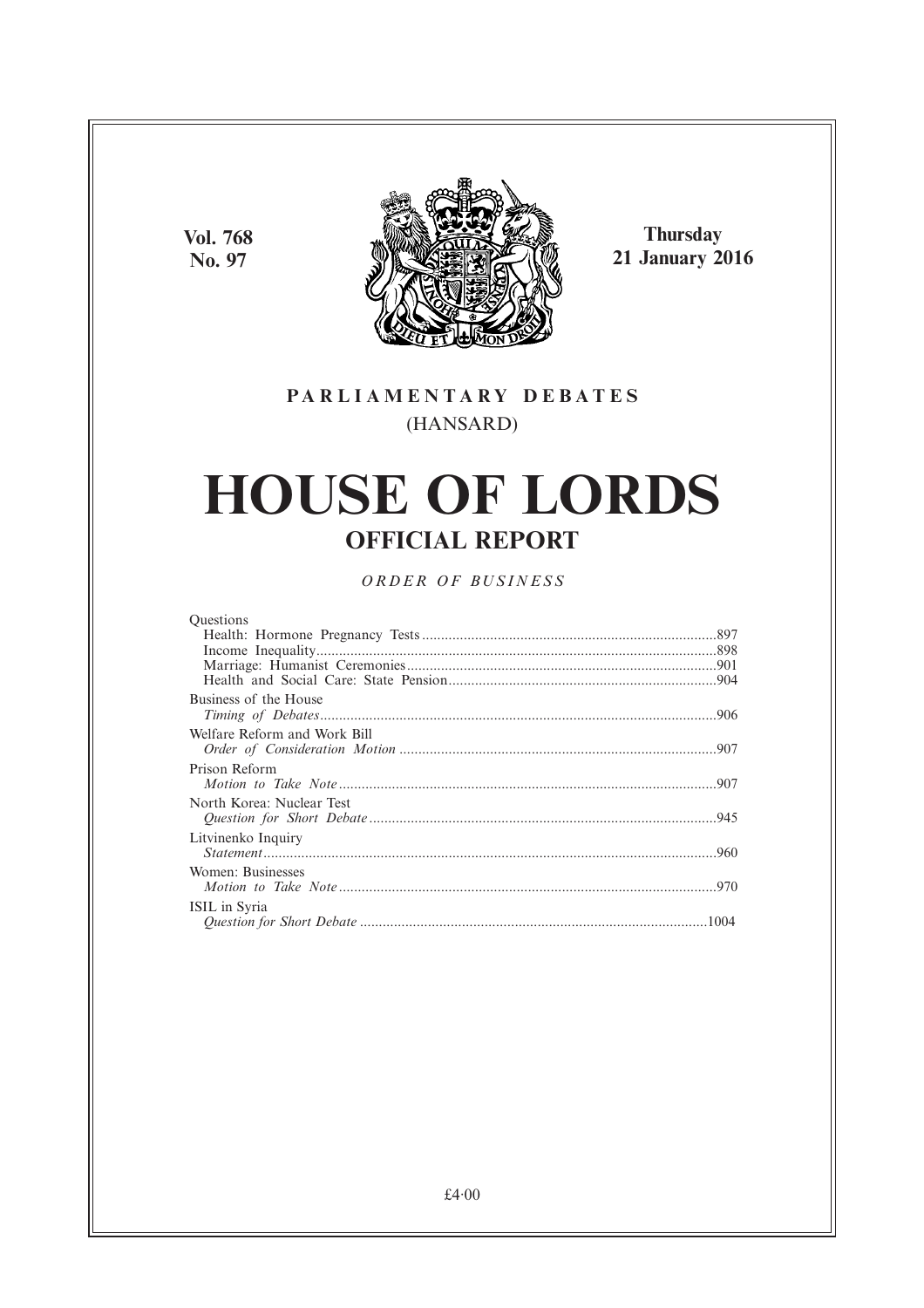Lords wishing to be supplied with these Daily Reports should give notice to this effect to the Printed Paper Office.

No proofs of Daily Reports are provided. Corrections for the bound volume which Lords wish to suggest to the report of their speeches should be clearly indicated in a copy of the Daily Report, which, with the column numbers concerned shown on the front cover, should be sent to the Editor of Debates, House of Lords, within 14 days of the date of the Daily Report.

> *This issue of the Official Report is also available on the Internet at* www.publications.parliament.uk/pa/ld201516/ldhansrd/index/160121.html

| PRICES AND SUBSCRIPTION RATES                                                                                                                       |
|-----------------------------------------------------------------------------------------------------------------------------------------------------|
| DAILY PARTS                                                                                                                                         |
| Single copies:<br>Commons, £5; Lords £4<br>Annual subscriptions:<br>Commons, £865; Lords £600                                                       |
| LORDS VOLUME INDEX obtainable on standing order only.<br>Details available on request.                                                              |
| <b>BOUND VOLUMES OF DEBATES</b> are issued periodically during the<br>session.                                                                      |
| Single copies:<br>Commons, £65 (£105 for a two-volume edition); Lords, £60 (£100 for a<br>two-volume edition).<br>Standing orders will be accepted. |
| THE INDEX to each Bound Volume of House of Commons Debates is published<br>separately at £9.00 and can be supplied to standing order.               |
| All prices are inclusive of postage.                                                                                                                |

The first time a Member speaks to a new piece of parliamentary business, the following abbreviations are used to show their party affiliation:

| <b>Abbreviation</b> | <b>Party/Group</b>                  |
|---------------------|-------------------------------------|
| CB                  | Cross Bench                         |
| Con                 | Conservative                        |
| <b>DUP</b>          | Democratic Unionist Party           |
| GP                  | Green Party                         |
| Ind Lab             | <b>Independent Labour</b>           |
| Ind LD              | <b>Independent Liberal Democrat</b> |
| Ind SD              | <b>Independent Social Democrat</b>  |
| Ind UU              | Independent Ulster Unionist         |
| Lab                 | Labour                              |
| LD                  | Liberal Democrat                    |
| LD Ind              | Liberal Democrat Independent        |
| Non-afl             | Non-affiliated                      |
| PC                  | Plaid Cymru                         |
| <b>UKIP</b>         | UK Independence Party               |
| <b>UUP</b>          | <b>Ulster Unionist Party</b>        |

No party affiliation is given for Members serving the House in a formal capacity, the Lords spiritual, Members on leave of absence or Members who are otherwise disqualified from sitting in the House.

© Parliamentary Copyright House of Lords 2016,

*this publication may be reproduced under the terms of the Open Parliament licence, which is published at www.parliament.uk/site-information/copyright/.*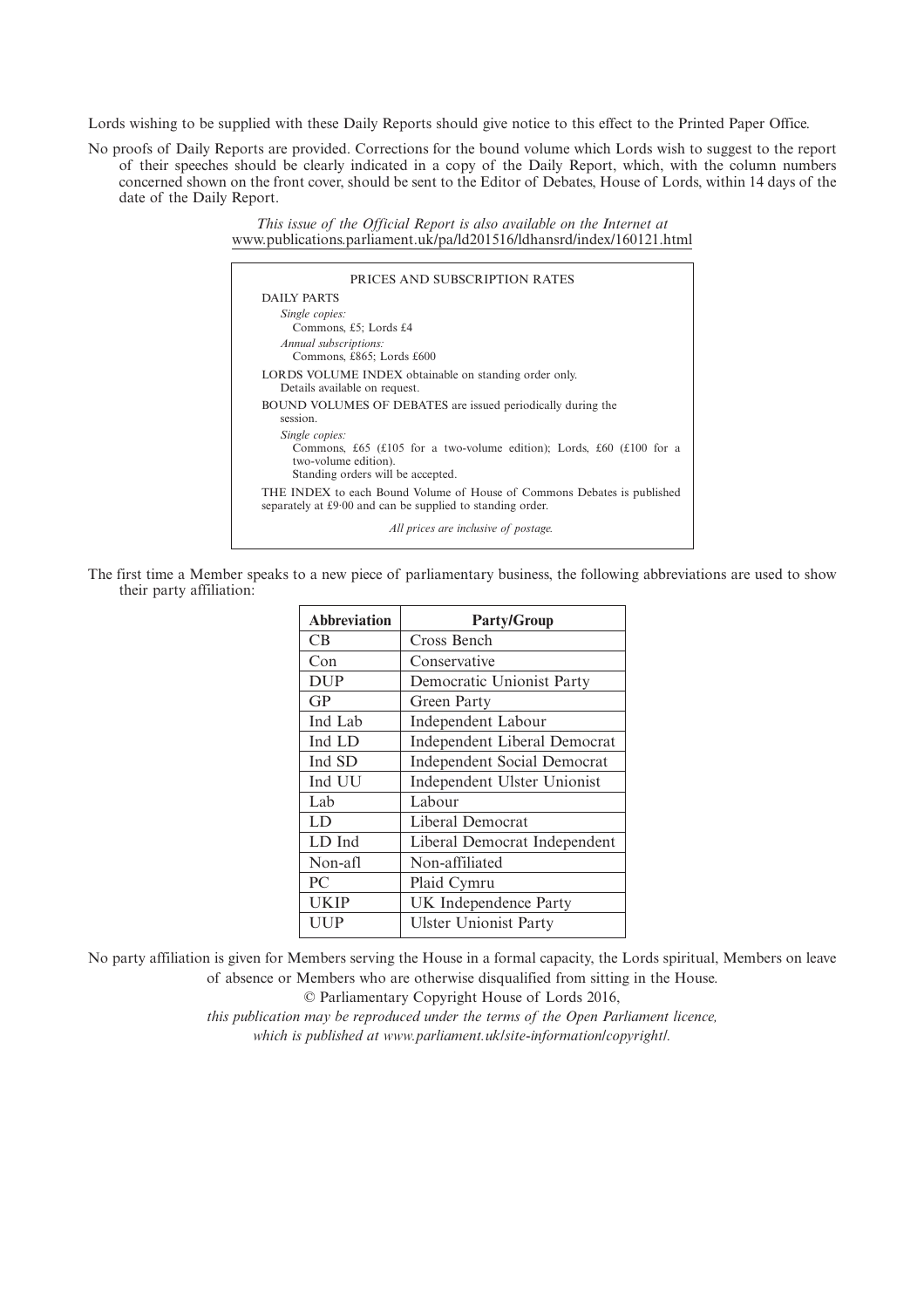# House of Lords

*Thursday, 21 January 2016.*

*11 am*

*Prayers—read by the Lord Bishop of Derby.*

### **Health: Hormone Pregnancy Tests** *Question*

*11.06 am*

### *Asked by Lord Kennedy of Southwark*

To ask Her Majesty's Government what is the timeframe for the inquiry into the safety of hormone pregnancy tests, and when they expect the report to be published.

**TheParliamentaryUnder-Secretaryof State,Department of Health (Lord Prior of Brampton) (Con):** My Lords, an expert working group of the Commission on Human Medicines has been convened to review all available evidence on whether use of hormone pregnancy tests may have been associated with adverse outcomes in pregnancy. The group met twice in 2015 and a number of further meetings will be held in 2016. A report of the group's findings will be published once the review is complete, which is expected before the end of the year.

**Lord Kennedy of Southwark (Lab):** My Lords, the terms of reference of the inquiry still do not include past regulatory failures and the campaigners fear a veil of secrecy and an inability to get to the truth. What can the Minister say today to alleviate people's fears? Will he agree to meet a delegation of campaigners and interested Peers to discuss how we can shine a light on what happened to learn the lessons of the past so that they are there for the future?

**Lord Prior of Brampton:** My Lords, this issue goes back to the 1950s, so trawling back over that period may not be that helpful. What is helpful is that we learn lessons from the past so that the existing regulatory system can learn from those errors. I am, however, very happy to meet the noble Lord and others who are interested to discuss this further, if they wish to do so.

**Baroness Walmsley (LD):** My Lords, given that many of the survivors of Primodos, the drug in question here, were not told that they were taking part in a clinical trial, will the noble Lord assure us that today nobody would take part in a clinical trial without their knowledge?

**Lord Prior of Brampton:** My Lords, I understand that to be the case but I will double-check and, if it is not, I will of course write to the noble Baroness.

**Lord Hunt of Kings Heath (Lab):** My Lords, is it absolutely clear that there will be full disclosure of all public documents and the regulators' documents for this review?

**Lord Prior of Brampton:** I understand that all the relevant documents are being made available to the expert working group. The chair of the association looking after the children who have been damaged by these pregnancies is an observer on that committee.

**Lord Winston (Lab):** My Lords, with deference to my noble friend's Question, is it not a fact that 40 years on—it is actually more than 40 years because the last letter in the *British Medical Journal* was in 1977 on things that had happened previously—it is now really impossible to decide the precise nature of what happened after the dosage of Primodos? While an inquiry might be helpful to some people, it is very unlikely that we will uncover anything that will be really useful in the future. Is not the message to pregnant women that they are not advised to take any kind of drug during pregnancy?

**Lord Prior of Brampton:** My Lords, the noble Lord is clearly an expert in this field. If the advice is that pregnant women should not take any kind of drug during pregnancy, that must be the right advice. I agree with him that many of these documents go right back to the early 1950s and many are in German rather than English. The quantity of documentation is enormous. That is one reason why this review has taken so long. However, the people on the expert working group are very distinguished clinicians and are doing the best they can in very difficult circumstances.

**Baroness Gardner of Parkes (Con):** My Lords, will the Minister confirm the reply he gave that no one will be asked to take any of these experimental things without being aware of doing so, because pregnancy is a time of great anxiety, particularly in view of the accidents that have happened in the past?

**Lord Prior of Brampton:** All I can do is entirely agree with what my noble friend says. That must be right.

**Baroness Deech (CB):** My Lords, there has been great fuss about the Prime Minister's wish to ensure that all women, particularly Muslim women, learn English. What steps can the Government take to make sure that all pregnant women receive directly the medical advice that they need during pregnancy?

**Lord Prior of Brampton:** Much advice is available on NHS Choices and elsewhere. Clearly, GPs have a primary responsibility in giving initial advice to women, of whatever nationality, when they become pregnant.

### **Income Inequality** *Question*

*11.11 am*

### *Asked by Lord Foulkes of Cumnock*

To ask Her Majesty's Government whether they intend to commission research into the impact on social cohesion of income inequality.

**The Commercial Secretary to the Treasury (Lord O'Neill of Gatley) (Con):** My Lords, income inequality is falling and is close to its lowest level since the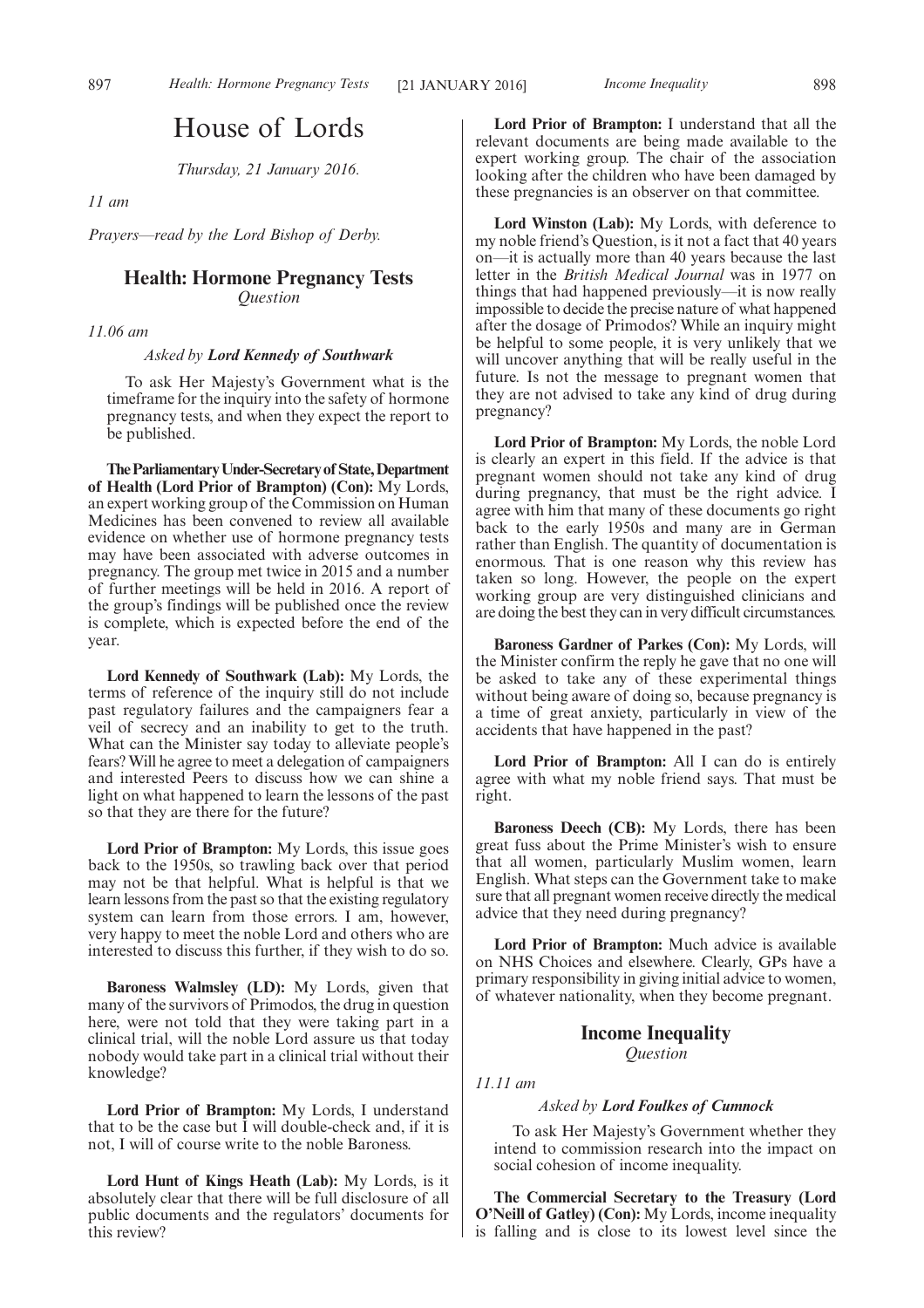#### [LORD O'NEILL OF GATLEY]

mid-1980s. The Government have taken action to reduce inequality and poverty by boosting the incomes of those in work through the new national living wage, by taking 3.8 million working-age individuals out of income tax since 2010 and by reducing worklessness, with more people now in work than ever before.

**Lord Foulkes of Cumnock (Lab):** My Lords, with FTSE 100 chief executives—only four of whom actually founded their companies—earning 183 times the median earnings for a full-time worker, and with the chief executive of HSBC, for example, receiving £7.5 million in the year that its profits went down by 17%, does the Minister agree that it is a miracle that there is not more social unrest in this country? Will the Government consider setting up a commission to make recommendations on ways in which this terrible income inequality can be dealt with?

**Lord O'Neill of Gatley:** My Lords, as I suggested in my opening formal comments—and I am happy to provide plenty of data to back up the substance because it is so wide—true measures of income inequality, whether in terms of disposable income or of what is called original income, have for many years shown a decline in income inequality. How chief executives are remunerated by their companies, particularly in the quoted sector, depends on the decisions of their boards and shareholders.

**Baroness Kramer (LD):**My Lords, do this Government expect that the planned changes to universal credit will increase or decrease the number of children living in households with below-average incomes? Given the public interest, will the Minister report back to this House on that measure?

**Lord O'Neill of Gatley:** My Lords, I am sure that we will have further debates on this topic in the weeks and months ahead, but, as has been clearly articulated by me and others on a number of occasions in this place and the other place, our prime policy is to ensure that as many people as possible throughout our society achieve employment, supported by an increase in the national living wage. I should add that I make these comments after remarkably strong employment data published yesterday.

**Lord Kinnock (Lab):** My Lords, this Question, as the Minister will have noticed, is about social cohesion. Is it not clear that there is a relationship between social cohesion and social equity? By not accepting the proposition in my noble friend's Question, is he really saying to us that the Government, who are supposed to be strongly committed to social cohesion, are not willing to investigate the relationship between social cohesion or lack of it and social equity or lack of it?

**Lord O'Neill of Gatley:** My Lords, the Government are focused primarily on pursuing the appropriate economic policies to promote sustained economic expansion and higher productivity, including better opportunities for those who have been most disadvantaged, whether it be commitment to the northern powerhouse or the Midlands engine, and the devolution of policies that go with that, particularly skills and education. Those are the policies that are attracting more and more of our policy attention.

Lord Davies of Oldham (Lab): My Lords, the Minister says he has data that show inequality reducing. I would very much welcome any submission he intends to make. I can only assume that he is measuring the past few months and that some of the inequality that has been reduced is because assets have dropped in value for the very rich because of the collapse of prices on the FTSE. Let us be absolutely clear: from 2010 onwards, wages were effectively frozen in this country as there were no pay rises at all for workers. I cannot understand how the Minister can suggest that the Government have been pursuing policies of reducing inequality.

**Lord O'Neill of Gatley:**My Lords, it is very dangerous to goad someone with my background about data, but there are considerable and widespread data on these matters published completely independently of the Government. In fact, the data show that the so-called Gini coefficient, which is one of the widely accepted global measures of inequality, has been showing a slow decline in British inequality since the mid-1980s, as I said earlier, both at the disposable income level and before disposable income.

**Lord Lea of Crondall (Lab):** My Lords, the Minister mentioned the Gini coefficient. I was a member for some time of the Royal Commission on the Distribution of Income and Wealth. Obviously, there are different measures. I assure the Minister that we can swap anecdotes about data. But to be specific, is it not long overdue to remove the charity status of the public schools, given the inbuilt inequality of opportunity which that concrete part of our social structure creates?

**Lord O'Neill of Gatley:** My Lords, one of the widely regarded measures shows that inequality may have widened, which is the one that would include the broadest measures of wealth to account for house prices. That is the only one that shows that; all the others, as I have said, show the exact opposite of the tone of most of these questions. That is why we are also focused, as part of the productivity plan and otherwise, on trying to do something about broadening the supply of houses and to discourage the degree to which landlords have been influencing the housing market. These policies, along with the others I mentioned, will continue to attract the justifiable prime focus of our economic policies.

**Lord Newby (LD):** My Lords, will the Minister confirm that yesterday's employment figures showed a further fall in productivity? Why do the Government think that happened and what are they doing about it?

**Lord O'Neill of Gatley:** My Lords, of course one can infer some tentative implications about productivity from yesterday's data on employment, but it would be very premature to do so. We know from the very latest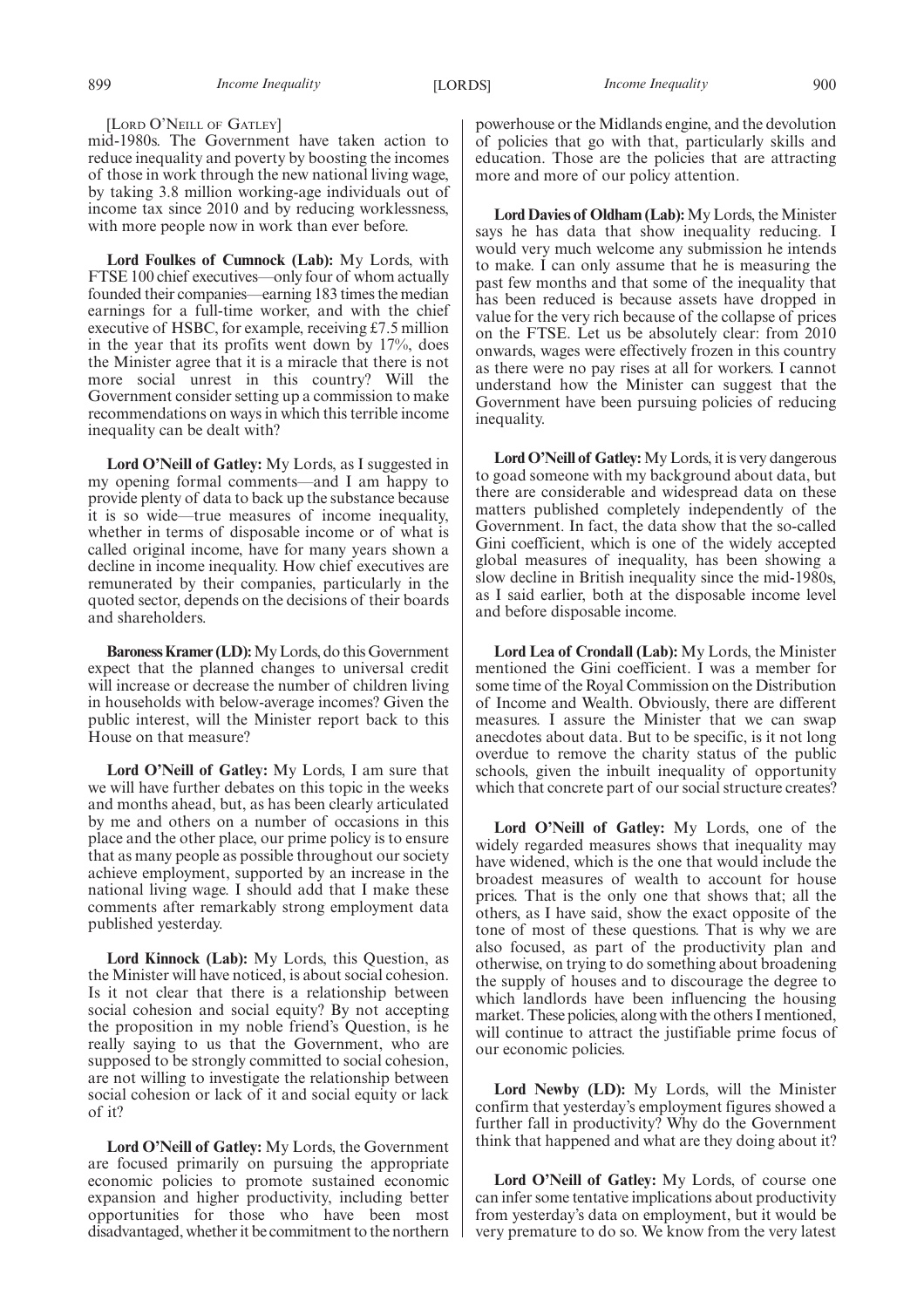productivity statistics that, if one uses a magnifying glass, there has been a modest increase in productivity in the last two quarters for which data have been reported. It is an ongoing observation that, in what are generally currently regarded as some of the most successful economies in the world, cyclically, the US included, they have, if anything, an even bigger apparent conundrum on this than we do here in the UK, because of the evidence of the past 12 months.

**Lord McFall of Alcluith (Lab):** My Lords, the latest figures indicate that the salary of a chief executive in the largest corporations in America is now 333 times the average wage, while in Britain it is now 180 times that. The Minister is right that inequality has been growing in Britain for the last three years. It is now at the level of World War 2; if in 20 years' time we continue this trend, it will be at the level of Victorian standards. As a distinguished economist, the Minister could do us all a favour by telling the privileged members of the Cabinet that GDP is not the best way to measure the prosperity of a country; it should be a measure of well-being. If we focused on that area, we might start to tackle this horrendous problem.

**Lord O'Neill of Gatley:** My Lords, I take the noble Lord's suggestions with great interest. I repeat that it is the responsibility of boards and their shareholders to analyse and support the compensation of their chief executives. As we have touched on in parts of the productivity plan, those boards and shareholders should think carefully on an ongoing basis about the justification for those levels of remuneration.

**Lord Clark of Windermere (Lab):** My Lords, I think that a number of us were surprised by the Minister asserting that inequality has actually been decreasing over recent periods. Does that take into account the zero-hours contracts and the regional variations?

**Lord O'Neill of Gatley:** My Lords, it is a reality of life that, when evidence gets in the way of perception, it surprises people. But on the widely accepted global measures—of which ours is one—measured inequality has been declining slowly since the 1980s, whether they include disposable income or are without it.

### **Marriage: Humanist Ceremonies** *Question*

*11.22 am*

### *Asked by Baroness Thornton*

To ask Her Majesty's Government what plans they have to establish humanist marriage ceremonies in England and Wales.

**The Minister of State, Ministry of Justice (Lord Faulks) (Con):** My Lords, the Government gave an Answer to the noble Baroness on 2 June last year saying that given the broader implications for marriage law, they would consider the next steps after the Law Commission had reported in December on its preliminary scoping study of the law concerning how and where people can marry in England andWales. The Government are carefully considering the report and will respond in due course.

**Baroness Thornton (Lab):** I thank the Minister for his Answer. He will understand why I keep returning to this because Scotland is a long way for one to go for one's children to have a humanist marriage. Two gay people can now marry in a church but they cannot have a humanist wedding in England and Wales. It is two and a half years since this House agreed that it thought that should happen. Can the Minister say whether it would be possible, and indeed preferable, for a modest extension of the law to accommodate humanist marriage rather than overhauling marriage law, as recommended by the Law Commission report? If Scotland and other countries can do this in a simple way, should England and Wales not be able to do so as well?

**Lord Faulks:** What Parliament decided, in Section 14 of the Marriage (Same Sex Couples) Act 2013, was of course that the Secretary of State should arrange a review, which the Secretary of State did—that is the Law Commission review—and that he has a power rather than a duty to make the order which the noble Baroness refers to. It is of course quite right that Scotland has operated a different arrangement, whereby you may go to a registry office and have a schedule permitting you to get married anywhere. Marriages have taken place on the top of a mountain and in the middle of a loch, identified only by a GPS reference. However, these are serious matters. The Government think it necessary to consider marriage as a whole and it is interesting that the Law Commission's thorough report does in fact not recommend simply activating that order-making power, as the noble Baroness will have seen.

**Baroness Barker (LD):** My Lords, following that answer, can the Minister confirm that the system in Scotland is that the celebrants are registered rather than the locations where the ceremonies take place? That is the material difference. However, opinion polls consistently show public support for humanist marriages, so can he tell us why the Government keep trying to kick this into the long grass rather than using the powers that they have to bring it about?

**Lord Faulks:** The noble Baroness is quite right of course that it is a celebrant-based system. A schedule is issued by the register office stating where the marriage can take place, and the celebrant then goes back to the register office and the matter is registered there. The Government have considered the matter and will continue to do so, and will bear in mind the very cogent representations that have been made on behalf of humanists. At paragraph 3.20 of its report, the Law Commission said that,

"activating the statutory order-making power to permit marriages according to the rites of non-religious belief organisations is simply not, in our view, a viable option".

The Government have to take that into account and consider the integrity of marriage as well as, of course, the wishes of individuals.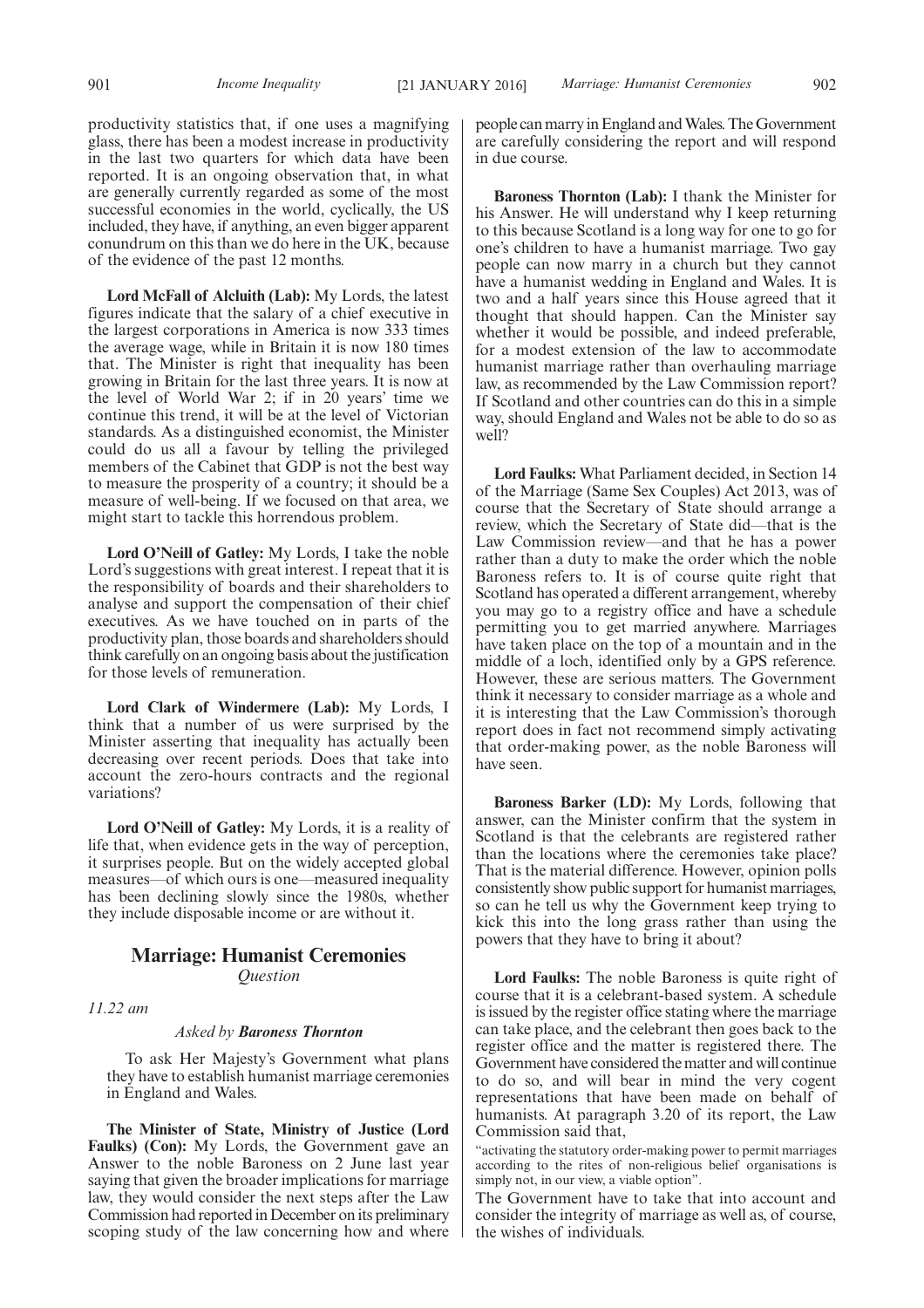**Baroness Warsi (Con):** My Lords, is my noble friend aware that Islamic religious marriages are recognised in the UK in law only if they are conducted overseas and not in the United Kingdom? This anomaly is the main reason why women turn to sharia councils when their marriages fail, an issue which my right honourable friend the Prime Minister was discussing earlier this week. If he is aware of that, and if the recognition of these marriages would stop references to sharia councils and indeed the practice of polygamy, why will the Government not adopt this provision? They have been aware that this is a solution as far back as 2011.

**Lord Faulks:** These are complicated issues. As my noble friend quite rightly says, the Home Secretary has initiated a general inquiry into the use of sharia councils. One area of particular concern is the circumstances in which marriages take place and the fact that there are some people in the Muslim community for whom marriage can be used somewhat oppressively. It is certainly important that all the information is available before we come to any conclusions.

**Baroness Whitaker (Lab):** My Lords—

**Baroness Butler-Sloss (CB):** My Lords—

**The Lord Privy Seal (Baroness Stowell of Beeston) (Con):** It is the turn of the Cross Benches.

**Baroness Butler-Sloss:** I find this very difficult to understand. Why, if it was right to have a review of marriage generally, did we have the same-sex marriage Act but not allow the same for humanists? There is an unacceptable discrepancy there, and I speak as someone who is not a humanist.

**Lord Faulks:**It is not of course, as the noble Baroness would confirm, that we do not allow humanist marriage—a civil marriage can take place followed by a humanist ceremony. The gravamen of the complaint is that they cannot take place simultaneously.

**BaronessWhitaker:**My Lords, speaking as a humanist, may I ask the Government what the majority of respondents to their consultation on this subject of humanist marriage thought about it?

**Lord Faulks:**The vast majority—well over 90%—were in favour of humanist marriage. Humanists represented by far the greater majority of those who responded to the consultation. Pagans and naturists also responded the latter, for some reason, were particularly keen on outdoor ceremonies, which might be challenging at this time of year.

**Baroness Hayter of Kentish Town (Lab):** My Lords, it seems to me that the Minister is taking the Law Commission view ahead of Parliament. It was this Parliament that decided that the Secretary of State should have this power. Is it not now time to move on that?

**Lord Faulks:** I respectfully reject what the noble Baroness says. She is quite right that it is a matter for Parliament, and it is also a matter for the Government to consider. The Law Commission has produced a very valuable and thorough report—as I am sure she will agree, having read it—which provides material for the Government to consider. The report was only produced just before Christmas. After considering that report, the Government will then make a decision.

### **Health and Social Care: State Pension** *Question*

*11.30 am*

### *Asked by Lord Hunt of Kings Heath*

To ask Her Majesty's Government what is their response to the suggestion by the Chief Executive of NHS England that they should look at all the options for adequately funding health and social care, including revisiting the guaranteed annual increases in the state pension until 2020.

**TheParliamentaryUnder-Secretaryof State,Department of Health (Lord Prior of Brampton) (Con):** My Lords, the Government are committed to both a state pension system that ensures financial security in retirement, and a sustainable health and social care system. We are increasing funding for the NHS by £10 billion a year in real terms to fully fund the NHS's plan. Alongside this, local authorities have been given access to up to £3.5 billion extra a year by the end of the Parliament with the social care precept and additional investment.

**Lord Hunt of Kings Heath (Lab):** I am grateful to the noble Lord. He mentioned billions of pounds, but he will know that the analysis by the King's Fund shows that over the five years of this Parliament the real-terms growth rate for the NHS is actually less than in the last Parliament, and social care will see a continuation of the cuts. Research published today shows that 25 other countries spend more of their share of GDP than we do on health; we have fewer doctors and nurses and less equipment and access to new drugs than many comparable countries. The NHS is facing a huge crisis. When are Ministers going to tackle this and get a grip?

**Lord Prior of Brampton:**My Lords, the NHS produced its five-year forward view 18 months ago, which called for additional spending in real terms from the Government over the five-year period of £8 billion. The Government have met that in full and are front-loading that investment, as the noble Lord knows, spending £3.8 billion in the forthcoming year. So the Government are fully supporting the NHS's plan.

**Baroness Brinton (LD):** My Lords, there are two issues here. One is the short-term funding issue, and the noble Lord, Lord Hunt, is absolutely right to say that there is a crisis. Simon Stevens's reference was about much more than just the pension; there are intergenerational fairness issues and a whole string of other things. My honourable friend in another place, Norman Lamb, suggested that there should be a cross-party commission to look at these issues, which cannot be resolved overnight. Is there progress on the Government accepting the principle of this cross-party commission and, if so, when might an announcement be made?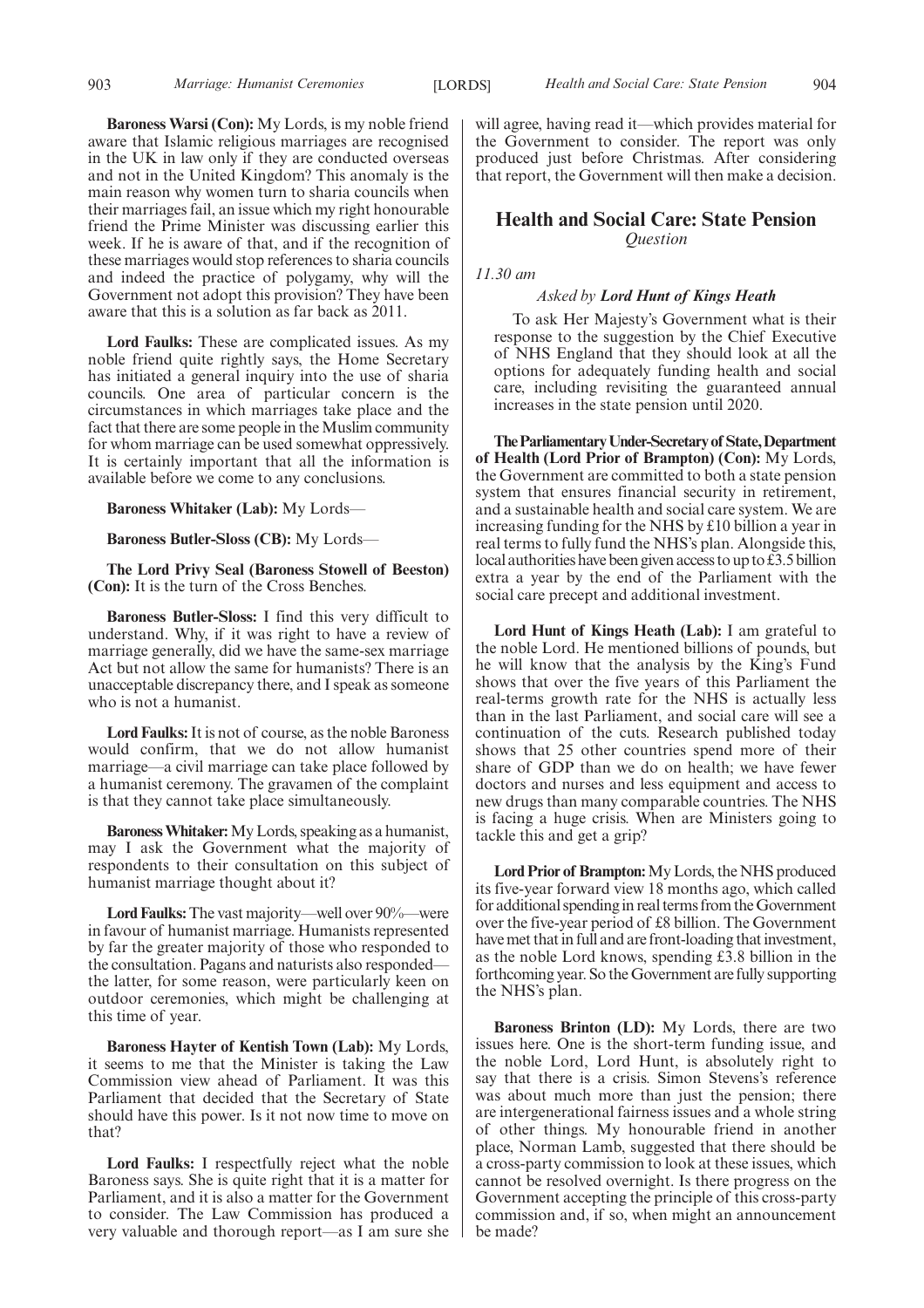**Lord Prior of Brampton:** The Government believe that we have a plan—it is the NHS's plan, which we fully support—and that to set up an alternative commission or other kind of look at the future would be a distraction at this time.

**Lord Cormack (Con):** My Lords, it is over 70 years since Beveridge and almost 70 years since the foundation of the National Health Service. In the debate brilliantly introduced by my noble friend Lord Fowler last week, there were many calls for a commission or an inquiry from all parts of the House—from the Cross Benches and all the political parties. Cannot my noble friend give us some hope that he has a chink of an open mind?

**Lord Prior of Brampton:** My Lords, I am afraid that I cannot today give my noble friend that chink or that hope, because we are supporting the NHS's plan, which was developed and produced by the NHS. We believe that it would be wrong to set up an alternative at this stage.

**Lord Lansley (Con):** My Lords, would my noble friend agree that, while the Government are fully funding the NHS five-year forward view, which is very welcome, the sustainability of NHS funding depends on the sustainability of social care services as well? Before establishing any other commissions, would not it be advisable for the Government to make progress on implementing the Dilnot commission's recommendations? In that respect, will the Government specifically consider enabling that to proceed by removing the exemption on one's principal personal residence when calculating the means test for domiciliary social care?

**Lord Prior of Brampton:** My Lords, as my noble friend knows, the Government accepted the findings of the Dilnot review but felt that now was not the right time to introduce them, given the financial pressures on local government. We are committed to introducing the Dilnot reforms by the end of this Parliament.

**Lord Brooke of Alverthorpe (Lab):** Is not the plan inadequate? Many noble Lords come with requests for quite justifiable changes to health services and the Minister very generously and kindly kicks them back because of inadequate resources to meet those demands. Surely it is the case that in looking at the plan we need to look at the longer term and not just the short term in five years.

**Lord Prior of Brampton:** The NHS plan is for the whole five-year period—the lifetime of this Parliament. It was signed up to by all the arm's-length bodies within the NHS. The Government support that plan and are front-loading the financing to support the plan as well, so we believe that the plan is achievable.

**Lord Fowler (Con):** Is not the key point exactly the one that has just been made? We are talking not about the five-year plan but about the years that come after that and how you get a National Health Service which can be financed over the long term. Surely that is what we should also be looking at, apart from the Government's own plan.

**Lord Prior of Brampton:** I know my noble friend feels very strongly that we should have a royal commission to look at the long-term affordability and funding of the NHS. That is not the Government's view.

**The Lord Bishop of St Albans:** My Lords, in last week's NHS debate, which very helpfully explored a number of areas, a number of noble Lords referred to the independent American research pointing out that among the—I think—11 most developed countries, our health service came out right at the top, except in the area of prevention. The worry that many of us have is that a lot of the money is being front-loaded on to the NHS, which is responding to immediate needs, but that the long-term need for a cross-party agreement on how we get much better at preventing illness and having health programmes is lacking. Can we yet again press the Minister to see how we can get some sort of cross-party agreement on this proactive approach?

**Lord Prior of Brampton:** The right reverend Prelate is right to remind the House of the report by the Commonwealth Fund which indicated that the National Health Service is the most efficient and overall the best healthcare system in the world. He also referred to prevention. The childhood obesity prevention strategy is due to be announced by the Government in the next couple of months. We have made huge progress on reducing smoking and in other areas of prevention, but I agree with the right reverend Prelate that prevention is a critical part of our long-term approach to healthcare.

**Baroness Walmsley (LD):** My Lords, the Minister talks about the support for the five-year forward view, but is he aware that more than 80% of finance leads within the health service do not believe that the five-year forward view can achieve the savings that it says it can? It just cannot be done without extra resources. Surely, particularly with the state of affairs in social care, where the Government's extra money is being back-loaded, not front-loaded, we need to take an overall holistic look at health and social care and how much we should be spending as a country and how we are prepared to raise that money fairly.

**Lord Prior of Brampton:** My Lords, I think that the same question is being asked in slightly different terms by many different noble Lords. I cannot really add to what I said before. We are supporting the NHS's plan. By the end of this Parliament we will be putting another £3.5 billion into social care through the social care precept and an extra £1.5 billion into the better care fund. We believe that we have a plan for social care and healthcare over the course of this Parliament.

### **Business of the House** *Timing of Debates*

*11.37 am*

### *Moved by Baroness Stowell of Beeston*

That the debates on the Motions in the names of Lord Fowler and Baroness Wheatcroft set down for today shall each be limited to two and a half hours.

*Motion agreed.*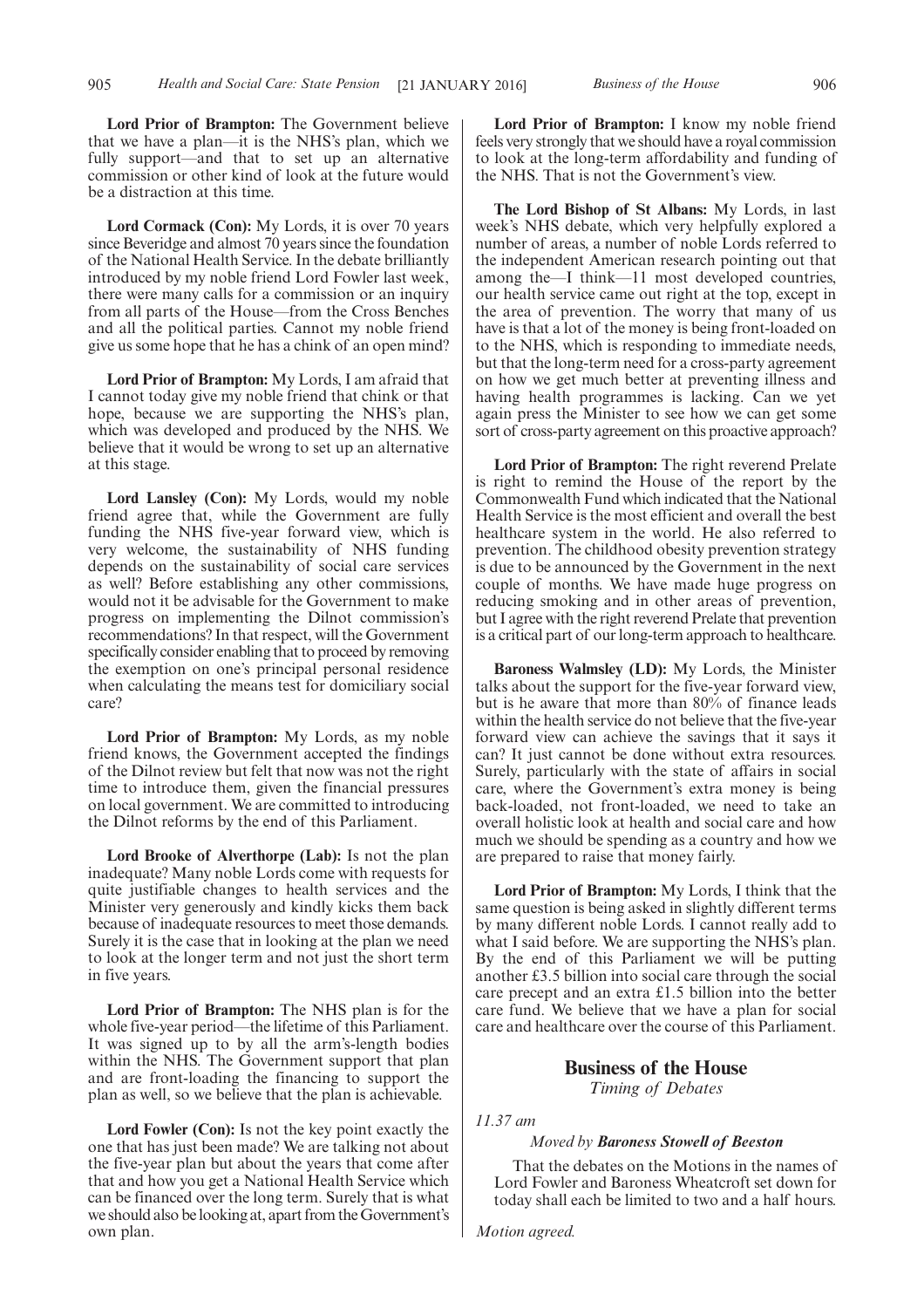### **Welfare Reform and Work Bill**

*Order of Consideration Motion*

*11.37 am*

### *Tabled by Lord Freud*

That the amendments for the Report stage be marshalled and considered in the following order:

Clauses 1 to 10, Schedule 1, Clauses 11 to 25, Schedule 2, Clauses 26 to 35, Title.

**Baroness Evans of Bowes Park (Con):** My Lords, I beg to move the Motion standing in the name of my noble friend on the Order Paper.

*Motion agreed.*

### **Prison Reform**

*Motion to Take Note*

*11.38 am*

#### *Moved by Lord Fowler*

That this House takes note of Her Majesty's Government's proposals for prison reform.

**Lord Fowler (Con):** My Lords, I asked for this debate because it seems to me that the statements being made and the policies being introduced by the Secretary of State, Michael Gove, give more hope for advance in prison policy than anything I have heard for many years. My hope is that this debate, with the experience there is in this House, might contribute to that process.

Back in 1970, when I was first elected to the House of Commons, the editor of the *Times*, William Rees-Mogg, whom we all remember with affection, asked me to write a series of articles on prisons. Like Mr Gove, I had previously worked for the *Times*—you do not have to have done that, but it obviously helps in the course of penal reform. I went around the country visiting prisons. We called the series "The Prisons Crisis", on the basis that for the first time the prison population had gone over the 40,000 mark. In those 1970 articles, which I have here, I wrote that already seriously overcrowded prisons were being stretched to bursting point, that there was no hope of replacing the string of 19th-century prisons that still remained in operation and that the pressure of numbers was placing in jeopardy the whole concept of training for many prisoners.

So obviously, when I came back to this area almost half a century later, I might have expected the kind of progress that there has been in almost all other areas of government policy, with overcrowding reduced and conditions transformed. Sadly, it has not been quite like that. On the position today, I quote not from the Howard League or the Prison Reform Trust, admirable bodies though they are, but from the Government's own Chief Inspector of Prisons, Nick Hardwick, the latest in a line of inspectors who have served this country very well. The chief inspector reports that the prison population today is not 40,000 but 85,000, with forecasts that, on present policies, that total will increase by the end of this Parliament to 90,000 or even more. He reports that the overcrowding that has resulted is,

"sometimes exacerbated by extremely poor environments and squalid conditions"—

his words, not mine. He continues:

"At Wormwood Scrubs, staff urged me to look at the cells. 'I wouldn't keep a dog in there', one told me".

#### He found:

"Conditions in many cells were unacceptably poor. Many were filthy, covered in graffiti, some of which was offensive, and furniture was broken or missing. Toilets were filthy and inadequately screened. Windows were broken. We found cockroaches in cells on C wing".

Inside prisons generally, he found increasing violence; assaults have risen to more than 16,000 per year, including 3,600 assaults on staff. He says clearly that overcrowding is not just a question of two prisoners sharing a cell; it means that prisons simply do not have the activity places to support rehabilitation programmes, work training and education.

Perhaps worst of all, the reconviction rates are, by any standards, shaming: 45% of adults are reconvicted within one year of release. For those serving sentences of less than 12 months, that increases to 58%, and for under-18s it is 68%. Yet the cost of a prison place is more than £36,000 per year, more than Eton. Is it cost-effective to spend that amount of money to produce such reconviction rates? Surely it would be better to see whether there are better alternatives that we could introduce.

I do not wish to exaggerate my description of the lamentable state of our prisons—which in any event, frankly, would be difficult—and I pay tribute to the advances that have been made in some areas, such as some of the policies regarding women's prisons and with young people. It should be said that, were it not for the work of the prison staff, hard-pressed as they are, we would be in far more serious and public difficulty than we are. One of the better figures in the report was that 70% of prisoners feel that they are treated with respect by the staff.

Nevertheless, the position remains that much of our prison system is a disgrace to a civilised country. Prisoners should not be locked up in their cells for most of the night and day, yet about one-fifth of prisoners spend 22 hours out of 24 in their cells. We should be retraining and offering education to prisoners, but in all too many cases we are not doing that. We should not be keeping prisoners in cells where you would not keep your dog. This all spells out not years but decades of neglect and, frankly, public uninterest. If this were any other part of the public service, there would have been emergency debates in Parliament and demonstrations all the way down Whitehall.

For someone coming back to this area, the questions are not just about how we got to this position but, above all, what now needs to be done. It is against that background that I propose five actions that need to be taken and which I believe are in line with the Justice Secretary's approach. I do this with a certain humility, because I am aware that there are far greater experts than me in this House. After writing on Home Office issues for the *Times* for four or five years, I could once claim some knowledge, which was treated in the way you would expect when I went into government: I was appointed to head the Department for Transport. Finally, in my last Front-Bench post, I was made shadow Home Secretary, a position without power,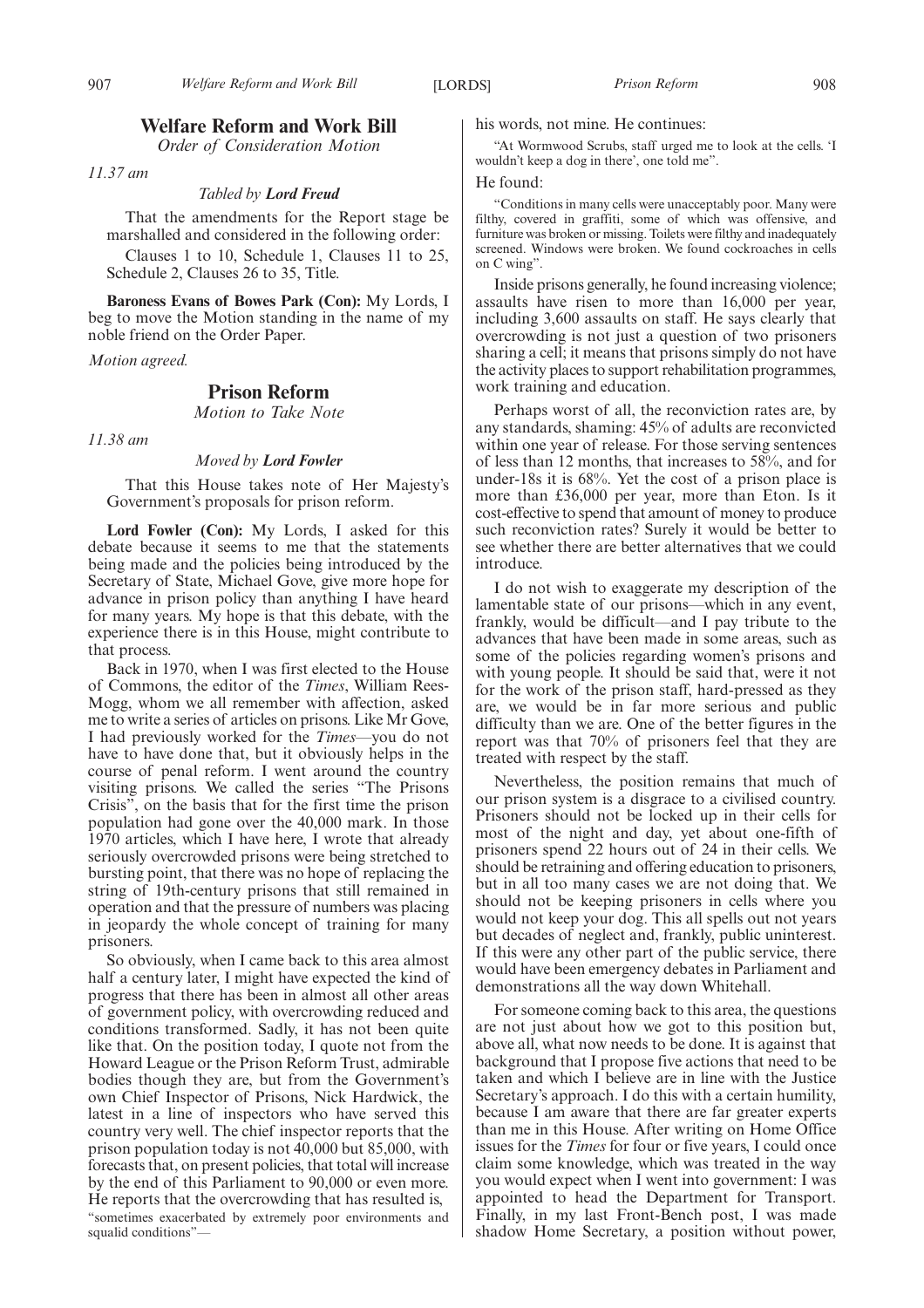and at a time when we were being "tough on crime and tough on the causes of crime". It occurred to me then that if we were half as good with policies as we were with slogans, we would be world-beaters. Sadly, we are not.

My proposals are as follows. First, we should continue to state clearly that the basis of policy is that the punishment of prison is the deprivation of liberty for the prisoner. The aim is not to make life as uncomfortable as possible for the prisoner, although we too often do this accidentally, but to retrain them so that they can become useful members of society and fulfil their own potential. There is no evidence whatever that deliberate discomfort is a policy that works; we should give rehabilitation a chance.

Secondly, we must end the overcrowding of our prisons that is defeating all our best efforts to achieve success. We should see whether the people who are in prison need to be in prison. We might review the number of women being held, as over 80% are in prison for non-violent offences. We might review the position of those being held on indeterminate sentences, not knowing when they will be released. In other words, we should allow prisons to breathe.

Thirdly, if we are to reduce overcrowding, we must reduce the number of people we send to prison. Like everybody else, I want to see professional and violent criminals, such as the Hatton Garden gang, inside prison and no longer a danger to the public. However, I do not believe that prison should be a social dumping ground for those with mental health problems and those with alcohol and drug abuse problems. We must find better ways to deal with these issues.

Fourthly, if we are to send fewer people to prison, we must re-examine sentencing and the power of the courts. One of the reasons overcrowding has taken place is that average sentences have increased. Another reason is that far too many prisoners have short sentences of below 12 months, in some cases serving only a few weeks or months. There is very little chance of doing anything constructive in that time. The better way would be to have sentences in the community that were not simply written off as a soft touch. A judge said to me that sentences must have the confidence of the judges who pass them, notably those sitting in the Crown Courts day after day.

Fifthly, and fundamentally, we should pass down responsibility as far as we possibly can to the governor and the staff of the individual prison. The prison department should lay down the strategy, but governors should be encouraged to develop their own policies. Mistakes will inevitably be made, but that should not invalidate the whole approach and the whole policy.

I started with an example from my days on the *Times* and I will end with another, which shows what I mean here. In 1967, when I was writing another article on prisons, I visited Dartmoor, built for the Napoleonic Wars and still going. At lunch, I drove out to have my sandwich and parked in front of the entrance to a field, and suddenly noticed, working in the field behind me, an immense man, broad and tall—a rather eerie sight. Going back, I told the governor and his top staff that I had seen this extraordinary sight. "For goodness' sake don't report that!" they said, "That's Frank Mitchell, the mad axeman", so named after an incident some years before. "You would destroy all our work". Who was I, a Fleet Street journalist on a day trip to Dartmoor, to challenge that view? So I did not. Ten weeks later, he escaped. It did not take much; all he had to do was to walk to the car that had been provided. As noble Lords will be able to imagine, a great row about prison security followed, only months after the traitor George Blake had escaped from Wormwood Scrubs.

In that case it was very easy to attack the governor, and a dozen editorials did just that. But the fact was that Frank Mitchell had been in one form of institution or another since the age of 12. The prison's view was that the fires had burnt out and that it was possible to reclaim a man who was not yet 30. Of course, whether that policy would have been successful we shall never know. His escape had been planned by the Kray brothers and carried out by their men and, with a nationwide hunt in operation, the Krays did what they tended to do when cornered: they had him murdered.

My point is that all too often the safe thing for prisons to do from the public point of view is keep the prisoner locked up. The only trouble with that is that if you return a prisoner untouched by any serious attempt at rehabilitation to the same environment outside, you should not be too surprised when, a few months later, he appears in the reconviction figures.

I wish the Justice Secretary well. He has a massive task but he should take encouragement from the fact that our policy over the last 50 years has been a notable failure—not good for the prisoners and certainly not good for the public, who finance this system. We badly need not only new ideas but new ideas followed by action, and that action and that need is urgent. In 1970, we faced a prisons crisis; today, we face a prisons scandal. I beg to move.

### *11.51 am*

**Lord Harris of Haringey (Lab):** My Lords, I think that the whole House owes a debt of gratitude to the noble Lord, Lord Fowler, not only for securing this debate but for what has, frankly, been a brilliant speech and exposition of the issues that the prison service faces and, potentially, some of the solutions.

I cannot declare an interest as having written extensively for the *Times*, as I appreciate that that is clearly an important qualification for considering these matters, but last year I submitted to the Government the independent review of the deaths of young people in prisons, *Changing Prisons, Saving Lives*. It was commissioned by a former Minister for Prisons and the Government's response was published in December, just as the House of Commons rose for its Christmas Recess.

That review was probably the most comprehensive independent examination of penal policy for a generation. It was rooted in an enormous volume of evidence and research, and underpinned by a detailed analysis of the tragic cases of 87 young people who died in prison between April 2007 and the end of 2013. Since then, there have been a further 29 self-inflicted deaths of young people in NOMS custody. Each of those deaths represents a failure by the state to protect the young people concerned—a breach of Article 2 of the European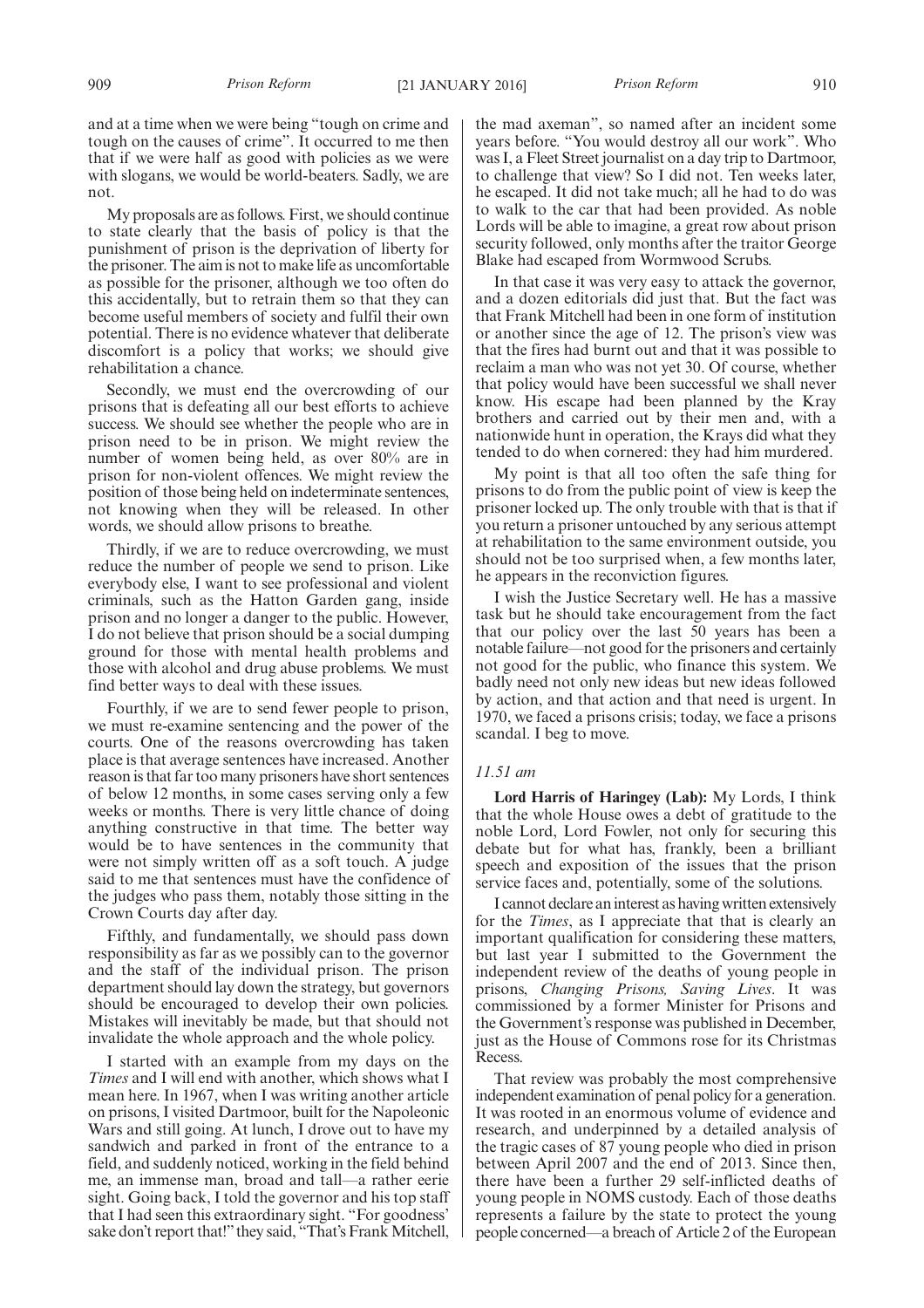### [LORD HARRIS OF HARINGEY]

Convention on Human Rights. The failure is all the greater because the same criticisms occur time and time again. As the noble Lord, Lord Fowler, said more generally about prisons policy, the lessons have not been learnt and not enough has been done to bring about substantive change.

Our conclusion in the review was that all young adults in custody are vulnerable. Some have had chaotic lives and complex histories; others have been subjected to child abuse, exposed to violence or repeated bereavement; many have been in foster or residential care; and their vulnerability is often further compounded by mental health issues or lack of maturity.

Let us be clear. Prisons and young offender institutions are grim environments, bleak and demoralising to the spirit. When that is coupled with impoverished regimes, it makes the experience of being in prison particularly damaging to developing young adults. Quite frankly, the experience is not conducive to rehabilitation. Therefore, I welcome in the introduction to the Government's response to the review that I led the ringing declarations by the Secretary of State for Justice, Michael Gove, about the primary purpose of prison being rehabilitation.

So, after those fine words at the beginning of the introduction to the Government's response, it was disappointing that 33 of the central recommendations in the review were rejected outright. That included the fundamental concept at the heart of the review: that there should be a suitably trained professional who has personal responsibility for the journey of each individual prisoner through the prison system—what we called a custody and rehabilitation officer. That person would have a caseload small enough for him or her to know each of the prisoners for whom they were responsible and a caseload that would enable them to ensure that the health, social welfare, security, education, training and rehabilitation needs of that individual were adequately addressed during that time in prison.

Frankly, it is difficult to see how the rehabilitation revolution to which Michael Gove has committed himself can be achieved without someone ensuring and owning what happens to the individual prisoner during their period in the prison system. I feel that this is a major missed opportunity and will mean that many lives continue to be wasted by a prison system that fails to find what Winston Churchill, when he was responsible for the prison system in 1910, called the,

"curative and regenerating processes … in the heart of every man".

When the review was submitted to Ministers I wrote that:

"Those who ignore the lessons of past failures are condemned to repeat them. And that will be the fate of policy-makers who fail to act on the proposals that we are putting forward."

Quite frankly, much more needs to be done to support young adults before and after they come into contact with the criminal justice system. In the 87 tragic cases that we examined, many of the young people's problems and vulnerabilities, including their mental health issues, had been evident from an early age, so why did so many of them end up in custody? There needs to be much earlier and much more effective intervention. That requires a cross-governmental input to address the multifaceted problems and needs of children and young adults and to ensure that their problems are identified and effectively addressed at an early stage, comparable perhaps to the approach of the troubled families programme—targeted and concerted support.

If the Government are serious about the changes in prison policy that have been signalled by the Secretary of State, I welcome that. But we have to make sure that we intervene early enough to divert people from ever entering the criminal justice system and, for those who do, that someone takes personal responsibility to make sure that the rehabilitation that we all want to see takes place.

### *11.57 am*

**Lord Dholakia (LD):** My Lords, I thank the noble Lord, Lord Fowler, for his excellent contribution and I declare an interest as president of the National Association for the Care and Resettlement of Offenders.

Although the Secretary of State is right to be shocked by the conditions that he has found in many of our prisons**,** purposeful activity is currently at the lowest ever level recorded. There are fewer staff looking after more prisoners than five years ago—nearly 14,000 fewer staff looking after around 1,200 more prisoners. Assaults in custody are at the highest ever level. The number of deaths in custody is also at the highest ever level. The reality is that, at the end of September 2015, 70 of the 117 prisons in England and Wales were holding more prisoners than they were built for. Furthermore, 45% of adult prisoners and nearly 70% of juvenile prisoners are reconvicted within a year of leaving custody.

I welcome Mr Gove's plan to close all decaying prisons and replace them with newly built establishments. I also welcome his plan to review prison education, to monitor educational outcomes more rigorously and to make governors more accountable for those outcomes. But we need to tackle the root cause of the problem—namely, this country's overuse of imprisonment.

Too many offenders are still sent to custody for short sentences, which was a point well made by the noble Lord, Lord Fowler. They are released after no more than a few months in custody. That serves very little purpose. These sentences are far too short for sustained rehabilitation programmes but long enough for offenders to lose their jobs and homes, which makes them more likely to reoffend. The syndrome of the revolving door process continues. They could be better dealt with through community orders. Research confirms that community orders have a reoffending rate which is seven percentage points lower than that for similar offenders given short prison sentences.

The penal system has had to face significant spending cuts over the past few years. When resources are so stretched, we need to make sure that we are using them in the best possible way. In my view, the Government should legislate to make sentencing guidelines take account of the capacity of the prison system. This proposal is not new. It was first made in the Carter report on the prison system in 2007, and it still makes sense. At a time when all other areas of public services have to work within the reality of limited resources, there is no reason why the courts should be exempt.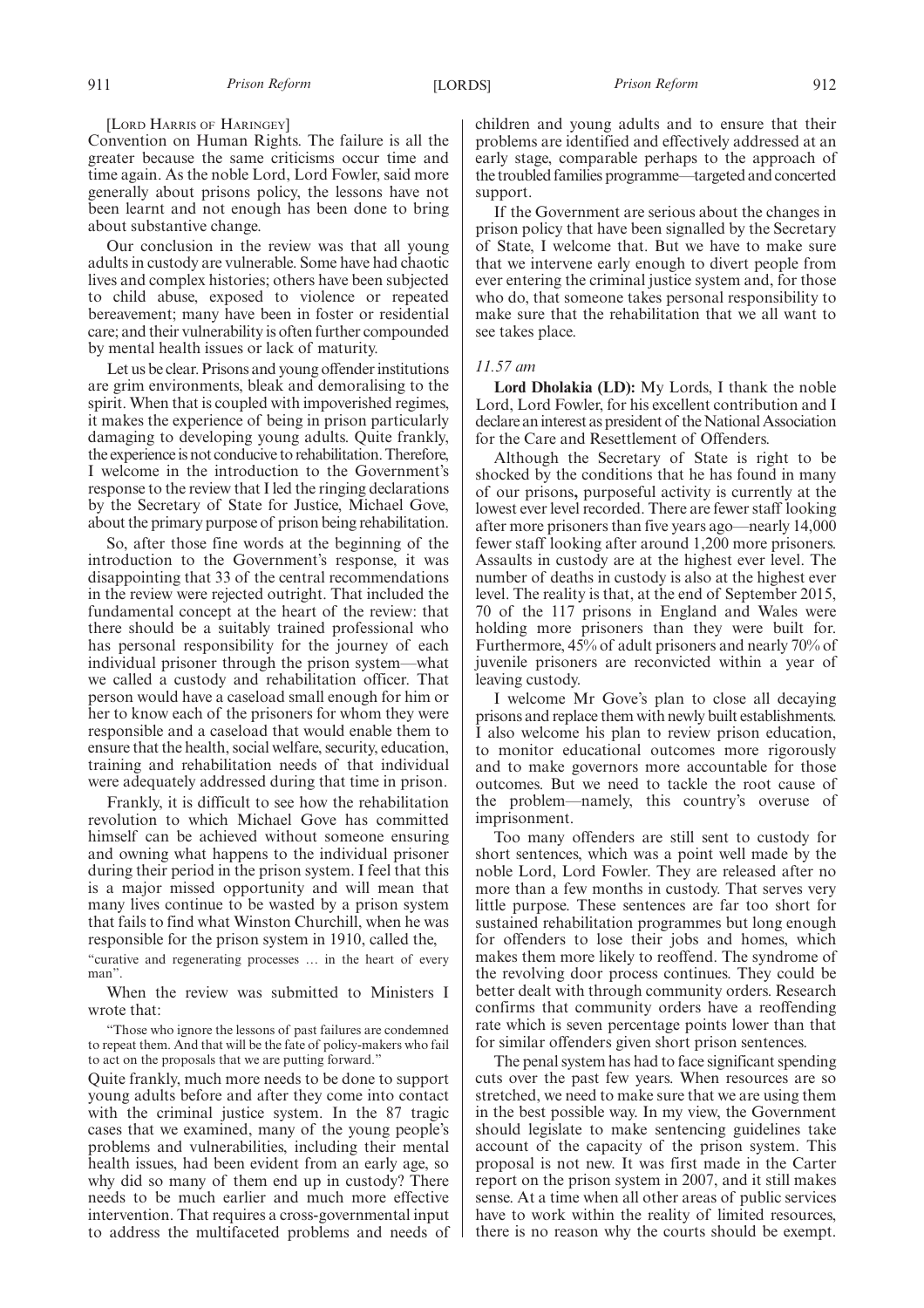Sentencing guidelines should scale down the number and length of prison sentences except for the most serious crimes.

We should also convert the sentences of the many IPP prisoners who remain in our prisons by converting them to determinate sentences once they have served a period equivalent to double their tariff, an issue that has been discussed in previous debates. In essence, we should look to our judiciary to ensure that the courts send to prison only those whose offending makes any other course of action unacceptable, but more importantly to ensure that those who are sent to prison do not stay there for any longer than is strictly necessary.

We also need a clearer strategy to reduce the use of imprisonment for women. Proposals have been made in the past to establish a women's justice board to set improved standards for women's community sentences, resettlement and rehabilitation, mental health services, family contact and culturally appropriate support for foreign national women in our prisons. A restorative justice approach can provide an appropriate alternative to custodial sentencing.

The Secretary of State for Justice has made an excellent start by challenging punitive thinking. He must now follow that up by taking determined steps to move this country away from the unenviable position of having the highest prison population in western Europe. We need a prison system that can genuinely protect the public by rehabilitating offenders and reducing reoffending. He can make a start by supporting my Private Member's Bill, which will have its Second Reading next Friday, which seeks to raise the age of criminal responsibility.

### *12.02 pm*

**Lord Brown of Eaton-under-Heywood (CB):** My Lords, as Jane Austen once so nearly said, it is a truth universally acknowledged that a new Lord Chancellor in possession of a marked inclination towards prison reform must be in want of a curable injustice. One such plain injustice, together with the means to cure it, lies immediately to hand: the ever-increasing plight of those still incarcerated under the IPP regime, the scheme for the indefinite detention of certain prisoners for the protection of the public, who are often comparatively minor offenders. It is a wholly discredited system which was finally abolished in 2012 through LASPO, but there still remain some 4,500 such prisoners, of whom around 3,500 have served longer than their tariff terms; that is, longer than the terms judged appropriate as punishment for their wrongdoing. Indeed, 392 prisoners have served more than five times their tariff terms, as this House was told in answer to an Oral Question of mine last November.

It is not every day of the week that one is able, as I was last week, to plead personally to a Justice Minister the existence of a deep and systemic injustice in the criminal justice system flanked, as I was, by two former Lord Chief Justices, the noble and learned Lords, Lord Phillips of Worth Matravers and Lord Judge, and for good measure by the noble Lord, Lord Cormack. None of them is an enthusiast for putting the public needlessly at risk but all, thankfully, are champions of justice and for change. I am hugely indebted to the noble Lord, Lord Faulks, and, indeed, to the noble Baroness, Lady Evans, for having held a meeting and for the characteristically thoughtful and sympathetic hearing we were given.

There is no time today to outline even the rudiments of the case for the release of these post-tariff prisoners, but I will take the opportunity to put before the House some of the facts as set out in an article in the *Times*—again that newspaper—of December last. The article was written by three of the Lord Chancellor's highly respected erstwhile leader-writing colleagues, Rachel Sylvester, Alice Thomson and Richard Ford. They record that 740 IPP prisoners have served between two and four years beyond the tariff; a further 587 between four and six years post-tariff; 136 between six and eight years longer; and three are still in jail more than eight years longer than the tariff.

What is the solution? Surely it must be to make use of Section 128 of LASPO, the Act that abolished this regime, custom-built as that provision was, specifically to cater to the needs of the backlog of these prisoners still in jail—namely, by changing the test whereby they can finally regain their liberty. At the moment, they have to satisfy the Parole Board that they can safely be released; the Parole Board, perhaps unsurprisingly, has a defensive and risk-averse mindset, conscious that it might be blamed if people then reoffend. But the plight of these IPP prisoners, particularly those who have long since served terms for their punishment—in the early years of the scheme, these were often terms of only a few months—who are now being detained purely preventively, surely calls for a very different approach. If their continued internment is to be justified, it should now be for the authorities to establish a positive likelihood that, if released, they would pose a real, immediate and serious threat to life or limb.

Of course, some of those released would reoffend, but that is the price that we must pay to end this ever-growing stain on our justice system. We must consider the prizes to be won. Besides ending the basic injustice of internment, we would end the nightmare of uncertainty and hopelessness suffered not just by these prisoners—many of whom over the years, alas, have committed suicide—but their families, too. We would free up places in our already grossly overcrowded prisons and save countless millions of pounds which could then be devoted instead to some of the many other calls for prison reform which have been canvassed in today's debate.

### *12.07 pm*

**Lord Cope of Berkeley (Con):** My Lords, like my noble friend Lord Fowler, who made such an excellent opening speech to this debate, I was much encouraged recently by the statements of my right honourable friend Michael Gove, the Justice Secretary. As it happens I have been involved with prisons in two ways in my life. As a Member of another place I had three prisons in my constituency which I visited and kept in touch with. I was also Minister of State in Northern Ireland with responsibility for security, including the Maze and the four other prisons which were there at that time. Of course, they had additional problems.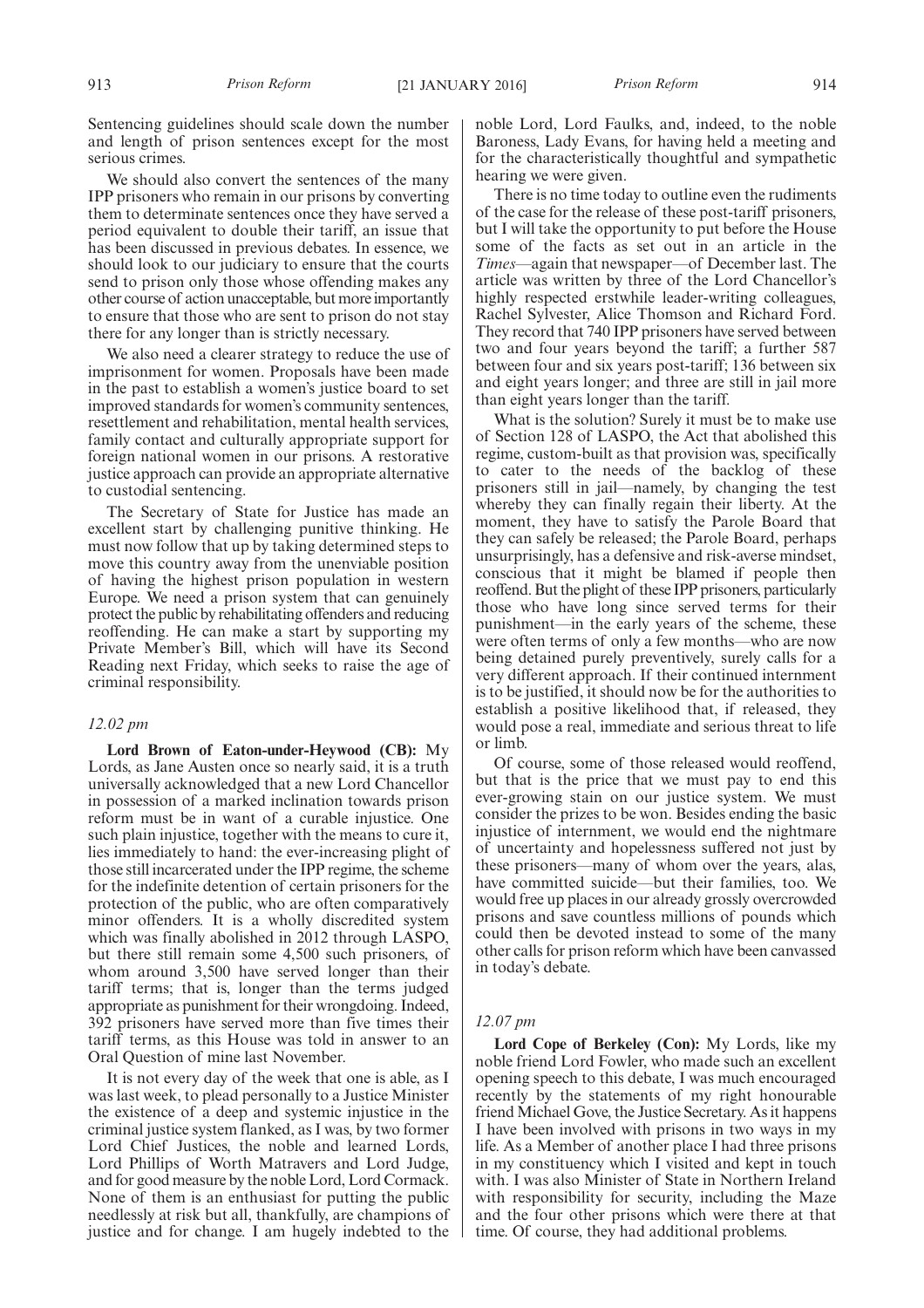[LORD COPE OF BERKELEY]

The three prisons in my constituency were Leyhill open prison, Ashfield in Pucklechurch, a remand centre for both males and females, which became a young offender centre and is now an adult male prison. Eastwood Park was a young offender centre, and for some time now has been a female prison and remand centre. We also had a police officers' training school next to Leyhill which has now closed The way in which these prisons have changed reflects the huge number of changes in prison policy and organisation by successive Governments over the years. These include, of course, the creation of the National Offender Management Service at one end and successive changes of uniform, rank designation and that sort of thing at the other end.

The most interesting prison in my constituency was the open prison. Some prisoners go to an open prison as a result of being convicted for white-collar crime; some are well qualified, even in the law and medicine—and even in accountancy, my own profession, some have fallen to the sin of greed, leading to the crime of fraud. A lot of the prisoners were serving long sentences for very serious crimes of one sort or another and being prepared for release. My noble friend Lord Fowler referred to the necessity of preparing long-serving prisoners for release. He cited one example, but of course there are numerous others. Such prisoners occasionally abscond—I think five did from Leyhill last year, a high number historically—which can give rise to concern in the local population, although generally speaking the prisoners get well away before they are a risk to anybody.

My noble friend also referred to the way in which the statistics of the prison population have gone. Between the two world wars, the prison population fluctuated not far above 10,000. It has since risen by roughly 10,000 every decade, though not entirely in a straight line. I agree with all five of the points that he made. Some of my right honourable friend the Justice Secretary's statements have been on those lines, especially on the third point. My right honourable friend was concerned with problem-solving courts, a good initiative and one that he should pursue.

Of course prisons are there to punish by the deprivation of liberty, as my noble friend said, and to prevent further crimes while the offenders are locked up. A book was published last year, *The Last English Poachers*, about two individuals in my part of the country. The mistake was made of sending one of them to Leyhill, an odd choice as he was by definition a specialist in moving unseen across exactly that part of the countryside by day and night. The first duty of prisons is to try to avoid their prisoners reoffending—that is ultimately the measure of success—and at present, for whatever reasons, the Prison Service is failing to achieve that. I support very much the idea that the avoidance of reoffending can be achieved only individually for each prisoner. Each is a human being with different problems and a different background, which is why I support what the noble Lord, Lord Harris, said about looking after the individual prisoner.

My noble friend said that new ideas were wanted. In a sense they are old ideas, but they can never be overemphasised. The renewed emphasis on them by my right honourable friend the Justice Secretary is right, and I commend him for his thoughtful determination to make a difference.

### *12.13 pm*

**Lord Bradley (Lab):** My Lords, I declare my interest as a trustee of the Prison Reform Trust.

It is clearly welcome that the new Secretary of State is considering prison reform again, and the proposals to invest in the prison estate are equally welcome. I commend the five-point plan introduced by the noble Lord, Lord Fowler, in his excellent opening speech. However, it is crucial to understand that prison reform starts with what happens long before someone is sent to prison. As we have heard, nearly twice as many people are in prison now than 20 years ago, costing the country an extra £1 billion annually. It means overcrowded prisons that are inadequately equipped to deliver the type of constructive service that successive Governments have always claimed to want. The Sentencing Council's review of guidelines affecting the decision to imprison is a necessary and welcome step in the right direction, but a wider review of sentencing is also needed to address significant inflation in sentence lengths—up by around a third over the last two decades.

In this brief contribution I will touch on two issues regarding the prison population and need for reform: first, people with mental health and learning disabilities in the criminal justice system; and secondly, release on temporary licence, or ROTL.

It is well known that a huge number of people in prisons suffer from mental health problems and learning disabilities. On Tuesday 19 January, the Prisons and Probation Ombudsman published a thematic report on prisoners with mental health needs. Its findings underline the need to improve the assessment and treatment of people in prison with mental health needs. It found that 70% of prisoners who killed themselves had one or more identified mental health needs. The review makes clear the importance of identifying mental health issues, as without accurate diagnosis it is very difficult to provide appropriate treatment and support. Once a need is identified, effective intervention is required. Therefore, further investment in prison healthcare is necessary, building on the success of the transfer of commissioning of such healthcare to the NHS.

The report's findings also underline the importance of expediting the rollout of liaison and diversion services, a subject I have some interest in. The current programme now covers 53% of the country and is already having a significant impact on the identification and assessment of people with complex health needs. Excellent partnership working, particularly between psychiatric nurses, learning disability nurses, the police, ambulance staff and other key agencies, often located in police stations and closely linked to street triage, is delivering extremely positive outcomes and over time should favourably impact on the prison population. Subject to Treasury approval, 100% coverage of the country for these services can be achieved over the next few years. I hope that the Minister will again support this ambition.

Secondly, release on temporary licence is a vital tool in resettlement and rehabilitation, which enables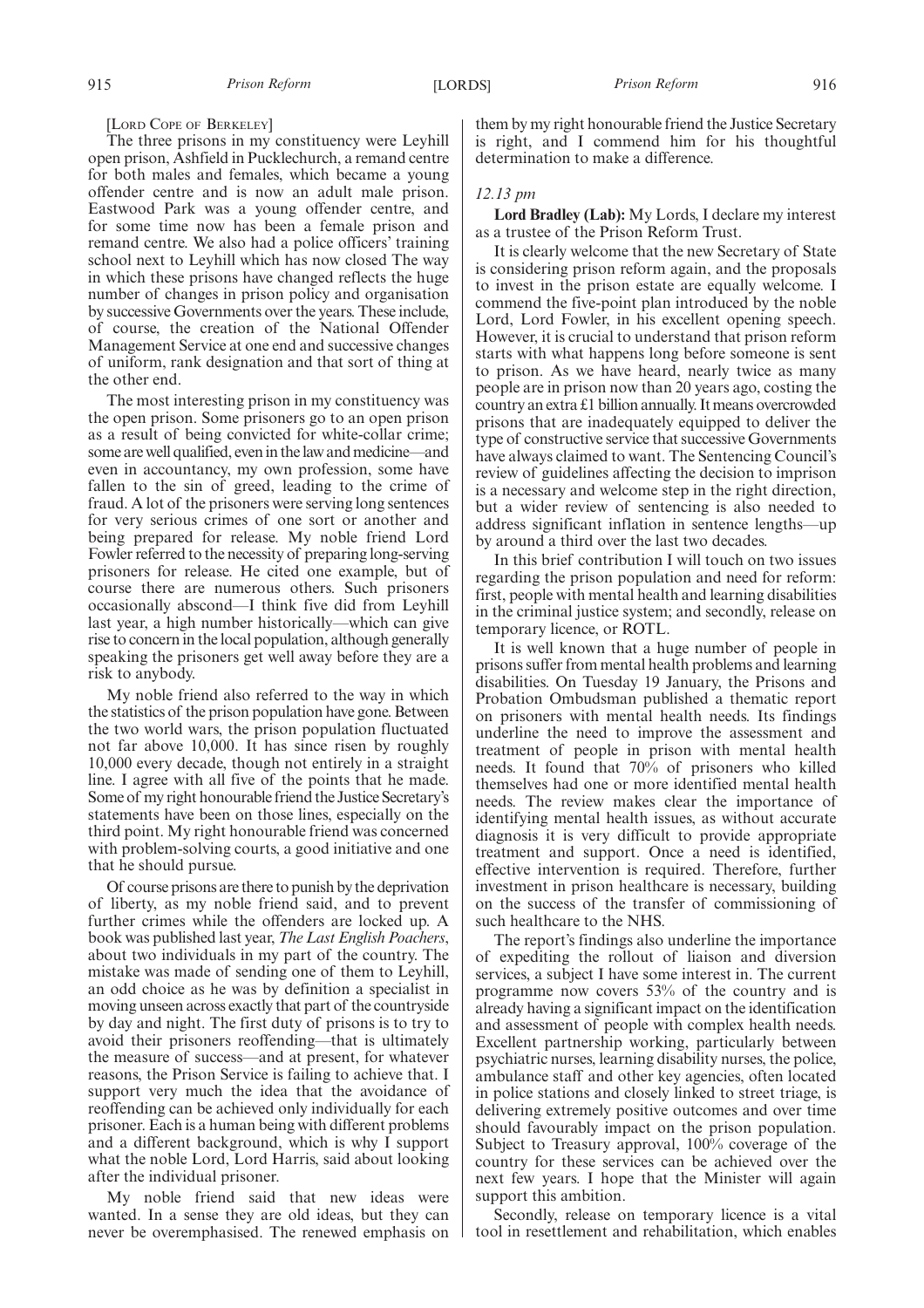people to gain training and education, sort out jobs and housing, and establish contact with their families in preparation for their release. Less than 1% of releases on temporary licence fail. Of these, only 6.1% involve an arrestable offence. This is equivalent to five arrests per 100,000 releases. A stricter ROTL policy was introduced in March 2015 following the review commissioned by the then Secretary of State, Chris Grayling. Ministry of Justice statistics now show that the number of people released from prison on temporary licence has fallen by 41% since the policy change.

Last week, the Prison Reform Trust and Clinks published a joint briefing on the impact of changes to ROTL on charities and businesses. The key finding was that almost two-thirds of respondents to the survey had seen a decrease in ROTL, with some organisations reporting that placements had completely stopped or become almost impossible. The National Offender Management Service's promised review of the policy presents a real opportunity to restore a more balanced approach, with less bureaucracy, more discretion for governors and more prisoners putting something back into society. Will the Minister confirm the timing and scope of the review, and whether charities and businesses will work with people on ROTL and be consulted?

These issues and many more being debated today should form the centrepiece of prison reform. I look forward to the Minister's response to the issues.

### *12.19 pm*

**Lord Forsyth of Drumlean (Con):** My Lords, I congratulate my noble friend Lord Fowler on initiating this debate. I agree with every word that he said.

When John Major asked me to go to the Home Office to look after prisons in 1994, I was absolutely furious with him, and told him so. I did not want to go to an English department. I was hanging on by my fingernails in a Scottish constituency after three general elections. Why on earth would I want to go to a department with responsibility for England? He said, "I think it might benefit you". Of all the jobs I have ever done, it was the one that did me most good. I started with a view that prison was somewhere where you sent people and the longer, the better, as they could not commit crime while in prison. However, I discovered a completely different view of the world.

My predecessor, Peter Lloyd, had been ill and I had a backlog of six months of life tariffs. In those days we had the absurd situation that unqualified people like me set the life tariff for prisoners. Because a decision that involves one person is harder to take than one that involves half a million, I sat until three in the morning for a whole month going through this backlog of files on individuals who wanted to know what their life tariff would be. I was struck by the fact that in the main all these individuals shared the same characteristics: they came from broken families; had not done well at school; could not read or write; had become involved in petty crime; had drink and drug problems; and then got into a knife fight one night which led to their whole life being destroyed. When you went to the young offender institutions, you found that the inmatesthese monsters, according to the tabloid journalists turned out to be frightened boys who had never really had an opportunity in life.

I was in that post for only a year because the Prime Minister took me at my word and moved me to the Scottish Office as Secretary of State. The only thing I achieved in that year was to strengthen the work of the boards of visitors. I thought those boards were fantastic and that their work was very important because they related to individuals. But even that has been pushed back. Those with responsibility for the bureaucracy did not like them because they did not like people coming in and interfering with the system. I regret that step.

I was also struck by the fact that our attempts to introduce rehabilitation programmes in the prisons were frustrated by the large number of people on short-term sentences, which made the programmes impossible to administer. Governors did not have very much local say or control in that very centralised system. Many of the prisoners should not have been there at all as they suffered from drug or mental illness problems, some of which were caused by the drugs they were taking. As Minister of State, I tried to introduce drug testing regimes among other things, but the fundamental problem was that many of the prisoners should not have been there at all.

If we are serious about reducing recidivism—my noble friend mentioned the appalling figures in that regard—we have to look at not just what happens in prison, which is very important, but also what happens when people leave prison, and whether they then go to a home and a job. There were many initiatives involving employers guaranteeing these people jobs but none of them has really taken off.

This morning I met people involved in the Duke of Edinburgh's award who are working in prisons. A young lady, Keeley, who is in Her Majesty's Prison Bronzefield, in Surrey, said:

"I proved to myself that I could do something, even though I am in here. I wanted to show my kids that I'd done something positive".

So work is being done in prisons. I declare an interest in that a friend has started a thing called the Clink restaurants in prisons, having successfully established a chain of restaurants. Those restaurants are run by prisoners, and attended by members of the public. They are doing extremely well and those prisoners are learning skills that they can use outside prison.

A lot of things to do with the prison system are gloomy and not good. The Secretary of State very kindly invited me to speak to him before Christmas and asked me to tell him about my former experience as Prisons Minister. I talked for half an hour—as I can, as noble Lords know—explaining all the problems. Then I said, "But, Michael, I am completely out of date. This all happened nearly 30 years ago". He replied, "It is exactly the same now". I believe that we have in our Secretary of State someone who has the drive and the ability to change things. Whatever the detail of our disagreements, we should back him 100%. What he has done for education in schools has been absolutely transformational—I have lost the Front Bench opposite now. The key thing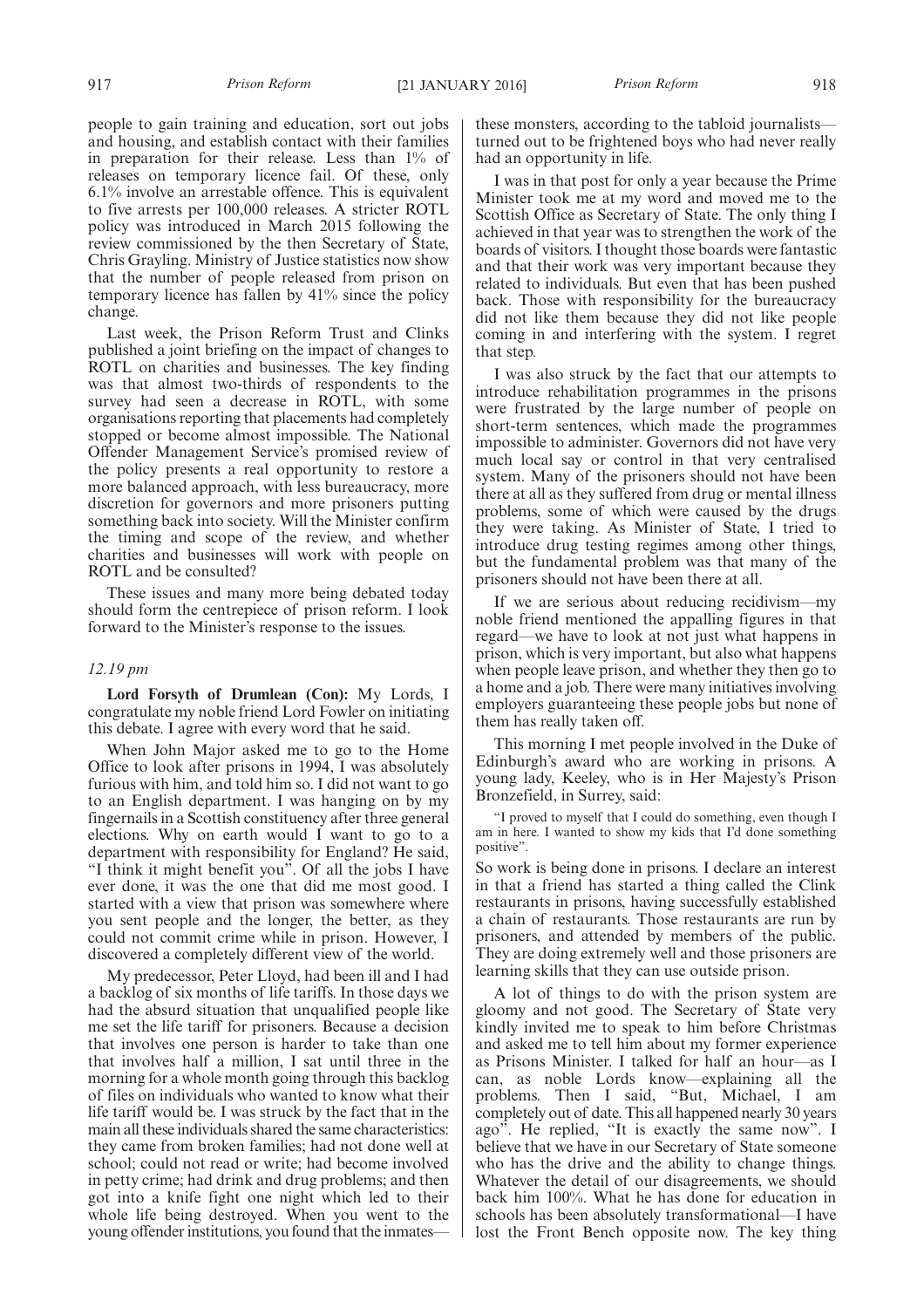### [LORD FORSYTH OF DRUMLEAN]

there was to allow headmasters to have more power and control and I believe the same thing can be done with governors, subject to proper performance indices and standards of achievement. Let us seize this opportunity and work with the Secretary of State because for far too long we have been cheating the people in prisons and the public, who depend on us to get value for money and protect their safety.

### *12.25 pm*

**Lord McNally (LD):** My Lords, I start this speech in some confusion. I came along quite ready to explain to the House how much I agreed with the noble Lord, Lord Fowler. It is something of an emotional shock for me to say how much I agree with the noble Lord, Lord Forsyth, as well. An observer of the debate might say, "Well, where is the problem?". I think that we all know where the problem is—and it is not in this House, which frequently has very liberal debates on issues such as this. The problem is down the Corridor, it is in the media and it is on the doorstep when we go canvassing. That is worth putting in perspective. We still have other audiences to convince.

I thank the noble Lord, Lord Fowler, for this timely debate, to which he has attracted some very well-informed contributors. I declare that I am the current chairman of the Youth Justice Board. It is always a delight for me to follow my noble friend Lord Dholakia, who has been my mentor on these issues over many years. I think that we are all grateful chiefly to the Prison Reform Trust for an excellent brief, which gave us the basic figures: 85,000 people in prison, nearly 4,000 of them women; fewer than 1,000 under-18s, fewer than 50 of them girls; 45% of adults reoffend within a year of release; and 67% of under-18s reoffend.

As the noble Lord, Lord Fowler, reminded us, quoting the Chief Inspector of Prisons, Nick Hardwick, there are genuine concerns about safety in both the adult and young people's secure estate, and genuine questions are being asked about the capacity of our penal system to rehabilitate or reform, as the reoffending rates seem to indicate. But I also believe that, as others have said, there are grounds for optimism. Since Mr Gove became Justice Secretary, he has been asking the right questions and has gone about finding the right answers.

He has asked Mr Charlie Taylor to produce a wide-ranging report on the youth justice system, and the Youth Justice Board is co-operating fully in that exercise. The longer I am in this job, the more I am convinced that a successful youth justice system is how to cut crime off at its headstream. He has appointed Dame Sally Coates to look at education in our prisons. I am sure, as the noble Lord, Lord Forsyth, just indicated, that his experience at the Department for Education is of value in giving education and training the proper priority they should have within our prison system. Of course, his plan to close the Victorian inner-city prisons gets rid of some real eyesores, and makes the argument to the Treasury, as the MoJ becomes a property developer, that it can use some of that money to build proper modern prisons for the 21st century.

The case for reform also benefits from parallel work being done, often under the leadership of Members of this House. As we have heard, mental health has been championed by the noble Lord, Lord Bradley, in his two ground-breaking reports. We have had the recent report of the noble Lord, Lord Harris, on deaths in custody. The benchmark for the issue of women in prison is still the report of the noble Baroness, Lady Corston. There is the committee of the noble Lord, Lord Laming, on which I have the honour to serve, looking at the overrepresentation of looked-after children in our criminal justice system. The overrepresentation of black and ethnic minorities has been the subject of a report by the noble Baroness, Lady Young of Hornsey, and ongoing work by her. My noble friend Lord Carlile produced a very useful report on the effectiveness of the youth justice system and the magistracy. My colleague and noble friend Lady Tyler also works as chair of the Children and Family Court Advisory and Support Service. All will supply valuable assistance to a reforming Secretary of State, as will the views of our next speaker, the noble Lord, Lord Ramsbotham.

Time is too short to cover all the good work being done. Let me mention just two points, partly linked to what the noble Lord, Lord Bradley, was saying. There is good work being done by my old college, UCL, on brain development, while the Disabilities Trust Foundation is working at the Keppel unit at Wetherby on the impact of brain injury on young offenders. I intend to ask them to come to the Lords later this year to present their findings. Let me also refer to the point made by the noble and learned Lord, Lord Brown, on IPPs. I was the Minister who brought that Bill through this House and I can say, without equivocation, that the intention of Parliament at that time was to bring to an end the scandal of IPPs. Section 128 was put into the Act specifically for that purpose. I hope that the Minister has some progress to tell the House about.

There is another real reason for optimism, which is what Michael Gove has been saying. One of his first speeches as Justice Secretary was entitled, "The treasure in the heart of man". That is a direct quote from the speech made by Winston Churchill as Home Secretary in 2010—no, in 1910. Would that he were here to make it now. He said then:

"The mood and temper of the public in regard to the treatment of crime and criminals is one of the most unfailing tests of the civilisation of any country".—[*Official Report*, Commons, 20/7/1910; col. 1354.]

And so it is. If it is in that spirit and mood that Mr Gove takes forward his reforms, he can certainly rely on support from all parts of this House.

### *12.31 pm*

**Lord Ramsbotham (CB):** My Lords, in congratulating the noble Lord, Lord Fowler, on obtaining this debate, agreeing with his five points and thanking him for giving me and other noble Lords an opportunity to applaud the listening and learning style adopted by the current Secretary of State, Michael Gove—in stark contrast to the rushed and unresearched approach of his immediate predecessor—I have to admit that, other than statements of intent, we do not know much more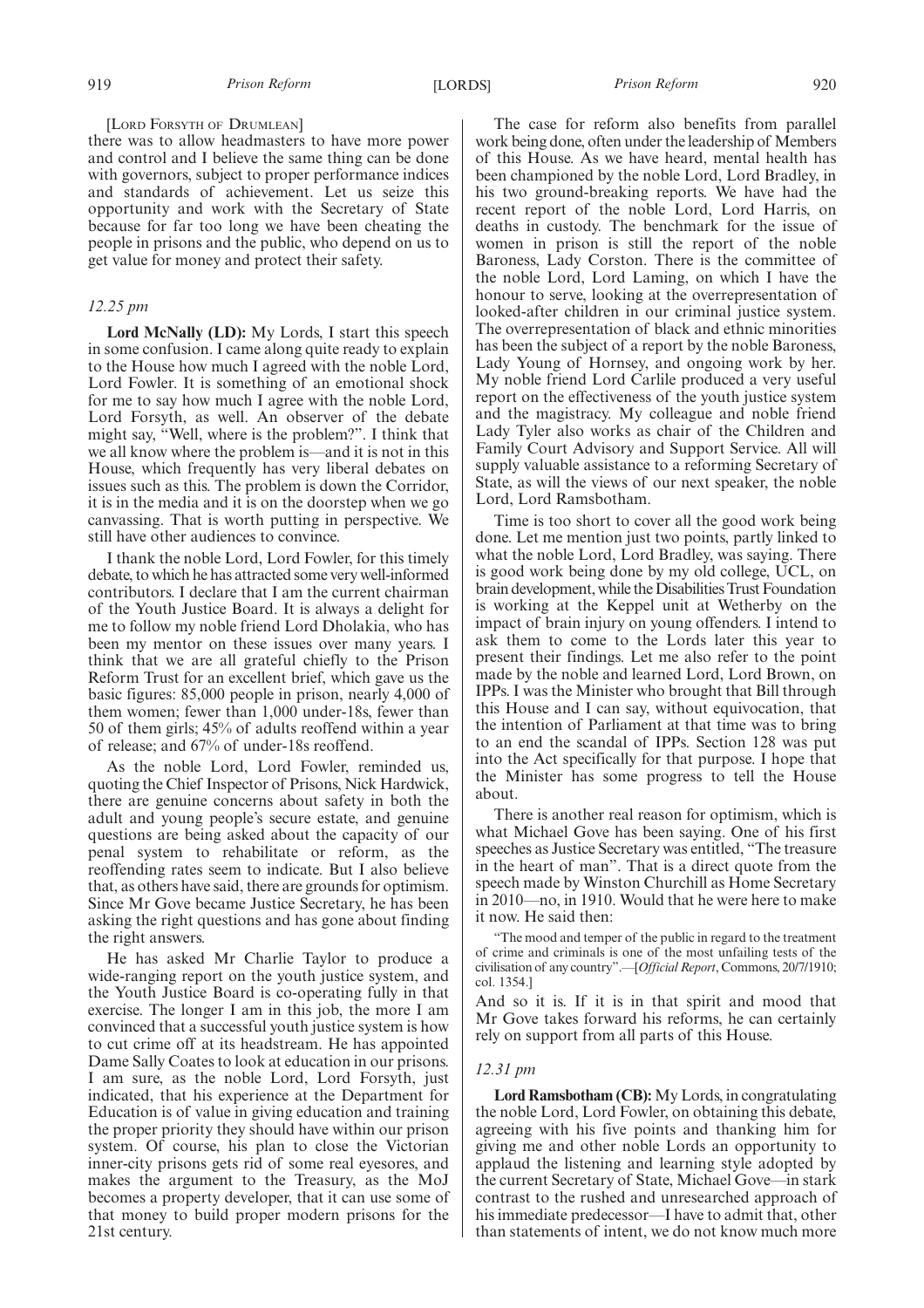about the Government's proposals for prison reform than that they include the selling-off of some old Victorian prisons and reviews of education and youth justice. Currently, 84,550 prisoners are held in 117 prisons, 70 of which are overcrowded. These were described by the outgoing chief inspector, Nick Hardwick, to whom I pay tribute for a job outstandingly well done, as,

"places of violence, squalor and idleness".

In agreeing that this was correct, Michael Gove said that no one should be held in such conditions, no matter what their offence—which is why those of us who have been campaigning for improvement for years share the hope for the future expressed by the noble Lord, Lord Fowler, in his magnificent opening speech.

Let me briefly illustrate some of what those three words of description hide. Prisoner-on-prisoner assaults went up by 13% last year, and serious assaults by prisoners on staff by 42%. Suicides were up by 14% and self-harm by 21%. It is not hard to see why. There are now 13,730 fewer prison staff than there were five years ago, looking after 1,200 more prisoners. Purposeful activity was at its lowest recorded level, being adjudged "good" or "reasonably good" by the chief inspector in only one-quarter of prisons. All this points to the urgent need to reduce the numbers in prisons which, as my noble and learned friend Lord Brown of Eatonunder-Heywood said, could begin by tackling the disgrace of the 12,053 currently serving indeterminate sentences and increasing both the numbers of staff and the amount of activities available to prisoners.

In making his plans, however, I am aware that Michael Gove is faced with some painful realities. First, holding a prisoner for a year costs on average £35,237, yet the Ministry of Justice is required by the 2015 spending review to cut its running costs by a further £600 million by 2020. Secondly, the changes made to probation by his predecessor, which are already running into serious trouble, limit the effectiveness of community sentence alternatives. Thirdly, the Prison Service lacks an effective operational structure, which is an essential of day-to day working, let alone implementing reforms.

However, three changes are in the Secretary of State's gift. First, he should implement the recommendation of my noble and learned friend Lord Woolf, in his seminal report following the riots in Strangeways and other prisons in 1990. This was included by the then Home Secretary, the noble Lord, Lord Baker of Dorking, in the only White Paper on prisons, *Custody, Care and Justice*, published in 1991 but never implemented. The Secretary of State should also group prisons into regional clusters, so that no prisoner is held too far from home, with regions under a director of offender management who would be made responsible for the rehabilitation of their own.

Secondly, as in every business, school and hospital, named people should be made responsible and accountable for directing each type of prison and prisoner, ensuring, inter alia, consistency of purposeful activity and in the selection and training of staff. If the Secretary of State does not do this, little or nothing will happen—as little or nothing has happened over the 20 years since I first made this recommendation. The best evidence of this is the Prison Service's failure to exploit the countless examples of good practice initiated by good staff, who see their improvements dropped when either they or the governor of their prison move.

Thirdly, the Secretary of State should abolish the expensive and unnecessary bureaucracy that is the so-called National Offender Management Service and change his useless contracts branch, which awarded G4S a contract to run Medway secure training centre, as seen on "Panorama" last week, at the same time as cancelling its contract to run Rainsbrook secure training centre. One bureaucracy is quite enough for any Ministry, and he could then give staff to those responsible for running prisons.

### *12.37 pm*

**Lord Suri (Con):** My Lords, first, I thank my noble friend Lord Fowler for securing this debate. This is an extremely important discussion to drive forward, especially as the Lord Chancellor has indicated that he is willing to listen to all our proposals as part of his consultations. I have worked in a number of roles in prisons, including as a voluntary associate at Wormwood Scrubs and a visitor to HM Prison Pentonville and others, and I feel that I can add something to this debate.

My main point happily coincides with another issue that is very much on the agenda, which is mental health provision. According to the Social Exclusion Unit, more than 70% of the prison population have two or more mental health disorders. When I was a member of the board of visitors to Pentonville prison, I saw a large number of prisoners who had come from broken homes and were emotionally undernourished. Mental health provision must take account of this and the debilitating and lasting effects of substance abuse, which troubles the minds of prisoners long after they have left those substances behind. At present, there is not enough support for prisoners who arrive addicted and are taken off those substances. Opportunities for mental health assessment should be built into substance misuse care pathways to avoid overlooking individuals who also require psychiatric interventions, as recommended by the 2010 reform report.

Education is another key investment that requires additional investment and focus. In my experience, the most important step in reintegrating released prisoners into society is helping them to get a job. This holds true in almost all circumstances. Education can reduce reoffending, as mentioned by my noble friends Lord Cope and Fowler, and bring down the prison population. With a job, a regular income and something that keeps them focused, they can rebuild their lives and shape them how they want to. Most prisoners have low educational attainment and poor qualifications and dropped out of school early, with barely 5% holding a degree or equivalent. Teaching them in prison, when they have the time and motivation to learn, is crucial. For those who care most about the bottom line, this is an investment that pays back significant dividends.

It is not sensible for a country that wants to win in the global race to have such a significant chunk of human capital wasting away, being unproductive. It should be noted that vocational education is often a better route to employment than academic qualifications.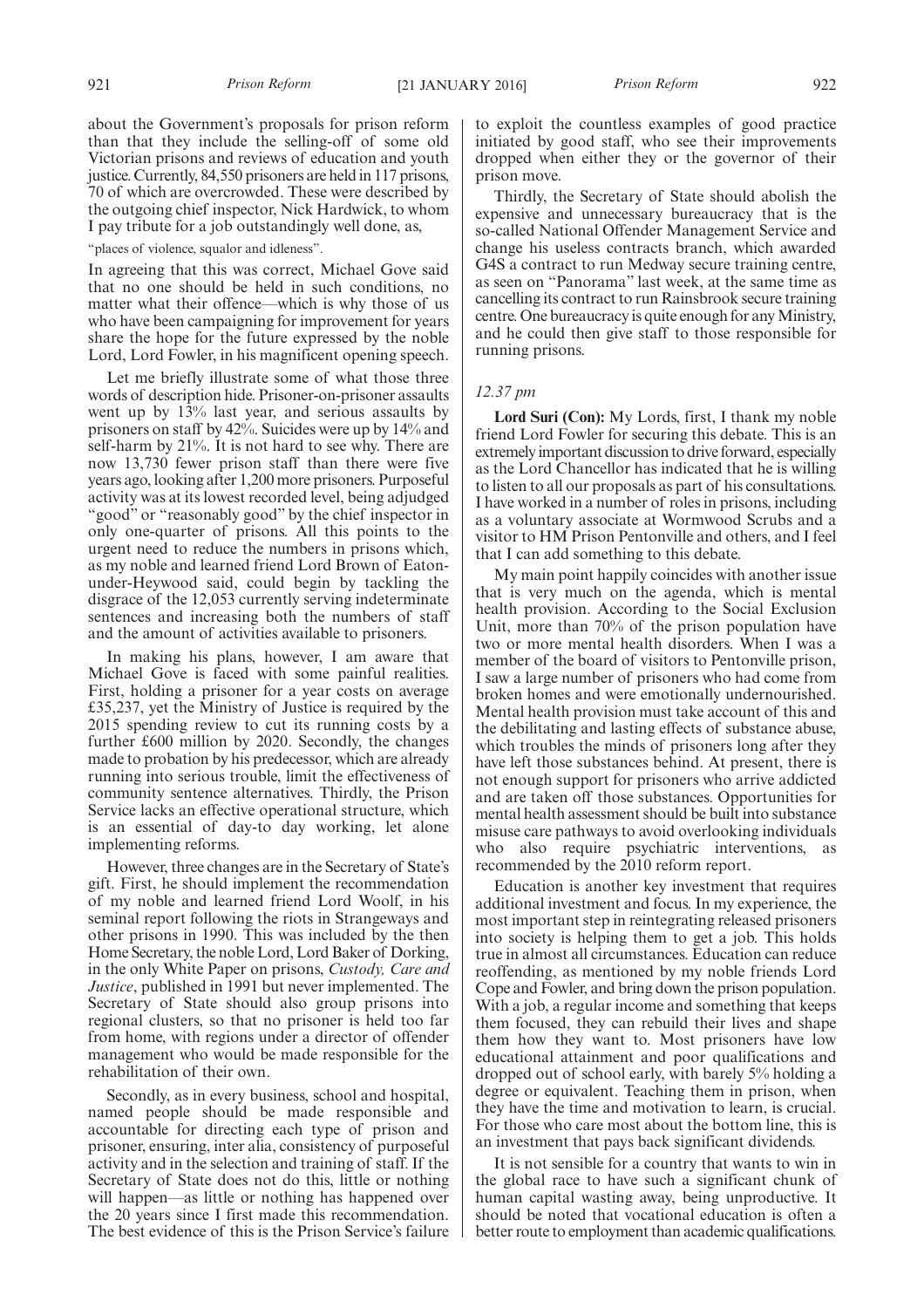### [LORD SURI]

The idea of prison apprenticeships has been suggested in the past and remains attractive, as shown by the recent cases in HM Prison Lincoln. If a financial incentive was offered, such as a tax break on national insurance, it would boost the offering and uptake of prison apprenticeships.

Finally, it would be good to see more exercise hours offered in prisons. It is not healthy to be sitting around all day; indeed, boredom is often a factor in people involving themselves in crime. If possible, gyms and open areas should be open for longer hours, and inmates encouraged to go and exercise there, rather than watch television.

### *12.41 pm*

**Baroness Healy of Primrose Hill (Lab):** My Lords, I, too, congratulate the noble Lord, Lord Fowler, on securing this debate on prison reform at this critical time as pressure increases on staff in our overcrowded prisons.

I wish to raise the issue of women in prison. There is a growing consensus that most of the solutions to women's offending lie outside prison walls, in treatment for addictions and mental health problems, protection from domestic violence and coercive relationships, secure housing, debt management, education, skills development and employment. I acknowledge the Government's commitment to reduce the number of women sent to prison, but there are still far too many being incarcerated. Across the UK, more than 13,500 women are imprisoned each year. On 15 January this year, there were 3,817 women in prison, accounting for 4.5% of the total prison population. Women on remand account for one in six of the female prison population, and although less than half of those found guilty are given a prison sentence, the damage to family life has already been done. Six in 10 women in prison have dependent children, and 17,000 children are separated from their mothers each year.

The Government's review of sentencing policy is a key opportunity to encourage more community sentences for women with children. The Prison Reform Trust has proposed practical steps such as ensuring pre-sentence reports provide enough information about the woman's circumstances, including her caring responsibilities, to make courts aware of appropriate community-based sentencing options. Magistrates are still too unaware of community alternatives where they do exist and are reluctant to refer where they see poor services or fragmented support.

I welcome the Sentencing Council's definitive guideline on theft offences, which encourages the use of community orders where appropriate and which will come into effect next month. Most women are sent to prison for a non-violent offence, and the majority of these are for theft and handling. The average sentence for theft from a shop—the primary driver to women's imprisonment in 2015—was less than three months.

As is now widely acknowledged, prison does not reduce offending. More than half—51%—of all women leaving prison are reconvicted with 12 months, and for those serving less than 12 months, the reconviction rate rises to 62%. Not only do children suffer while their mothers are imprisoned, but on release from these short sentences employment outcomes for women are three times worse than for men. Fewer than one in 10 women have a job to go to on release.

Prison is not the answer to women's offending, except in rare, violent circumstances. Specialist women's services, on the other hand, have been shown to be highly effective in supporting and rehabilitating women in contact with the penal system. Women receiving community orders have much lower reoffending rates, and there is an even greater reduction in reoffending for those who receive support from women's centres, according to the MoJ's own figures. Steps must be taken to increase the funding of women's centres, prohibit the use of short-term sentences under 12 months, limit the use of remand and reduce recalls to custody where there have been technical breaches of an offender's licence. Where the terms of a non-custodial sentence disregard a woman's responsibility for children, there is an increased risk of breach for non-compliance, which can lead to custodial sentences being imposed where imprisonment was outside the sentencing parameters for the original offence. This is surely wrong.

Finally, on the proposed closure of Holloway, there is widespread concern that moving women to another prison further away from many women's homes, therefore reducing access for families and resettlement opportunities, could result in worsening the rehabilitation prospects for those women, many of whom are vulnerable, have committed non-violent offences and have so often been victims of domestic violence and sexual abuse themselves. The implications of what the Government may see as a well-meaning improvement could have damaging outcomes, as there was no or little consultation with staff and other stakeholders, I am told.

The Prison Reform Trust has called for the current visitors centre on the Holloway site to become a women's centre providing support and supervision for women caught up in the justice system in London. Several women's centres across London are urgently needed to support women upon release. Could the Minister tell the House how much resource is going to be used rebuilding prisons for women compared to providing the more effective community alternatives to custody?

### *12.47 pm*

**Lord Carlile of Berriew (LD):** My Lords, I start by endorsing the powerful speech that the noble Baroness just made on the subject of women in prison. We should pay very close attention to her every word. I also want to congratulate the noble Lord, Lord Fowler, on obtaining the debate and on opening it so powerfully. I applaud every word of his speech and the five measures he has proposed, which I shall address briefly a little later. I used to read the articles that he wrote for the *Times* all those years ago, and it is wonderful to see his consistency and continuing interest in this important issue.

We come to this issue at a time when we have a Lord Chancellor, with whom I have spoken about this subject, who I believe is completely credible in his determination to reform the penal system.He has applied his considerable critical faculty to whether the penal system is successful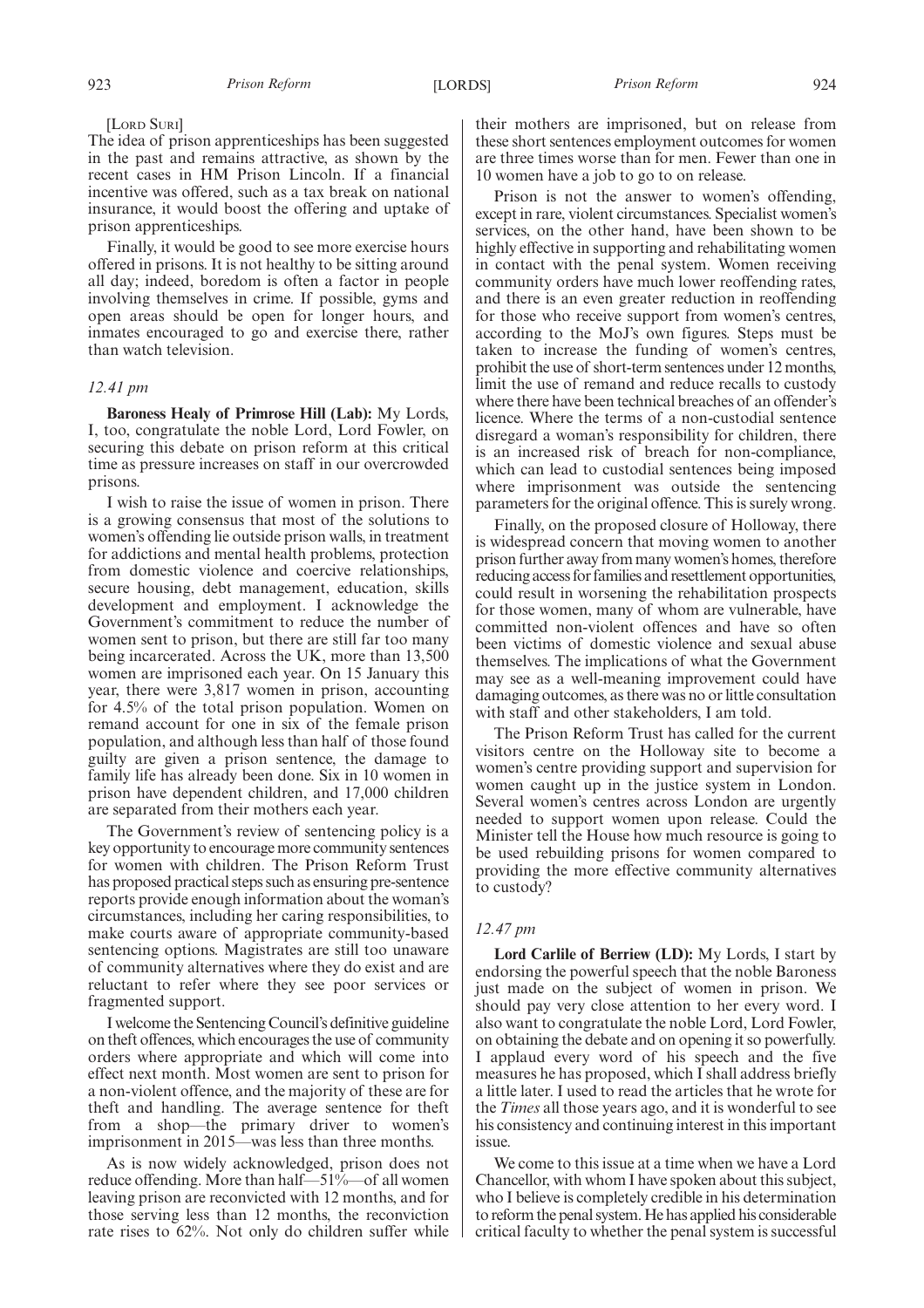or not, and I think the answer he has reached is a resounding "No", or at least "Not very". I look forward to him taking his officials with him, and I hope that he will be in post long enough and not be reshuffled before we can see real reform to the penal system.

I am not sure what I can add to this debate, but I suppose I have spent longer in the cells than almost anybody else in this House—barring two or three people. I have on occasion had to sit in the cells, in cases that I do not count among the forensic triumphs which I talk about all too easily at dinner parties, and explain to my clients why they have been sent to prison for short sentences. As an illustration, I have always found it very difficult to explain to a man or woman who has been sent to prison for causing death by driving without due care and attention what the utility of the prison system is in their case, particularly as they tend to be middle-aged or older people who have never been in trouble with the law before. We ought to learn from some of the, in my view, ludicrous guidelines that are set upon us. I have sat as a recorder in the Crown Court on numerous occasions and have felt I had to send somebody to prison because the sentencing guidelines were just too prescriptive and did not allow for the subjectivity that the case needed.

Perhaps the headline of this debate for me, so far, is this: if a probation officer was given a case load for one year of one person and acted as a sort of personal trainer for that person for one year, we would save money for the state. The noble Lord, Lord Fowler, compared it to Eton fees, but it may be even more powerful to say that, if we committed probation officers to looking after people who are not sentenced to custody, training them in their everyday lives, letting them understand how to manage their money, giving them real quality time, we would achieve a much better system than sending such people to prison.

I turn to the imperatives of the noble Lord, Lord Fowler, which, as I have said, I share. First, of course, punishment by imprisonment should be more than the deprivation of liberty; it should also be an opportunity. As does Michael Gove, I take the view that prison education needs enormous improvement. I absolutely applaud the decision to allow books to go to prison. What an absurd decision it was to say that prisoners should not receive books. Recently, I represented a man who was convicted of manslaughter—a rather intelligent man. He said as he was going to prison, after the case was over, "I'm going to do an MBA". I asked him why, and he referred to what the current Lord Chancellor had said about the advantages of being educated in prison and about released early if you do that—and that is very good.

Secondly, it is not just overcrowding that is the problem; the sites of prisons are unsuitable. In places with young men, there is only one playing field and one gym, at which they have to queue to have their opportunity, as well as insufficient educational provision.

The noble Lord, Lord Fowler, referred, thirdly, to the dumping ground. We had an eloquent contribution from the noble Lord, Lord Bradley, about mental health. If somebody goes to a hospital and they are going to be in a hospital for a long time, they are given a designated nurse to look after their case and to

ensure that it follows the right track. Why, when someone is sent to prison for a long time, are they not given a designated officer to try to ensure, as if they were a sort of tutor, that every opportunity is made available?

I agree that we should use community sentences more, particularly problem-solving courses.

Finally, I totally agree with the noble Lord, Lord Fowler, that we should givemore opportunity to governors. I was once taken by a governor to a falconry course in a young offender institution. One of the young offenders told me that he was leaving the following week, that he had a job on an estate in Scotland and how he was looking forward to it. I came back to this place and thought, "I'm not going to tell anyone about the falconry course because the *Daily Mail* will get hold of it and call for it to be abolished". But how useful that was.

My coda is to say: let us now start to apply imagination to sentencing policy so that those who come out of prison come out better and those who might go to prison do not do so, wherever possible.

### *12.53 pm*

**Lord Cormack (Con):**My Lords, I very rarely disagree with the noble Lord, Lord Carlile of Berriew, and I shall certainly not begin to do so today, because he made a powerful and convincing speech and I agree with every word. I also endorse most strongly all the comments that have been made about the admirable opening speech of my noble friend Lord Fowler and, again, endorse what he says. As I am in the business of endorsements at the moment, let me say how much I agreed with the noble and learned Lord, Lord Brown of Eaton-under-Heywood. How privileged I was to be with him, as well as the noble and learned Lords, Lord Phillips and Lord Judge, when we went to see my noble friend the Minister last week to talk about indeterminate sentences. He made a powerful plea, which I hope will be heeded and will lead to a speeding up of dealing with these appalling stains on our justice system, because that is what they are.

In his opening speech, my noble friend talked about the Prison Service and how, if the squalor of the prison system was replicated in any way in any other aspect of the public service, there would be a massive public protest. One of the problems is—and I am afraid that I am rather old-fashioned on this matter—that the Prison Service is not entirely a public service. One decision that I have deplored over the years is the privatisation of prisons. It should be the duty of the state. Again, I refer to Winston Churchill, who in effect said that one of the hallmarks of a civilised society is how it treats its prisoners. There is a public responsibility, exercised by the Government of the day, and I believe that it has been detrimental to farm it out on economic grounds to private providers. That is not to say that there have not been some admirable people involved and that some of the prisons are not well run, but I do not like the principle.

I had considerable experience of prisons, with two in my constituency—Featherstone, and Brinsford young offender institution. The noble Lord, Lord Ramsbotham, is only too familiar with both of them. He made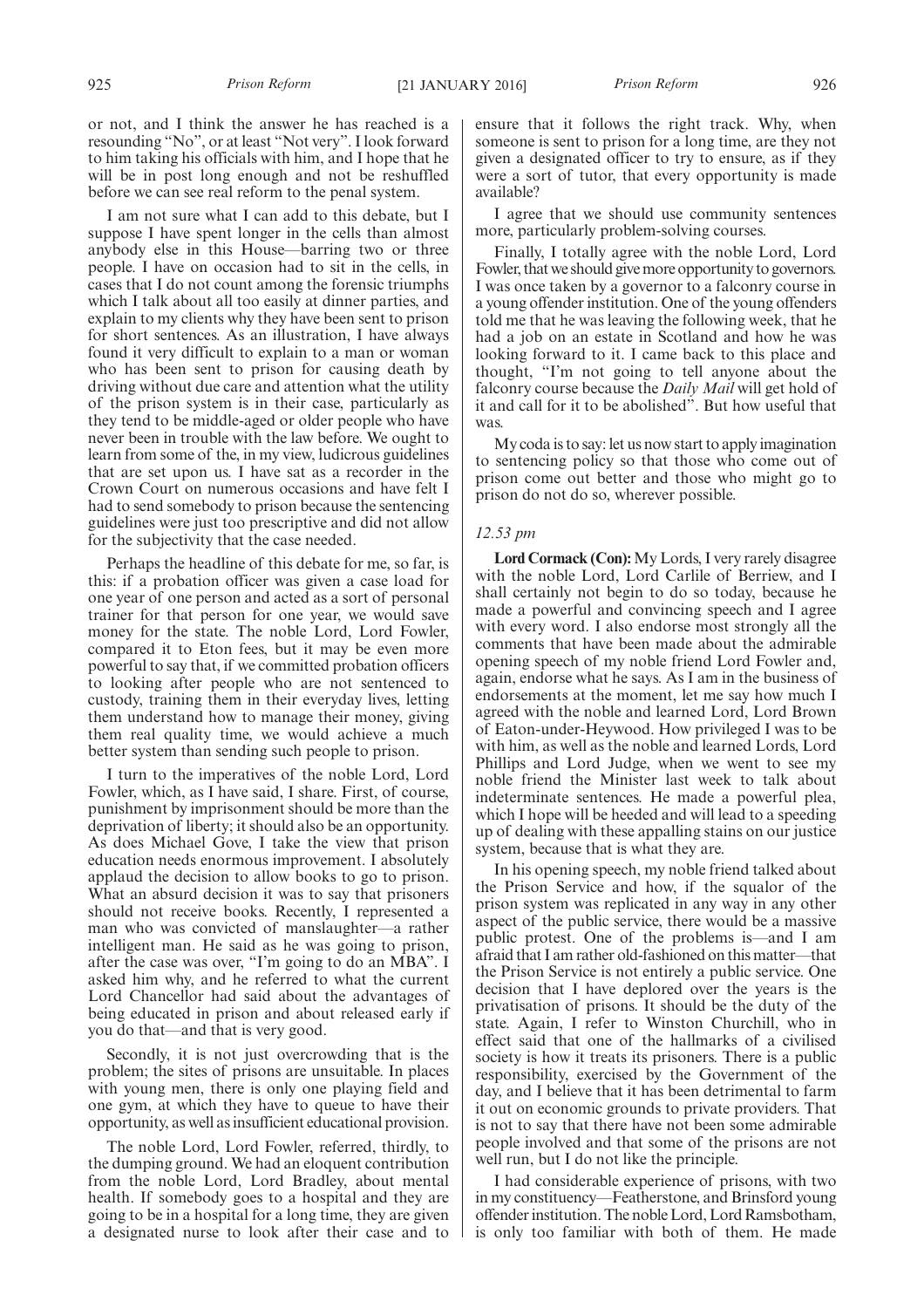[LORD CORMACK]

reports on them, and his report on Brinsford is one of the best that I have ever read on any penal institution. Going to those two institutions, I discovered two things. First, many of the young offenders had such an appalling private background of deprivation that they needed rehabilitation in a way that was not always provided. I agree so much with the noble Lord, Lord Carlile, in his remarks about the falconry course, and so on. In Featherstone itself I ran for a considerable period a surgery for lifers, which brought me face to face with men who had committed the ultimate crime, many of whom could not be categorised as criminal people. They had done something—sometimes provoked and sometimes not—of an appalling nature. Of course they deserved a prison sentence, and they all recognised that, but they were human beings and there is very much good in the worst of us, just as there is very much bad in the best of us. I became very conscious of that in those visits.

As chairman of the Northern Ireland Affairs Committee in another place, I conducted an inquiry into prisons. One thing that convinced me more than anything else of the need for change was the experience that we had of the restorative justice system. It has been referred to during this debate, but I would like to underline its importance. The noble Lord, Lord McNally, and others have talked about keeping young people out of prison. A well-run restorative justice system on which proper money is expended would save a lot of money—it would not cost £36,000 per person per year—and do a great deal to help to implement the five Fowler proposals. I endorse all of them.

In Lincoln, where I have the privilege to live, we have just completely restored Lincoln Castle, which contained within it two prisons—a Georgian debtors' prison and a Victorian prison. The latter was based on Pentonville, and they operated there the separate system whereby every prisoner was kept separate from another, even in the chapel, where each prisoner occupied a cubicle. This is a pretty scary thing when you go to see it, but of course the motivation was entirely decent, because they wanted to try to ensure that people would not reoffend. It was a crude, simplistic and unsuccessful system that deserved to be castigated as it has been, but the motives were right. The motives here in this debate are all right, but we need to convince the admirable new Justice Secretary and Lord Chancellor that he has our support in his reforming zeal. May he keep it up—and I am sure that he will have the good wishes of every Member of this House if he does so.

### *12.59 pm*

**Baroness Benjamin (LD):**My Lords, I, too, congratulate the noble Lord, Lord Fowler, on securing this important debate and on his excellent opening speech. I welcome the Justice Secretary's desire to introduce much-needed prison reforms because, as has been said repeatedly during this debate, far too many young men and women are ending up in prison for a variety of reasons, such as mixing with the wrong company, living most of their early life in care, suffering from mental problems, some sort of child-abusive background or maybe simply because society has failed them.

When I visit prisons, I find that young black men are disproportionally in this position, with no hope or encouragement to better themselves, and this often leads to a revolving door situation as they leave prison with no prospects or further education. Being in prison should offer them an opportunity to turn their lives around in a positive way, and this can be done through education, especially for those serving long-term sentences.

I visited Swaleside prison on the Isle of Sheppey last year to open officially a unique and original project in its A wing called the Open Academy. It gives long-term inmates the opportunity to change their future by studying for a university degree using distance learning. The feeling of enthusiasm and hope among the inmates was electrifying and inspirational. Men who never thought they could achieve anything in life were suddenly empowered to discover their potential and the world of education. As my beloved mother used to say, "Education is your passport to life". This is a perfect example of the kind of initiative we should be promoting as part of prison reform.

The Open Academy at Swaleside, which was praised in Dame Sally Coates's review of education in prisons, has been open for nearly four months now. During that time, Malcolm Whitelaw, the head of learning, skills and employment in the reducing reoffending department, along with two co-ordinators and prison staff, has worked tirelessly to ensure the continued progress and promotion of the project to all inmates. Prisoners are given the opportunity to move to A wing to live to enable them to be part of the community of learners. The project now has 30 students signed up to the self-study programme. Their academic levels and abilities are wide-ranging, but they work together.

However, this initiative has not been easily achieved. It happened purely through the vision and dogged determination of the then governor and her staff. They were fortunate enough to have the majority of the resources donated to them by libraries that had closed down and to have generous donations which enabled them to buy essential equipment. However, more resources will be needed to continue to engage all the inmates who want to learn and develop.

The staff on A wing have also benefited. They have responded positively to the change in the dynamics of the wing and, importantly, they have supported the work required in the Open Academy, as much of it has been somewhat different from their usual everyday job. They now share ideas and make contributions. The Open Academy has given them an identity and a positive purpose. Some staff have even shown an interest in engaging in distance learning themselves and will be using the facilities of the Open Academy to study and to develop their career path and abilities. What a success story this is.

Malcolm has said: "I have been very proud of the work that has been achieved and the commitment, dedication and passion shown by everyone. To see prisoners engaging in positive activity which no doubt aids in their rehabilitation and employment opportunities upon release, encourages my staff. Together we are achieving and impacting upon prisoners' lives". He also said: "I strongly believe that should other prisons use this unique model and roll this out in their prisons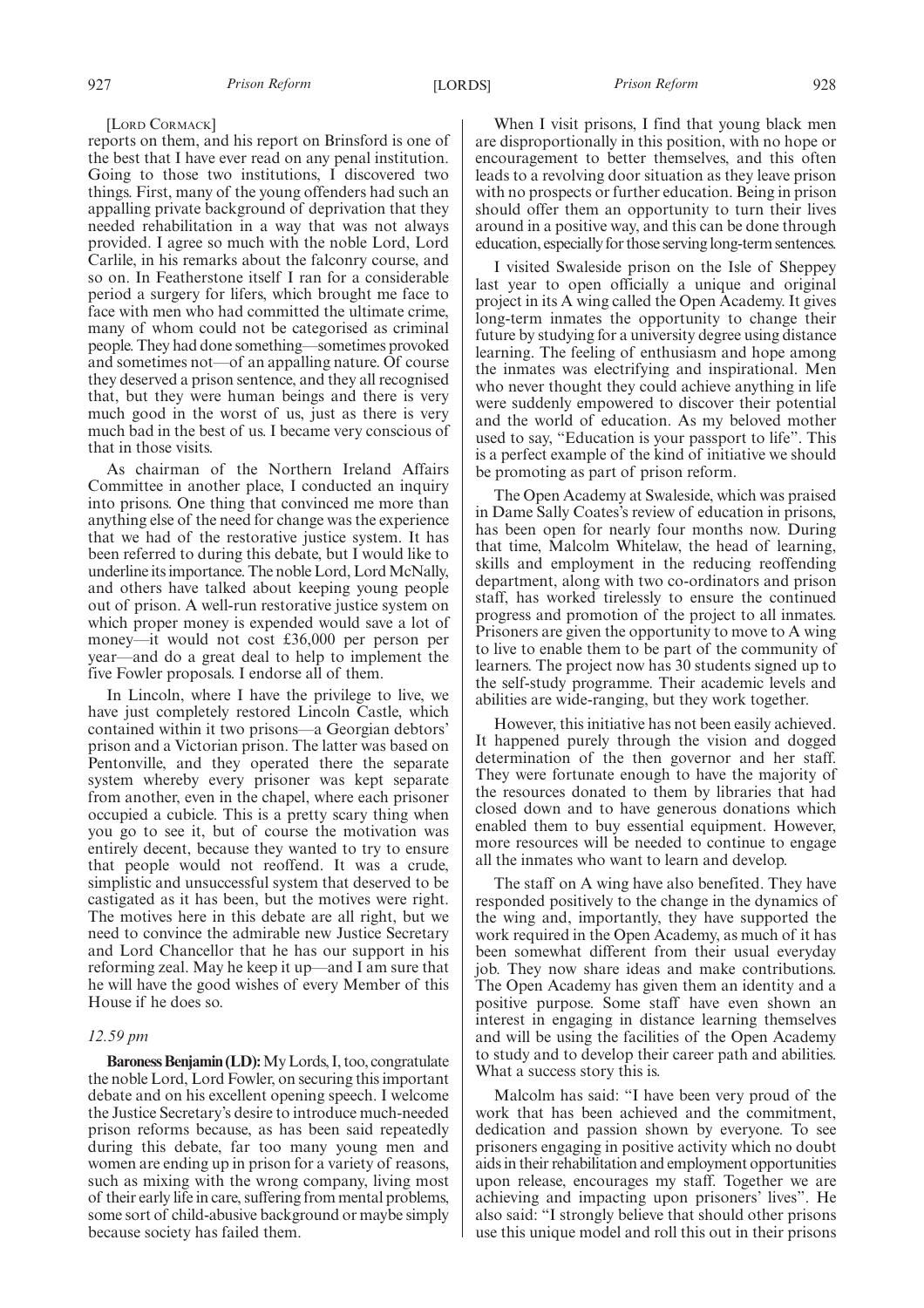then they too will see the change and progression which we have started to see at Swaleside. With the correct support and drive I believe it is possible across the prison estate".

I agree with Malcolm. This could be a fundamental part of prison reform for the development of prisoners, especially those with medium and long-term sentences, as there is little progression available through the normal channels. To continue this important programme, prisons need relatively low investment and, more importantly, they need to involve and train their committed staff, who will be essential to the running of not just the Open Academy at Swaleside, but all future academies of this type. Will the Government consider funding Open Academies like the one at Swaleside? May I suggest that the Minister visits Swaleside prison, if he has not done so already, to see for himself the good work that is being done there?

#### *1.05 pm*

**Lord Farmer (Con):** My Lords, I, too, join noble Lords in congratulating my noble friend Lord Fowler on securing this timely debate and on his excellent opening speech. Momentous developments are taking place right now in the area of prison reform, which have the potential to make major inroads into social problems that have dogged our nation for decades. As part of the Secretary of State's commitment to tackle reoffending by working with the whole person to find the "treasure in the heart of the man", as he puts it, recent announcements have been made that the Ministry of Justice intends to put family at the heart of prison reforms.

Award-winning journalist Nell Bernstein observed:

"The dissolution of families, the harm to children—and the resultant perpetuation of the cycle of crime and incarceration from one generation to the next—may be the most profound and damaging effect of our current penal structure".

Families can feel as if they, too, have been the victims of crime. For partners and children who have not themselves offended, it can seem as if they are also serving the sentence. An article last month in the *Times* told Sandra's story—how her son's life sentence for manslaughter at the age of 16 made her want to die too. She hated going into prison to see him—it was so heartbreaking. That is why all new prisons should have family-friendly visitor centres. They should be cheerful facilities where it is made clear to family members that they are welcome and valued. Staff should be trained to do all they can to prevent visitors feeling humiliated. One study found that reoffending rates are 39% lower if prisoners receive family visits, but they can be major undertakings that require travelling a long way with children. When I recently visited someone in Parkhurst prison on the Isle of Wight, it took a whole day to get there and back, and I was coming only from Chichester.

One of the longest-running longitudinal studies in the history of social science found that getting married can be a key turning point away from crime, even for the most prolific offenders. Research has also found that partnering relationships which bring structure, informal monitoring and emotional support decrease the likelihood of reoffending. It can make an enormous difference to a prisoner if they know their wife or husband is willing to stick with them. The perceived strength, stability and quality of ex-prisoners'relationships are particularly important in rehabilitation, so the opportunities presented by their being inside must be taken to help prisoners develop better relationship skills, and prisoners should, wherever appropriate, be helped by staff to maintain family ties. Yet this happens for only one-third of offenders. Will the Minister include the need to improve the stability and quality of family relationships in the outcomes governors are required to deliver as they are given more autonomy? Programmes with a solid evidence base, such as Family Man, can pay for themselves in the money they save by preventing reoffending. This course uses drama, group discussions and written work to improve family relationships as a way of developing skills essential to education, training and employment.

These synergies are important. If prisoners' familybased needs go unmet, it can greatly undermine wider efforts to improve their employability and educational attainment. However, the National Offender Management Service's review of parenting and relationship support found that currently there is significant variation in the quality and scale of family provision. There is also too little structured assessment of family need in sentence planning, yet, as my earlier quote suggested, it makes no sense to ignore the needs of the next generation. Two-thirds of young males separated from imprisoned fathers in childhood go on to commit crime themselves.

Will the Minister discuss with colleagues in the Department for Communities and Local Government how family support could also be joined up with work that goes on outside in the community, such as the troubled families programme? Similarly, schools should be able to use pupil premium money for children of prisoners on programmes such as Family Literacy in Prisons if this is the most effective means of improving their educational outcomes. Involving the imprisoned parents in their children's education gives them a reason to go straight, and gives the children a better chance of avoiding criminality themselves. Given the Prime Minister's inspiring mission to improve life chances for everyone in this country, can we assume that improving prisoners' family stability will be at the heart of this Government's rehabilitation strategy?

### *1.11 pm*

**Lord Judd (Lab):** My Lords, I have long been an admirer of the noble Lord, Lord Fowler, and his contribution today has done nothing but strengthen that admiration. However, there have been many other important contributions to this debate. The contribution of the noble and learned Lord, Lord Brown, was crucial. What he described is a disgrace and a blemish on all our claims to a commitment to justice in our society. I draw particular attention to the words of my noble friend Lord Harris. In my view, his report is compulsory reading, and all of us who take these issues seriously should read it if we have not already done so.

I say to the Secretary of State: be careful. We live in an age of unprecedented cynicism about the political system, partly because large sections of the public see politics as a game of rhetoric without real commitment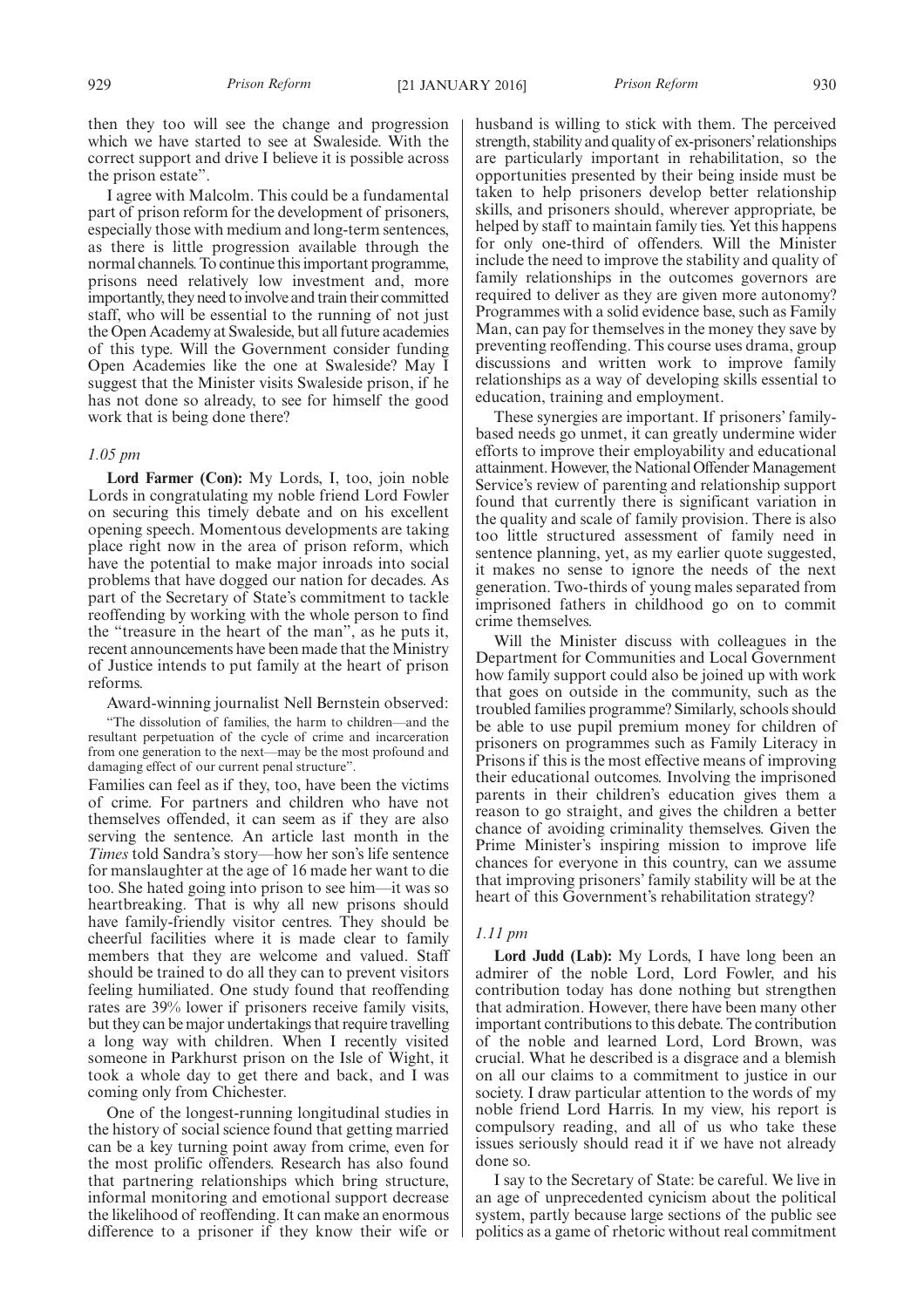[LORD JUDD]

to, and fulfilment of, the needs of society as a whole. The excellent priorities that he has set out on rehabilitation could too easily become part of that accelerating cynicism if they prove to be nothing more than rhetoric. We all have to realise that when commitments of this kind are made, it is necessary to face the discipline of the resources that are required. These things cannot be done cheaply. They cannot be motivated by a desire to have social provision, wherever it is, on the cheap; they must be motivated by the determination to make the resources available.

We talk about rather abstract statistics and figures when we discuss penal reform, when we should all be thinking of the huge number of terrible human experiences that individuals have within the system, with so many broken lives and nightmare experiences. It is not a great credit to us that all we can do in response is lock people up.

The first thing to do is to decide what we are trying to do and then say what is necessary to do it. Large warehouse prisons are certainly not the way to do it; what we need are far more well-designed individual establishments appropriate to individual needs. Almost nothing in this is more important than the mental health dimension.

Women are a particular challenge. I remember being told by a prison officer in Holloway, in absolute exasperation, "What are we supposed to be doing, particularly with women on short sentences? Their life is one of unremitting chaos, and with short sentences we are only adding to that chaos. Sometimes, I think the best that can be said for what we contribute is that we give them relief for a few days from the pressures that are ruining their lives outside". What a commentary.

That brings me to my last point. When I was president of the YMCA in England, I tried to give as much time as possible to the work with offenders. I was glad that in the leading councils of the YMCA we had a very experienced senior police superintendent from the north of England, who was a very effective policeman and very down to earth. He said, "I often feel that it is at the moment when the person is being sentenced and sent down that there should be someone at their elbow saying, quietly but firmly, 'What a terrible mess this is in your life. How are we going to sort it out?'. Such a person should take the sentenced person through the experience of imprisonment and back into a rehabilitated life outside. Without such an approach, we are just playing mechanical games that are destined to fail".

### *1.17 pm*

Lord Beith (LD): My Lords, I share the feeling, expressed around the House, of enthusiasm that this debate is happening, that it was so powerfully introduced by the noble Lord, Lord Fowler, and that it takes place at a time when the relatively new Lord Chancellor appears genuinely open to new thinking and radical reappraisal of some of the kinds of ideas that I pursued when I chaired the Justice Committee in the other House.

I want to try to analyse why the problem is as it is. We have to do something; we have far and away the largest proportion of our citizens in prison of any country in western Europe, at a time when there is enormous pressure on prison staff. Prison officers, instructional staff and others cannot really be expected to deliver very good results under that degree of pressure.

We all know that there are people who have to be in prison for public safety. However, we also know that the prison system is relatively weak in its record on rehabilitation. We know that it is of extremely limited deterrent value in relation to quite a few crimes and very many criminals, most of whom believe that they will not be caught and, if they are, that they will not receive a prison sentence anyway.

In the Justice Committee, I have had witnesses in front of me who said that they committed further offences in order to get back into prison; far from being deterred, they wanted to get back inside, in some cases because they could get access to drug treatment in prison that they could not get outside, and in others, frankly, because they did not really have anywhere else to go. At Christmas time or in the depths of winter, people were actually committing offences to get into prison. Another part of the problem is that the prison system pre-empts resources that cannot then be used to deal with the alcohol problems, drug addiction problems and failures in the care system and in the education system that put so many people into prison in the first place.

So why is the UK—this is true in Scotland as well as in England and Wales—set on a default course to the wrong place? Why is it that our system seems always to push up the prison population unless a real effort is made, as it is from time to time, to try to counteract it? These are the reasons I want to suggest to your Lordships.

First, it is institutionally dominant in the Ministry of Justice and the National Offender Management Service. Everything starts from the fact that we have this great big prison system and the effects of that within any management structure are quite powerful.

Secondly, prison is treated as a free good in the criminal justice system. It is commissioned nationally, whereas all the alternatives to prison are commissioned locally. When a court has an offender in front of it and is coming to a decision about what to do, at the back of the mind there will always be the simple fact that, if some kind of community sentence is required with several elements in it, it has to be established whether that is available—whether it is available locally and whether there is a place for someone to take it on. If the sentence is custody, a van will roll up outside and it will be somebody else's job to find a particular prison to put the person in, but prison will be found, with the resulting overcrowding if necessary. The commissioning system does not work well, because things are commissioned in completely different places, which creates an imbalance in the system.

The third factor is that the prison system has been exempted from the value-for-money questions which have been applied to every public service, including defence, which of course shares with prisons this crucial importance to the security and safety of our citizens. I was very pleased to learn that the Lord Chancellor has been to Texas. The Justice Committee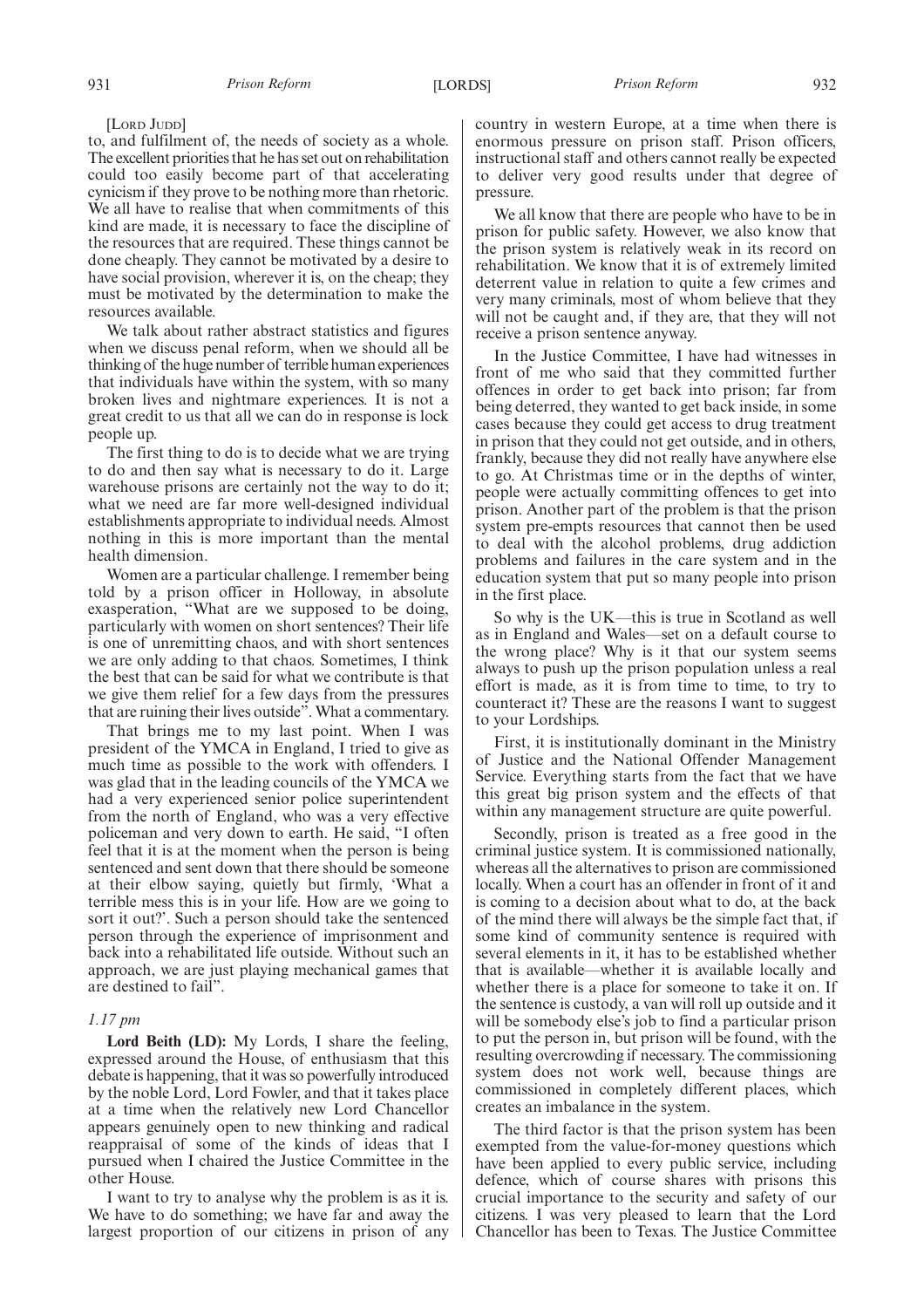certainly went to Texas; that surprises most people you mention this to until you explain to them that what happened in Texas, particularly with regard to drug-related offences, is that right-wing Republicans and liberal-minded Democrats found that they agreed that they could not go on as they had been, putting more and more people into prison. The Republicans said, "This is the taxpayers' dollar—it's our duty as state senators to make sure that money isn't wasted in this way". Therefore, they reached an agreement that they should put more money into family-based programmes, nurse-family partnerships, problem-solving courts and keeping people out of prison, particularly when drug-related offences other than large-scale dealing had put them there. In our system, we now need to apply to the prison system some of the value-for-money tests which are applied to every other aspect of our system.

The final factor is that prison and the length of a prison sentence is the only yardstick by which society, and particularly the press, measures and asserts how seriously a crime is viewed. If you read a newspaper article it will ask, "Did he get more than somebody else got for a slightly less violent attack?". We use it as a measure and a yardstick. That will not do, because it does not lead to the most effective disposition for that offender—the choice of sentence for that offender which might make them much less likely to reoffend. We have to find ways to insist and demonstrate that crimes are taken seriously when the courts impose a demanding community sentence or a community element as part of a sentence which involves custody. That has to change.

### *1.23 pm*

**Lord Trefgarne (Con):** My Lords, I start by confessing that my experience of prisons is pretty limited. I was briefly responsible—for a couple of years—for the Army detention centre at Colchester, but most of my relevant experience was under the direction of my noble friend Lord Fowler, to whom, naturally, I add my thanks for this debate. While I served as a junior Minister in the DHSS under his guidance, special hospitals were part of my responsibility and I remember visiting them on a number of occasions, including, if I may say so to my noble friend Lord Forsyth, one in Scotland at a place called Carstairs, which was also a special hospital at that time.

I will focus on a particular issue, namely the way in which we treat older prisoners. By that I mean those of, say, 80 years of age or more, although there is room for more than one view as to what the precise age should be. For example, I understand that in Italy nobody goes to prison over the age of 70 years, and I dare say there are similar age limits in other European countries.

My interest in this matter was roused by a case before one of the county courts, as I recall, about a year ago now, when a man in his late 80s was ostensibly convicted of leaving his shotgun in public view on the back seat of his car and was sentenced to a term in prison. I say "ostensibly convicted" because it turned out that the judge had got both the sentence and the law wrong, and the prisoner was, correctly, released very quickly. We are sometimes told that we ought not to criticise the judiciary. I do not do so on this occasion, because there may have been considerations of which I am unaware, which did not seem obvious from the reports that I read.

In June last year, the Prisons and Probation Ombudsman, Mr Nigel Newcomen, delivered an important address on this matter. He of course draws on extensive knowledge and experience. Apparently, those aged over 60 are now the fastest growing segment of the prison population. The recent flurry of prosecutions for historic sex offences is no doubt one of the causes, but longer sentences also contribute. Thus it is, presumably, that increasing numbers of prisoners die from natural causes while in prison. Mr Newcomen refers to a number of cases in his lecture. He refers, for example, to one prisoner in his 94th year, who was removed from a care home to serve his first prison sentence for a historic sex offence and died a few weeks later after falling out of bed in his cell. In his lecture Mr Newcomen makes four recommendations for improving the arrangements for so-called geriatric prisoners. The Minister will no doubt be familiar with them; I should be glad to know which of them are now being implemented.

I am also concerned about the excessive use of restraints on older prisoners who in reality present little or no risk of escape. I have seen reference to one particularly shameful case where an elderly man in the last hours of life was eventually allowed to go to hospital and his restraint was finally removed only after he had died. That case was also referred to by Mr Newcomen. Can the Minister also say what arrangements are available for prisoners with serious medical problems; for example, double incontinence? Again, there are some quite shocking cases of the prison authorities simply ignoring these problems, which is quite unacceptable.

I also draw the Minister's attention to a recent letter in a publication called *Inside Time*, which I understand circulates among the prison population, which relates to the treatment of an 83 year-old prisoner who had serious medical problems. Another prisoner was appointed to look after him, which raised serious question about access to his medication and other related matters. If the account set out in that particular published letter is accurate, we will need better and fuller particulars and an explanation.

Our present policy in respect of older prisoners is wholly unsatisfactory. Prisons, almost by definition, are designed to hold younger, comparatively fit people, and if there are no proper arrangements for holding much older prisoners, they should be released on licence or some other solution found. No doubt there are one or two who, given the gravity and may be comparative recency of their offence, need to be kept inside, but that does not apply to the majority.

Before I sit down, I will refer to a slightly different matter, namely the arrangements for the imprisonment of younger women who may have small children. There are now some improved sentencing guidelines on this matter, which I hope the Minister will be able to refer to and confirm. We are a civilised and compassionate nation, and our present policies should reflect those qualities.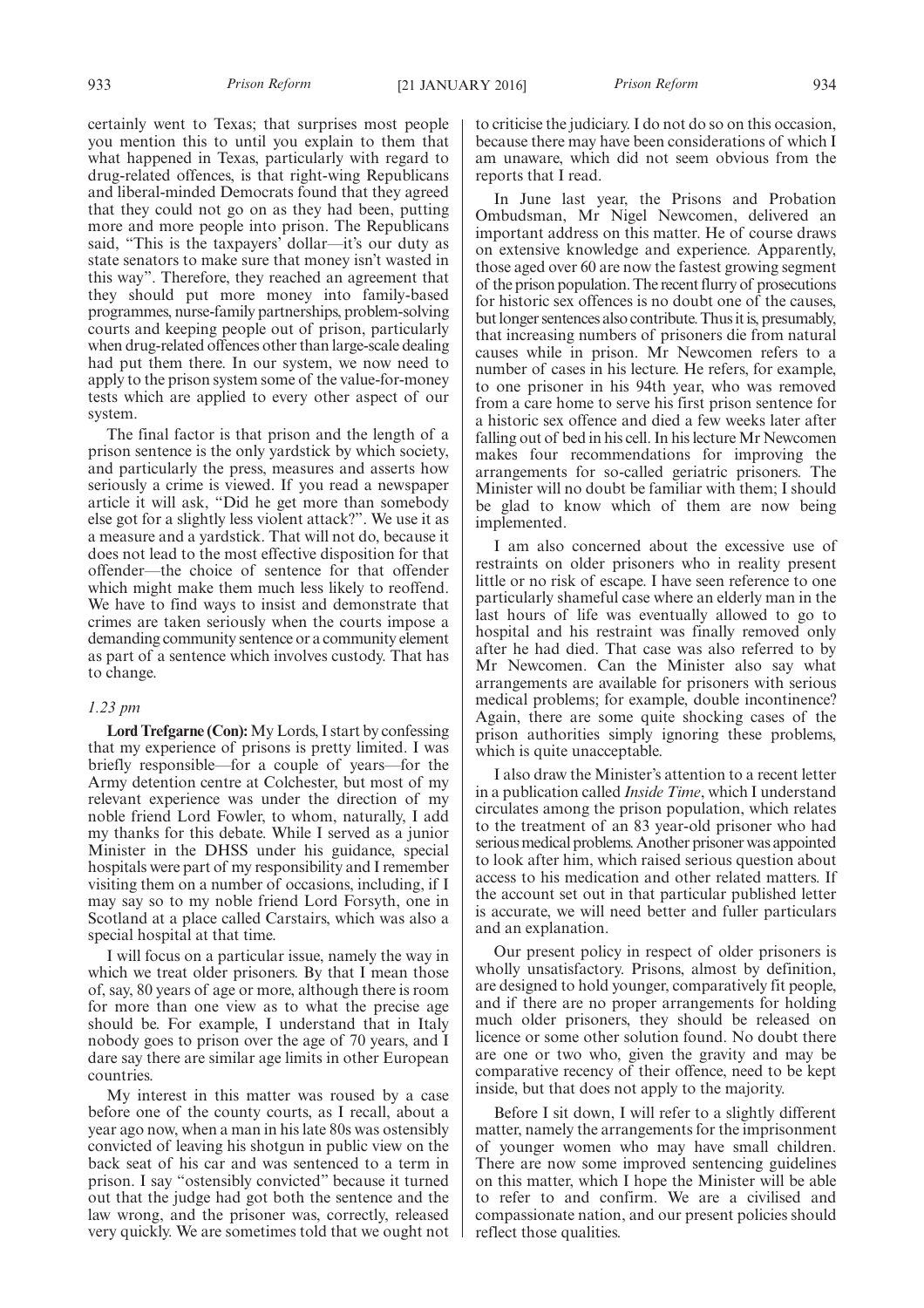### *1.28 pm*

**Lord Marks of Henley-on-Thames (LD):** My Lords, I echo the thanks of many noble Lords to the noble Lord, Lord Fowler, both for securing this debate and for the powerful and striking speech with which he opened it. The debate has demonstrated that the first priority in prison reform is reducing the numbers of people in prison and that to achieve that our aims must be rehabilitation to cut reoffending, and fewer offenders sentenced to prison when they do not need to be there. The whole House has welcomed the fact that the new Justice Secretary recognises the crisis in our prisons and is committed to change. However, there is much to be done.

The House also recognises that prison overcrowding is the main obstacle to rehabilitation—the noble Lord, Lord Fowler, made that point. The Howard League for Penal Reform, to which I am grateful for its briefing, points out that in 25 years the prison population has almost doubled, from less than 45,000 in 1990 to more than 85,000 now, in spite of the last few years of falling crime, and that the prison population is projected to increase to 90,000, plus or minus 8,000, by 2020. The institutional factors mentioned by my noble friend Lord Beith clearly have something to do with this.

My noble friend also pointed out the dependence on tariff sentencing, which is so prevalent and so powerful with the press. There is overwhelming evidence that short sentences do not work, yet far too many prisoners are serving them. We have had the depressing figures for reconviction rates. Through-the-gate supervision, introduced by the Offender Rehabilitation Act, may reduce the disparity but it has not done so yet. The fact remains that short prison sentences work far less effectively than community sentences in reducing reoffending. Short sentences may indeed increase the risk of future crime by removing offenders from their family and social supports, as my noble friend Lord Dholakia pointed out.

The unnecessary imprisonment of drug offenders has also contributed to prison overcrowding and to increased drug use and drug-related corruption in prisons. The extent of the problem was highlighted by a 2013 survey which showed that 64% of prisoners reported having used drugs in the four weeks before going into custody. On these Benches, in the face of overwhelming evidence that imprisonment or even punishment does not reduce drug use or cure addiction, we have long argued for drug possession to be treated as a health rather than a criminal justice issue. It is therefore welcome that the Justice Secretary has established a working group to consider establishing courts that would have as their aim solving drug and similar health and social problems through rehabilitation rather than imprisonment—the Texas solution mentioned by my noble friend Lord Beith.

Far too many women are in prison, as the noble Baroness, Lady Healy, pointed out. Eighty-two per cent of women in prison have been convicted of nonviolent offences and probably do not need to be there. The evidence shows that among women there is a far greater prevalence than among men of serious social and health problems. Women suffer disproportionately from prison in their family and personal lives, and of course their children and families suffer disproportionately, unnecessarily and unfairly from the separation that imprisonment of their mothers involves. The noble Baroness, Lady Healy, also made the point that there is an unduly extensive use of prison on remand for women who face a trial.

For young people, young offender institutions have for far too long been academies for crime to which we have sent our most deprived youngsters with the most intractable personal, social and health problems—mental and physical—and often with backgrounds of abuse, as my noble friend Lady Benjamin pointed out, only for matters to get worse for them. I applaud the contribution that my noble friend Lord McNally has made not only to this debate but to improving youth justice in the United Kingdom, which he continues to do. However, we also need to improve educational opportunity and vocational training, and, as the noble Lord, Lord Harris, pointed out, we need to ensure that personal responsibility is taken by the service for individual prisoners. The noble Lord, Lord Trefgarne, pointed out the difficulties of imprisoning too many older offenders.

The continued unjust incarceration of prisoners whose tariffs have expired but who are serving IPPs also contributes to the prison population. We have heard again from the noble and learned Lord, Lord Brown of Eaton-under-Heywood, taking up the cudgels of Lord Lloyd of Berwick. Both have repeatedly exposed the continuing injustice caused by these sentences, which were abolished as long ago as 2012, yet the Government will not use their power under Section 128 of the LASPO Act to change the test for their release, although for IPP prisoners the rate of reconviction within a year of release is only 14%.

Certainly one answer to overcrowding is to ensure that there are prison places to house the prison population in humane conditions, with an end to cramming and insanitary, squalid and filthy cells, lacking in privacy and destructive of self-esteem. The plan to replace old and inadequate city prisons with modern prisons that are fit for purpose is therefore welcome, provided that they are then used for the numbers for which they are designed and that we do not replace overcrowding in Wormwood Scrubs with overcrowding in its modern out-of-town-centre equivalent.

It is also clearly right that if costs to the Ministry can be saved by using modern videoconferencing technology to avoid unnecessary attendance at pre-trial court hearings, this is a sensible innovation. I would, however, add a word of caution about out-of-town prisons. It is important that, where possible, prisoners are placed close to their communities, particularly to enable their families to visit them. The Prison Reform Trust points to the evidence that prison visits help to reduce the risk of reoffending, which is 39% higher among prisoners who receive no visits than among those who do. We should not move prisoners miles across the country to far-away locations in large prisons where their links with their past, and therefore often with their futures, are cut, perhaps fatally. The noble Lord, Lord Ramsbotham, made that point.

The effects of overcrowding are exacerbated by chronic and serious understaffing. Staffing levels fell by 29% between March 2010 and December 2014—from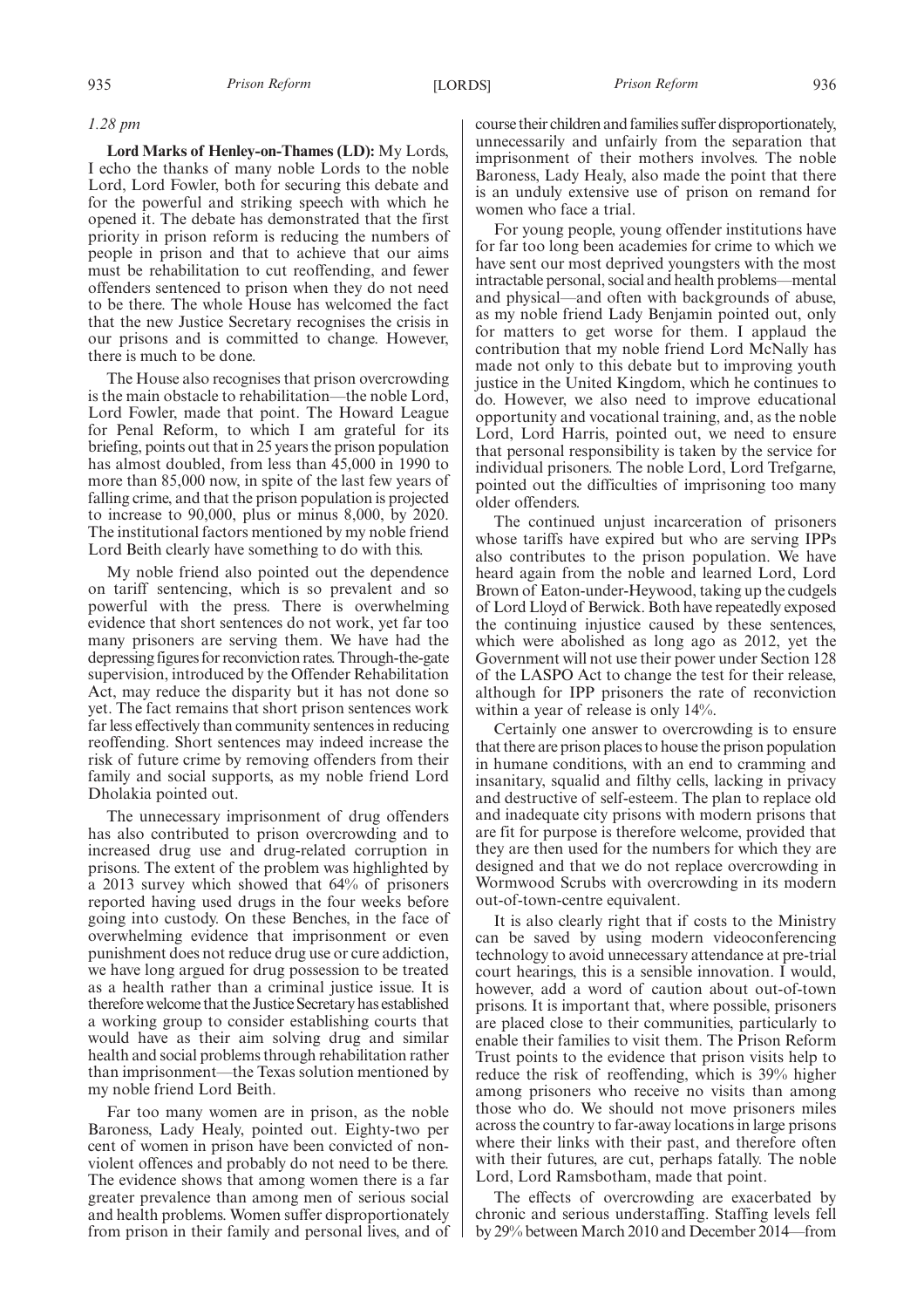about 45,000 to about 32,000. That has meant more violence, more drugs, more drug-related corruption, more in-cell time, less education and less activity. The vicious circle inherent in all that is obvious. The understaffing increases reoffending, which increases the prison population and further strains staffing levels.

The Chief Inspector of Prisons has painted a chilling picture of violence in custody, as the noble Lord, Lord Fowler, pointed out. The review of the noble Lord, Lord Harris, was a terrible indictment of our prison system. As he pointed out, the Government have a fundamental obligation towards prisoners to keep them safe. His recommendations for safer cells, for understanding the vulnerability and differences of maturity of young adults and for keeping them out of prison where possible must be implemented.

The figures on drug use in prisons are alarming. A rise of 60% in incidents where drugs were found in prisons in 2014 can only partly be explained by better detection. Understaffing and a demoralised staff contribute to that problem as well.

The House considered the position and role of prison education in Tuesday's debate introduced by the noble Lord, Lord Hanningfield, and I will not repeat what was said then. However, the role of education has been mentioned by many and, although, as the noble Lord, Lord Forsyth, and my noble friend Lady Benjamin pointed out, good things are happening, understaffing, limited availability of courses, large disparities and poor continuity have all meant that we are not taking the opportunity to turn people round. We should applaud the idea of resettlement of prisoners close to their families and communities, but the effectiveness of that will be sharply reduced if prisoners cannot complete the courses they are undertaking because they are not available in the new prison.

The ways forward are not obscure. The plan of the noble Lord, Lord Fowler, has been clear and others have mentioned it. In short, we now need to turn a vicious cycle of prison letting down offenders and society and turn it into a virtuous cycle of improving prisons and of ensuring that we increase rehabilitation and save funds accordingly.

### *1.39 pm*

**Lord Beecham (Lab):** My Lords, I join all those who congratulated the noble Lord, Lord Fowler, on securing this wide-ranging debate. My admiration for him was undimmed by the occasion when he spoke in a debate on a Motion of mine and described me as having risen from "the serried ranks" of the Labour Opposition, who consisted in their entirety of me and a single Whip.

In a similar vein, it would be churlish not to welcome Mr Gove's appointment as Lord Chancellor, although almost anyone would have been an improvement on his predecessor. Mr Gove's announcement about secure colleges, the reversal of the decision on books in prison, a review of prison education and the replacement of old and unfit buildings are most welcome. His speech, "Rescuing Broken Lives", acknowledged in broad terms the failings of the present system and emphasised the importance of rehabilitation as a vital element in penal policy and of our justice system.

But perhaps understandably, his brief address did not really begin to make clear the scale of the crisis in our prisons. That emerges with stark and deeply troubling clarity from Nick Hardwick's last report as Chief Inspector of Prisons. The House will wish to pay tribute to him for his service and for my part—and I suspect many others—I regret his departure, which followed Mr Grayling's decision not to reappoint him but to invite him only to reapply for the job that he had done so well.

The Minister will no doubt be aware of the five-page letter that Mr Hardwick sent to the Permanent Secretary in December protesting about the latter's interference in the way that he was carrying out his responsibilities and reminding him that the chief inspector is and must be independent and is a Crown appointment. Will the Minister confirm that position and assure the House, the chief inspector and his successor that there will be no repetition of the matters about which Mr Hardwick complained?

As we have heard today, the fundamental problem in penal policy is that we have far too many people in prison—we have heard the figures: 85,000, which is twice as many as a couple of decades ago—and occupying in March 2015 97.7% of usable capacity. Even Texas, the jailhouse capital of the western world referred to by the noble Lord, Lord Beith, is striving to reduce its prison population. Furthermore, too many of our prisons are, as we have heard, overcrowded and understaffed, with the consequences that the chief inspector's report spelt out. As he noted, assessed outcomes in prisons fell sharply last year to be the worst in 10 years. Prisoners were more likely to die in prison, be murdered, commit suicide, be assaulted or self-harm than five years ago. Serious assaults in that time rose by 55%. Such assaults on staff rose by 58% and some of this has no doubt been fuelled by increased access to drugs in prison, where the incidence of drugs found in 2014 reached an all-time high since 2000 at 5,973—a 40% increase on the previous year alone. Meanwhile, as the noble Lord, Lord Marks, pointed out, staff numbers fell by 29%. BME and especially Muslim prisoners, and those with learning disabilities, are recorded as having experienced a worse time than others. As the noble Lord, Lord Trefgarne, pointed out, the number of older prisoners, some of them very frail, is rising sharply.

We debated education in prison earlier this week and, without going over that ground again in detail, it is apparent from the chief inspector's report that, as the headline to the relevant section of his report makes clear, "purposeful activity" presents a dismal picture, with only 25% of adult male prisons performing well or reasonably well—the worst position in a decade. In a former life, Mr Gove would no doubt have intervened in schools that failed. What action will now be taken in relation to failing providers of this service within prisons? I hope that he will take notice of the suggestions of the noble Lord, Lord Ramsbotham, in that respect. However, to judge by the reaction to the latest of many scandals affecting G4S, one must not be too hopeful that action will be taken where the provider is a branch of the oligopolies that increasingly dominate the provision of our public services.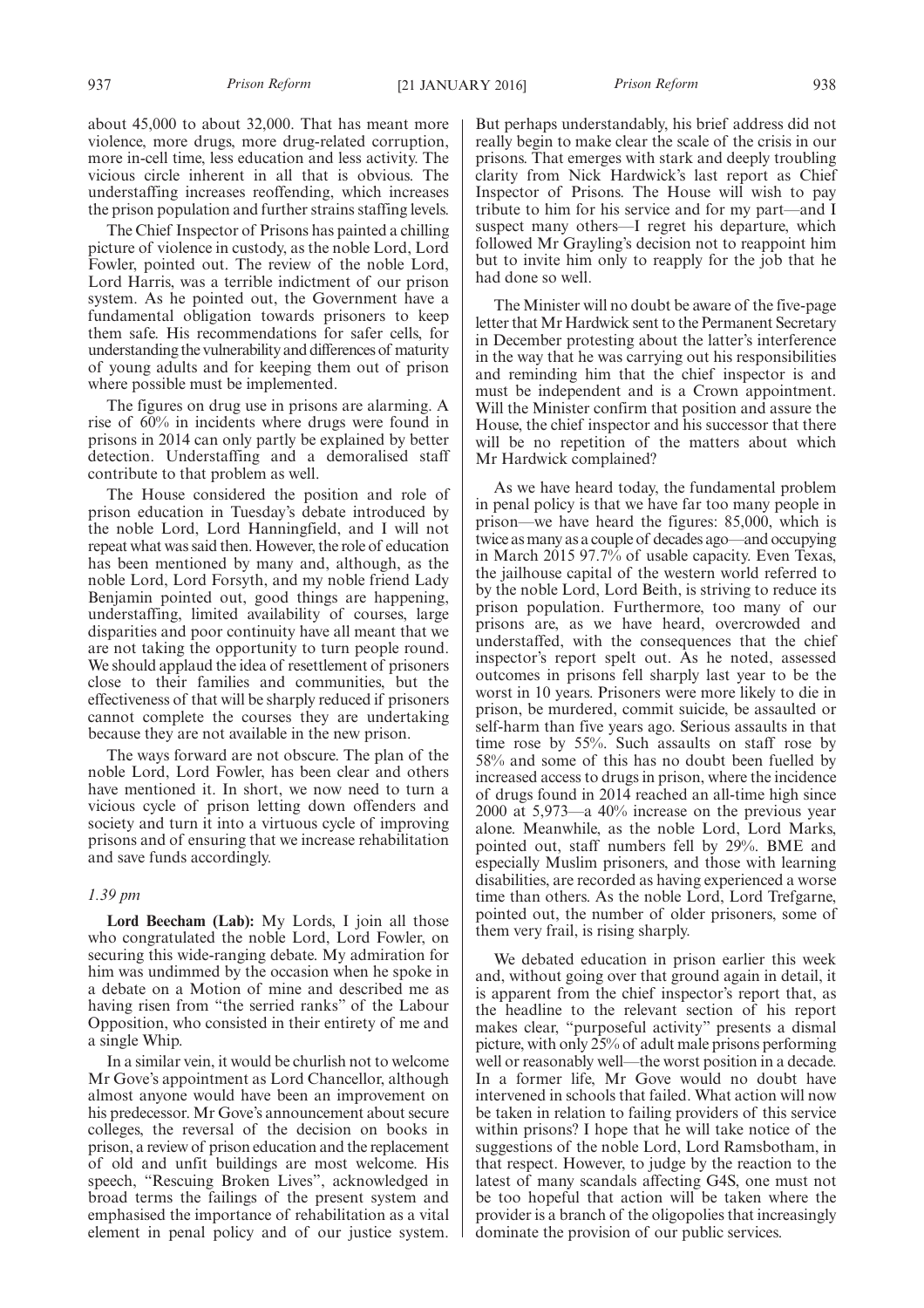### [LORD BEECHAM]

It is a reflection of the depths to which the service has sunk that the welcome initiative to prescribe a core day of activities,

"was fatally undermined by staff shortages and this affected outcomes in all areas",

### so that:

"It is not currently possible to say how well it will work if staffing levels increase to agreed levels".

But will they increase given the gap in salaries revealed by the University and College Union between prison education staff and staff in other sectors?

It is also deeply disturbing that 50% of prisoners were locked in their cells during the working day and 20% spent less than two hours a day out of their cells, with exercise in fresh air only 30 minutes a day in most closed prisons. Teaching standards were found wanting in two-thirds of the prisons inspected, and leadership and management of learning and skills in 74% of prisons were found inadequate or requiring improvement. That surely raises the question of whether it is not high time for more joint working in peer review across the sector to identify and promote good practice in this and other aspects of the service.

The report also echoed the concern of HM Inspectorate of Probation and Ofsted, mentioned by the noble Lords, Lord Farmer and Lord Marks, that family contact—a critical issue—was often seen as a privilege rather than part of the resettlement process. Therefore, welcome though the replacement of some of the existing prisons will be, we trust that the Government can give assurances in relation to the siting of new facilities, notably but not exclusively those that serve London, so that access will be facilitated rather than made more difficult.

Another area of concern relates to boys in custody where the use of restraint, including what are euphemistically described as "pain compliance techniques", had increased in three establishments. Again, there were problems with access for families, which is particularly necessary in the case of young offenders, with a mere 35% saying that it was easy for family and friends to visit. While generally education and training were good, there was, again, much too little opportunity to exercise.

Two other areas outside the immediate Prison Service were also the subject of comment, namely; police custody and court custody. In relation to the former, there were found to be far too many vulnerable detainees for whom risk assessments were too variable, with some staff being too casual in their work and more monitoring required. The accommodation in police custody was often substandard and the quality of healthcare remained variable. I assume that that is a matter that should be taken up by the Home Office. Perhaps the Minister can convey that concern if that department has already not begun to grapple with it.

Shockingly, however, the report states:

"Court custody contained some of the worst conditions we saw on inspection. Leadership was fragmented and ineffective and there was unwillingness to … address the filthy and unsanitary conditions we often found",

on court premises. The needs of vulnerable detainees were little understood, and I was amazed to see that a previous report had commented on the failings of the escort service, including the lack of seatbelt provision while transporting prisoners in vehicles.

The Ministry of Justice has a clear responsibility to address these issues and could perhaps learn from the good practice in military detention facilities, which were warmly commended in the report, in relation to a wide range of concerns that appear so far not to have been properly addressed within the rest of the custodial sector.

In addition to the low levels of educational attainment, especially literacy, which Mr Gove rightly stated characterised many offenders and with which he was of course familiar in his previous role, more recognition needs to be given to some other factors. Among those are the high levels of prisoners with one or more mental health problems, referred to by my noble friend Lord Bradley, and the disproportionate number and length of custodial sentences on BME defendants with comparable records to those of other offenders and in relation to comparable offences. Here, the sentencing clearly needs reviewing. The noble Lord, Lord McNally, and the noble Baroness, Lady Benjamin, referred to that important issue.

Mr Gove has made a very promising start in his approach to the crisis in our prisons, although I hope that he returns to the important report produced by my noble friend Lord Harris, and I join others in urging him to look again at the vexed question of IPP prisoners, referred to by the noble and learned Lord, Lord Brown, and other noble Lords today and on previous occasions. We must hope that he secures the support of his colleagues in a major effort to build on the aspirations of Transforming Rehabilitation by indeed transforming a dysfunctional and all too frequently failing Prison Service and, in so doing, make no longer contestable the claim of one former Home Secretary that "prison works".

### *1.49 pm*

**The Minister of State, Ministry of Justice (Lord Faulks) (Con):** My Lords, I thank my noble friend Lord Fowler for introducing this important debate and all noble Lords for contributing to it. There is a great deal of expertise in your Lordships' House on this subject. As the noble Lord, Lord McNally, pointed out, a number of noble Lords contribute not just to debates but to reports, and by chairing committees. There is no lack of interest and, it is remarkable to report, a considerable consensus apparent in the House across all parties and among those of no party. I can report that the Secretary of State, who has received several plaudits for his endeavours so far, reads carefully the debates in your Lordships' House, so everything that has been said will be noted by him. I will not respond in detail to all the many suggestions that have been made, but suffice it to say that the five points emphasised by my noble friend Lord Fowler received widespread support, and I find no difficulty in supporting any of them myself.

There are some positives about prisons as well as the litany of negatives that have been pointed out by so many of your Lordships. It is important to bear in mind the invaluable work undertaken in prisons.We have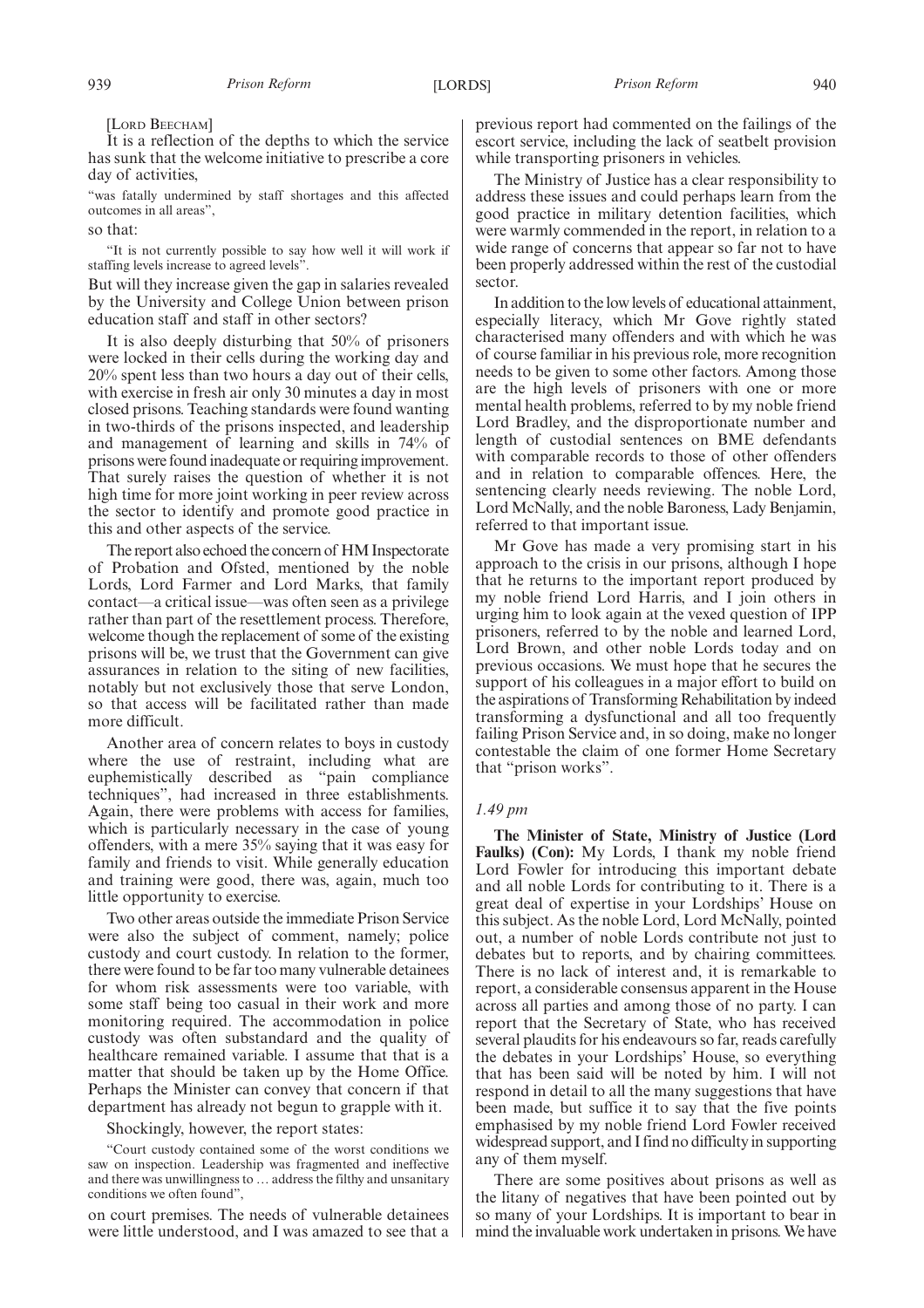many dedicated prison officers and governors working in difficult and often dangerous conditions. They strive to help offenders lead better and safer lives, and they take their duties to prisoners and to the public very seriously. I am shortly to visit their training establishment to gain a better understanding of the challenges they face and the training they receive. It is about not just prison officers but a whole host of professions, from psychologists to teachers and career advisers. There are also many from the voluntary sector. We should not neglect the charitable and voluntary sector for all it does for prisoners, a matter referred to by my noble friend Lord Farmer. But there are undoubtedly many challenges that face us.

It is helpful that the current political situation does not lead one to believe that there is any sort of arms race between the parties as to who can be tougher on crime. I think we have left those days behind. What we can all agree on is that reoffending has simply been too high for too long. Although the overall reoffending rate has come down slightly over the past decade, 45% of all adult prisoners reoffend within one year of release, with the figure rising to 59% for those serving sentences of under 12 months. The figures are significantly higher than for those who serve non-custodial sentences.

Perhaps I may pause briefly to say that although the current Secretary of State has received some qualified approval, his predecessor did not on the whole receive such approval in your Lordships' House. However, I pay tribute to him for all he did on the Transforming Rehabilitation strategy. A number of noble Lords made the point that those who serve sentences of less than 12 months are particularly likely to reoffend. They used to be allowed to leave prison with £46 in their pocket and it was no surprise that they immediately reverted to their old habits. Under the stewardship of the Secretary of State, the previous coalition Government brought in a system whereby all those offenders received support in the community from the probation service and before they left prison to enable them to rebuild their lives as best they could. That was a brave initiative and it is one that we should pay tribute to the previous Secretary of State for introducing.

To help prisoners leave custody, we need our prison officers to be able to work in an environment which is suited to supporting offenders. However, our current prison estate is ageing, inefficient and ineffective at doing that. There are numerous "dark corners" which facilitate bullying, drug-taking and violence, and, within prisons, violence towards prisoners and prison staff is increasing. In the last year, serious assaults have risen by a third and, tragically, 95 prisoners have taken their own lives while in custody. While referring to deaths in custody, I pay tribute to the impressive and thorough report produced by the noble Lord, Lord Harris of Haringey, and we have accepted a considerable number of the recommendations made in it. He mentioned particularly the identification of a custody and rehabilitation officer who would be responsible for each offender. I understand entirely what drives the suggestion, but, notwithstanding the wisdom that lies behind it, the Ministry of Justice believes that it could undermine the concept that reducing the risk of suicide is a key part of the role of all prison staff. Our philosophy is that every contact matters and every individual matters. Of course, the noble Lord will know, as will the House, that the death of a prisoner is not only a tragedy for that prisoner and their family, but also very destructive to the morale of those who work in prisons. All prison officers should be concerned for the welfare of each individual.

**Lord Harris of Haringey:** I am grateful to the noble Lord for responding. The point of the custody and rehabilitation officer is not to get away from the concept that everyone should be responsible for the security and safety of an individual. It is to create someone who would take personal responsibility for ensuring that the journey of a prisoner through the prison system, particularly in relation to rehabilitation, so that it is owned by an individual who makes sure that that journey happens and that the right solutions are found for each person. That is what I think is being lost and is what will undermine the Secretary of State's desire to bring about a rehabilitation revolution.

**Lord Faulks:** I do not disagree with the objectives outlined in the suggestion; rather it is simply about how they can best be achieved. But the identification of the desire for continuity is of course important.

I was saying that one of the problems we must confront is the use of psychoactive substances, known as legal highs. Their use has been plainly linked with specific acts of violence and erratic behaviour, as referred to by the noble Lord, Lord Marks. This and the previous Government have already introduced measures to tackle the use of these substances, including the use of specialist dogs to search cells, and we are currently exploring the use of body scanners to reduce the threat posed by drugs being smuggled into prisons. This is a problem being confronted not only in prisons in this country but elsewhere throughout the world. It is proving particularly intractable, but it is vital that we do so. Despite the tireless efforts of all those working in our prisons, these issues, which were identified by many noble Lords, cannot be ignored. The Secretary of State has made it clear that our prison system is in need of reform. It fails to rehabilitate and it fails to ensure that criminals are prevented from offending again. Without reform, this cycle will continue.

What changes are we making? A key aspect of these reforms is the proposed changes to the prison estate itself. We will close down ageing and ineffective prisons, replacing them with buildings fit for today's estate. We will invest in a high-quality modern prison estate, with appropriate facilities for training and rehabilitation. This is receiving enthusiasm across government. Some £1.3 billion will be invested to reform and modernise the prison estate to make it more efficient, safer and focused on supporting prisoner rehabilitation. The Chancellor announced that the Government will build nine new modern prisons, five of which will open during this Parliament, with better education facilities—as referred to earlier this week in a debate answered by my noble friend Lady Evans, which I shall not go into now—and other rehabilitative services, while selling ageing and inefficient prisons to free up land for new homes.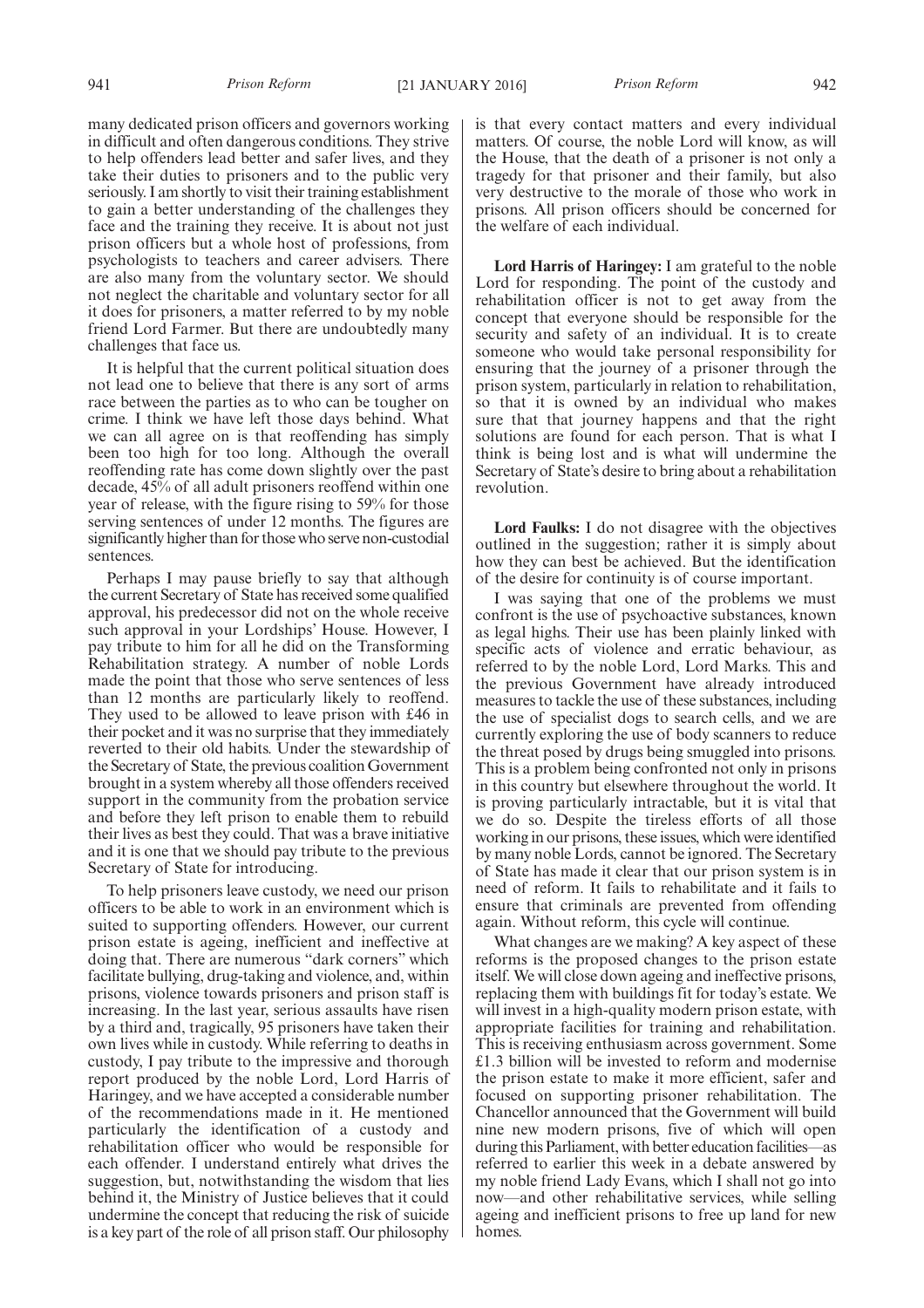### [LORD FAULKS]

This includes the closing of Holloway prison. The female prisoners held there will be transferred to better prison environments, including HMP Downview, which we will reopen as a women's prison. Downview provides better facilities for family visits as well as being a better rehabilitative environment for women. I do not in any way disparage what was achieved in Holloway, which I visited, because it was a remarkable prison. However, we feel that we can do better.

A number of noble Lords, among them the noble Lord, Lord Judd, and the noble Baroness, Lady Healy of Primrose Hill, mentioned the problem of women in prison. In 10 years of sitting as a recorder, I always found reasons not to send women to prison and I can hardly remember ever doing so. I am glad to say that the female prison population is now consistently under 4,000 for the first time in a decade. We are modernising the prison estate to provide the best rehabilitative regimes and hold women in environments better suited to them. We want to ensure that they serve their sentences in appropriate surroundings and to maintain their strong family ties. My noble friend Lord Farmer made the point that family ties are vital to assisting rehabilitation not only for women but for all the prison population.

Of course, it is not just the structure of the estate that we need to reform, but how we manage offenders. I entirely agree with my noble friend Lord Fowler that prison is a place where people are sent as punishment, not for further punishment. If we ensure that prisons are calm, orderly and purposeful places—I entirely accept that there is a need for more purposeful activity the skills and habits that they acquire there will prepare them for outside life. We can all benefit from that.

The Secretary of State clearly set out his commitment to "liberating offenders through learning". Prisoners must use their time in prison advantageously. We must offer them a chance to obtain qualifications and skills—I note what the noble Baroness, Lady Benjamin, said about that. I welcome the opportunity to visit prisons where that is going on: it is a vital part of the Government's reform agenda.

We know that one in five prisons has an "inadequate" standard of education provision and two in five require improvement, according to Ofsted. That is why we have commissioned Dame Sally Coates to chair a review into the quality of education in prisons, which will report in the spring. Talking of reporting, of course I accept what the noble Lord, Lord Beecham, said: Mr Hardwick is there to provide an independent report to the Government on the state of prisons. That is important for him and his successor, and we should be able to take criticism robustly and respond appropriately. Their independence is crucial.

While the review by Sally Coates is going on, work is under way to improve the quality of learning and skills provision in prison. These measures include improving support for prisoners with learning disabilities—unfortunately, many have them— developing more creative teaching methods and collecting better management information. Giving poorly educated adults a basic level of literacy and numeracy is vital, following tried and tested methods, and the current failure to educate prisoners well is hard to defend. I do not think the House will need much convincing about the Secretary of State's attachment to the importance of education.

Meaningful employment is crucial. It is a vital part of the Government's approach to support those who have committed a crime to get out of the cycle of offending. We are keen to increase the number of employers who engage with prisoners and offenders to offer them employment opportunities. We hold an Employers' Forum for Reducing Re-offending, chaired by the CEO of Timpson, James Timpson, which brings together employers who support the employment of offenders to share their experiences and promote the benefits of employing offenders to other businesses. We have built a relationship with several employers, including Halfords, which provides work for prisoners in its academy, which is run in a prison and employs the prisoners on release if they positively engage on their 16-week course. I have had several conversations with the Prisons Minister, Andrew Selous, who is particularly keen on and pleased with the progress that has been made in this regard.

We are also anxious that there should be greater autonomy at a local level for prisoners—a point made by my noble friend Lord Fowler and the noble Lord, Lord Beith, with his considerable experience of justice issues. That is a form of localism in the Prison Service. The noble Lord made the interesting point that Texas has brought about a strange consensus between the political parties on the way forward in that regard.

I could respond on the issue of IPP prisoners at considerable length; unfortunately, I do not have time to do that. Suffice it to say that we are progressing well in the number of courses available to IPP prisoners. We are also in the process of reducing the backlog for hearings before the Parole Board. As I told a number of noble Lords at a recent meeting, there remains the question of the Secretary of State's powers to change the test for release. That is a matter which he continues to consider carefully. I will make sure that I faithfully transmit all messages from this House and noble Lords about the need to do something about that.

The points of the noble Lord, Lord Bradley, were well made. We are aware of the importance of reviewing the working of ROTL and liaison and diversion services. The Secretary of State has well in mind a possible wider review of sentencing. Similarly, several noble Lords, including my noble friend Lord Cormack, emphasised the importance of restorative justice.

Finally, my noble friend Lord Trefgarne rightly drew our attention to the plight of older prisoners, who are becoming a particular, somewhat unusual, feature of the prison population. That is partly to do with so many offenders having been committed for ancient offences of sexual abuse and the like. All prisoners, regardless of age, need to be treated in a humane manner that reflects their needs. That is a matter we should attend to particularly carefully.

I am grateful to all those who have taken part in this excellent debate and to my noble friend Lord Fowler for initiating it. The Secretary of the State and the Ministry of Justice will have learnt a great deal from it.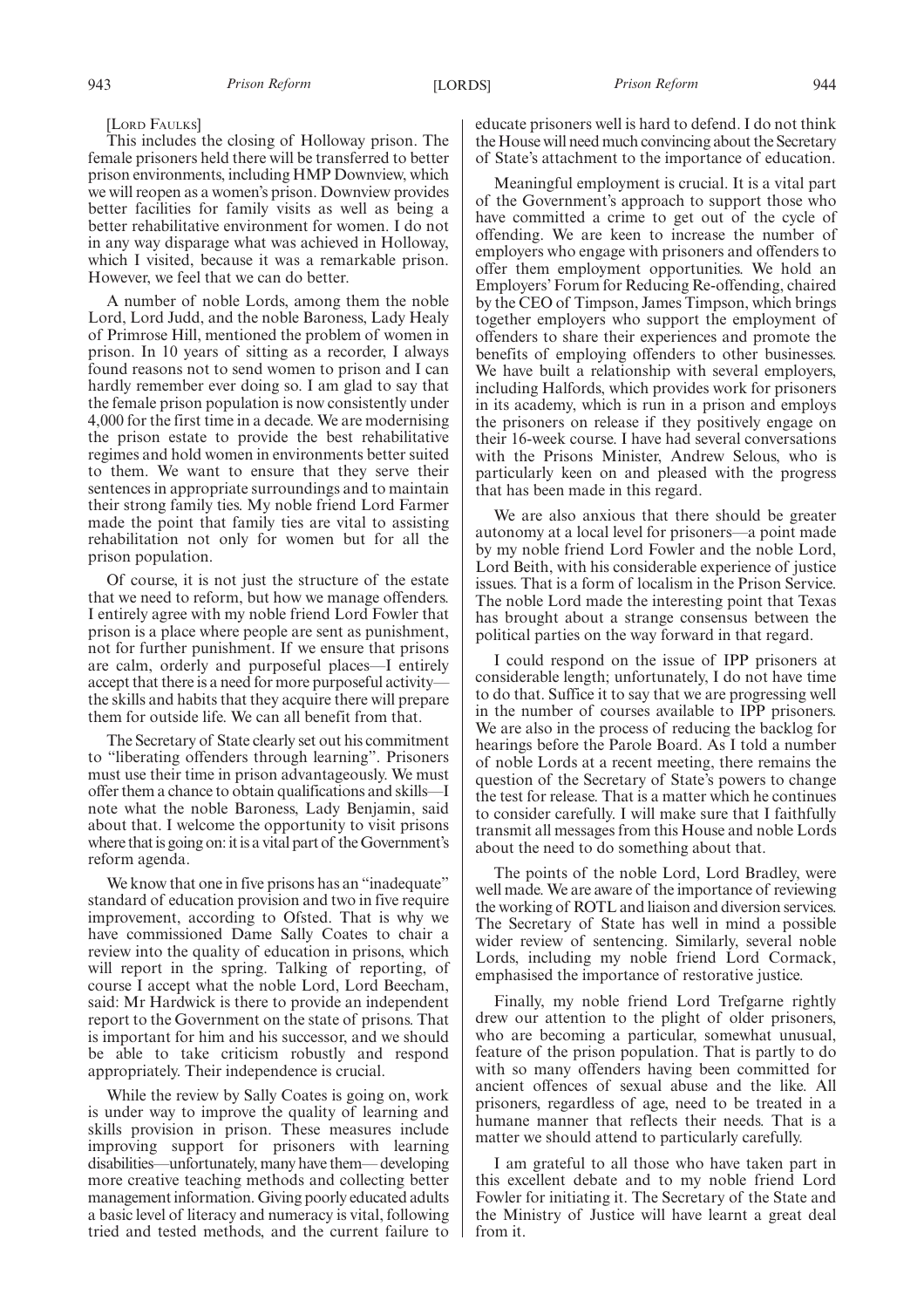### *2.06 pm*

**Lord Fowler:** My Lords, I thank the Minister very much for his reply, which was very constructive and will be well received. There were two significant features of this debate. First, there was vast agreement on the changes that are required. Prison is not remotely the right place to tackle mental health problems or, for that matter, drug abuse, points made by the noble Lord, Lord Bradley, and my noble friend Lord Suri. The central issue remains the overuse of prison and the overcrowding that goes with it. That point was made by my noble friend Lord Cope and the noble Lords, Lord Dholakia, Lord Beith and Lord Ramsbotham, to whom we owe so much. More needs to be done to consider the position of women prisoners, as mentioned by the noble Baroness, Lady Healy, and the noble Lord, Lord Judd. There is a range of other issues, not least the roots of crime going way back to life before prison, raised by the noble Lord, Lord Harris, and my noble friend Lord Cormack.

The second significant feature of the debate was that it just showed how much good will there is for the new Justice Secretary. I hope that is recognised. It was shown in the powerful speech of the noble Lord, Lord Carlile. It was shared by the noble Lord, Lord McNally, who agreed—reluctantly, I think, but he agreed nevertheless—with old Tories like me and my noble friend Lord Forsyth. The noble Lord, Lord Beith, also mentioned the rather strange Texan coalition. The message of this debate is that we wish the new Justice Secretary well and now look forward to the action that is so necessary to reform a Prison Service which cries out for change. Above all, we wish him well in this vastly important job.

*Motion agreed.*

# **North Korea: Nuclear Test**

*Question for Short Debate*

*2.08 pm*

### *Asked by Lord Alton of Liverpool*

To ask Her Majesty's Government what is their assessment of the security and human rights challenges on the Korean Peninsula following North Korea's recent nuclear test.

**Lord Alton of Liverpool (CB):** My Lords, 2015 marked the 70th anniversary of the division of the Korean peninsula. That division was the prelude to the 1950-53 war, which led to the deaths of about 3 million people, including 1,000 British servicemen.

Throughout the intervening seven decades, the danger of a repetition of that carnage has hung like a pall over the region. For more than 10 years, during which I have chaired the All-Party Parliamentary Group on North Korea, that group has tried to shine a light on security threats and the day-to-day egregious violations of human rights. These are themes of the Question before your Lordships today. I am particularly indebted to all noble Lords who will participate.

North Korea's failure to make constructive moves on these questions was thrown into sharp relief by the unverifiable claim in North Korean state media on 6 January that it had conducted its first hydrogen bomb—thermonuclear weapon—test. Ban Ki-moon described these actions—this fourth nuclear test—as "a grave contravention".

When the Minister replies, I hope that she will give us her own assessment of the test which has taken place, and perhaps say how long she thinks it will be before we know whether this was fusion rather than fission and whether hydrogen isotopes were used in the nuclear chain reaction. Also, how far away do we think North Korea is from miniaturising a nuclear weapon and from utilising its submarines to launch nuclear attacks? These have obvious security implications for the United States of America and Europe, as well, of course, as for North Korea's regional neighbours.

What we do know is that Chinese citizens living in the neighbouring Jilin province, which I visited, felt the buildings shake and residents feared an earthquake. The Comprehensive Nuclear Test-Ban-Treaty Organization reported seismic signatures with amagnitude of 4.85, consistent with previous North Korean nuclear tests. Whether a hydrogen bomb or not, this action is yet another road block in securing a lasting peace and it represents a serious international security threat and destabilises the region. In addition, it is in flagrant violation of the United Nations Security Council Resolutions 1718, 1874, 2087 and 2094. I should be interested to know from the noble Baroness what more the Security Council will be saying about this.

I hope that she will tell us what response the Foreign and Commonwealth Office received from the North Korean ambassador when he was summoned to the Foreign Office on 7 January, and what the Foreign Secretary had in mind when he told the House of Commons that North Korea will,

"face increasing isolation and further action by the international community".—[*Official Report*, Commons, 13/1/16; col. 22WS.]

I wonder whether the Foreign Office sees this test as an act of defiance by Kim Jong-un and an attempt to bolster his authority.What does it make of the continuing systematic executions, including members of his family? In 2013 his uncle, Jang Song-thaek, who was seen as reform-minded and close to China, was executed. Jang had questioned an ideology which has paralysed economic development and incarcerated hundreds of thousands of citizens, and which has conferred pariah status on the country. He was close to China and admiring of its reform programme. His death was followed by the execution of around 70 officials in the last year. North Korea's Defence Minister, Hyon Yong-chol, was shot with an anti-aircraft gun from close range in April. It was then reported that North Korea's vice-premier Choe Yong-gon was executed by firing squad this year, after showing discontent with Kim Jong-un's policies.

Kim Jong-un knew these men well, but this did not save their lives. In this reign of terror, killing those who are not part of your circle is even less of an issue. The purges, the reign of terror, the falsifying of history, the show trials, the network of gulags—where an estimated 200,000 people are incarcerated—the 400,000 said to have died in the prison camps in the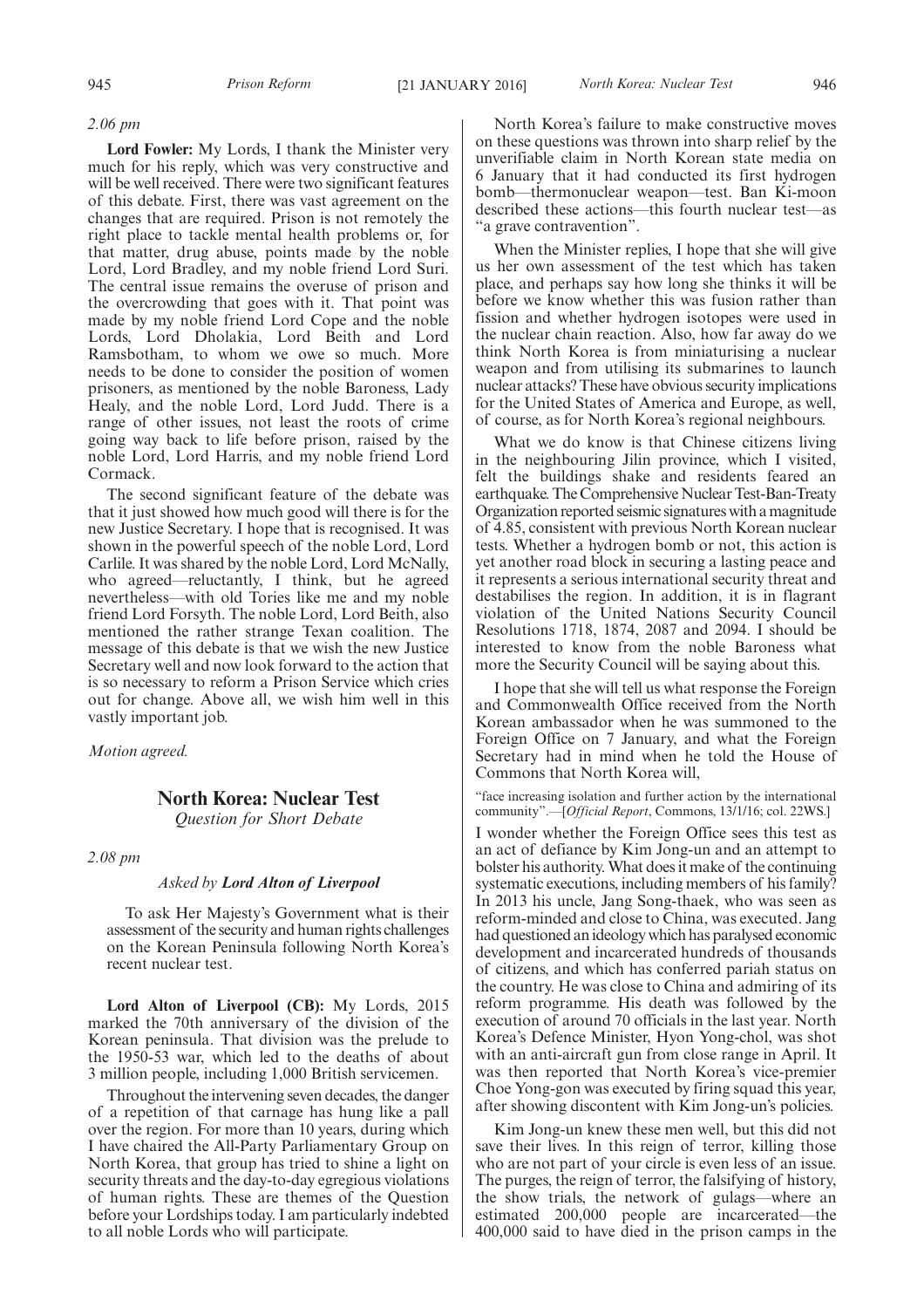[LORD ALTON OF LIVERPOOL]

last 30 years, and the attempts to obliterate religious belief and all political dissent bear all the hallmarks of a regime that has carefully studied, admires and imitates the visceral brutality of Joseph Stalin. The authoritarian dynastic regime in North Korea ruthlessly crushes dissent, and through its policy of guilt by association, collective punishment and the execution of men like Jang is trying to ensure that there is no Kim Dae-jung, Lech Walesa or Dow Aung San Suu Kyi able to become a focal point for opposition.

We can see these killings either as a display of strength or the actions of a weak regime, paranoically trying to cling to power at all costs. Of course, the creation of mass fear is a time-honoured technique of dictators from Nero and Caligula to Ceausescu and Stalin. But China's role in all this is surely crucial. I wonder how the Minister evaluates the extent of China's influence on the regime. It previously described North Korea's actions as "brazen", but notwithstanding the presence of a senior Chinese emissary at last year's Workers' Party anniversary celebrations, what do we make of China's relationship with North Korea today? Will China's irritation be reflected in energy assistance to North Korea, or will it be dissuaded through fear of regime collapse and the flow of refugees across its 800-mile border with North Korea?

If North Korea is in total contempt of its obligations under the nuclear non-proliferation treaty, and by its refusal to permit full access by the International Atomic Energy Agency, its contempt for human rights puts it in a league of its own. The publication of the United Nation's Commission of Inquiry report into human rights violations in North Korea, described by the commission as "without parallel", was a defining moment. In that 400-page report, it said that North Korea's crimes against humanity are sui generis. It stated:

"The gravity, scale and nature of these violations reveal a State that does not have any parallel in the contemporary world". It is in breach of pretty well all of the 30 articles in the 1948 Universal Declaration on Human Rights.

Hea Woo, a Christian who escaped from one of the camps, gave graphic and powerful evidence at one of our Westminster hearings. She described routine torture and beatings and how prisoners were so hungry that they were reduced to eating rats and snakes or even searching for grains in cow dung.

I ask the noble Baroness: how have we taken forward the Commission of Inquiry report and its call for the prosecution of those responsible? Why, of the 2016-17 FCO fund for human rights and democracy, which has been doubled to £10.6 million, has just £4,261 been spent in Pyongyang in nearly two and a half years? Can she also say what we have done to raise the plight of the more than 50,000 North Korean workers sent overseas to around 20 nations, where they are treated as virtual slave labour but earn the regime \$300 million annually? What action are we taking on companies, third-party banks and countries which are breaking sanctions and providing revenues to this regime? Crucial to transforming North Korea will be the breaking of the information blockade. I applaud the decision of the BBC to commence broadcasts to the peninsula and hope that we will be given an update on this important development.

Does the Minister accept that hand-outs can bolster this regime? Although food should never be used as a weapon of war, it is worth saying that North Korea's food gap could be closed for something in the order of \$8 million to \$19 million. That is less than 0.2% of its national income, most of which is currently being used on military programmes.

Last year, following an influx of food aid, the regime sent groups of students around to destroy private agricultural plots. The regime's opposition to reform has led to starvation and death. People suffer while the regime spent more than \$1 billion on the launching of two rockets in 2012 and 2013, \$200 million on Kim family celebrations, and \$300 million on luxury facilities, including ski resorts and riding grounds.

North Korea is surrounded by three of the world's largest economies, yet close to 70% of the population suffer from malnourishment. It persists with its vast and brutal network of concentration camps, and millions of women are subjected to unimaginable levels of sexual and other violence while children are indoctrinated and forced to endure manual labour.

Since 2000 we have had diplomatic relations with the DPRK and in that time the regime has conducted four nuclear tests, launched unprovoked military attacks on South Korean targets, has bolstered its standing army—one of the largest in the world—and has been condemned for the worst human rights record in the world. It is not unreasonable to ask how and in what ways we think we are making some kind of difference. I look forward to the debate that will follow and to the Minister's reply.

### *2.18 pm*

**Baroness Berridge (Con):**My Lords, thankfully North Korea is the only closed country and I think this should give us hope, as many who grew up in or in the era of Eastern Europe and the USSR thought that freedom would never come, but it did. Kim Jong-un's leadership will end, and through the work of people like the noble Lord, Lord Alton, awareness of the plight of North Koreans has risen dramatically over the last decade.

These unparalleled systematic human rights abuses in North Korea are indeed well documented by the commission of inquiry of Michael Kirby, and in relation to religious freedom violations by the inquiry of the all-party parliamentary group, which was chaired by the noble Lord and published its report last year. The only detail that I can add to that report that moved me recently was to hear that teachers in schools in North Korea are asking pupils to tell them whether their mum and dad have a hidden little black book at home. Unwittingly these children come forward, and of course, what is hidden is a Bible and their parents are arrested and disappear. These reports have shown the need to break the information blockade. There is also a need to prepare the leadership of the future. There may be more that can be done to prepare, and I wish to focus this afternoon on practical solutions and things within our power here in the United Kingdom.

The decision, referenced by the noble Lord, of the BBC to begin a daily short-wave news service is a step forward in breaking this information blockade. It would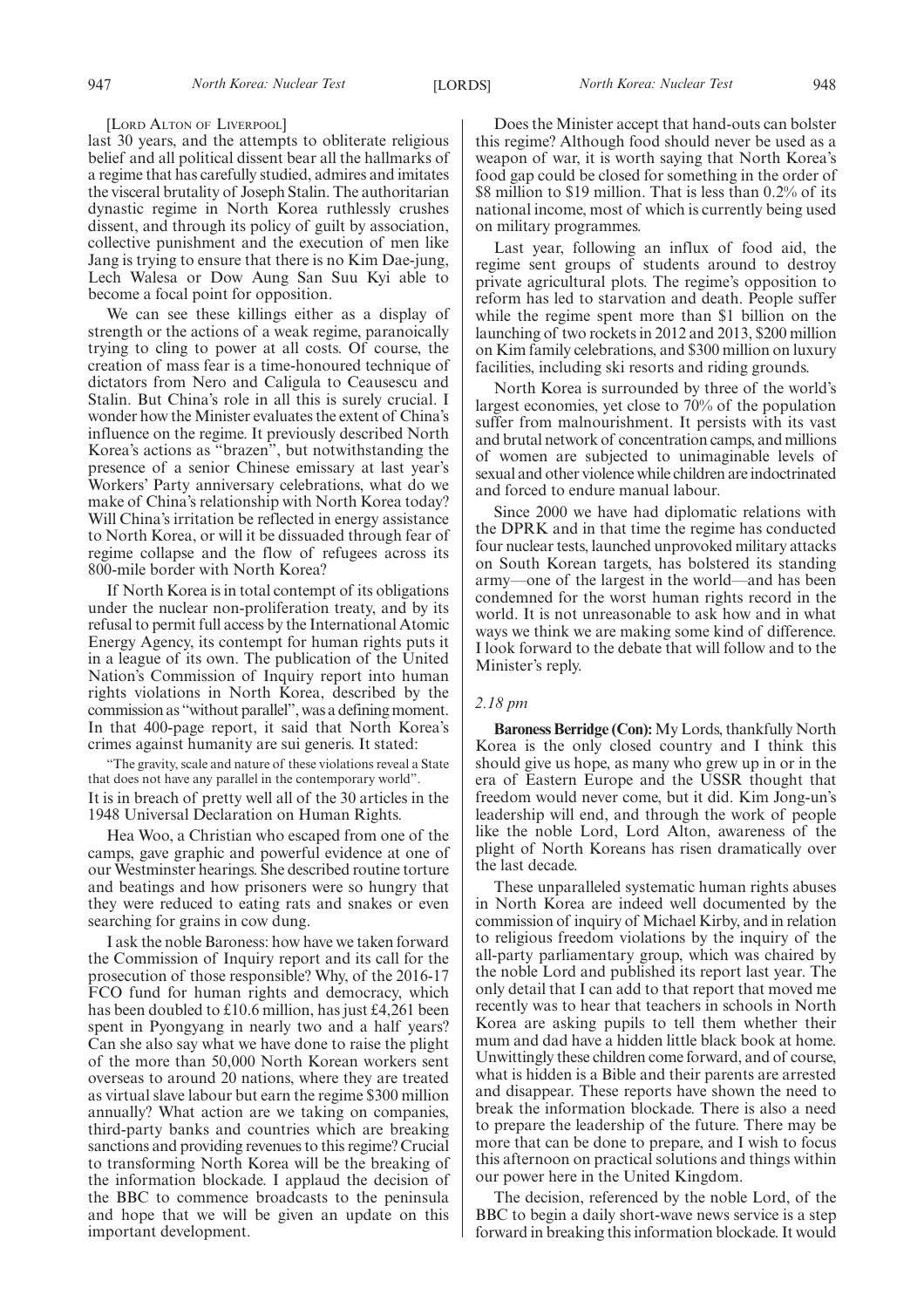be helpful to know the detail from my noble friend the Minister. When does the Foreign Secretary expect to be asked to agree to this service and what is the current Foreign and Commonwealth Office position on whether it can extend beyond news to other broadcasts?

There are many interesting studies on the growing cultural, linguistic and religious differences between North Korea and South Korea. In the 70 years since the division of the peninsula, North Koreans have been taught to worship their political leader like a god, but South Korean society is pluralistic and has recently seen a huge growth in the Christian faith in particular. In 1945, only 2% of South Koreans were Christian; now 30% are. Those growing differences mean that the 26,000 or so North Korean refugees in South Korea often find it hard to integrate, and feel like second-class citizens. According to a BBC report late last year, 14% of defectors from North Korea in South Korea who have died committed suicide. I would be grateful if my noble friend the Minister could confirm whether Her Majesty's Government had spoken to South Korea outlining our concerns around the integration of those refugees into its society. Until the South Koreans address this problem, the push factor forcing North Koreans to flee South Korea will mean that some will continue to arrive here in the United Kingdom, applying for asylum. Australia and Canada, among others, face a similar issue.

Even highly qualified doctors from the north struggle to make the transition to the south. Surely the international community can help with specific plans to skill up professionals for the future of North Korea, and not see those valuable skills go to waste. I can fully understand the comments in the Security Council last November that the international community had struggled to agree a plan of action in relation to the Kirby report. However, a plan to ensure that North Koreans can remain in the region and that those abroad are trained up, ready for reunification, is in the doable category, which is often sparsely populated with solutions to many of the tragic situations that we discuss in your Lordships' House.

I turn briefly to the leadership of the future. Even if the South Koreans solved the integration problem tomorrow, there would still be approximately 1,000 North Koreans who have been granted refugee status here in the United Kingdom. If North Korea became free tomorrow many might travel there, hoping to be part of the future of the country. Then the Westminster Foundation for Democracy would ask MPs and Peers, via our political parties, to go out there to train up the future politicians. As North Korea is a unique case—we have no access to train people in North Korea—could the Foreign and Commonwealth Office or the human rights and democracy fund merely ask the WFD specifically to see if half a dozen folk among our 1,000 refugees had the potential skills and competence to be future leaders and invest in them here? I am sure that many in your Lordships' House would respond to the persuasive power of the noble Lord, Lord Alton, and be happy to help. That would really cost very little—definitely cheaper than flying us out there, and so much better value for money for the UK taxpayer in the long term. If your Lordships were involved, we could make requests of the royal colleges, Bupa or

AXA to train up one North Korean doctor; we would not be requesting them to do something that we had not started doing here ourselves. More things could be done to prepare for reunification than we at first think, and many of our allies—particularly Germany may have other relevant experience to offer.

I hope that there is a plan for the future under the leadership of South Korea, as well as a plan to bring to justice those who have committed human rights abuses. When nations change, there is often a symbolic moment. In Iraq in 2003, that was the toppling of the statue of Saddam Hussein. In North Korea when that moment comes, many statues of Kim Jong-il and Kim Jong-un will be toppled. I believe that that will happen in my lifetime, and I hope that we are ready for that moment.

### *2.24 pm*

**Lord Rowe-Beddoe (CB):** My Lords, I thank my noble friend Lord Alton for securing this short debate. The DPRK—the Democratic People's Republic of Korea—is in itself a name that would not qualify under any trade descriptions Act. It is not democratic; it does not represent the people; neither is "Korea" correct, for that implies the whole peninsula. However, that is but a comprehensive illustration of the nightmare that this world has to confront and face.

Unlike my noble friends Lady Cox and Lord Alton, I have never had the opportunity to visit, although I have certainly viewed the 38th parallel closely on my many business trips to the south over the past 20 or so years. I speak therefore from second-hand knowledge, by study, by observation, by discussions with people from the south and—all-importantly—from encounters with refugees living in or visiting the United Kingdom.

I wish to use these few minutes to highlight one thing: the importance of breaking the blockade of information, as was mentioned by my noble friend Lord Alton. Why have we not seen a popular uprising against the regime, or perhaps acts of mass civil disobedience? It is due partly to the physical brutality of the regime but, significantly, also to the indoctrination of the North Korean people, whose Government wish to ensure complete psychological control over the entire population. It is therefore forbidden to access foreign media. All North Koreans are exposed to state-controlled media in their homes, work and public spaces. As well, all television and radio—state information—is broadcast through fixed-line speakers in every household. Those speakers are inspected frequently to ensure that they function and cannot be turned off. One refugee stated to a United Nations commission of inquiry:

"You are brainwashed from the time you know how to talk … North Korea is … a fenced world … They want the people to be blind, deaf to the outside world".

The United Kingdom Government had been unconvinced that radio broadcasts would reach sufficient numbers of North Koreans due to a lack of radios. However, after persistent lobbying discussions—if I may use that word—by members of the all-party group, at last, in 2015, our noble friend Lord Hall, director-general of the BBC, declared that the World Service would reach out to North Koreans through a daily news programme on short wave. The BBC is of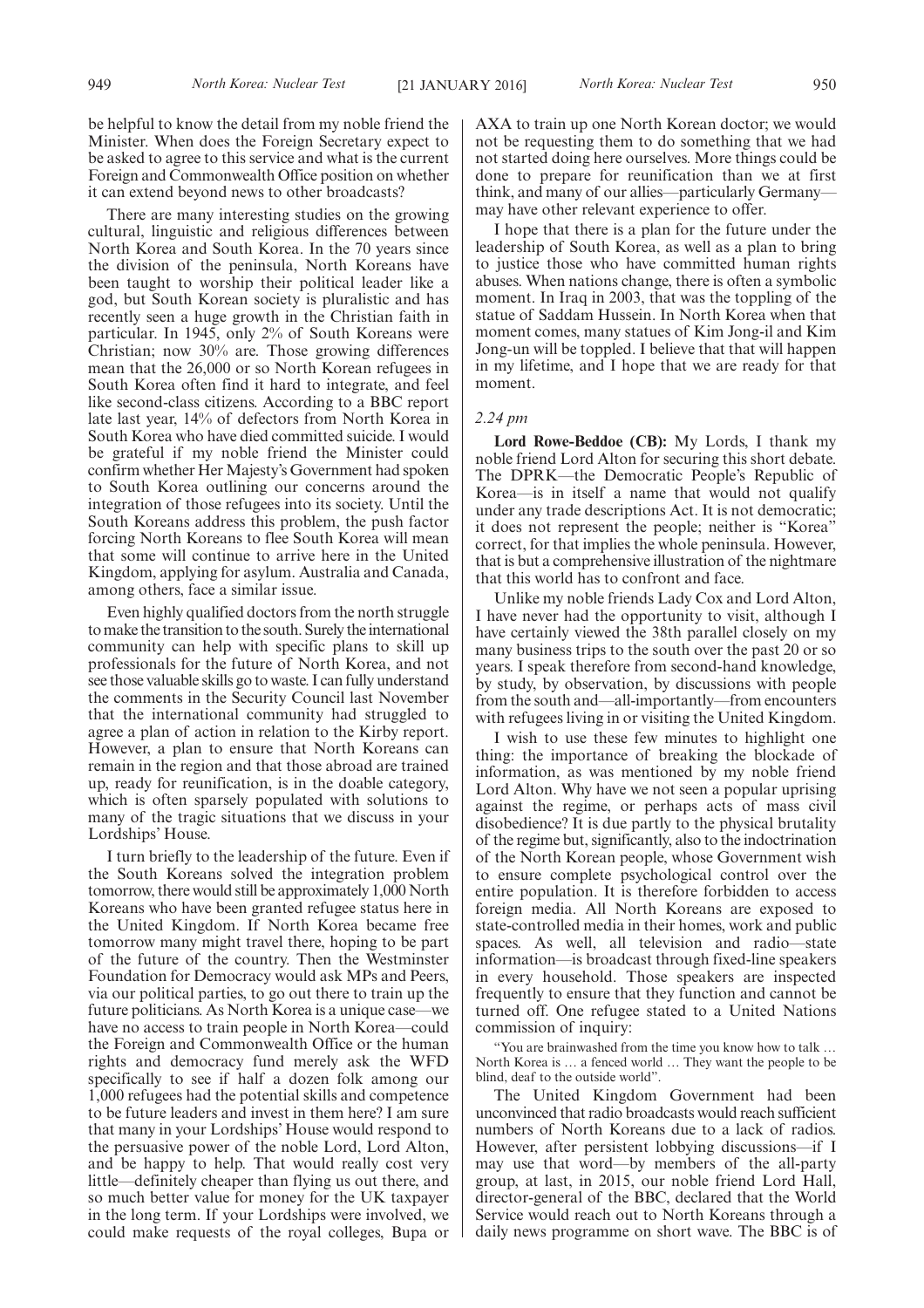#### [LORD ROWE-BEDDOE]

course aware of the consequences for those caught consuming foreign media, but should it not broadcast into North Korea for fear that citizens, if caught, are tried and perhaps executed for listening? I believe the answer to be emphatically no. Although the risks are high, there are even greater consequences of inaction. Pyongyang will of course attempt to answer, censor and jam the broadcasts. No doubt it will lodge formal protests to our embassy and open, yet again, the bag of threats. However, in an age of global interconnectivity, it is my belief that such actions will be diminished in their harm.

For a BBC service to become a reality today, the corporation has to put together a team to decide and deliver the content. I hope that this will include UK-based North Korean refugees. Once that is done and costed, I understand that the plan will be submitted to the Foreign Secretary, who will then be required to approve the service. Perhaps the Minister will comment on a timetable. It is my sincere hope that the Foreign and Commonwealth Office sees such broadcasts as complementary to its own efforts to improve human rights within that country.

### *2.29 pm*

**Baroness Miller of Chilthorne Domer (LD):** My Lords, I thank the noble Lord, Lord Alton, for giving us this opportunity to debate this important issue. I will concentrate my remarks on the security aspects following the nuclear test. In doing so, I declare my interest as co-president of Parliamentarians for Nuclear Non-proliferation and Disarmament.

It is both heartening and disheartening that, in these last few weeks, we have had the great example of success of talks in Iran and then the very disheartening example of the nuclear test in Korea. It shows what the nuclear non-proliferation treaty and associated treaties are up against. It goes to the heart of our obligations under the NPT—by "our", I mean in particular the nuclear weapons possessing states, the P5 plus.

Noble Lords will remember that the nuclear nonproliferation treaty began life in 1970. In fact, North Korea acceded to it in the mid-1980s, but it never came into compliance and it withdrew from the treaty in 2003. The treaty has an unprecedented number of countries belonging to it—191, in fact—which could make it the most successful arms-limitation and disarmament treaty that there is. Only four UN member states have never joined the NPT: India, Israel, Pakistan and South Sudan. Today's debate is not the time to discuss the implications of that, but it is something that we need to keep in mind.

The point I make is that the situation in North Korea has been decades in developing. In nuclear terms, we knew, once it withdrew from the treaty in 2003, that we had a real problem on our hands. The question for the Minister is: who does she believe is in the best position to start that dialogue with North Korea about nuclear issues now? I noticed the comments of Mr Blinken, Deputy Secretary of State for the US, that China should take the lead. He said that the United States believes that,

"China has a special role to play".

If China is to be the one to take the lead, there has to be a real push from all of us other countries for China to do so.

The point I would really strongly like to make is that every country concerned with nuclear material has a special role and responsibility. Being part of the so-called nuclear club may, some believe, give you added status as a world power and the added security of owning a deterrent. Personally, I do not believe that either of those is inevitably correct. However, it is indisputable that, as a member of that nuclear power club, one has a special duty to ensure the safety of non-nuclear states and the rest of the world. In this context, China has a duty to do everything it can do to denuclearise North Korea. Because it is probably closer to North Korea than anyone else, China is in the best position to do so. I have no doubt that there are incredibly complex political considerations and insecurities that will influence this, but the overwhelming danger of proliferation of nuclear weapons means that that issue has to take priority.

For our part, we—the UK, USA and France—should see nuclear material as a potential continuum from energy to material for bombs. The purpose of the various treaties—the Fissile Material Cut-Off Treaty, the CTBT and the NPT—is to contain it and make it as safe as possible. Of course, the USA undermined the NPT with its civil nuclear deal with India, which, as I mentioned, is not a member of the NPT, even though it had not joined the club. Israel is allowed to remain in the position where it does not declare its nuclear weapons. In that continuum, the UK also made a decision—there may have been behind-the-scenes talks about this, I do not know—to allow the Chinese to buy into Hinkley Point. That is tacitly saying that all is satisfactory with the Chinese attitude to nuclear material in general and the treaties governing it, but clearly that is not in the case as far as North Korea is concerned.

The logic by which the P5 plus decide who shall and shall not be a nuclear state has not been historically arrived at by the logic of those that are the most responsible countries. But it is by virtue of being in the P5 that we have to exercise our responsibilities in every possible sphere, including trade, and make it quite clear to those whom we trade with and those who can influence other people—in this case, China and North Korea—that there is a continuum in nuclear material and that we have to stay within the terms of the treaty.

### *2.35 pm*

**Baroness Cox (CB):** My Lords, I warmly congratulate my noble friend on his tireless work on North Korea, and on opening this debate with characteristic comprehensiveness. I have had the privilege of travelling to DPRK with my noble friend three times, and of meeting many refugees and escapees, whose heartbreaking accounts of horrific violations of human rights remain ingrained in my heart and conscience.

In addition to echoing the serious concerns highlighted by my noble friend and other noble Lords, I wish to highlight specific concerns regarding infringements of freedom of religion and belief, including the recent arrests of two foreign nationals. First, Hyeon Soo Lim,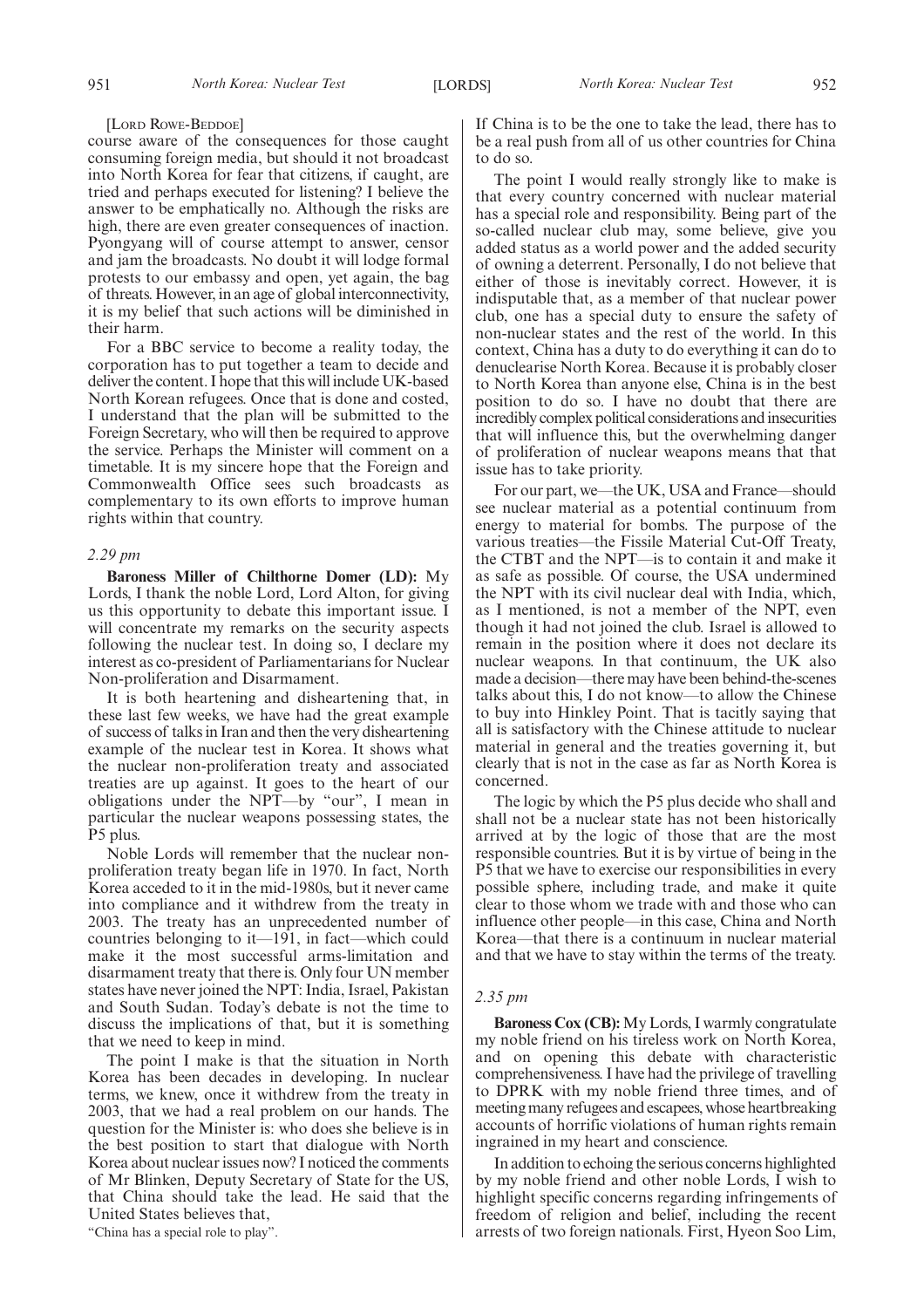a South Korean-born Canadian Christian, is a 60 year-old pastor. He is a Canadian citizen, but he was sentenced last December to life imprisonment with hard labour, accused of using religion to overthrow the state and harming the dignity of the supreme leadership. He had previously made many visits to DPRK and engaged in humanitarian work supporting an orphanage, a nursery and a nursing home. A CNN report emphasised:

"It is this tremendous love for the people of the DPRK that motivated Mr. Lim to travel (there)".

Unusually, he was recently able to give an interview to CNN, in which he described being forced to work for eight hours a day digging holes. He is believed to be in poor health, but all he asks for is a Bible and letters from his family. I understand that Canadian government officials have so far been denied access to him. Secondly, a Korean-American pastor, Kim Dong Chul, has been arrested on spying charges.

The arrest and detention of these two foreigners is deeply disturbing as they illustrate the Pyongyang regime's attitude to human rights and religious freedom. I ask the Minister: what response is the United Kingdom making to these arrests, and, particularly given our diplomatic presence in Pyongyang, what support has the UK given to the efforts of Canada and the United States regarding these two cases? More generally, what more can the United Kingdom do to address the violations of freedom of religion or belief in the DPRK?

On the same topic, I highlight serious concerns about a recent statement by the World Council of Churches. On 28 October last year, the WCC's Forum for Peace, Reunification and Development Cooperation on the Korean Peninsula issued a Pyongyang appeal following a visit to DPRK. I entirely support efforts to pursue constructive and critical engagement with the DPRK. Indeed, my noble friend Lord Alton and I have participated in such direct engagement during our visits, so I endorse some of theWCC's recommendations, particularly for exchanges between North and South Korean citizens, cultural and academic exchange, and engagement.

However, I and many others are deeply concerned that the WCC's statement and an accompanying report issued by the Asia secretary of the Church of Scotland's World Mission Council ignore the horrific human rights violations and the severe persecution of Christians, documented by the UN commission of inquiry report. Instead, the WCC's statement calls on,

"all churches, church-related organizations and people of good will around the world",

to resist,

"the confrontational misuse of human rights",

avoid,

"the promotion of enemy images",

and lift economic sanctions. The WCC describes North Korea as,

"a society that is visibly advancing, demonstrating great resilience and self-reliance despite the longstanding and recently strengthened international sanctions".

In an article published on the Church of Scotland's website, Sandy Sneddon describes visiting tourist and cultural sites in Pyongyang, including a Protestant church. My noble friend and I visited this Protestant church and three other churches in Pyongyang—another Protestant church, a Catholic church and a Russian Orthodox church. While we welcome their existence there, they are tightly controlled by the regime, and are widely believed to exist largely for the benefit of foreign visitors. In the rest of the country severe violations of freedom of religion or belief are well documented. The UN commission of inquiry concludes that,

"there is an almost complete denial of the right to freedom of thought, conscience and religion, as well as the rights of freedom of opinion, expression, information and association".

The regime, according to the UN inquiry,

'considers the spread of Christianity a particularly severe threat", and, as a result,

"Christians are prohibited from practising their religion and are persecuted".

Severe punishments are inflicted on "people caught practising Christianity".

The WCC report makes no reference to the UN inquiry. As my noble friend highlighted, it concluded that,

"the gravity, scale and nature",

of the violations of human rights in North Korea,

"reveal a State that does not have any parallel in the contemporary world".

It claims the systematic and widespread violations, described as "unspeakable atrocities", are continuing, "because the policies, institutions and patterns of impunity that lie at their heart remain in place".

They amount, according to the inquiry, to,

"crimes against humanity in international law",

and these crimes,

"clearly merit a criminal investigation".

In conclusion, I ask the Minister for reassurance that the brutal violations of the rights and freedoms of people of DPRK, including freedom of religion and belief, will be at the centre of any engagement with Pyongyang by Her Majesty's Government, alongside the priority concerns about the security situation.

### *2.41 pm*

**Lord Williams of Baglan (CB):** My Lords, like others, I commend the noble Lord, Lord Alton, for obtaining this debate on a country rarely discussed in this Chamber, but one which uniquely suffers from perhaps the most oppressive regime in the world. It is no accident, perhaps, that its godfathers were Josef Stalin and Mao Tse-Tung, who did so much to bring this state into existence in the 1950s.

More than 30 years ago, I worked as the head of the Asia department of Amnesty International and one of the most remarkable documents that we published then was the testimony of a Venezuelan communist, Ali Lameda, who had worked in Pyongyang as a translator and editor and found himself caught up in its Kafkaesque workings, and was arrested and tortured for many years.

Thankfully, in today's world there are few countries where one can say the human rights position is little better now than it was decades ago. But if one reads the reports of Amnesty International, Human Rights Watch, the US State Department and the Foreign Office itself, it is clear that this is still the case in North Korea. In no significant manner is the human rights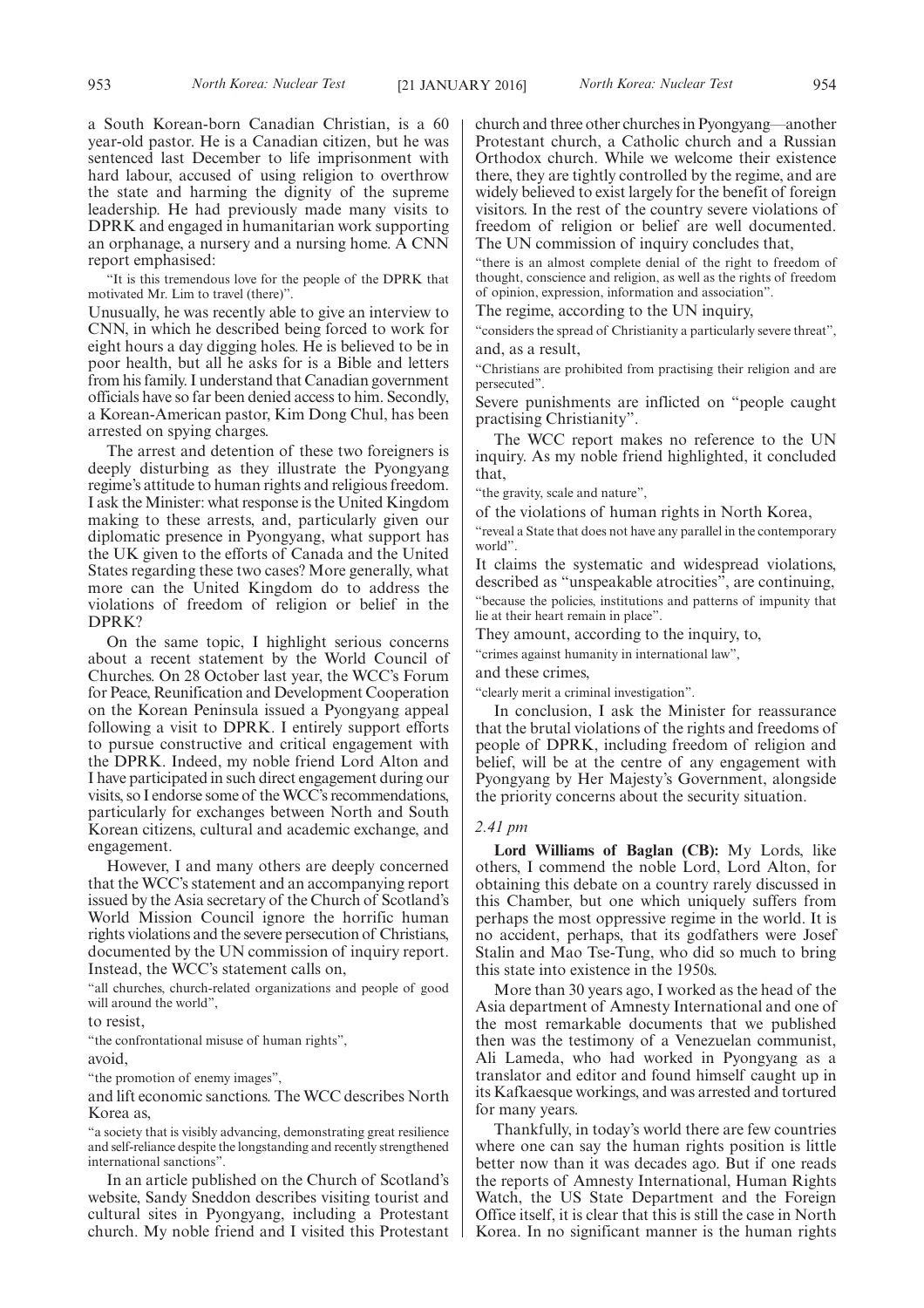[LORD WILLIAMS OF BAGLAN]

situation any better today than it was 30 years ago. That this is the case is abundantly clear from the report of the Commission of Inquiry on Human Rights in the DPRK, referred to by several other noble Lords, and written by the Australian judge Michael Kirby and the distinguished Indonesian lawyer Marzuki Darusman, and published in February 2014. It reports:

"The gravity, scale and nature of these violations reveal a State that does not have any parallel in the contemporary world".

For decades, it argues, North Korea has committed,

"crimes that shock the conscience of humanity",

which,

"raises questions about the inadequacy of the response of the international community".

The international community must accept responsibility to protect the people of North Korea. This responsibility is a heavy one for the UK as we are one of only five countries that are permanent members of the Security Council. In that regard, can the Minister assure us that in our dialogue with China, enhanced by the state visit of President Xi Jinping last year, there are regular discussions about North Korea with Beijing? It must, and should, be part of our dialogue with China, the single most important country in terms of influence on North Korea. We also sit on the 47-member UN Human Rights Council, together with China. Can the Minister assure us that we will continue to use that forum to follow up the excellent work undertaken by Judge Kirby and Marzuki Darusman? As Michael Kirby himself stated:

"If the Human Rights Council is not the place to speak up about the atrocities … then where is the venue?".

He went on to argue that the crimes against humanity were of such gravity that a case should in his judgment be taken to the International Criminal Court. Can the Minister tell us whether this has been considered with like-minded partners in the international community?

As the register of interests makes clear, I am a trustee of the BBC with a special interest in the World Service, where, indeed, I worked for seven years. In September 2015, the director-general, Tony Hall, declared that the BBC wished to reach out to ordinary Koreans through a new daily news programme via shortwave radio. The director-general wrote about this to the Chancellor on January 5 this year, outlining plans for a Korean service, among other World Service projects. There will also be an online presence. I am delighted that in a letter on 8 January, the Chancellor, George Osborne, agreed to provide £85 million of new funding for the World Service through a grant from the Foreign and Commonwealth Office. In due course, a proposal to establish a Korean service will be placed before the Foreign Secretary, whose approval is needed for the launch of any new language services. Such funding from the Government is imperative for the establishment and continuation of the new service. Some will inevitably question its impact on North Korea, although I am sure that it will gain attention in South Korea as well as the diaspora. However, there is growing evidence that North Koreans, especially those who have worked and lived in China—and hundreds of thousands have have access to devices that would enable access.

The regime itself has recently allowed the French news agency Agence France-Presse, as well as Associated Press, to open news bureaux in North Korea. In due course I look forward to a BBC Korean service making its contribution to the improvement of human rights and security on the Korean peninsula that we all wish to see.

### *2.47 pm*

**Lord Collins of Highbury (Lab):** My Lords, I, too, thank the noble Lord, Lord Alton, for initiating today's debate and enabling us to focus on a country with probably the worst human rights situation in the world, with summary executions, arbitrary detentions, abductions and disappearances—a country where the tools of the state include forced labour, prison camps, torture and rape. Such flagrant human rights violations cannot go unchallenged.

Shortly after it detonated its fourth nuclear test, North Korean state media issued a lengthy statement justifying the explosion. Their primary grievance justifying it was the 2014 UN commission of inquiry report that accused the regime of grave, systematic human rights abuses against its own people. In the opinion of the North Korean leadership, the United Nations report was nothing more than a,

"conspiratorial human rights racket against the DPRK"—

the Democratic People's Republic of Korea. The official North Korean rebuttal ran to 50,000 words and claimed that the,

"popular masses enjoy genuine human rights",

and accused the West of pursuing a "false and reactionary" agenda designed to interfere with national sovereignty.

The DPRK has always been extremely sensitive about its human rights record. The fact that it focused on this issue, after such a significant military provocation, shows how central the issues have become to its battle against the world. It may be that, by bringing the diplomatic spotlight back on to itself, North Korea is hoping to prompt the international community, particularly the US, to negotiate. I have no doubt that it would like to see an end to the state of war and international sanctions, which, whether or not it admits it publicly, have led to huge deprivation and extreme poverty in the country.

The Foreign Secretary, Philip Hammond, quickly issued a Statement strongly condemning the nuclear test as,

"a grave breach of UN Security Council resolutions".

Of course, as we have heard, the UN Security Council's swift condemnation following its emergency meeting on 6 January indicated that there should be a robust response, including immediate work on "further significant measures" in a new Security Council resolution. I ask the Minister: what does she believe those "significant measures" should be, and when does she expect the new resolution to be considered?

The Foreign Secretary has also called for concrete action by the DPRK to improve human rights. Last November, Fiona Bruce asked in a Written Question in the other place whether he would request information from the DPRK on the measures it has taken to meet the recommendations of the UN report. The Written Answer referred to a meeting last October in the United Nations and stated: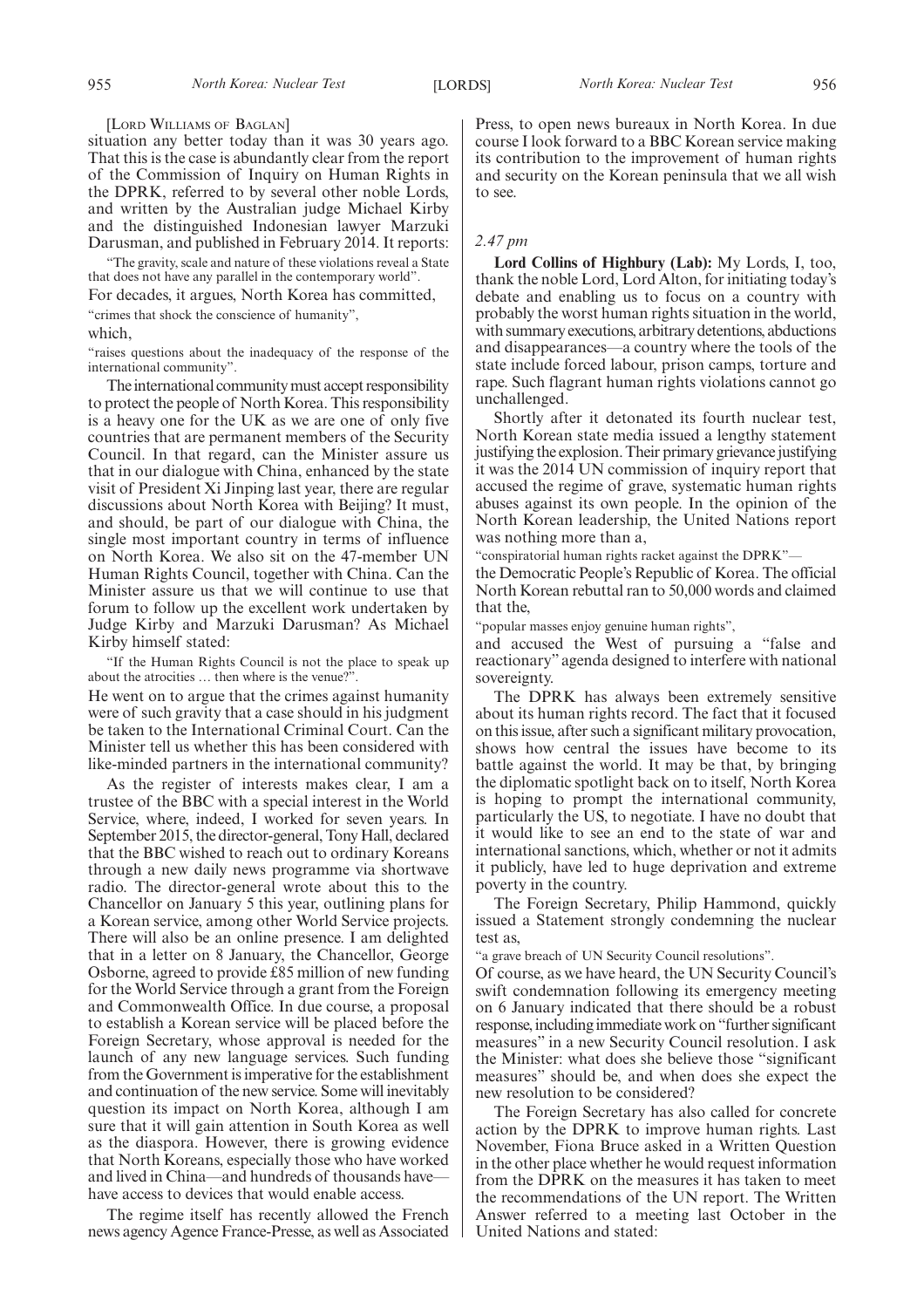"We were informed the accepted recommendations were being discussed by the relevant domestic DPRK institutions".

Has there been any further contact on the need for implementation plans to be shared with the world community?

Peter Wilson, the UK's Deputy Permanent Representative to the UN, said in the Security Council in December:

"The United Kingdom fully supports the call for the Council to consider how it can best ensure accountability",

of this regime, which of course is so important,

"including through considering a referral to the International Criminal Court".

In answering a Written Question from the noble Lord, Lord Alton, on this issue, the Minister said that the United Kingdom,

"worked with the EU and Japan to co-author a UN resolution on the human rights situation in the DPRK which calls for accountability".

What further progress has been made on achieving strong support for this resolution?

With South Korea assuming the chair of the United Nations Human Rights Council on 1 January, there is a chance that this could seriously raise tensions on the peninsula. If South Korea leads a global coalition in referring North Korea to the International Criminal Court, I have no doubt that that would be interpreted by the regime as an act of provocation. As the noble Lord, Lord Alton, reminded us, the two countries have been technically in a state of war since 1950 to 1953. The point of raising this is that whatever the tensions and provocations, they must not stop us raising the horrendous violations of human rights in North Korea.

### *2.53 pm*

**The Minister of State, Foreign and Commonwealth Office (Baroness Anelay of St Johns) (Con):** My Lords, I thank the noble Lord, Lord Alton of Liverpool, for calling this important debate and raising these serious issues relating to the DPRK. I, along with fellow Ministers in the Foreign and Commonwealth Office and DfID, appreciate the invaluable work of the All-Party Parliamentary Group on North Korea, of which he is a co-chair. There is a long-standing interest in North Korea, across a broad range of serious and challenging issues, which has informed today's debate.

As noble Lords have pointed out, it is only a fortnight ago that we saw the regime's flagrant disregard of multiple UN Security Council resolutions by conducting a fourth nuclear test. It would be inappropriate to go into the technical detail of our assessment of the capabilities of the DPRK's military position with regard to its current and potential future development but clearly it is something we watch very carefully. Although the noble Lord, Lord Alton, and others referred to the thermonuclear test, we ought to take into account the fact that North Korea also continues to develop its ballistic missile programme—also in contravention of UN sanctions. We know that it has launched missiles from submarines as recently as last year. That is something that we have to consider always.

With regard to the thermonuclear test, the UK responded swiftly and decisively to condemn this serious violation. The Foreign Secretary spoke to his counterparts in Washington, Seoul, Tokyo and Beijing and called for a robust and united international response. I say to the noble Lord, Lord Collins of Highbury, who raised these matters—absolutely rightly—that we are working within the United Nations Security Council and the EU to deliver this response, which will include a resolution on further significant measures. He asked me for a timetable. I am afraid I am not able to say when that will be achieved but technical work is under way to look at what further sanctions may be imposed that will be significant and effective. We will consider the full range of options open to us during negotiations on those new sanctions measures.

The United Kingdom has also expressed our concern directly with the North Korean regime. I was asked about this by the noble Lord, Lord Alton. My right honourable friend the Minister of State at the Foreign and Commonwealth Office, Hugo Swire, summoned the North Korean ambassador to the Foreign Office on 7 January. My right honourable friend further condemned the test and made it clear that North Korea had a choice: to reform its approach or risk facing further international isolation and sanctions. He added that amid reports of widespread hardship and human rights abuses, the priority must be the health and welfare of the North Korean people rather than the nuclear programme.

Of course, China remains vital to resolving issues related to North Korea and the Korean Peninsula. I was pleased to hear noble Lords concentrating on the importance of China's role. The Foreign Secretary made it clear on his recent visit to China, as did the Prime Minister when he met President Xi on his recent state visit to the UK, that we share the same goals of security on the Korean Peninsula and respect for United Nations resolutions, and that we fully understand the role of China and the importance of its influence. China, like the UK, does not want a nuclear-armed North Korea. As a P5 member, as the noble Baroness, Lady Miller, pointed out, China has a vital role to play in the implementation of UN sanctions, and we continue to work closely with it on this. We consistently engage with China on DPRK issues, including nuclear and human rights, across the board. That involves specifically the enforcement of sanctions.

As set out in the strategic defence and security review last year, the UK's independent nuclear deterrent remains essential to our security today and for as long as the global security situation demands. History shows us that threats can emerge without notice but the tools for defending ourselves cannot be built overnight, so the Government will not gamble with the security of future generations of British people. We judge that a minimum, credible, independent nuclear deterrent, based on continuous at-sea deterrence and assigned to the defence of NATO, remains vital to our national security to ensure that the UK is protected from extreme threats that cannot be countered in any other way.

Turning to the critical issue of human rights, we remain concerned by the continuing reports of widespread and systematic state-sanctioned human rights violations in North Korea. The regime's actions, its lack of international engagement on human rights and its rejection of the United Nations commission of inquiry report remain of deep concern. As the Foreign Office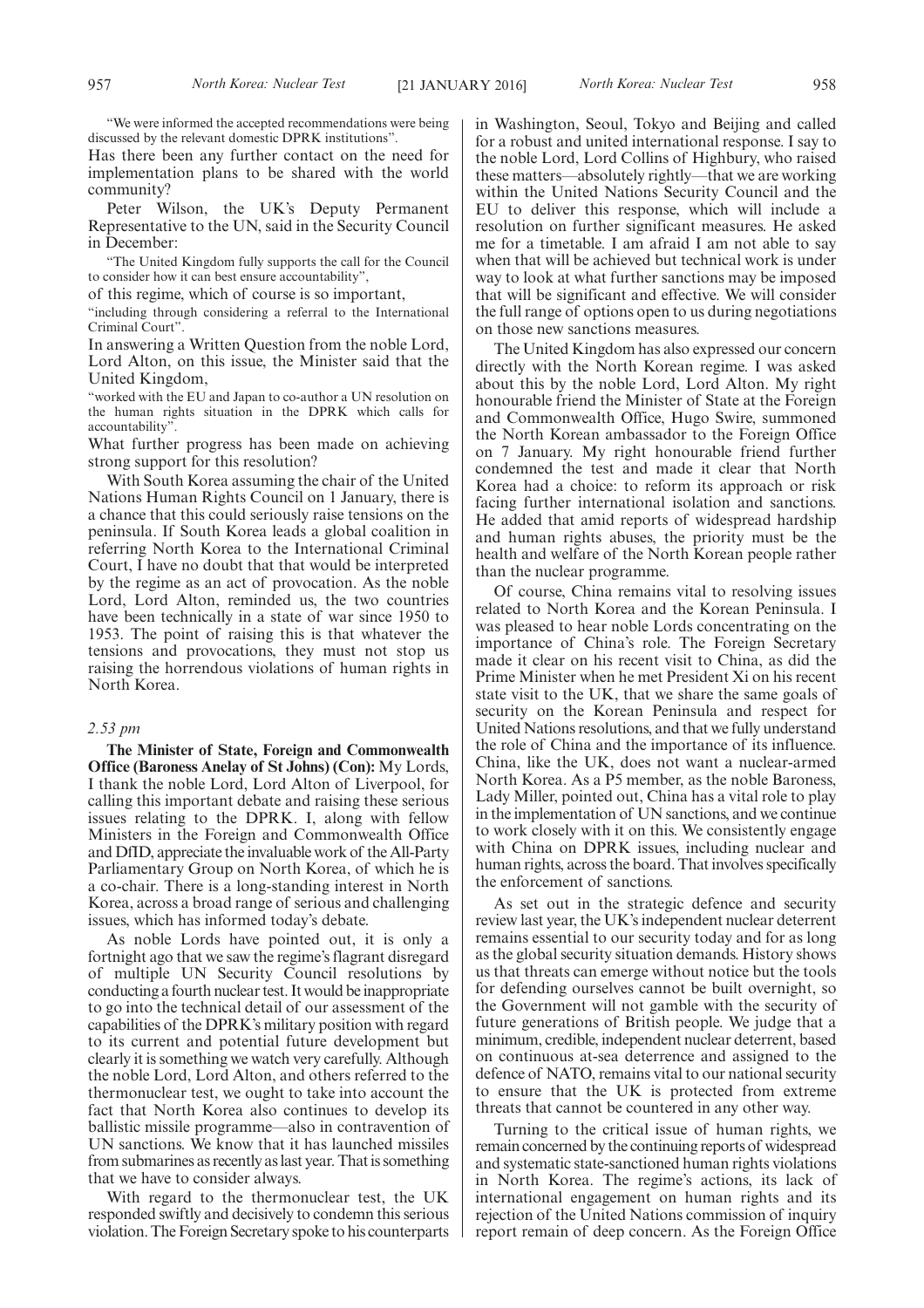#### [BARONESS ANELAY OF ST JOHNS]

Minister for human rights, I am indeed engaged in seeing what negotiations can take place with our likeminded partners. I was asked about this by the noble Lord, Lord Williams of Baglan. It is important that we use the range of expertise and influence at the Human Rights Council as well as at the United Nations to be able to exert influence on international views of the DPRK.

Comments by the UN special rapporteur on forced expatriate labour, if accurate, appear to provide further evidence of North Korea's lack of respect for international norms. It is important that any country around the world that is hosting North Korean workers should respect the rights of those workers. We continue to press the regime to make tangible progress on its absolutely appalling human rights record, including in the meeting that Hugo Swire had in December with senior visiting North Korean diplomats.

It is only a few weeks ago that the UN Security Council met to discuss the human rights situation in North Korea. So while we consider security as part of this debate today, crucially, we must never ever lose sight of the fact that the regime's appalling approach to human rights denies ordinary North Koreans the rights that we, and many others across the globe, demand for ourselves. The noble Baroness, Lady Cox, outlined a critical issue: it is vital that people should have the right to freedom of religion or belief. Indeed, the constitution of North Korea makes provision for it. It is about time that it took note of its own constitution.

What action are the British Government taking? We work hard in international fora to press for action that addresses North Korea's serious human rights violations. We play a vital role through our policy of critical engagement. The British embassy in Pyongyang works to ensure that the regime is not oblivious to the condemnation of its approach to security and human rights. Our ambassador and embassy staff consistently raise human rights with the North Korean authorities, including freedom of religion or belief, and encourage their Government to implement all the recommendations of the UN's universal periodic review. This work is valued by many of our allies, who may of course not have based an embassy within Pyongyang or North Korea and, as I told the current British ambassador before he assumed his duties recently, it is important that this engagement continues. The embassy also runs a series of projects where we engage with ordinary North Koreans. For many, this is their first encounter with a non-Korean and it is an opportunity to showcase our own values.

I was particularly asked about spending. On Monday, I launched the new Magna Carta Fund for Human Rights and Democracy, in which we have doubled the FCO's democracy fund money for this year to more than £10 million. That funding is available for bids from NGOs and others who work within North Korea but there is a much broader range of spending from government than just that fund. We have a programme spend which has covered humanitarian projects aimed at improving the lives of some of the most vulnerable people in North Korea, including helping to improve food and nutrition for people in rural areas, the funding of equipment for disabled people and support for children affected by the recent floods in Rajin. Many of our projects are about encouraging change.

My noble friend Lady Berridge asked about the Westminster Foundation for Democracy. In fact, I happened to meet its board yesterday as part of our regular engagement. I will make sure that it takes note of our debate today but it is not for me to tell it what to do. That is not the role of government, but I will invite it to take note of what Parliament wishes it to do. Although DfID does not have a bilateral aid programme with North Korea, its programmes are based on the fact that we can give contributions to multilateral agencies that are working in-country.

The noble Baroness, Lady Cox, asked about two consular cases. We are indeed aware of the media reports regarding US and Canadian nationals. The British embassy in Pyongyang has been in close contact with the Swedish embassy and we remain in that contact because Sweden has consular responsibility. That does not mean to say that we do not take an interest—we do.

With regard to engaging North Korean refugees, which was another question from my noble friend Lady Berridge, the British embassy in Seoul also works towards improving the future prospects of the North Korean refugee community in the Republic of Korea through its English for the Future programme. We also engage with the North Korean refugee community in the UK to share information and listen to their views on our policy towards North Korea, so that we may better address the very issues that my noble friend outlined about the needs of refugees.

I was asked particularly about the BBC World Service, which remains the world's largest international broadcaster. My right honourable friend the Foreign Secretary has discussed proposals for a range of new World Service programming, including for the DPRK, and he will make a decision on whether to support additional services on the basis of any formal request from the BBC Trust. I am not in a position to give a date about when that may happen but when a formal request comes forward, he will make that decision.

The noble Lord, Lord Collins, raised the most important issue—there should be no impunity for crimes such as serious human rights violations. It is not only Governments who have responsibility for this. NGOs take on that responsibility, too, and I pay tribute to the human rights defenders around the world, including those in North Korea, who carry out their work in very dangerous conditions. It is a long battle ahead for us all to achieve conditions of humanity in North Korea. We will not give up, and I know that the British public and this Parliament will not give up.

### **Litvinenko Inquiry** *Statement*

### *3.06 pm*

**The Minister of State, Home Office (Lord Bates) (Con):** My Lords, with the permission of the House, I will repeat a Statement made in the House of Commons earlier today by my right honourable friend the Home Secretary.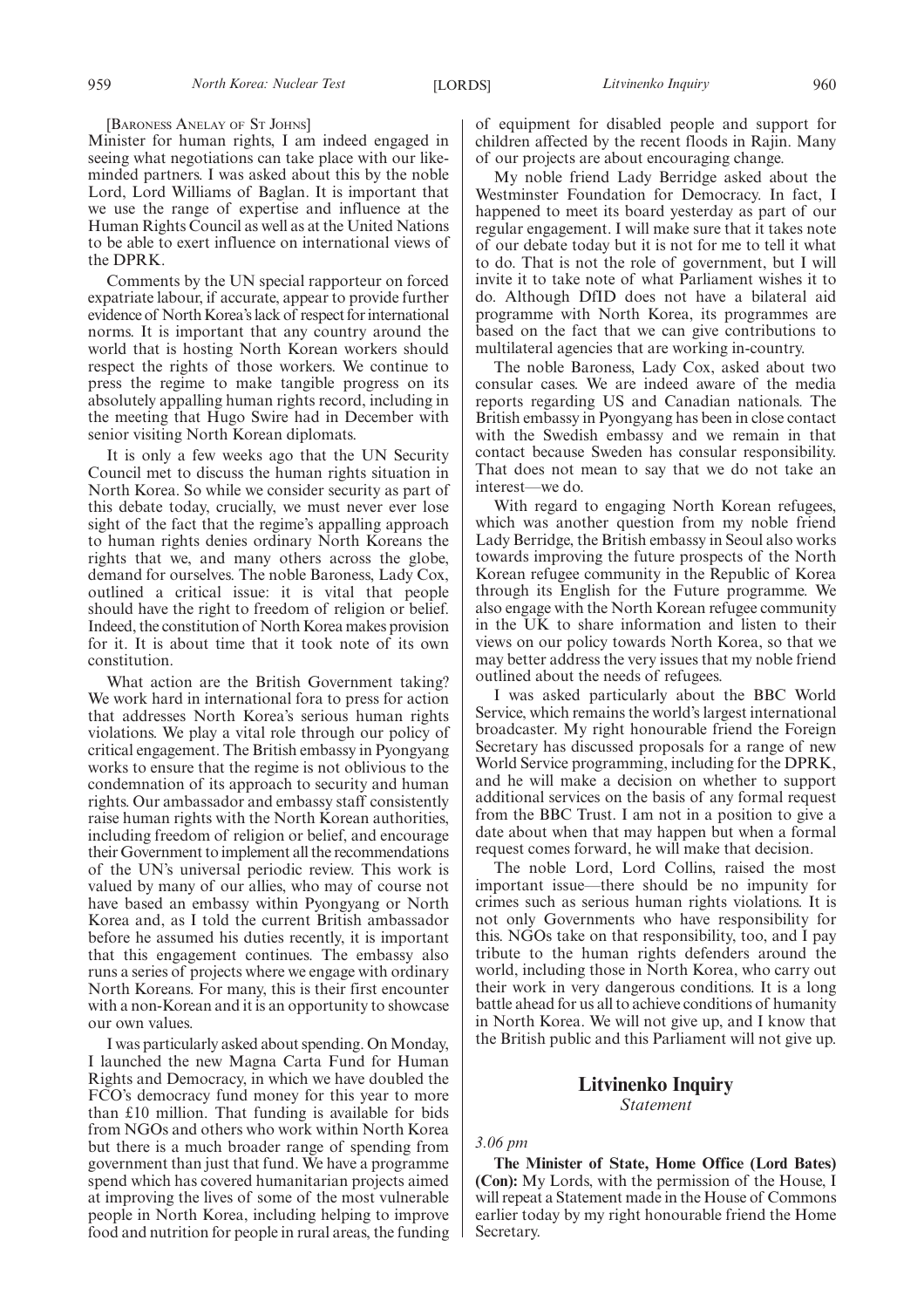"Mr Speaker, I would like to make a Statement about the death of Alexander Litvinenko on 23 November 2006, and the statutory inquiry into that death, which published its findings this morning. Mr Litvinenko's death was a deeply shocking event. Despite the ongoing police investigation, and the efforts of the Crown Prosecution Service, those responsible have still not been brought to justice.

In July 2014, I established a statutory inquiry in order to investigate the circumstances surrounding Mr Litvinenko's death, to determine responsibility for his death and to make recommendations. It was chaired by Sir Robert Owen, a retired senior High Court judge. It had the Government's full support and access to all relevant material, regardless of its sensitivity.

I welcome the inquiry's report today, and I would like to put on record my thanks to Sir Robert Owen for his detailed, thorough and impartial investigation into this complex and serious matter. Although the inquiry cannot assign civil or criminal liability, I hope that these findings will provide some clarity for his family, friends and all those affected by his death. I would particularly like to pay tribute to Mrs Marina Litvinenko and her tireless efforts to get to the truth.

The independent inquiry has found that Mr Litvinenko died on 23 November 2006, having suffered a cardiac arrest as a result of acute radiation syndrome caused by his ingestion of polonium-210 on 1 November 2006. He ingested the fatal dose of polonium-210 while drinking tea at the Pine Bar of the Millennium Hotel on the afternoon of 1 November 2006. The inquiry—which in the course of its investigations has considered "an abundance of evidence"—has found that Mr Litvinenko was deliberately poisoned by Andrey Lugovoy and Dmitry Kovtun, who had met him at the Millennium Hotel on the afternoon of that day.

The inquiry has also found that Lugovoy and Kovtun were acting on behalf of others when they poisoned Mr Litvinenko. There is a strong probability that they were acting under the direction of the Russian domestic security service—the Federal Security Service, or FSB. The inquiry has found that the FSB operation to kill Mr Litvinenko was probably approved directly by Mr Patrushev, the then head of the FSB, and by President Putin.

The Government take these findings extremely seriously—as I am sure does every Member of this House. We are carefully considering the report's findings in detail and their implications. In particular, the conclusion that the Russian state was probably involved in the murder of Mr Litvinenko is deeply disturbing. It goes without saying that this was a blatant and unacceptable breach of the most fundamental tenets of international law and of civilised behaviour. But we have to accept that this does not come as a surprise. The inquiry also confirms the assessment of successive Governments that this was a state-sponsored act. This assessment has informed the Government's approach to date.

Since 2007 that approach has comprised a series of steps to respond to Russia and its provocation. Some of these measures were immediate, such as the expulsion of a number of Russian embassy officials from the UK. Others are ongoing, such as the tightening of visa restrictions on Russian officials in the UK. The

Metropolitan Police Service's investigation into Mr Litvinenko's murder remains open. I can tell the House today that Interpol notices and European arrest warrants are in place so that the main suspects, Andrey Lugovoy and Dmitry Kovtun, can be arrested if they ever travel abroad. In light of the report's findings the Government will go further, and Treasury Ministers have today agreed to put in place asset freezes against the two individuals.

At the time, the independent Crown Prosecution Service formally requested the extradition of Mr Lugovoy from Russia. Russia refused to comply with this request and has consistently refused to do so ever since. It is now almost 10 years since Mr Litvinenko was killed. Sir Robert Owen is unequivocal in his finding that Andrey Lugovoy and Dmitry Kovtun killed him. In light of this most serious finding, Russia's continued failure to ensure that the perpetrators of this terrible crime can be brought to justice is unacceptable. I have written to the Director of Public Prosecutions this morning, asking her to consider whether any further action should be taken, both in terms of extradition and freezing criminal assets. These decisions are, of course, a matter for the independent Crown Prosecution Service, but the Government remain committed to pursuing justice in this case.

We have always made our position clear to the Russian Government, and in the strongest possible terms. We are doing so again today. We are making senior representations to the Russian Government in Moscow and at the same time will be summoning the Russian ambassador in London to the Foreign Office, where we will express our profound displeasure at Russia's failure to co-operate and provide satisfactory answers. Specifically, we have demanded, and will continue to demand, that the Russian Government account for the role of the FSB in this case.

The threat posed by hostile states is one of the most sensitive issues that I deal with as Home Secretary. Although not often discussed in public, our security and intelligence agencies have always—dating back to their roots in the First and Second World Wars—had the protection of the UK from state threats at the heart of their mission. This means countering those threats in all their guises—whether from assassinations, cyberattacks or more traditional espionage. By its nature, this work is both less visible and necessarily more secret than the work of the police and the agencies against the terrorist threat, but it is every bit as important to the long-term security and prosperity of the United Kingdom.

The House will appreciate that I cannot go into detail about how we seek to protect ourselves from hostile state acts, but we make full use of the measures at our disposal from investigatory powers right through to the visa system. The case of Mr Litvinenko demonstrates once again why it is so vital that the intelligence agencies maintain their ability to detect and disrupt such threats.

The environment in which espionage and hostile state intelligence activities take place is changing. Evolving foreign-state interests and rapid technological advances mean it is imperative that we respond. Last November, the Chancellor announced that we will make new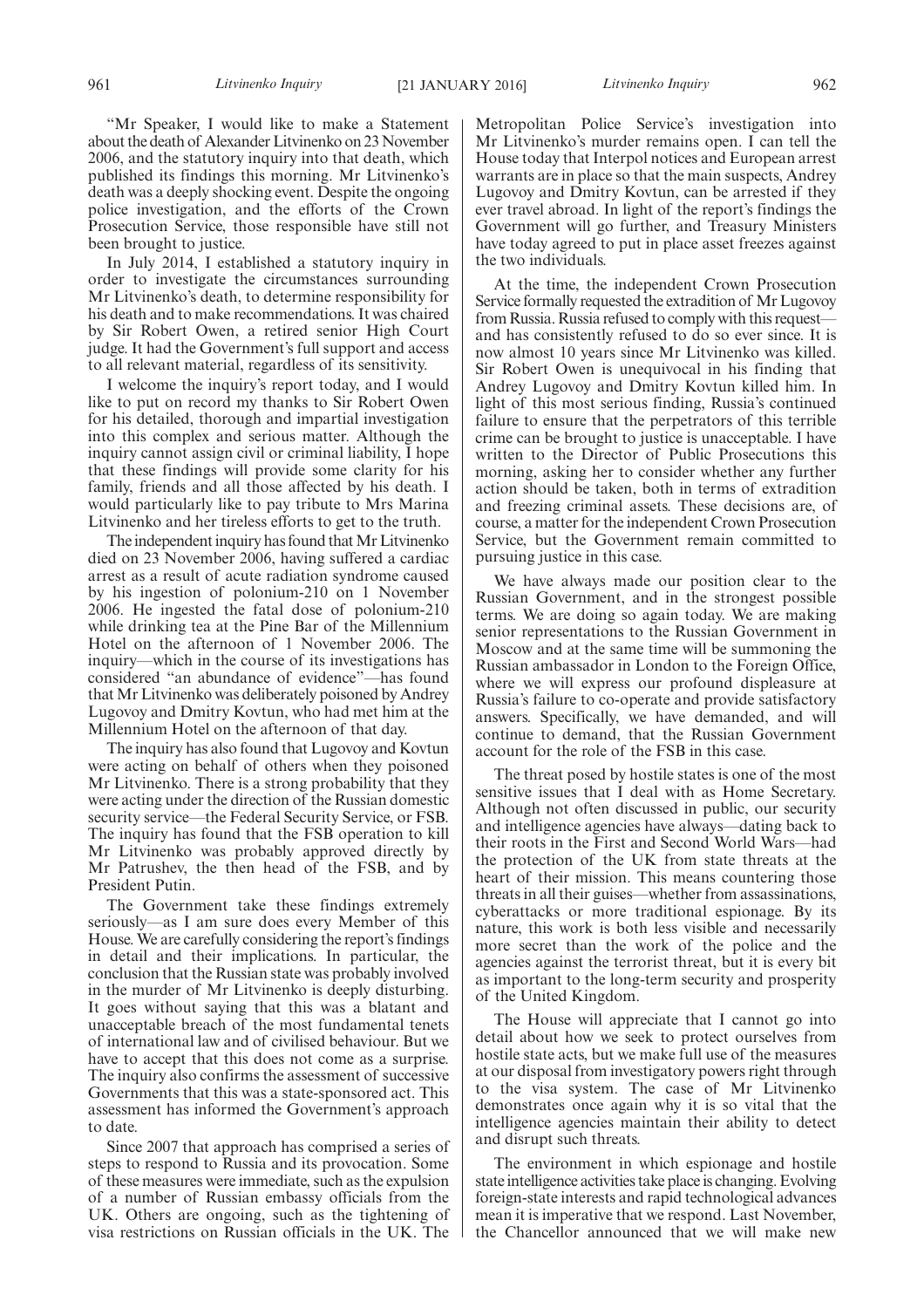### [LORD BATES]

funding available to the security and intelligence agencies to provide for an additional 1,900 officers. In the same month, I published the draft investigatory powers Bill so that we can ensure that the intelligence agencies' capabilities keep pace with the threat and the technology, while at the same time improving the oversight of and safeguards for the use of investigatory powers.

In the Government's recently published national security strategy and the strategic defence and security review, we set out the range of threats to the UK and our allies, including from Russia, and our comprehensive approach to countering these threats. Since the publication of the previous SDSR in 2010, Russia has become more authoritarian, aggressive and nationalist. Russia's illegal annexation of Crimea and its disturbing actions in Ukraine have directly challenged security in the region. These actions have also served as a sobering demonstration of Russia's intent to try to undermine European security and the rules-based international order. In response, the UK, in conjunction with international partners, has imposed a package of robust measures against Russia. This includes sanctions against key Russian individuals, including Mr Patrushev, who is currently the secretary of the Russian Security Council.

This Government are clear that we must protect the UK and her interests from Russia-based threats, working closely with our allies in the EU and NATO. This morning I have written to my counterparts in EU, NATO and Five Eyes countries, drawing their attention to both the report and the need to take steps to prevent such a murder being committed on their streets.

We will continue to call on President Putin, and Russia, as one of the five permanent members of the United Nations Security Council, to engage responsibly and make a positive contribution to global security and stability. They can, for example, play an important role in defeating Daesh, and, together with the wider international community, help Syria work towards a stable future. We face some of the same challenges, from serious crime to aviation security, and we will continue to engage, guardedly, with Russia where it is strictly necessary to do so to support the UK's national interest.

Sir Robert Owen's report contains one recommendation within the closed section of his report. Honourable and right honourable Members will appreciate that I cannot reveal details of that recommendation in this House, but I can assure them that the Government will respond to the inquiry chair on that recommendation in due course.

Finally, I reiterate the Government's determination to continue to seek justice for the murder of Mr Litvinenko. I repeat my thanks to Sir Robert Owen and, in particular, to Marina Litvinenko. As Sir Robert Owen says in his report, she has shown 'dignity and composure' and,

'has demonstrated a quiet determination to establish the true facts of her husband's death that is greatly to be commended'.

Mr Litvinenko's murder was a truly terrible event. I sincerely hope that, for the sake of Marina and Anatoly Litvinenko, for the sake of Mr Litvinenko's wider family and friends, and for the sake of justice, those responsible can be brought to trial. I commend this Statement to the House".

My Lords, that concludes the Statement.

### *3.16 pm*

**Lord Rosser (Lab):** My Lords, I thank the Minister for repeating the Statement made earlier today in the other place by the Home Secretary. The inquiry report confirms that the Russian state at its highest level sanctioned the killing of a citizen on the streets of our capital city in an unparalleled act of state-sponsored terrorism. We accept that time must be taken to digest the findings of the report and consider our response.

Before I proceed further, I express our appreciation to Sir Robert Owen and his inquiry team, without whose painstaking work the truth would never have been uncovered and known. I extend our thanks to the Metropolitan Police Service for what the report calls "an exemplary investigation", and to the Litvinenko family's legal team, who, as I understand it, supported them on a pro bono basis.

We express our sympathy to Marina and Anatoly Litvinenko, who have fought so courageously to make this day a reality. While the findings of this report raise international and diplomatic issues, this was first and foremost a family tragedy. Has the Home Secretary met, or does she intend to meet, Marina and Anatoly to discuss this report, its findings and the British Government's response?

We welcome what the Home Secretary has said today in the Statement about Interpol notices and European arrest warrants, along with her announcement about asset freezes. Will she also directly approach all EU, NATO and Commonwealth allies, asking for immediate co-operation on extradition in respect of those named in the report as having poisoned Mr Litvinenko? Since there may be other individuals facing similar dangers, has a review been undertaken of the level of security provided to Mr Litvinenko by the relevant British services to see whether any lessons can be learned for the future?

No individuals commit crimes of this type alone, and today's report confirms that there is a network of people who have known about and facilitated this crime. I understand that Mrs Litvinenko has prepared a list of names to be submitted to the Government, of those who have aided and abetted the perpetrators against whom, she believes, sanctions should be taken. That could include the freezing of UK assets, property and travel restrictions. Will the Minister give an in-principle commitment today to look seriously at that list and those requests?

The Statement indicates that there will be new diplomatic pressure, which we welcome, but given what we know about the way the Russian state operates, do the Government believe there is a case for a wideranging review of the nature and extent of our diplomatic, political, economic and cultural relations with Russia?

On diplomacy, do the Government consider that there is a case for recalling the ambassador for consultation and for making any changes to the Russian embassy in London? Given the proven Federal Security Service involvement, are the Government considering expelling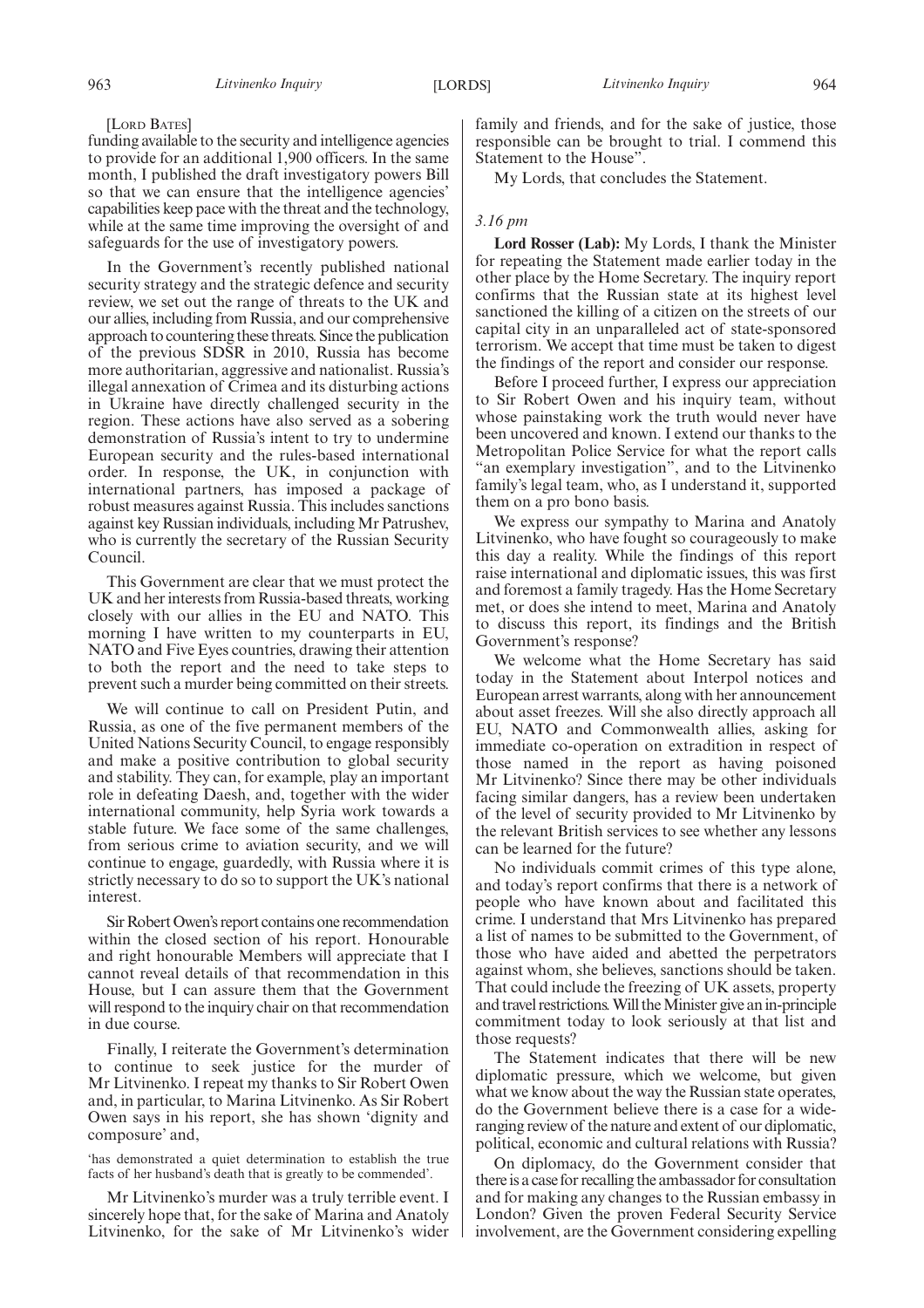FSB officers from Britain? Has the Prime Minister ever raised this case directly with Vladimir Putin, and will he be seeking an urgent conversation with him about the findings of this report?

On cultural collaboration, given what this report reveals about the Russian Government and their links to organised crime, on top of what we already know about corruption within FIFA, do the Government feel that there is a growing case to reconsider our approach to the forthcoming 2018 World Cup and to engage other countries in that discussion?

On the economy, are the Government satisfied that current EU sanctions against Russia are adequate, and is there a case to strengthen them?

We ask these questions not because we have come to a conclusion but because we believe they are the kind of questions this country needs to debate in the light of today's findings. While the Home Secretary ordered this review, I believe I am right in saying that she originally declined to do so, citing international issues. Will it be considerations of diplomacy or justice that influence the Government's response?

Finally, will the Government commit to coming back to update Parliament on whatever final package of measures and steps they intend to take in the light of this report and its disturbing findings? The family deserve nothing less than that after their courageous fight. Alexander Litvinenko's last words to his son Anatoly, who was then 12 years old, were, "Defend Britain to your last drop because it saved your family". He believed in Britain and its traditions of justice and fairness and of standing up to the mighty and for what is right, and we must now make sure that we find the courage to show his son and the world that his father's faith in us was not misplaced.

**Lord Paddick (LD):** My Lords, I, too, thank the Minster for repeating the Statement made by the Home Secretary. The death of Mr Litvinenko, although it happened almost 10 years ago, is shocking and tragic, and we hope Marina Litvinenko and her son can find some solace in the findings of this report.

There are fundamental issues at stake here. Sir Robert Owen cites as the motivation for the murder of Mr Litvinenko his criticism of the Russian domestic security service and of the Russian President, Mr Putin, and his association with other Russian dissidents. He concluded that Mr Litvinenko may have been consigned to a slow death from radiation to "send a message". Freedom of expression and freedom of association are fundamental human rights, and we cannot allow foreign Governments to murder people in this country, let alone a British citizen, for expressing such views or for associating with critics of a particular regime. Such an act cannot be left without serious consequences for Russia.

We acknowledge with gratitude the role of the security and intelligence services and the police in keeping us safe, and we accept the Home Secretary's assertion that some of the work the security and intelligence services carry out in combating the threat from hostile states must remain secret. We also acknowledge the constant struggle the police and the security services face in trying to keep abreast of developments in technology. Any increase in investigatory powers must none the less be necessary and proportionate and must not unnecessarily undermine the right to free speech and the right to private and family life.

Will the Minster explain how the conclusions of this report have come as such a surprise to theGovernment that it is only this morning that the Home Secretary has written to the Director of Public Prosecutions asking her to consider whether further action should be taken? It is the Government who should already have taken action in freezing the assets and banning the travel of all those linked to this murder. I accept that a head of state cannot be subjected to a travel ban, but there is no reason why the Government cannot signal their intention to impose one as soon as Mr Putin leaves office.

Why are the Government limiting themselves to expressing their "profound displeasure" at Russia's failure to co-operate and provide satisfactory answers? Why are they not expressing their outrage that statesponsored murder by Russia to silence its critics has been carried out on British soil? The Government's response is late, lame and lamentable.

**Lord Bates:** I am grateful for the points made on this report by the official spokesmen for the opposition parties. The noble Lord, Lord Rosser, is absolutely right to say that it is a substantial report, and it is right, given that it has been a thorough exercise to undertake this study, that we give it due consideration before we come forward with all our recommendations. He is also right to point to the sections of the report that talk about the exemplary Metropolitan Police Service investigation into this crime, and I know that that will be welcomed as well by the noble Lord, Lord Paddick. Often in such circumstances the police are criticised, but the chair of the inquiry goes out of his way to point out how exemplary they have been.

The noble Lord is right also to pay tribute to the legal team involved in this, and to ask about the security of individuals. The security of individuals is of course first and foremost the responsibility of the police with, where necessary, advice from the security services. We are confident that the police will be looking at the situation very carefully, particularly for individuals who may be at risk.

The noble Lord, Lord Rosser, asked if the Home Secretary will meet Marina Litvinenko, and the answer to that is absolutely. The Home Secretary wrote to Marina Litvinenko last night, and she was provided with advance sight of the report so that she could prepare her responses to it. That meeting will take place very shortly. When it does, that will be the appropriate time to consider Marina Litvinenko's list of names on which she feels further action should be taken. Following that meeting, I will be happy to update the noble Lord and the House on what actions have been taken.

The noble Lord talked about what actions would be taken and whether we would be recalling our ambassador. At present—of course, we are only dealing with the report that has been received now—we certainly feel that the diplomatic channels have immense value in communicating to the Russian authorities our shock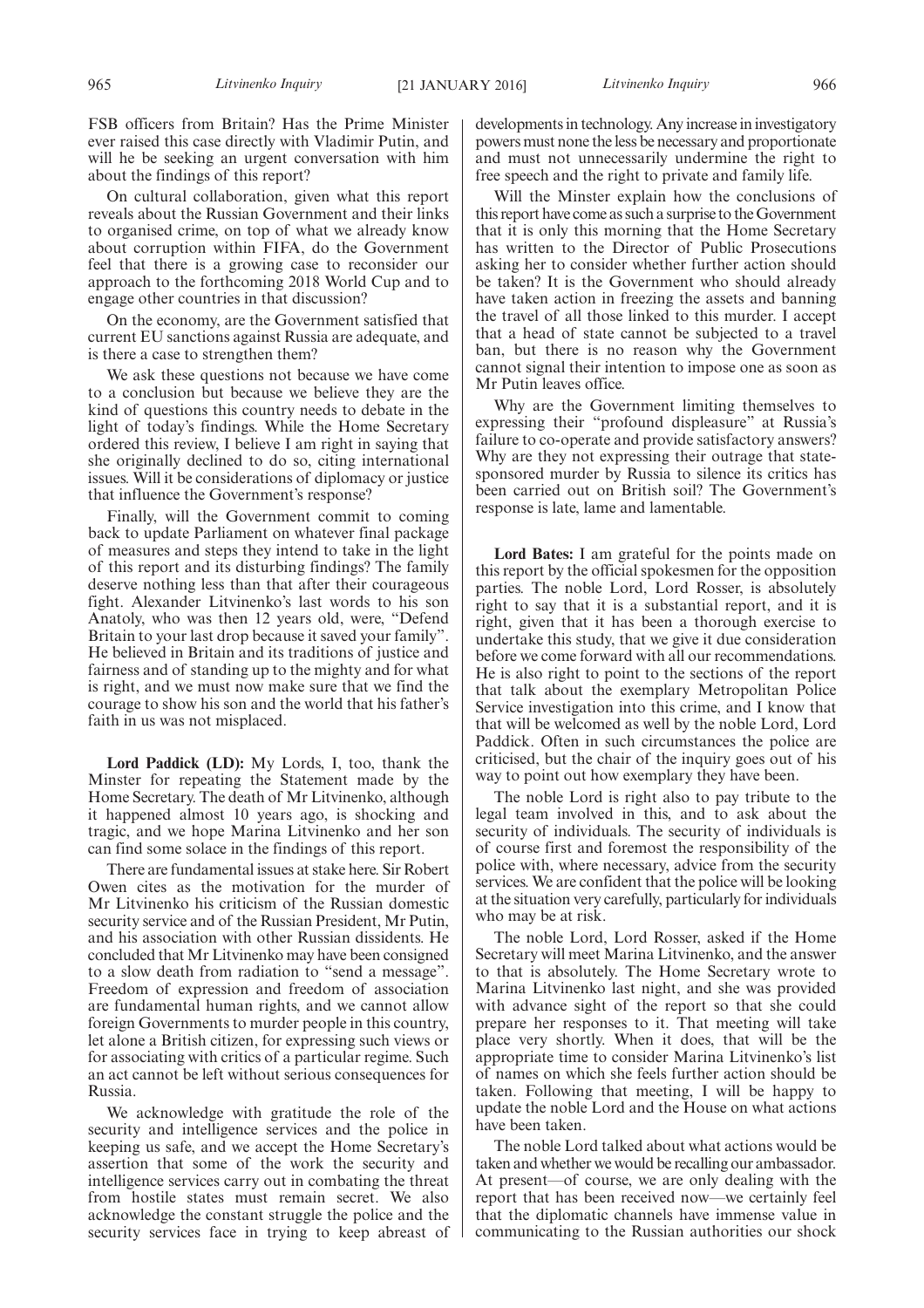### [LORD BATES]

and outrage at this incident, which did not just involve the murder of a British citizen in the capital of the UK but involved the use of radioactive material that could have had a lethal effect upon many more people. In fact, some of the most disturbing parts of this entire report are those that show how lazy the two people who carried out this crime were and how unaware they were of the danger of the material that they were handling. There are examples of spills that were mopped up with towels. It was horrific behaviour and incredibly irresponsible, and it is amazing that only one person died as a result of it.

On the points made about this by the noble Lord, Lord Paddick, I understand the frustration that will be felt but I draw his attention to appendix 1 of the report, which sets out in some detail the action that was taken. The Home Secretary has taken the action of writing to the Director of Public Prosecutions; following the conclusion of the report, we believe that that is the right course of action. The arrest warrants were issued under the previous Labour Government in 2006 and 2007—very prompt action was taken. Further action has also been taken in the light of the events in Crimea and Ukraine through the European Union, which has gone to the heart of some of the issues which were touched upon as regards cultural and commercial links. The European Union has frozen the assets of five banks, looked at commercial restrictions and arms embargoes, as one would expect—as well as restrictions on movement. On whether there is more to be done, that is one of the reasons why the Home Secretary has written to her EU counterparts and will continue those discussions in the Justice and Home Affairs Council to see what more can be done, as well as through NATO, to see what more can be done there.

Ultimately, our objective is to ensure that the two people clearly identified as having carried out the murder are brought to the United Kingdom so that they can stand trial and so that the Litvinenko family can get justice for the crime which has been committed. We will not rest or resile from that commitment.

### *3.31 pm*

**Lord Blair of Boughton (CB):** My Lords, I am not entirely sure that I should declare this as an interest, but this appalling crime took place during my term as Commissioner of the Metropolitan Police. I endorse the Home Secretary's Statement and I am very conscious that the implications of Sir Robert Owen's report are far wider than having anything to do with the police. However, I would like the Minister further to acknowledge something which appears to have been omitted from the Home Secretary's Statement. I would like the Minister to take note of the fact that this investigation was into a homicide by a method never seen before in the history of the world. It presented a unique and immensely dangerous challenge to the investigators themselves. In these days, when the Metropolitan Police faces sustained criticism over a number of unrelated matters, this investigation was in the finest tradition of that organisation. It was not only exemplary but innovative, intelligent, unstinting and astonishingly brave.

**Lord Bates:**I certainly echo the noble Lord's remarks and pay tribute again to the work of the Metropolitan Police Service. I also pay tribute to the work of the Cyclamen network, which tracks nuclear materials as regards potential terrorist threats, as well as the Atomic Weapons Establishment, which provided important scientific input into the inquiry by identifying what had happened. I am therefore happy to endorse those remarks and confirm my agreement with them.

**Lord Judd (Lab):** My Lords, I think many of us in this House on all sides will want to congratulate the Government on their firm Statement and in particular to thank Sir Robert for the clear and detailed work he has done and for his honest, forthright report. Particularly in view of what the Minister has just said about the wider implications as regards the lethal radioactivity spread around the capital, London, its transport system and the rest, how will the Government raise this matter in the Security Council of the United Nations, with fellow Governments in the European Union, and, most particularly, in the Committee of Ministers in the Council of Europe? The Council of Europe is of course committed to human rights, and we have a very good opportunity there with other Ministers to put the Russians under close scrutiny as regards this report. I was rapporteur for some years to the Council of Europe on the conflict in Chechnya, and what has happened here is all too characteristic of the gruesome repeated action I came up against in Chechnya and in the north Caucasus in general.

**Lord Bates:** References to that engagement in Mr Litvinenko's background in Chechnya are contained in a report, which makes very interesting reading. The noble Lord asked about the UN Security Council. There are issues that could be addressed through that forum, but the fact that Russia is a permanent member of it makes some of the discussions that need to be had a little more difficult. However, we have said that the European Union plays a crucial part in our security here, and we have made it clear that NATO also plays a very important part, as do the Council of Europe and the Organization for Security and Co-operation in Europe. We need to get the message out that this is unacceptable and to communicate that as widely as possible.

**Lord Cormack (Con):** My Lords, my noble friend has rightly paid tribute to the courage and dignity of the widow and the bereaved son. Can he give the House an assurance that he is utterly confident of their security in this country and of their financial security for the future?

**Lord Bates:** That is a very good point, and it is characteristic of my noble friend to focus on the humanitarian aspects of this matter. I do not have a sufficient understanding of the situation but I give an undertaking to ensure that it is on the agenda when the Home Secretary meets Marina and Anatoly Litvinenko to make sure that any personal needs they have are met.

**Lord Ashdown of Norton-sub-Hamdon (LD):** My Lords, the Minister mentioned Syria. I do not understand why we regard it as necessary to be weak on the rule of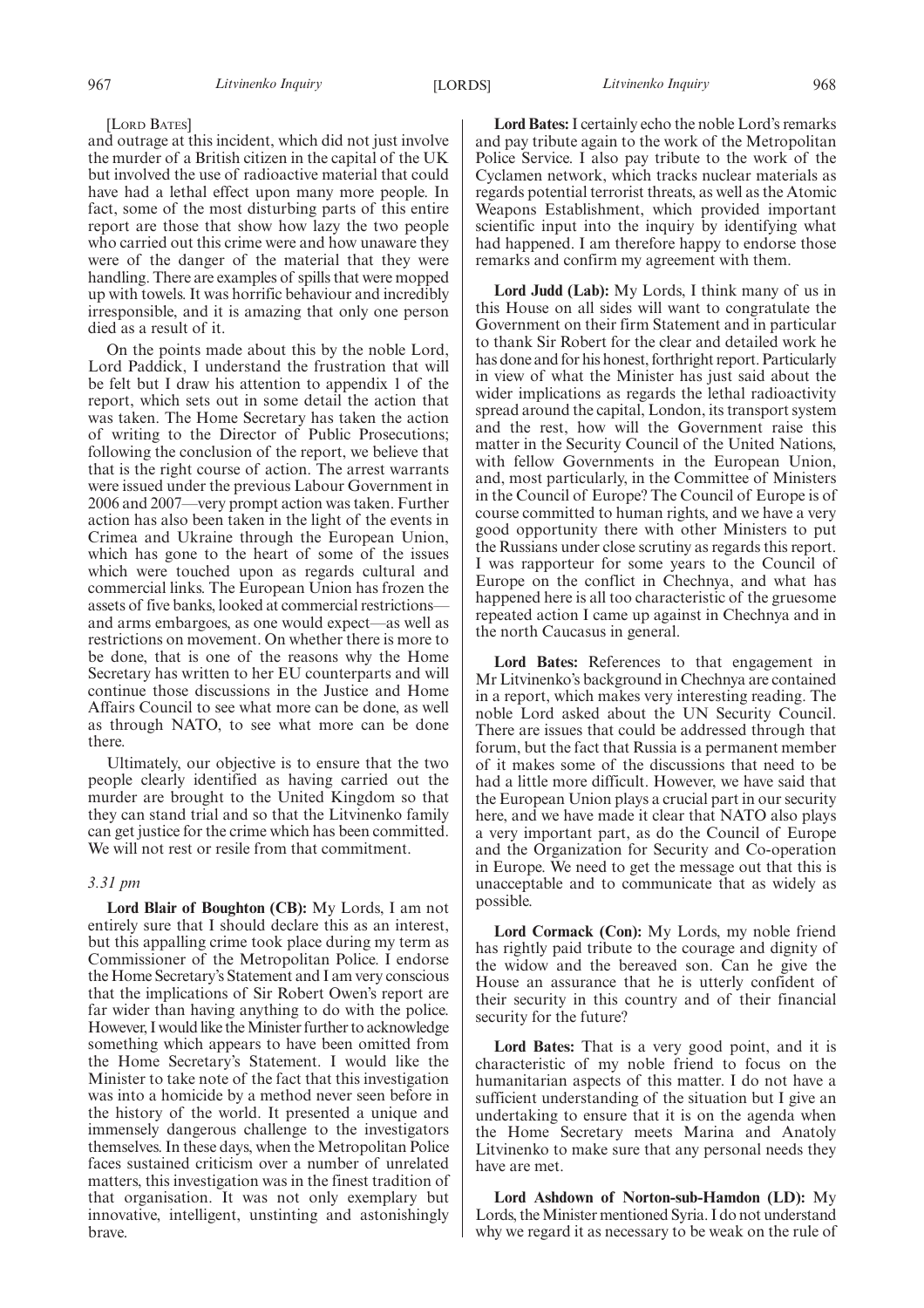law at home in order to persuade Russia to do what is in its national interests in Syria. I am sorry to strike a dissenting note to the general tenor so far, but in my view this Statement pretends to roar like a lion but in fact ends up squeaking like a mouse. There is only one new action, and that is to freeze the assets of the two perpetrators, who have no assets in Britain anyway, and shortly to be rude to the Russian ambassador. That is it. Moscow has been found by a British court to have murdered a British citizen using a nuclear weapon in daylight and in public in our capital city, and that is it. Perhaps I may suggest to the Government that they should go away and consider what further action should be taken. When they do so, perhaps they will bear in mind what Mr Putin would do if the tables were reversed and perhaps frame their actions around that.

**Lord Bates:** We might not go quite that far with Mr Putin as a role model for action. In a sense, I understand the point that the noble Lord is making, but let us remember that this report has come out into the open. It contains some damning verdicts on the Russian Administration, on the FSB and on the Russian President himself, and it poses a number of questions in the international community which we have said need to be answered. I think that the report itself is a step along the path of ensuring that we get justice in relation to this crime and of making sure that it does not happen again.

**Baroness Berridge (Con):** My Lords, the Minister has outlined the carelessness with which this material was treated here in the United Kingdom. With regard to how this material came to enter the country in the current security context, can he say whether there are proposals to review the systems that we have in place? We are used to being checked thoroughly as we go out of the country but it seems that we do not have any systems for checking that people do not enter the country with this kind of material. Do we need any such systems?

**Lord Bates:** The Cyclamen co-ordination group, which works with the Border Force and the security services in tracking down this material, does a lot of work in this area. Sections of the inquiry findings point to the fact that, because polonium-210 consists of large molecules, it is extremely difficult to detect through the normal detection methods. We will have to look at that to ensure that we are better at detecting this type of material when it crosses borders or is used within the UK—or anywhere else, for that matter—in the future.

**Lord Hayward (Con):** In his comments, my noble friend emphasised that he wanted to ensure that the two perpetrators were brought to justice in this country. I heard the Russian ambassador earlier today trying to rubbish the report on the basis that it was written without having been tested in a court. Will my noble friend take this opportunity to send a further message to the Russian ambassador that we are quite willing for these two individuals to be tried in a British court of justice and, if necessary, will he give consideration to the process that was undertaken for Lockerbie to protect those individuals until that process is complete?

**Lord Bates:** I am very happy to do that. Of course, that is what we are aiming for. That is the direction and thrust of our policy. We want those two individuals to come to the UK so that they can be put on trial and all the evidence can be put to them, they can seek to defend themselves and a judgment can be made.

**Lord Wallace of Saltaire (LD):** My Lords, does the Minister think it possible or even likely that the polonium could have entered Britain in a diplomatic bag?

**Lord Bates:** The report does not go into that level of detail—or certainly not the parts that I have read. That is something that will be examined very carefully because, again, that would ratchet up this issue to a further level of deep concern.

**Lord Rea (Lab):** I am sure that Marina Litvinenko is extremely pleased that this inquiry was held and that the findings are so definite, but she would be even more pleased if the findings could be tested in law with regard to the two main suspects being accused. Although it seems impossible to get them to come to this country, would there not be a precedent for having a trial in absentia?

**Lord Bates:** I am afraid that I am not qualified to know whether that is an option. I think that it would be immensely difficult. In effect, there has been an inquiry without their contribution. The evidence was considered and it has produced a pretty damning judgment. As to what the legal options are, I hope that the Director of Public Prosecutions might be able to come forward with something in response to the Home Secretary's letter.

### **Women: Businesses**

*Motion to Take Note*

*3.43 pm*

### *Moved by Baroness Wheatcroft*

That this House takes note of the contribution women are making to businesses, the economy and the future economic growth of the United Kingdom.

**Baroness Wheatcroft (Con):** My Lords, it gives me great pleasure to introduce this timely debate, for it is a chance to celebrate—to celebrate the huge success both of the country and of individuals.

Women have come a long way in a short time. Let us not forget that it was only in 1928 that women gained equal voting rights with men, but it is less than 100 years ago that the Sex Disqualification (Removal) Act enabled the first women to become barristers and solicitors and only in 1997 that a woman became chief executive of a FTSE 100 company. Such was the amazed reaction to Marjorie Scardino getting the top job at Pearson that many appear to regard the event as akin to Dr Johnson's response to a woman being a preacher: "a woman's preaching is like a dog's walking on his hind legs. It is not done well; but you are surprised to find it done at all".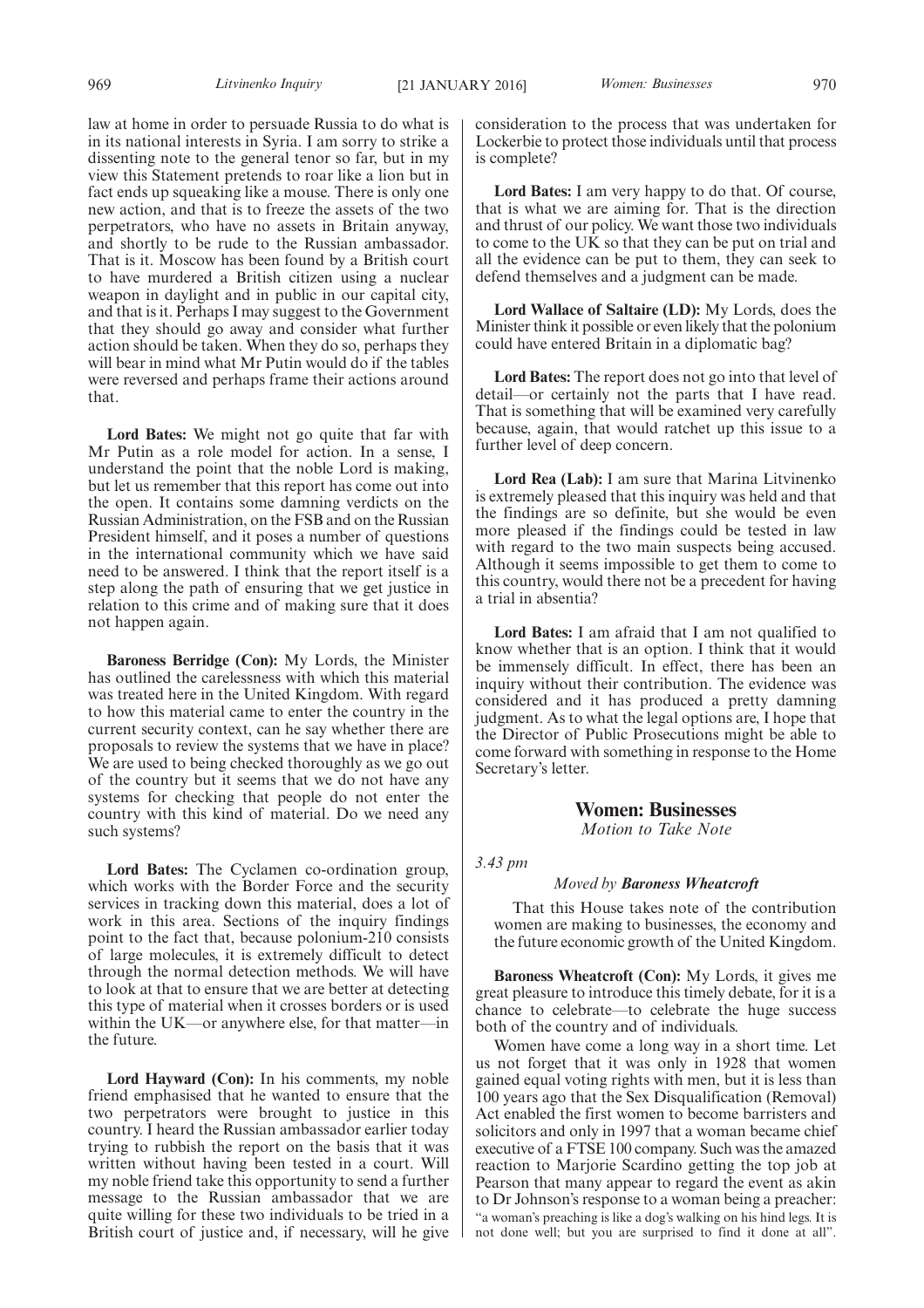#### [BARONESS WHEATCROFT]

Well, to find women succeeding in business is no longer any surprise. There are many examples of that success in this Chamber, and I am delighted that we will be hearing from so many of them today, and that the Minister who is to respond had herself a highly successful career in business before turning her hand to politics.

In particular, I am delighted that we will be listening to two maiden speeches, both from women who are making a serious contribution to the business world. My noble friend Lady Rock is a director of a FTSE 250 company, and my noble friend Lady McGregor-Smith, runs the mighty Mitie company and chairs the Women's Business Council, which aims massively to increase the contribution of women to the economy. I have no doubt that they will both have some very interesting things to say.

For too long, women were a wasted resource in the economy. There is now a clear understanding that we cannot afford to squander the talent of half the population. If we could equalise women's productivity and employment with that of men, it could add £600 billion to the economy. I applaud the moves that the Government are making to encourage this change: the right to request flexible working, shared parental leave, and now 30 hours of free childcare for the parents of three and four year-olds.

But it takes time to change attitudes. When I was a working mother, I was somewhat taken aback at a school parents evening to be shown the work of the eldest son, who was then aged five. "My daddy is tall and thin. He is a publisher", he had written. That was largely accurate, if perhaps slightly flattering on the size front, but never the less he was indeed a publisher. He went on, "My mummy is short and fat. She is a typist". It was true because I was pregnant and I typed, but I did so as a journalist on the business pages of a national newspaper. Prejudices are formed early and they can be absorbed from seemingly innocent sources such as children's books.

The remarkable Dame Stephanie Shirley built a fantastic business in the tech field. At the time she started it, in the 1960s, a married woman needed her husband's permission to open a bank account. So she decided to work as Steve rather than Stephanie, because she was sure that someone with a man's name would have a better chance of persuading customers to join the business than a woman would. She built the business up to be worth hundreds of millions of pounds, making 70 of her staff, largely women, millionaires in the process. She has since become one of our leading philanthropists. Her experience, however, led her to remark that, "You can always tell ambitious women by the shape of our heads. They're flat on top from being patted patronisingly".

Things have improved since then. Led by the dynamic and determined noble Lord, Lord Davies of Abersoch, the drive to get more women on to corporate boards has been very successful. In 2011, just 12.5% of FTSE 100 directors were women. Last year that proportion overtook the 25% mark. Now the drive is to increase the number of women directors among the FTSE 350 companies. Astonishingly, in 2011 there were 152 all-male boards in the 350 index. In four years, that number has

been cut by 90% and the Government target now is to bolster the proportion of women on those boards to a third.

I was so relieved that the noble Lord, Lord Davies, and the Government set targets and not quotas. I do not believe that quotas would have been for the long-term benefit of the country or of women. It would inevitably have led to women being put on boards because of their gender and not their ability. Promoting token women is not to anyone's benefit. What boards need is a diversity of experience, skills, talent and outlook.

I believe that women are as diverse as men. I hope that I will not be seen as being disloyal to the sisterhood if I say that, just as women can be thoughtful, caring, kind and ambitious, so can men, but not all women are paragons. Some can be as scheming, ruthless and mean as any man. Both men and women can fall victim to the groupthink that is so damaging to a business. Various studies purport to show that having women on the board has a positive effect on performance. That may be, but might the positive factor be having a board that is not so blinkered, old-fashioned and prejudiced as to close its doors to anyone who does not fit the stereotypical male, pale director image? Diversity is what is required.

I should probably take this opportunity to say that I currently sit on two company boards, one of which is a FTSE 100 company and is, I am delighted to say, chaired by a woman. My experience of being on boards is that generalisations are dangerous. Getting the right mix of people is what is important, irrespective of gender, so it makes sense to choose from the biggest possible talent pool. That means looking at men and women and, equally important, looking at people from diverse backgrounds and, in this global business world, diverse countries.

Although we are making progress at board level, it is among non-executive directors rather than executives that the biggest changes have come. When it comes to executives, we now have six female chief executives of FTSE 100 companies, but the ratio of male to female senior execs is pitiful. I think it is more likely that a man called John will be a senior or chief exec than a woman of any name.

Is this because of a glass ceiling, or is it because many able women choose not to take on those roles? Here, we should not—cannot—ignore the realities of family life. The issue of childcare and, increasingly, the need to look after older parents, undoubtedly impacts on careers. It is true that families are moving towards more shared care between parents, but it still tends to be the mother who carries the bulk of domestic responsibilities.

There is more that companies could do to make it easier for people to balance work and life. For all the talk of flexible working—some companies pay much more than lip-service to it—we still have a long-hours culture in this country and presenteeism is rife. It is interesting to note that this does not in any way equate to world-beating productivity—on the contrary.

One thing I find remarkable is that for many executives, a huge amount of travelling seems to be required. Why should this be the case in an age when videoconferencing is highly sophisticated and Skype is readily available?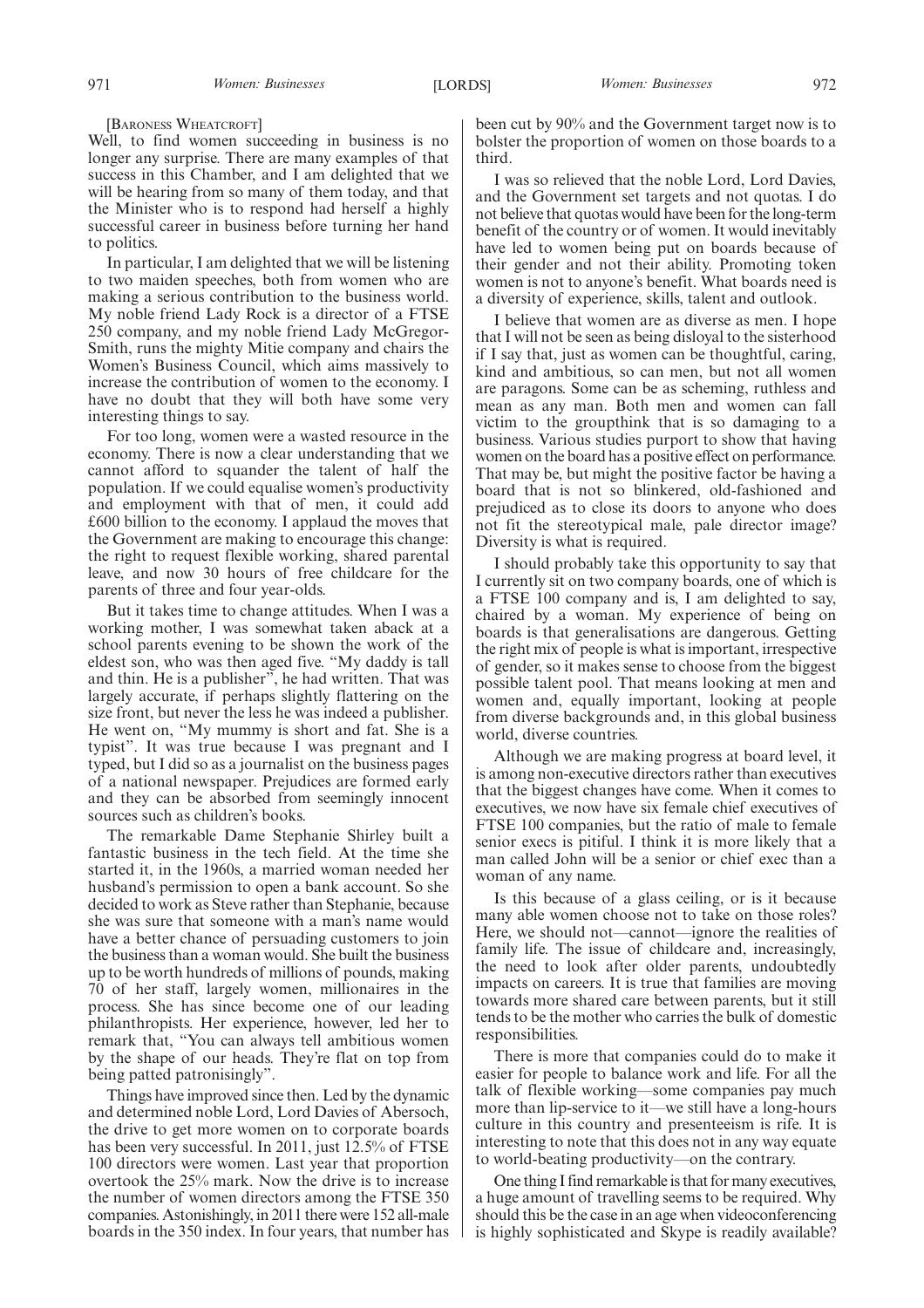It may be that people still believe that it is imperative to do business face-to-face and, on some occasions, it certainly is, but if companies could make better use of technology instead of business class seats and comfortable hotels, more mothers might be encouraged to take on senior executive roles.

I have to say that, in my career, I have never felt discriminated against for being a woman. Indeed, I often found it something of an advantage. As a journalist, when I was younger, older captains of industry seemed quite responsive to being interviewed by a younger woman. Later on, I suspect that younger captains of industry felt comfortable talking to someone who reminded them of their mother.

However, it saddens me to admit that women are still discriminated against when it comes to the matter of pay. There are explanations for why there should be the apparent gender pay gap, but it is so glaring, so consistent, that it is hard to avoid concluding that there is an element of discrimination at work. It would be charitable to think that it was always unintentional. Fifty years ago, it was still largely taken for granted that women would be paid less than men. But the Equal Pay Act came into force in 1970, so it is remarkable that the gap between average earnings of men and women remains so wide—a staggering 19.2% in this country, which is nearly 3% higher than the average for Europe.

Work by the Fawcett Society shows an even bigger gap at the top: the highest-earning 2% of men earn an average of £117,352 while the average for the highestearning 2% of women is just £75,745—an extraordinary gap of 55%. Now, of course, there are factors to explain the gap, not least the fact that women are slow to climb into those top jobs that pay more. The good news is that among younger people—those under 40—the gap has been narrowed almost into non-existence. But the evidence points firmly towards the fact that older women are not being paid what they deserve.

The Government have pledged to close the gap within a generation and last year announced plans to force companies to publish the figures showing their pay by gender, including bonuses. It is important to keep the bonuses in there because of the belief that men get bigger bonuses than women, either because they demand them or because those handing out the bonuses just think they are more deserving. The figures point to there being some truth in that.

The hope is that, by forcing companies to publish their numbers, it will encourage them to examine their pay structures more carefully. It might, but I suspect that, unless they are forced into disclosing pay by tiers rather than just overall, they will cling to the belief that they are being asked to compare apples and pears. I hope that the Minister today may be able to give us some thoughts on how real change is to be brought about on this front.

Getting more women into top jobs is clearly part of the solution, but it may not be enough. The actress Sienna Miller is clearly at the top of her profession. When she learnt that a film offer made to her would pay her significantly less than her male co-star, she walked away. That option is not available to many women.

However, I do not want to finish on a down-beat note. As I have said, the increased proportion of women in the economy is a cause for celebration. We have girls being enthused about business at school, more women setting up their own businesses than ever before and women running some of our biggest companies. We have a woman chairing the Institute of Directors and a woman directing the CBI. We are not a monstrous regiment, but we are a formidable force. I beg to move.

### *3.58 pm*

**Baroness Jenkin of Kennington (Con):** I am most grateful to my noble friend Lady Wheatcroft for initiating this debate and I, too, very much look forward to the maiden speeches of my noble friends Lady Rock and Lady McGregor-Smith, both of whom come to this House with considerable business experience and expertise.

Noble Lords may be aware that I spend a lot of time banging on about women's equality in Parliament. As a result of the work I have done in this space, I have been lucky enough to meet and talk to many successful businesswomen and female entrepreneurs who support this. Due to efforts by women themselves, the introduction of voluntary targets, as the noble Baroness said, and government support, progress continues to be made in all areas to increase women's representation in the workplace. The news that 69% of women aged between 16 and 64 are now in employment, the highest number since records began in 1971, is to be welcomed. Here in Parliament, women now make up a record 29% of the House of Commons—not good enough, obviously and 26% of the Lords.

In the business world, however, the UK still languishes in the bottom 10 of the league table of senior management roles around the world, with women in the UK holding only 19% of these positions. Interestingly, the number one spot is occupied by China, with 51% of senior management positions held by women. I have not studied the correlation but I would be surprised if the success of women in business there is not a significant factor in powering China's economic success.

A study by the McKinsey Global Institute has analysed gender equality in 95 countries around the world, and estimated that closing the gender gap in the workplace would increase annual GDP by between \$12 trillion and \$28 trillion in 2025, depending on how quickly change could be implemented. That is a very big number, equivalent to the economies of China and the US combined. We could create economic value equivalent to two world superpowers in less than 10 years if women's participation in the workplace were equal to men's across 95 countries. The opportunities are mind-boggling.

Some noble Lords will be aware that I speak regularly in debates about international development, encouraging the Government to do even more to empower women in developing countries and making the economic case for doing so. I am delighted that Justine Greening has just been appointed to the UN's High-Level Panel on Women's Economic Empowerment, designed to put the issue on the global agenda, and I am sure we all wish her and the panel every success. However, I am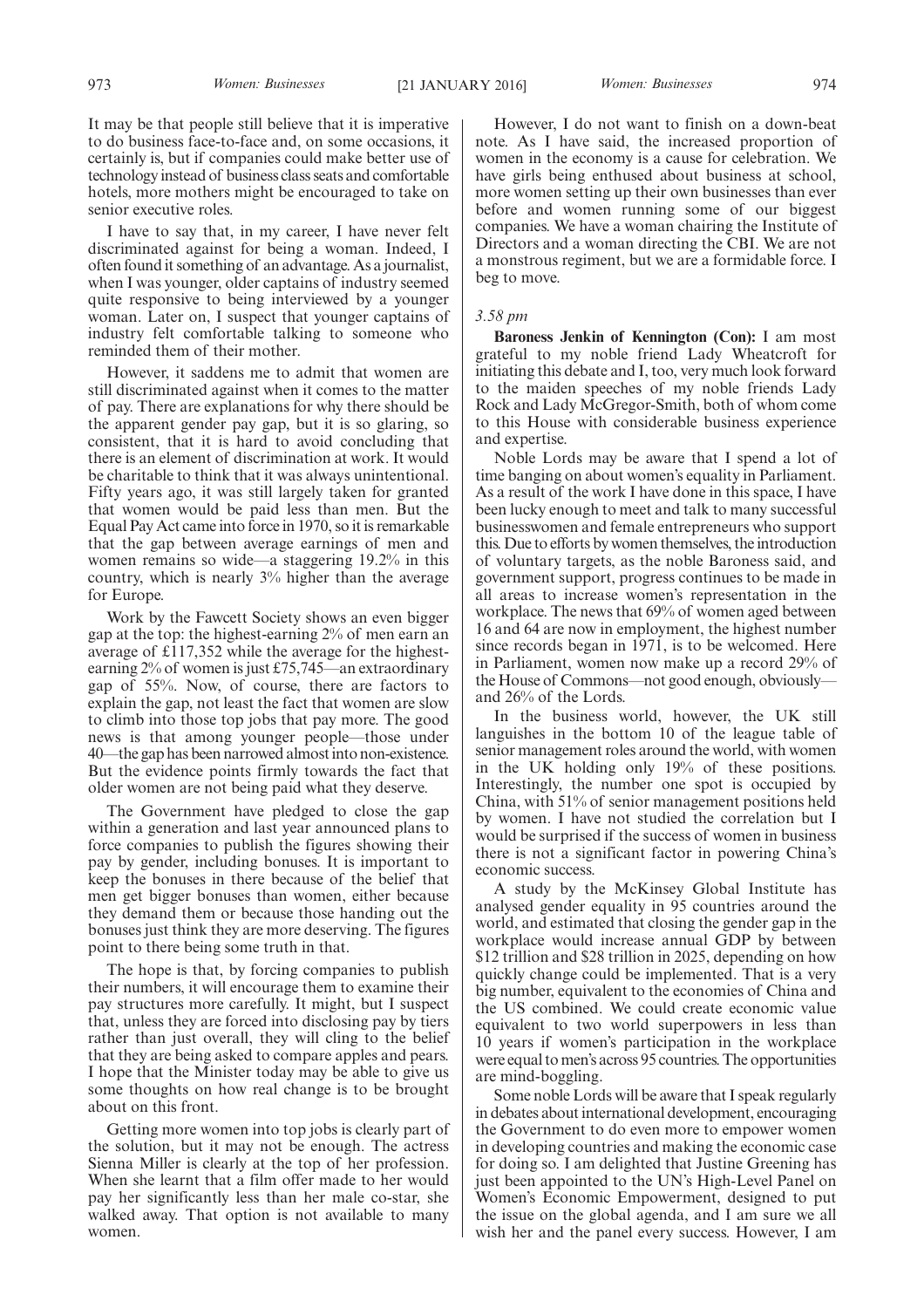[BARONESS JENKIN OF KENNINGTON]

struck that we seldom focus to the same extent here at home, where we are still far from reaching our full potential.

It is great news that proportionally more women than men are now involved in business start-ups. In 2014, the proportion of working-age people involved in early-stage entrepreneurial activity was 11%. By gender, the entrepreneurial activity in the UK was 14% among women and 8% among men. From listening to many women who have been involved in starting their own businesses, I know that flexibility in working hours is often a key to balancing work and family life. I personally identify with that, as in 2007 I set up my own business with a partner. That business continues to thrive today and employs 19 people, although I do not think I would be in this Chamber today if I had stuck with the business rather than focusing on other areas of women's empowerment.

I recently asked a number of successful women entrepreneur friends what they thought should be done to support more women to maximise their potential in the workplace. In their view, women tend to nurture their business growth, are financially prudent, and seldom look for a quick exit but focus more on developing a sustainable business. People management and team development skills are paramount, as start-ups are highly dependent on a few scarce people. They told me that it is lonely if they start on their own. An inclusive style, working as a team together with natural mentoring and coaching skills, are strengths often found in women. Of course, that is not to say that successful male entrepreneurs do not display some or all of the same characteristics, but entrepreneurship should be encouraged as an area of growth for women in the economy. The recent paper from the Centre for Entrepreneurs,*Shattering Stereotypes: Women in Entrepreneurship*, is well worth a read for further insight.

More entrepreneurial education, support and encouragement are needed for the next generation of female entrepreneurs—interestingly, they do not like to be called entrepreneurs but want to be called business founders; the word somehow turns them off—with the establishment of high-quality mentoring schemes and networks. I welcome the Government's work in that space, including the new mentoring campaign to be led by Christine Hodgson, chair of Capgemini UK and the Careers & Enterprise Company, but is the Minister confident that all those various initiatives are promoted widely enough? Preparing for the debate made me aware of how much support was available, but I am not convinced that it is easy to find. Might all that activity benefit from being joined up under a single strategy, leading to an entrepreneurial revolution in our schools, further education colleges, universities and beyond? That kind of bold initiative could lead to a considerable economic prize to ensure that the UK continues to be one of the fastest-growing global economies for the next decade and beyond.

#### *4.03 pm*

**Baroness Rebuck (Lab):** My Lords, I am indebted to the noble Baroness, Lady Wheatcroft, for introducing this debate on women's contribution to business and economic growth, not least because it gives a context for two much-anticipated maiden speeches, from my noble friend Lady Rock—I am pleased to say that she began her career in book publishing—and the noble Baroness, Lady McGregor-Smith, who has done such amazing work as chair of theWomen's Business Council, is an important role model for young women, and is a long-serving CEO.

I have been a woman in business since I entered the workforce in the mid-1970s, launching a publishing start-up in 1982 and becoming CEO of one of the largest publishing groups in the UK in 1991—a position I held for 22 years until I became chair.

I join the noble Baronesses, Lady Wheatcroft and Lady Jenkin, in applauding women's achievements, with 69% of women in work—the highest number since I joined the workforce, but still behind 79% of men. I have seen women's attitudes and aspirations towards fulfilling work transform with each generation and I enjoy my millennial daughters' utter intolerance of many of the compromises that I have made in my life. For them, the notion of equalising women's productivity and employment to men's is a real possibility—potentially adding, as the noble Baroness, Lady Wheatcroft, told us, some £600 billion to our economy. But it would depend on a different culture in organisations and, at home, a truly shared responsibility for child-rearing.

But as well as our successes, we also have to acknowledge that there is much more to achieve. There are currently 2.4 million women who want to work but cannot and 1.5 million who are failing to increase their working hours. In the 21st century is it not shocking, as we have heard and will clearly agree on, that in the UK we have a gender pay gap of 19.2%, which is well above the European average? Why is it that 42% of women who work part-time—often involuntarily, many on zero-hours contracts—are three times more likely than men to earn far less than a living wage? These depressing statistics do not fit with the fact that around half of our young women hold a university degree, with significant numbers achieving first-class honours. Why is it that so many are in low-or middle-skilled jobs, well below their qualifications? Depressingly, for these women, little has changed since the 1970s.

Going right back to school, girls outperform boys, but very few are on a pathway towards high-growth STEM subjects, where many high-profile jobs would await them. The CBI reports that girls suffer from pigeonholing in their careers and that 93% of all young people are not getting the careers advice that they deserve. So I suggest that we need to improve career preparation for women, whether in the humanities or STEM subjects, even as early as primary school, because by the time women are exposed to inspiring role models—if they ever are at all—they tend to have already decided on their exam choices and their ambitions are potentially curtailed.

When I speak to girls' schools I encounter such enthusiasm and curiosity, but I often feel like I am a visitor from Mars. There is little continuity or training and few consistent role models for the majority of the 3.7 million young women who are not being prepared to aspire to a career and fulfil their potential in the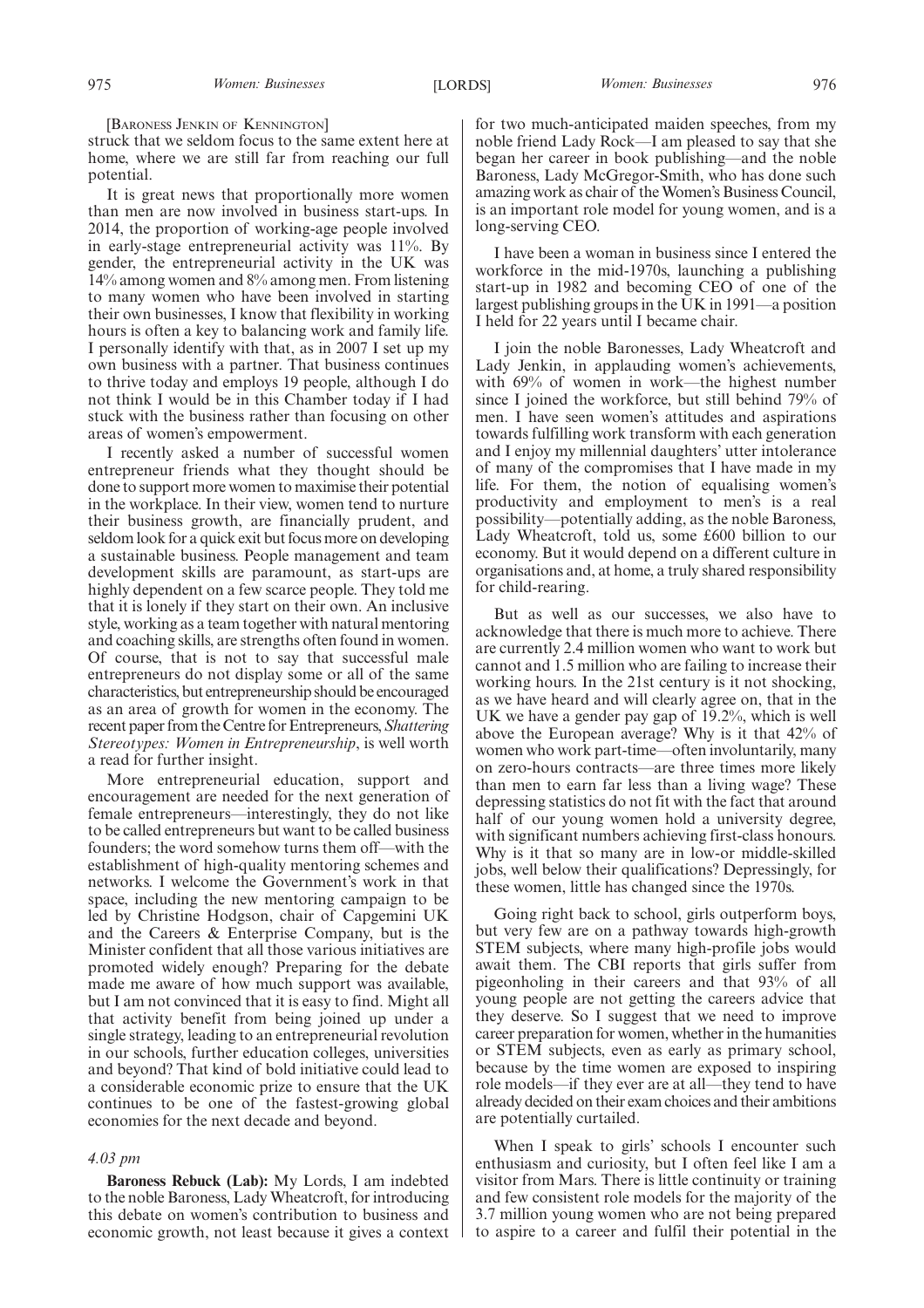workforce. I hope that Christine Hodgson's new independent careers advice company will address these gender issues specifically.

At the same time, millennials—women between the ages of 18 and 34—are more likely to want selfdetermination and to start their own businesses rather than follow a regimented career. A third of start-ups in Britain are by women aged under 35; 37% of them self-fund and operate their business from home, covering service sectors, probably with limited upsides. They do not tend to move into the tech and science environments that men monopolise—a fact championed by my friend, the noble Baroness, Lady Lane-Fox. I look forward to hearing her views on this. Women are also less likely to seek VC funding than the majority of start-ups by men. Could it be because generally, and not always through choice, they take on the family responsibilities and therefore fear debt and failure more acutely?

Similar dynamics operate in the traditional workforce, where 75% of CEOs and 69% of full-time managers are men. This has pretty much been the case all my working life, as I witness women's career trajectories change once they become mothers, with one-third of managers going on a downward trajectory. It is also at this point—as we have heard, when they are roughly in their 40s—that women's pay begins to deviate from men's in what has been called the "motherhood penalty".

The argument has been made time and time again that if you add 10% of gender diversity at the top of companies, you add a potential 3.5% EBIT increase, yet the number of senior women leaders remains stubbornly low. There are only 8.6% women executive directors on our top companies' boards. There are 26% women non-executive directors on our top boards—a great achievement of my noble friend Lord Davies and others—but we now need radical action on women's executive careers. Is it a question of unconscious bias in companies and benevolent stereotyping? Or, as Sheryl Sandberg argues, are women failing to "lean in"? Perhaps the Government themselves, a big national employer, could set targets for their executive women's pipeline? I certainly find increased anxiety in the brilliant young career women I mentor, especially when they start a family, as if they have subscribed to some ideal notion of perfect motherhood, blended with perfect work performance—both impossible goals.

Millennial women, for the most part, take a different attitude from my generation. They reject the compromise of working motherhood where all the responsibility rests with women and demand a more equal approach with a partner and much more time flexibility from the companies they work for. Work/life balance is firmly on their agenda. I was lucky enough to be able to afford childcare when I had children, but today the cost of nursery provision is up 33% since 2010, well ahead of any salary inflation. And, unfortunately for anyone working in today's 24/7 environment, how adjusted is childcare provision generally to the majority of working families or, indeed, lone parents, 93% of whom are women working outside the nine to six, nine to five—or whatever—norm?

If women are going to make their full contribution to the workforce, we need a different culture of shared parental responsibility and universal, affordable and flexible childcare. We need to stop demonising working

mothers or colluding in setting up impossible ideals. We need trust and flexibility within companies to allow women—and men—to juggle their lives, and we need finite measures to increase aspiration in schools and universities, followed by focused training and sponsorship in executive pipelines for women. Mentorship and active sponsorship of women in all companies are essential.

These issues are many and complex and, yes, I think it is right that we applaud the contribution of women to business and their current and future potential impact on the growth of our economy, but let us also be aware of the warning signs of lack of progress and stagnation and of unequal access to opportunity, and honestly debate any barriers—practical, psychological and cultural—to women's full contribution to our future.

### *4.13 pm*

**Baroness Brady (Con):** I congratulate my noble friend Lady Wheatcroft on securing this debate, and particularly the way it has been framed. We are finally talking about the contribution that women can and do make to growth and economic prosperity, instead of being trapped in a debate on equality for equality's sake. There are reasons why we need to empower women in the workplace and they are for the benefit not just of women but of the whole country. Our businesses can do better, innovate more and grow faster if we leverage the talent of the whole country.

Today I want to focus my remarks on opportunity opportunities for women in business and opportunities for our economic growth as a country, now and in the future. The opportunities for women are simple. They are the same as the opportunities for anyone building a career in business—an access-all-areas pass to any skill set, any profession and any industry, and, in those areas, the chance to go as high as anyone wants to go, from middle management to senior leadership to FTSE 100 CEO. On that note, I pay tribute to and welcome my noble friend Lady McGregor-Smith to this House. Her success in business, as well as her work at the Women's Business Council, is an inspiration to us all.

How do we unlock these opportunities? Our generation is more fortunate than previous ones in that we at least can point to equality before the law. We therefore need to make sure that, first, we empower women with the skills they need to get on in whatever career they choose and, secondly, change culture and attitudes where we need to so that women with the right skills get to the top and do not get sidelined by gender issues.

Take my own industry, football. In 1993, when records began, just 10,000 women and girls played in affiliated league and cup competitions. That number is now 147,000, which is of course progress, but we still have a long way to go. It will not surprise many in this House that there are no female managers in the professional ranks of men's football. But it may surprise noble Lords that just eight of the 24 teams at the recent Women's World Cup were managed by women, and in global professional women's football women manage just 7% of teams. If we can encourage more girls into the sport, this may yet filter through into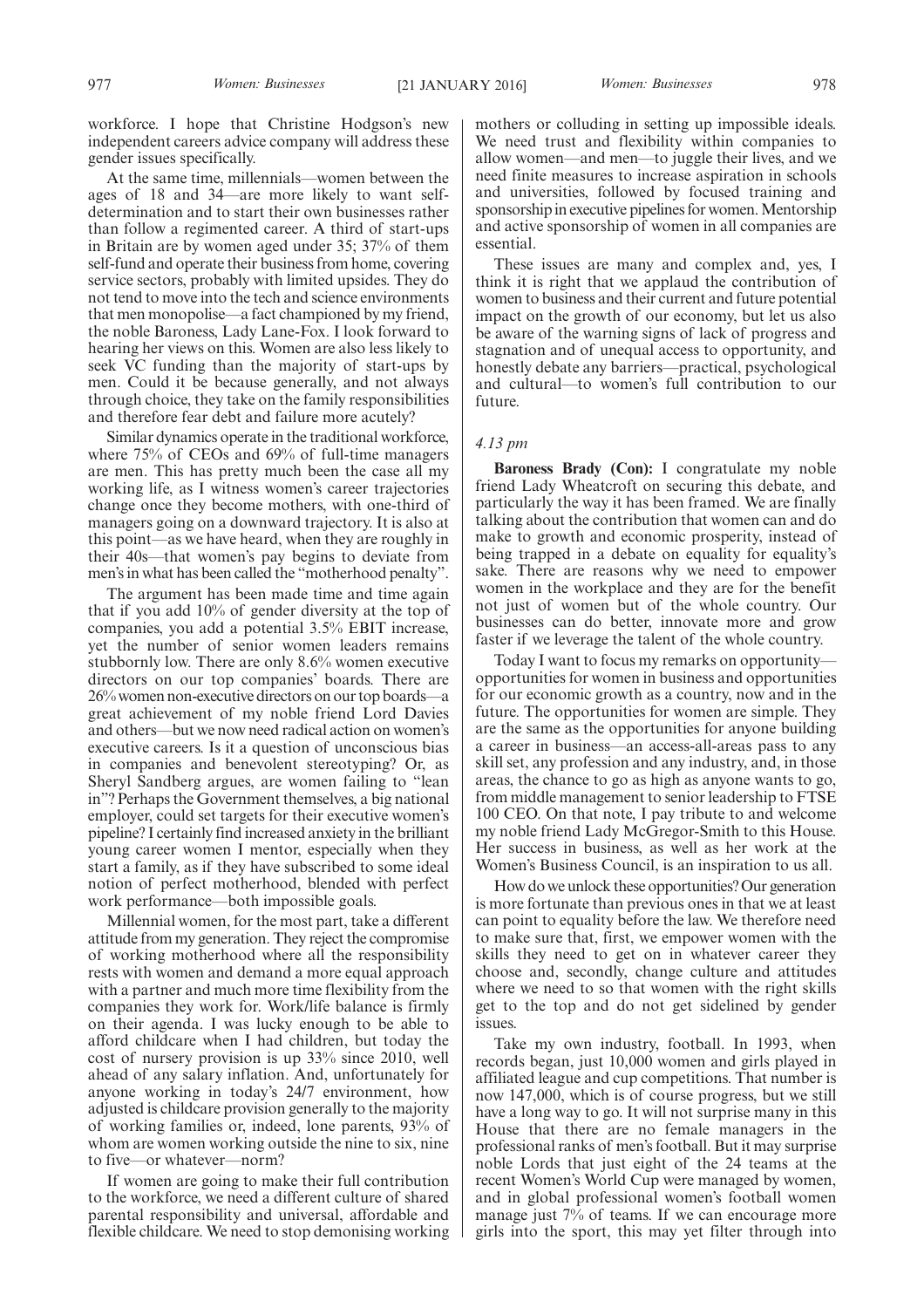#### [BARONESS BRADY]

management and leadership roles as well, and I commend the FA's targeted outreach programme to recruit more female players and coaches.

Some of the remaining barriers are cultural. Noble Lords may have seen the "This Girl Can" campaign—a celebration of women in sport, designed to challenge the idea that certain activities are not for girls. There is a football example of a woman doing keepy-uppy, with the caption, "I also know the offside rule". I commend such initiatives for helping to show that no part of our society or economy should be closed to half the population. There are lessons here for the wider business community.

Culturally, perhaps the most important thing we need to do is address flexible working and raising a family, as many speakers have said, and end the stereotypes that may still exist in this area. I am pleased, therefore, that the Government have introduced the right to request flexible working as well as shared parental leave. It is important that this is seen as an opportunity for men as much as for women. I think Sheryl Sandberg said it best when she said:

"I look forward to the day when half our homes are run by men and half our companies and institutions are run by women. When that happens, it won't just mean happier women and families; it will mean more successful businesses and better lives for us all".

Of course, for men and women, raising a family does not mean being less committed to building a career.

Then we have to consider the gender pay gap and continue to get more women into senior leadership positions—and pay them. The gender pay gap is the lowest it has ever been but it still exists. We now have no all-male FTSE 100 boards but we still need more female representation. This is the opportunity for women. Of profound importance is the opportunity for our economy, competiveness and growth prospects if we can empower more women in business and unlock the talents of British people. The Women's Business Council has calculated that if we equalise women's employment to that of men by 2030, we can add at least 10% to GDP. Closing the pay gap does not benefit just women, it benefits the whole economy. Until women earn the same as men, the economy will continue to lose money, currently around £40 billion a year. As the president of the World Bank, Jim Yong Kim, has said,

We have heard today of the outstanding contributions that women are making to the UK economy, and their potential to do more.Women deserve these opportunities but, more importantly, Britain deserves them. In a fiercely competitive global economy, we need to lever every advantage we can to stay ahead. We still have a lot to do but Britain is ahead of many other countries in maximising women's economic footprint. Let us lock in that first-mover advantage and reap the benefits it can bring for our girls, our women and our country as a whole.

### *4.19 pm*

**Baroness Lane-Fox of Soho (CB):** My Lords, I, too, add my thanks to the noble Baroness, Lady Wheatcroft, for securing this debate. She may not remember that we first met in 1999, when she wrote about me—I quote directly—"She is overhyped". She wrote with characteristic vim and absolute accuracy, I hasten to add. I was personally overhyped by the excitement of the dotcom boom, which I thought would lead to an incredible redistribution and democratising of the world. In many ways it has, and in many ways unexpected things have happened, for good and for slightly less good.

I would like to talk this afternoon about the potential to unlock even more for women using the power of the internet. There is much to be positive about. To give your Lordships two examples, there is a company that you may not be aware of called Samasource, which was started by a brilliant female entrepreneur in the US. It employs women in developing countries to do outsourcing and data collection and to work for companies all over the world. I was amused to read on its website that one of its key employees—she is also called Martha—said of working for Samasource:

"It's been a dream, me having my own place, paying my own rent, buying my own food. Being independent".

I feel much the same about the internet, I should add.

On the one hand, we have brilliant companies such as Samasource being built and giving opportunities to women all over the world in new ways. At the other extreme, I met a woman this morning at the launch of the Lloyds consumer digital index, which is benchmarking how we are progressing towards being a digital nation. She is called Lisa and used to be a bus driver. Now she makes her own financial products online and has been quite astonishing in building her own business. It is smaller scale but  $\overline{I}$  am sure it will be as big as Samasource soon enough.

I would be telling a terrible untruth, however, if I described any situation other than an internet that is controlled, run, funded, made and used predominantly by men. It is an extremely serious situation. If we look through any cut of the numbers, it is profoundly upsetting. About 4% of the world's software developers, the people controlling and building the internet, are women. About 9% of businesses founded on the internet are run by women. About 10% of venture capitalists in the internet space are women. In the total technology sector here in the UK, 13% are women and there are 17% of women in management positions. On every metric, it is fewer than the number of women in your Lordships' House. This is in an industry that did not exist 30 years ago, and that has grown in parallel with the general acceptance that men and women should be treated equally. We have effectively replaced the establishments and hierarchies of the Industrial Revolution of the last century with hierarchies that look exactly the same. It takes my breath away.

However, I am an optimist and I believe that there is much that can be done. I was so delighted when the noble Baroness, Lady Wheatcroft, referred to Dame Stephanie Shirley, who was in this House this morning having a cup of tea with me but unfortunately could not stay for the debate. There are three big areas we

<sup>&</sup>quot;gender equality doesn't require trade-offs; it only has benefits. And the benefits accrue to everyone".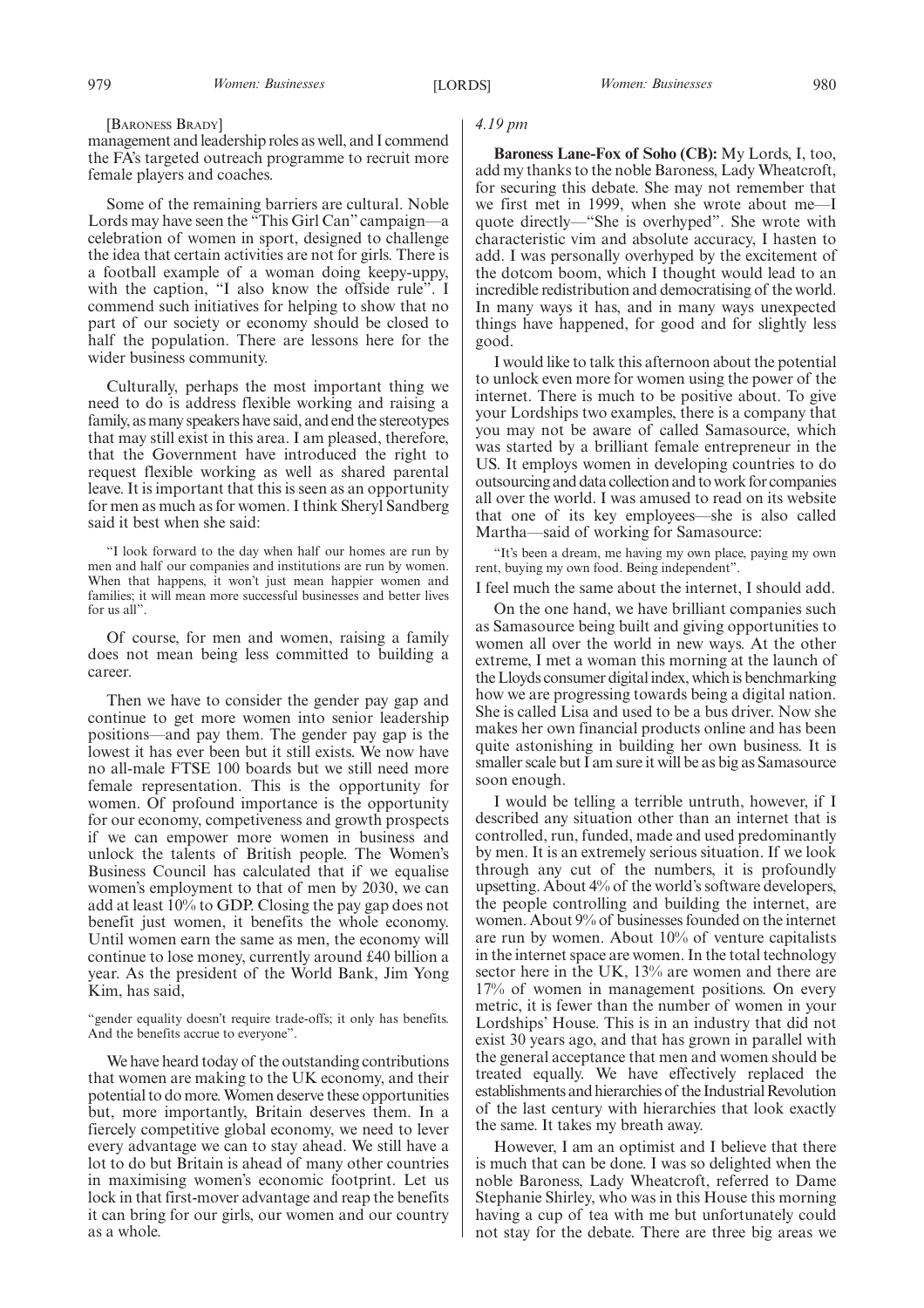should grab as a country because if we do not, we will not be able to compete economically and for the better.

The first is to address the enormous skills crisis that we have in our tech sector, using creative and new ways. There are 600,000 empty jobs right now in the UK and there are forecast to be 1 million by 2020. Dame Stephanie gives us an example of how we could fill them differently. What the noble Baroness, Lady Wheatcroft, did not mention in her anecdote about her was that at one point she hired 2,000 women, who were all working from home and all doing coding and software design on hard-core government contracts, such as the black box for Concorde or the Polaris submarine. That was hardly a walk in the park or about flaky projects.

We have lost that capacity to engage women in the incredible design and use of software. Why can we not take some of the 800,000 women who are currently unemployed in this country and train them to fill our skills gap? How much more imaginative could we be by matching some of the challenges that we have? I recently worked on projects that took women who had no understanding of computer science, just basic maths, and in six months they became Java-ready and able to go into work. We should be much bolder in addressing these challenges. We will not have a shot at competing globally if we do not fill these jobs. Let us use the widest possible talent pool that we have.

Secondly, we will design much better products and services if we engage women in their original conception and creation. I am sorry if noble Lords have heard me talk about this before, but there is a well-known example from Apple, which released a health kit that it was touting globally 18 months ago. Apple said, "This will track every single thing you can possibly need to know about your health". That was true—as long as you did not have a baby, had never had a period and were not planning on going through the menopause. There was not one single woman on that development team.

How much better products are when co-created with women at their heart. The former CEO of Twitter, Dick Costolo, said as much when he talked about how Twitter had mucked up completely when it had not considered the issues of trolling, bullying and online abuse. Again, you can bet your life that if there had been one woman on that development team, Twitter might have foreseen that.

This is not just about economic empowerment for the individual but about economic empowerment for the country. I feel so strongly that there is so much more that we can do to address these challenges. No country in the world has put gender balance in the technology sector at the heart of how it builds that sector, and I believe there will be huge economic gains if we do so. The internet is growing—it is not going away, despite many of your Lordships perhaps wishing that it would—and becoming a more, not less, important part of our global economy and the way we work with each other. It is already bigger than our manufacturing industries and is growing to be as big as our services industry. It is very important that we take action right now to make sure that the widest pool of talent is involved in the world that I love and have been so lucky to be part of.

### *4.26 pm*

**Baroness McGregor-Smith (Con) (Maiden Speech):** My Lords, I am incredibly honoured to stand here today as a Member of this House and make my maiden speech. From the moment of my arrival, I have been humbled by and thankful for the generous, kind and welcoming support I have received from the staff, officers and Members of the House.

In fact, the kindness of noble Lords almost got me into trouble from the first occasion I arrived in this building. I was waiting for my first meeting with my charming noble friend Lord Taylor of Holbeach when the noble Lord, Lord Puttnam, came across me and suggested afternoon tea. I, however, was unaware that meeting him was not a part of my schedule. I later learned that my assigned minder sent out a search party hunting for me across the Parliamentary Estate, and 40 minutes later, I was found in the Peers' Guest Room having tea. I was very late for the Chief Whip, but left with a strong impression of how kind and welcoming noble Lords are on all sides of the House.

I am hugely grateful to my two supporters, my noble friends Lady Verma and Lord Livingston of Parkhead, for doing me the great honour of introducing me to the House. I also thank my mentor, my noble friend Lady Noakes. This is the first time I have had a female mentor, and her wisdom, guidance and support have been invaluable. She also encouraged me to make my maiden speech today, knowing how passionate I am about this topic.

I am delighted to speak in this debate on the contribution of women to business, the economy and the future of economic growth in the UK, and I congratulate my noble friend, Lady Wheatcroft on securing this important debate. I am also pleased that my noble friend Lady Rock, who I know has a wealth of experience in this area, will be making her maiden speech later in the debate.

On the day of my introduction, surrounded by noble Lords and my family, my only regret was that my father did not live to see the occasion. My unlikely journey to this House took its greatest turn at the age of two. My parents were part of a minority, Muslim community in northern India, and felt our opportunities were limited. My father was also determined to ensure that education and financial independence would be a part of my future as a female. Believing they could build a better life, they made a brave choice to begin again in the United Kingdom. They arrived with nothing but their education and some very big aspirations. My father trained as an accountant, and he and my mother built a successful life here.

However, it was not all easy, particularly financially. I also found the differences between the two cultures very challenging and difficult. Experiencing first-hand the conflicts around race and religion shaped my passion to help make it easier for the next generations. It also cemented my belief that business must play its own role in supporting aspirational Britain by being far more diverse.

In 2007, I was appointed as chief executive of Mitie, and became the first Asian female to run a FTSE 350 business. I never thought I could be a role model, and suddenly I realised I was. We have seen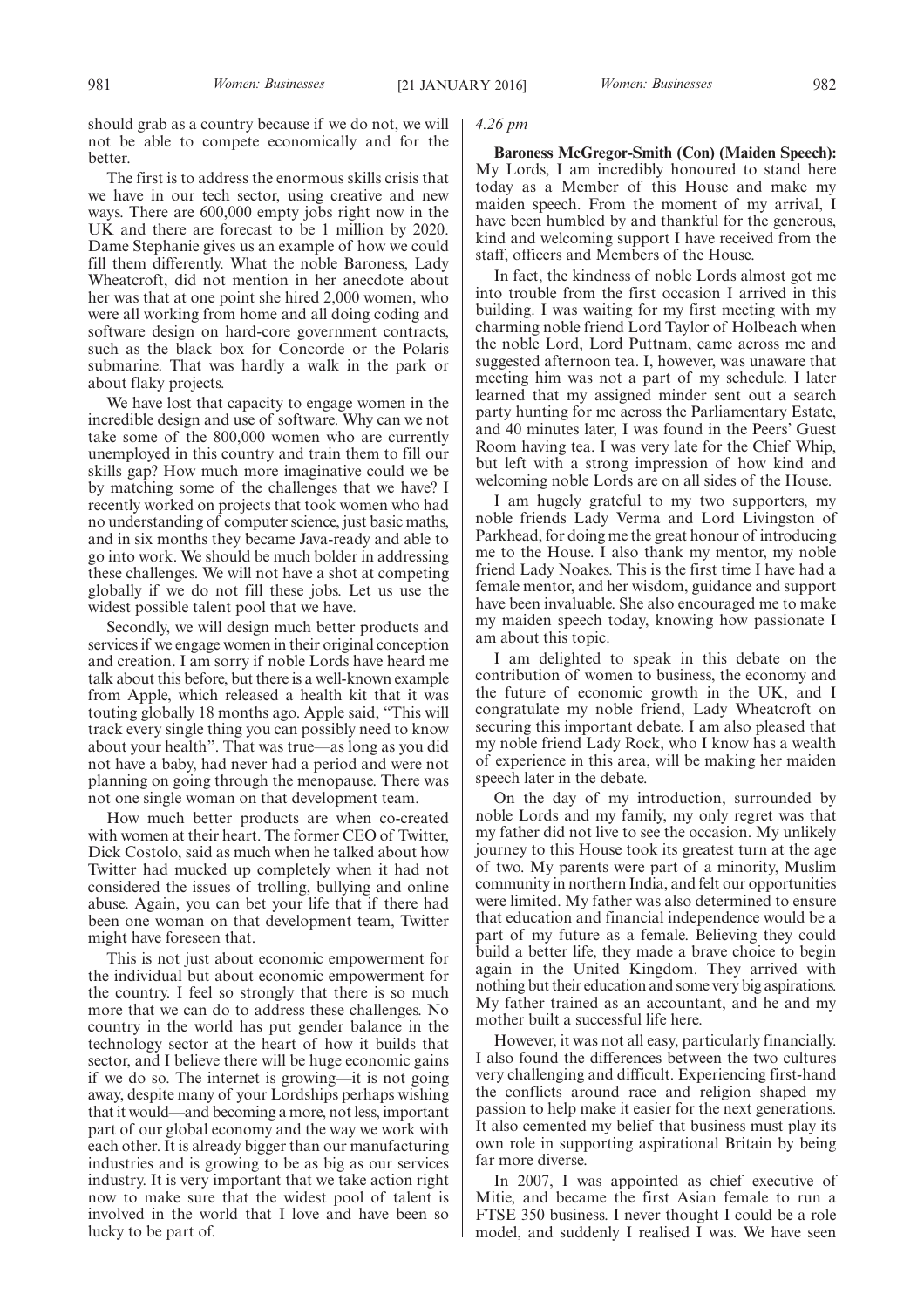#### [BARONESS MCGREGOR-SMITH]

great progress in recent decades but, as a business leader, I still find myself surprised at the lack of other women and mothers I meet at a senior level in business. We also know that women are still more likely than men to be in low-paying jobs.

Achieving gender equality is critical to the growth and productivity of British business and our economy. That is why, in 2012, it was my honour to be invited to serve as the chair of the Women's Business Council, established by the Government to advise on how women's contribution to economic growth could be improved. Our research found that, if men and women's economic participation was equal, this could add 10% to GDP by 2030. If women were setting up and running new businesses at the same rate as men, we would have 1 million extra female entrepreneurs.

As a council, we made recommendations to address the barriers encountered at every stage of a woman's life. We have seen really good progress and really welcome the strong actions that government have taken. These include shared parental leave, the right to flexible working and more support with childcare. But there is still so much more to be done. Childcare in particular is still too expensive in the UK, and continues to prevent women from going back to work. I congratulate the Government on the Childcare Bill, which goes some way to addressing this.

Your Lordships will also be aware of the great strides that have been made in getting more women on boards. The noble Lord, Lord Davies of Abersoch, has made such a huge contribution to this issue. But true workplace equality comes only from having strong representation of women at every level in business. I have set aspirational, self-imposed diversity targets below board level in my own business, and I believe that all organisations, both public and private, should take this approach.

For businesses to be truly diverse, we need to look beyond what we see in people every day and really begin to tackle our unconscious bias. This is about looking for talent and taking more risks on people who do not tick every conventional box—believe in them, back them and help them to achieve their dreams. We must also celebrate more the success stories that we do have in business, and share best practice.

Britain offered unparalleled opportunity to my family and, later, to me. I was really fortunate to have parents and then mentors who believed in me and supported me to realise my dreams of having a career and a family. I genuinely believe that, if I can do it, anyone can do it. We just need to understand what the barriers are for everybody, and how they need to be overcome.

For me, it has never just been about equality, fairness or doing the right thing; it really is about securing our economic future. We should be, and really need to be, a country where every person can aspire to do any job or build any business. We are not there yet, but I know one day we can be.

### *4.32 pm*

**Baroness Mobarik (Con):** My Lords, I am honoured to follow my noble friend Lady McGregor-Smith. I am sure that Peers from all sides of the House will agree that that was an excellent speech, and that my noble friend will add substantially to the breadth and depth of knowledge in this House.

As noble Lords have heard, my noble friend Lady McGregor-Smith has spent a decade at the helm of a FTSE 250 company, and I am sure there are a number of FTSE 100 companies vying to have her as their next chief executive. She raises some important points in her speech, such as having strong business representation at executive level, not just at non-executive level. The mention of her family and the inspiration that came from her parents has clearly been a factor in her journey to the House of Lords, a journey which I have no doubt will in turn inspire others.

Women have long contributed to economic growth. They have done so in every sector of the economy, as employees, self-employed, and employers. But they have often faced a subtle discrimination, which has ultimately been to the cost of economic growth both nationally and internationally. As already mentioned, they face many more obstacles in setting up and growing their business and are less confident in their capacities as entrepreneurs. According to the UN, women in the developing world tend to have less access to formal financial institutions and saving mechanisms, and in developed economies women are less likely to have access to the kinds of investments and networks required to grow their business.

The UN reports that statistical evidence shows that: "When more women work, economies grow",

and that:

"Increasing women and girls' education contributes to higher economic growth".

In terms of diversity, studies show that more diverse companies perform up to 15% better on average. As *Forbes Magazine* puts it, diversity,

"reduces the risk of 'group think' creating an unhealthy level of unchallenged consensus".

Yet despite the evidence, a gender gap still exists. McKinsey has identified: that to help women better develop as leaders we must design the conditions in which this can take place; that sponsoring, not just mentoring, is important; that neutralising the effects of maternity leave and ongoing parenting responsibilities are key; and that we must place value on a diverse range of leadership styles. Studies have shown that diversity in opinions in board rooms and other decisionmaking groups leads to better decisions.

In recent years there has been a concerted effort on the part of the UK Government to address issues of gender in the business environment. The report by the noble Lord, Lord Davies, has been mentioned by other noble Lords, so I shall not do so, except to say that despite its success in bringing about significant change there are still areas where it is yet to have an impact. For example, a recent study by Forbes stated that the UK's financial technology sector is booming but that financial technology companies are still very much a male domain. Very few women are in managerial roles, and only 9% are at board level positions in the top 35 British financial technology companies.

However, cultural change happens gradually and is difficult to impose. In fact, it is long-standing cultural norms which have influenced what we are discussing today. Of course there has been an argument for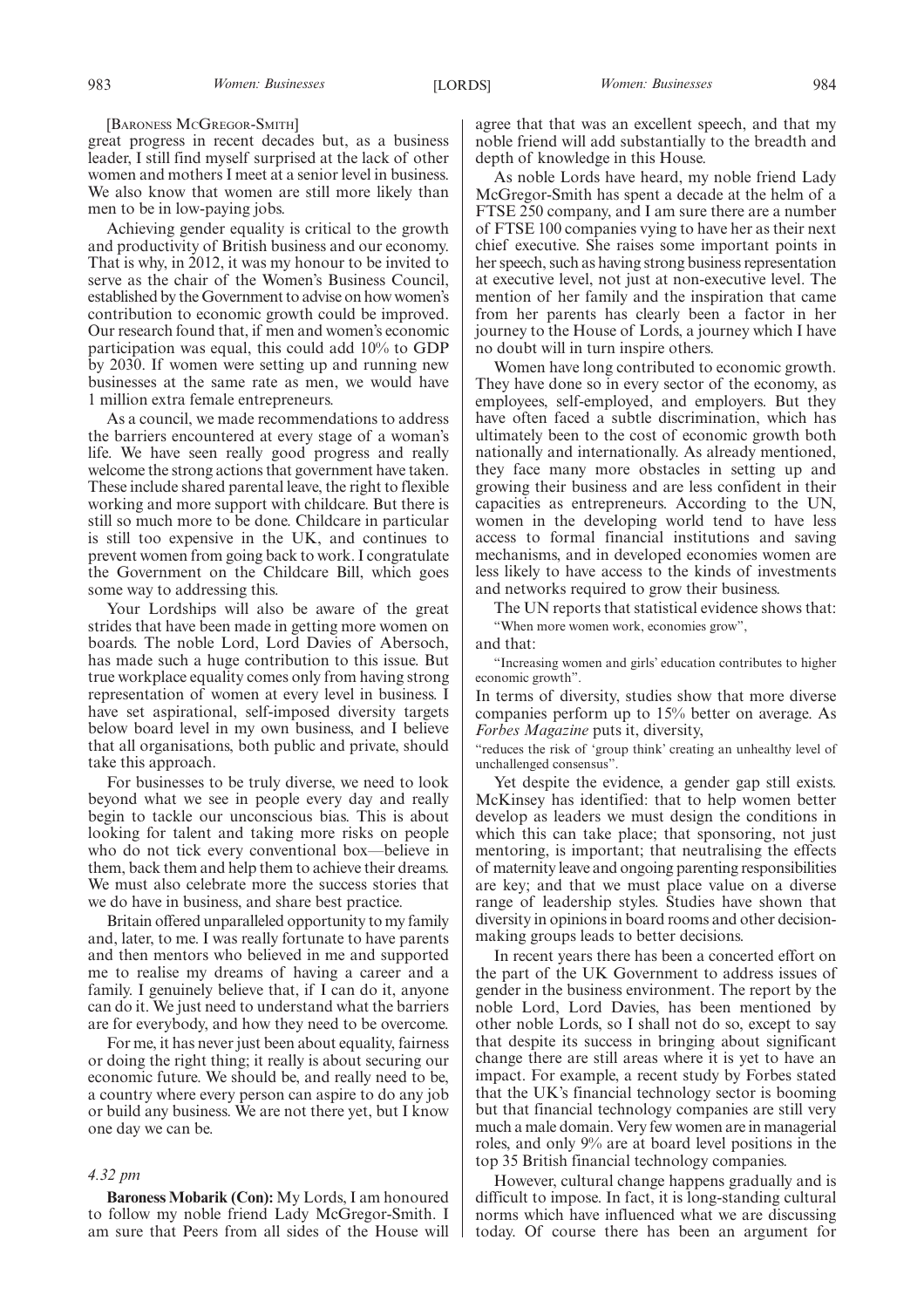enforcing legally binding quotas to bring about change. In fact, this issue is being discussed as the Scotland Bill passes through this House, with the suggestion that it becomes a devolved issue, allowing quotas for public sector organisations in Scotland. Some would say that there is a case for positive discrimination, but I must admit that I have a problem with the word discrimination, whether positive or negative. By positively discriminating in favour of one group of people we automatically negatively discriminate against another. It simply creates resentment and ultimately does not solve anything. Equally, I do not think that people from the ethnic minorities or women would want to be token people within an organisation; they want to be there on merit and because they have something to offer. As a former chair of CBI Scotland, I would not like to think that I was there as a token woman, but I certainly dispelled all the stereotypes of male, pale and corporate. Perhaps more crucially, the focus should be on better recruitment techniques. For example, how representative of society are the interview panels? Perhaps that is where we need to start to redress the balance so that the changes automatically filter through.

It is true that women are generally underrepresented in many forums. If we take the World Economic Forum currently under way at Davos, just 17.8% of the participants are women at a forum where heads of state, chief executives and investors are discussing issues which impact on the whole global socioeconomic and geopolitical landscape.

However, this debate is not just about things which need to change but about the great achievements that women have made despite everything, the great strides forward in the corporate world, with their significant presence on boards, and the small and medium-sized enterprises owned and led by women that are providing employment and contributing to the economy.

The key in this is education. Looking at the needs of boards, there is a real requirement for financial acumen in this area. Women should be encouraged to take the initiative and go for courses which will equip them better in this regard. As well as encouraging girls to take STEM subjects at school, we should convey that business and enterprise is a very valid career choice. This upward trajectory has to continue. The talent pipeline has to remain populated and carefully nurtured. I congratulate the noble Baroness, Lady Wheatcroft, on securing this debate today.

### *4.40 pm*

**Baroness Falkner of Margravine (LD):** My Lords, I, too, thank the noble Baroness, Lady Wheatcroft, for securing this debate. Her speech was very much at one with her distinguished career as a journalist and in business, and was elegantly and forcefully presented to this House.

I am going to use my time today to speak about a subject that is not discussed very much but is critical to the long-term health of our economy: the contribution, or the lack of it, from ethnic minority women in the workforce. Those of us who have come from those backgrounds—there have been three of us as yet, with one to follow—know that there is a problem, but actually finding data on it, as I discovered when preparing this speech, is incredibly difficult.

A lot of work has, rightly, been done to highlight gender in business, on boards and in different professions, and to highlight the gender pay gap, the gender penalty and so on. But if you want to disaggregate the data into racial or religious subsets, there is very little material to work with. We are told that, on current trends, by 2050 one in five people in the UK will be from an ethnic minority background. No economy can afford a situation where one-fifth of its population is underemployed, underutilised and under-recognised.

In exploring the topic, I therefore decided to look at employment statistics overall. We know that the UK has been a success story in terms of having weathered the financial crisis and the ensuing recession without a dramatic fall in employment. This week's figures show that the rate for 16 to 64 year-olds in employment is now 74%, but the rate for those from BAME backgrounds is 62%, reflecting a very clear ethnic penalty.

Different minority groups have different outcomes, however. In terms of professional advancement, Muslims seem to do proportionally worse. Research by the think tank Demos—I should declare that I am on its advisory board—shows that only 16% of Muslims occupy top professions, as opposed to 30% across the general population. Of those 16% in top professions, only 40% are women—or, to put it another way, roughly 6.4% of Muslim women are represented in top jobs. You would not have thought so, looking around this Chamber—but I do not think that we are representative of the population as a whole.

In another extensive study by the University of Manchester, which looked at social mobility based on the father's profession, researchers found that while 46% of white women moved up to a higher socioeconomic class than their father, just 28% of first-generation Pakistani and Bangladeshi women moved up from their father's socioeconomic class. Moreover, even in second-generation south Asian groups, men benefited from greater upward mobility than women. I should add that across the board in education, employment and professional advancement, black, Caribbean, Indian and Chinese people did better than Pakistanis and Bangladeshis—although Bangladeshis are catching up now, most notably in education. Looking more closely at this group, another study found that three-quarters of Pakistani and Bangladeshi women were economically inactive. Although those in the second generation were more likely to be in employment than those in the first generation, the rates are still far behind those of other minority groups.

This brings me to something more controversial: the reasons why certain religious groups seem to do less well than others. One reason is cultural norms, often driven by a misrepresentation of religious mores. It is not an accident that Muslim women are less economically active than Muslim men. A survey called *Understanding Society* showed that 44% of economically inactive Muslim women are inactive because they are looking after the home, as opposed to 6% of males. The national figure for those who gave this reason for not working was 16%. When asked why, 52% of the Muslim respondents said, "The family suffers if the mother works". This was compared with just 34% of Christians and 23% of non-religious people.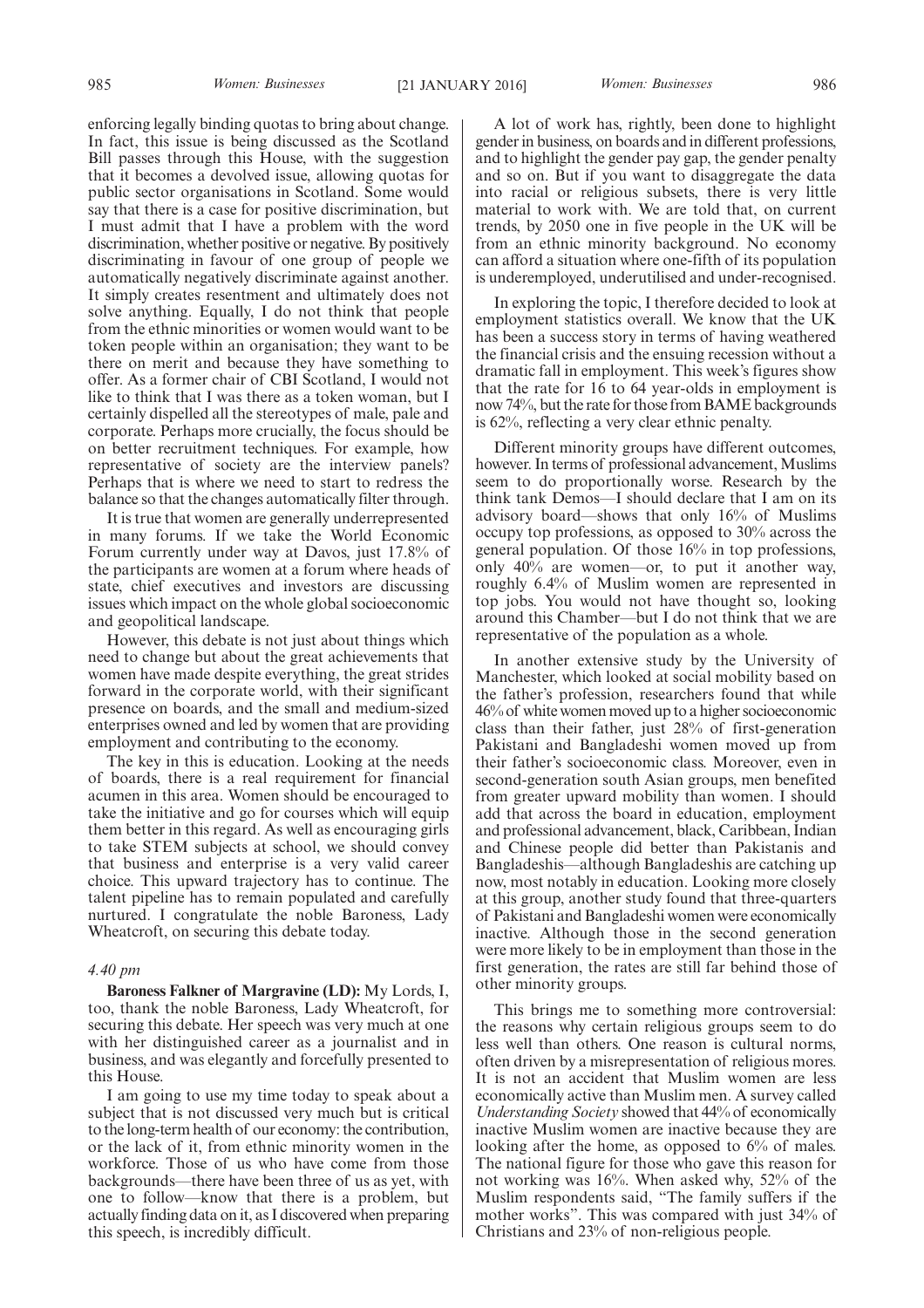### [BARONESS FALKNER OF MARGRAVINE]

Therefore, a male-dominated culture reflecting the perceived mores of the home country enforces the role of the woman as housebound, often in a multigenerational household where her place can be consigned to being the unpaid home help. I say "perceived mores", as often the young women, in what might be an arranged marriage, have come here from a country which itself has changed, but the community which they joined here in the UK does not seem to have kept up with those changes.

Disengagement from gainful employment means a lower family income, too. In the Manchester research, 57% of Pakistanis and 46% of Bangladeshis lived in poverty. Anecdotally, speaking to women from these groups, I have seen their desire to improve their lot in life, but the barriers of language, education, culture and the lack of integration are too great for some to surmount.

What can be done? Talking about the first group those in top jobs—at senior managerial and professional level, surely it is now time to amend the UK Corporate Governance Code. I look forward to the Minister being able to touch on that in her response. This currently says that boards need to pay heed to "diversity, including gender", but I argue that it is now time to add the word "race" to those characteristics. UK plc can only benefit from becoming more inclusive. It may also be helpful for annual reports to break down the composition of managerial and senior staff into both gender and race categorisations. Where companies provide data, it is all too easy for them to hide behind apparent diversity while women and minorities occupy back-office and admin jobs.

At the more complex level of gender and integration, this will be a long haul, and a more vigorous approach to quantify the economic aspects of the problem is needed. This involves public expenditure on language classes, catch-up and ongoing training—but, above all, it requires shifts in mindset. It is mainly government which can drive change, and it is time it did so.

### *4.47 pm*

**Baroness Uddin (Non-Afl):** My Lords, I am delighted to follow the noble Baroness, Lady Falkner, as this provides some context to a number of points I wish to make later.

The economic emancipation of women is a critical benchmark on which our social progress must be judged, and it is a fact that in every society women face barriers in achieving their potential as regards education and employment opportunities. I am most grateful to the noble Baroness, Lady Wheatcroft, for allowing us to celebrate women's contribution to the economy; I do agree about flattened hair, so much so that I had to grab on to my hijab to avoid any further hardening. Like the noble Baroness, I, too, salute my good friend and mentor Dame Stephanie Shirley. I have always believed that she is much missed by this House, and I salute her contribution to autism research, which is second to none in this country.

It is a fact that now, in the 21st century, women are entering the workplace in larger numbers than ever before. However, it is also a fact that for the vast majority of women their work experience is one of low and often unequal pay and discrimination. Women often make up the larger proportion of the lowest paid and are grossly underrepresented in senior roles in the workplace.

Women's economic equality, independence and security are often and tragically hugely reliant on a welfare system that fails to reflect the contribution that women make to our economy and society, where women still make up the vast majority of unpaid carers in our homes, for example. Women's unpaid labour is estimated to be worth tens of billions of pounds to the economy every year, which is unrecognised. Unpaid carers contribute billions to both economic and social health every year. For these and other reasons, benefits tend to make up a fifth of the average women's income as opposed to a 10th of men's, and women are more likely to work in the public sector and use a number of its front-line services. Recent austerity cuts to benefits have ensured that women bear the brunt of the reductions in welfare support.

The Treasury's own figures show that since 2012, 60% of new jobs for women have come from low-wage industries, compared with 39% of new jobs for men. One in four of all female workers is on low pay. The tragedy here is that the fragile nature of low-wage employment means that women are more likely to end up out of work and subsequently in need of welfare support—a vicious and desperate cycle of disempowerment.

We are into the eighth or ninth year of the worst kind of global financial crisis, impacting all economies and, in particular, low-paid women workers. Added to this, and despite five decades of equality legislation, the gender pay gap remains, and is completely unacceptable. We are failing in our obligations to half the population, and our country is unable to utilise the economicinfluences of women. According to theWomen's Business Council—I was delighted to listen to the noble Baroness, Lady McGregor-Smith, and I welcome her to the House; I very much enjoyed her contribution and look forward to hearing more from her—2.3 million women are not working but want to work, and 1.3 million who are already in employment want to do more hours.

We need to invest in the future of girls and young women to maximise their economic potential in the global market. I commend the Young Foundation, which is based in my local area and whose initiatives support young entrepreneurs. The Women's Business Council further recommends comprehensive careers advice in schools—something with which I definitely agree.

Recent decades have seen the celebration of BME women entrepreneurs through the formation of network organisations committed to supporting and developing the skills of women. In this context I draw the attention of the House to the work of a small organisation called British Bangladesh Chamber of Women Entrepreneurs. It is a dynamic not-for-profit organisation, supporting businesses of all sizes run by women. I am proud to declare my interest as its patron.

Black Women Mean Business is another organisation set up to unite black women entrepreneurs, providing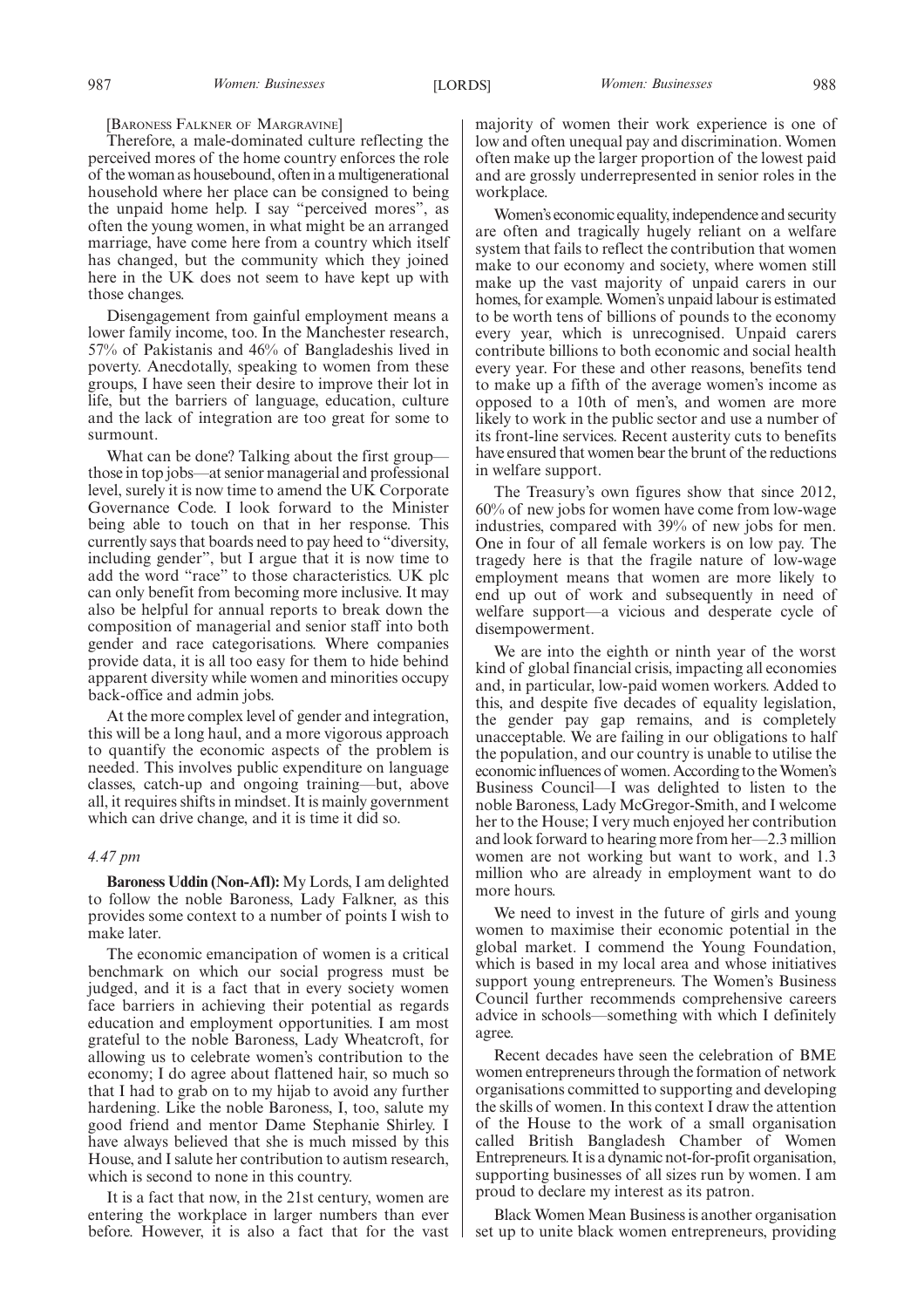support through networking. It was set up in 1992 and is still running successfully today. Numerous private sector programmes encourage minority women to go into business, notable among them being NatWest, which supports numerous projects.

I hope that the House will examine the report *British Muslims in Numbers*, which was undertaken by the Muslim Council of Britain and focuses on the employment of Muslim women. It states that only 29% of women between the ages of 16 and 74 are in employment compared with half of the overall population, and 43% of the 330,000 Muslims in full-time education in a number of local authorities. It also states that Muslim women exceed men in full-time education, but in reality their educational and employment aspiration often is not matched by the opportunities and support that are available to them. Few young Muslims take up apprenticeships.

Forty-seven per cent of British Muslim women were born in this country and do not have language problems. Despite what has been reported, only 6% of Muslims are struggling with English according to the report conducted by the MCB. However, disparities still remain, and a study conducted by Bristol University found that Muslim women were more likely to be unemployed compared with their white female counterparts, despite equality between the groups in terms of being educated to degree level.

Globally, women also tend to be locked out of leadership positions, where gender seems to matter more than ability. Women make up only 5% of the Fortune 500 CEOs and account for only 24% of senior management positions around the world—a point that has already been made. These numbers are fairly consistent across Asia, Europe, Latin America, North America and the Gulf countries. Clearly, the global economy is not using its productive resources effectively. It is tossing away economic growth at a time when it cannot afford such wanton waste. This needs to change. Excluding women simply makes no sense in terms of a country's economy. All that is required is to change economic policy, change laws and institutions, and of course change attitudes and culture. I accept that government cannot change everything and that we need to work together. I also accept that there are limits. However, the solution lies in our grasp for an inclusive society. I hope that we can collectively root out the barriers in the UK that prevent women being recognised as our social capital and open wide the door of opportunity, adding potentially billions to the Treasury.

### *4.55 pm*

**Baroness Rock (Con) (Maiden Speech):** My Lords, it is a great honour to stand in this place to speak for the first time on a topic close to my heart and reflective of my own personal journey. It is humbling indeed. I do so in the warm and generous welcome that I have received from the doorkeepers, clerks and staff, along with noble Lords on all sides of the House. I would like to thank them for their kind support, advice, guidance and help. I would also like to thank my noble friends Lord Feldman of Elstree and Lord Fellowes of West Stafford, who so graciously supported me at my introduction.

I am emboldened to speak in this debate by the legacy of entrepreneurship and female enterprise in my own family. My great-great-great-great grandfather was John Scott, First Earl of Eldon, who served as Lord Chancellor for over 20 years. While he made his name devising the parliamentary procedures to address the temporary incapacitation of King George III, he was also well known because his wife-to-be, Bessie Surtees, defied the wishes of her father and climbed out of a first-floor window to elope with him to Scotland surely an early example of female enterprise.

In 1837, Charles and Sarah Eldridge founded our family business, at the Green Dragon Brewery in Dorchester, Dorset. After Charles's premature death, it continued to grow under Sarah's entrepreneurial stewardship, eventually joining forces with the Pope family to form Eldridge, Pope. By 1881, Eldridge, Pope was the biggest employer in Dorchester, and eventually floated on the stock exchange. I am immensely proud of my Dorset roots and the strong history that my family has in the county, so I was delighted to be able to use Dorset in the choice of my territorial title.

I wish to focus on the contribution of women to our economy in three areas. The first concerns placing a greater onus on building a pool of talent—a pipeline for the future. We need to improve the amount and quality of financial education to allow young girls to better consider risk and reward. We also need to increase the number of women who take up careers in STEM subjects. I commend the Government's record on this, with 16,000 more STEM A-level entries for women since 2010, as well as providing a dedicated fund to help women progress as engineers. I declare my interest as a non-executive director of Imagination Technologies, a FTSE 250 tech company and a UK business that is proud to be working with schools and universities to promote technology, engineering and coding. Broadening access to specialist education and training can only help to increase the number of women working in these fields.

Secondly, we need to provide more readily accessible mentoring. We need to make sure that we do not lose out on female talent because of women thinking that business and entrepreneurship are somehow not for them. I am delighted that the Government have launched a new national campaign to recruit high-quality mentors for young teenagers. Inspirational role models will help young people to make big plans for their future. I would particularly like to thank my mentor in this place, my noble friend Lady Wheatcroft, who secured today's debate. It is apt that on a day when we are speaking about the importance of mentors, I have such an inspiring exemplar.

Thirdly, flexible working is perhaps the holy grail of equality in the workplace. Until we reach the stage when flexible working is not seen as being synonymous with "lack of ambition", we will not get enough women in leadership positions, nor will we reap the full economic benefits of greater female participation in the workforce. As has already been mentioned, this potential contribution is estimated to be worth £600 billion by the Women's Business Council, which is chaired by my noble friend Lady McGregor-Smith, who spoke so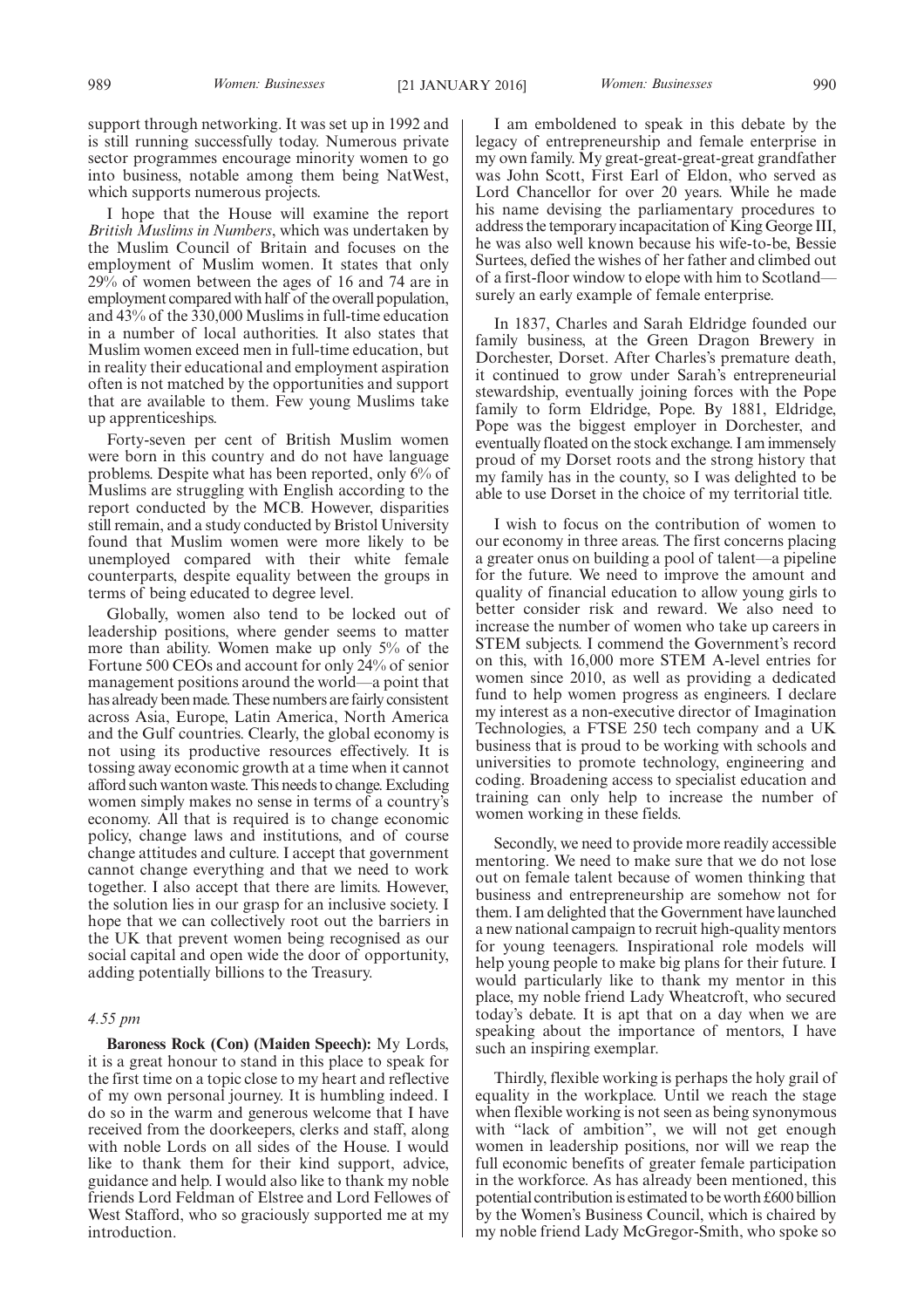[BARONESS ROCK]

passionately earlier in this debate. She is a great role model for the contribution that women can make to the 21st century economy.

My own experience is a mixed one. When I began my career in publishing, my first boss, a woman, provided me with excellent mentorship, demonstrating what it takes to run a business and take risks. It is an industry full of hugely talented women, the noble Baroness, Lady Rebuck, being a noted leader and champion. I have been fortunate to continue my love of publishing and I declare an interest as a non-executive director of a weekly newspaper for children. However, my next experience, working in financial communications, was far less encouraging. There, taking time out to have a family had the potential to be viewed as falling off the ladder entirely. A lot has changed in 20 years, but there is still work to be done.

Ultimately, what is our motivation as an economy and as a country for pursuing these goals? I am of the view that this is not about quotas and equality for equality's sake. This is about businesses being successful. The UK cannot succeed in a fiercely competitive global economy if it is missing out on a large proportion of the talent pool. It is incumbent on us to lay the foundations and provide the right environment.Whether it is about sustainability, innovation or profitability, women can and must play a part to realise our potential as a country. I am proud of my heritage in this field, and speaking now in this place, I hope to be proud of the role that this Government will continue to play in helping women to make a greater contribution to our businesses and to our economy.

### *5.02 pm*

**Lord Borwick (Con):** My Lords, it is a great honour to follow the maiden speech of my noble friend Lady Rock, a speech which refreshingly followed the conventional format. Yet, as she declared in her interests, she is clearly a lady of imagination too. My noble friend also told us that her great-great-great-great grandparents eloped to Gretna Green, a story which seems to prove her enthusiasm for alliteration. The maiden speech of my noble friend Lady McGregor-Smith was similarly excellent, and we look forward to their future contributions.

The late *Charlie Hebdo* editor, Charb, finished his last work "Open Letter" just two days before he was assassinated in Paris last year. In it, as Amanda Foreman recently reported in the *Spectator*, Charb writes: "No form of discrimination is better or worse than any other". Discrimination, where it means choice based on prejudice, is wrong, not only morally but economically, too. While we all know the moral objections, it is the economic objections to discrimination that are not discussed enough.

In Great Britain, we institutionalised discrimination against women. Within the last 100 years, women could not vote or be elected. Indeed, it was only last year that this House saw females join the Bishops' Bench. Although thousands of entrepreneurial women ran all manner of small businesses in this age of discrimination, they did not really run large businesses. Systems like this gratuitously waste half the brains in the land and ignore half the entrepreneurs, which is the biggest waste of resources that any country can engage in. Wasting resources on this scale means less help for those who cannot work. I am glad that we have changed.

When I ran Manganese Bronze, the company which manufactured London black taxis, I used to have many conversations with drivers about all sorts of issues. As technology developed, these conversations increasingly moved online. Once, I engaged in perhaps six or seven emails with an Australian taxi driver about the unusual regulation of taxis in London and the great advantages for disabled people. It was only at the end of the conversation that I realised that the driver was in fact a woman. Of course, it was wrong of me to presume that a cab driver was a man. It was a timely lesson, which I have not forgotten. Not only did I not know that she was a woman, I did not know whether she was deaf or in a wheelchair.

That made me realise that the internet is the greatest technological force for good and will allow women to drive future economic growth. Indeed, it will allow anybody with a good idea to drive future economic growth. Doing business over the internet can abolish the cause of discrimination. It takes away the excuse that has been used by so many people in the past.

The problem with discrimination is that it is often in the eye of the beholder.There are differences throughout our human race, which is what makes life such fun, but these differences should not be important and should not hold back individuals. Men are statistically more likely to take risks than women. Men are also more likely to commit crime, from murder to drug-taking and fraud. They are also more likely to drink themselves silly on champagne, rendering themselves useless to run a business and leaving the Veuve Cliquot to step in and run things. Thank goodness those entrepreneurial widows saved champagne.

Many countries still practise institutionalised discrimination. That is their idiotic privilege, I suppose, and we must respect the rights of sovereign countries to make complete buffoons of themselves. What worries me is when immigrants from those countries come to Britain with the intention of bringing those discriminatory systems into our society. It is said that the Pilgrim Fathers travelling to America on the "Mayflower" did so not to escape religious oppression but rather to find a vacant land where they could introduce it.

My worry is that some of the recent arrivals to Britain, very welcome as they are, seem to carry on with discriminatory practices in their new communities. They need help to appreciate that this is not the way we do things in Britain. An example is female genital mutilation, which colleagues both here and in the other place have done much to outlaw and, crucially, start to bring prosecutions against those who perpetrate that hideous act.

There should not be a separate society of hidden women in immigrant communities in any town in Great Britain. Everyone should have the chance to make the most of their brains, regardless of their gender or sexual orientation. An example of this is sexually segregated audiences for political speeches. That should be offensive to the speakers of whatever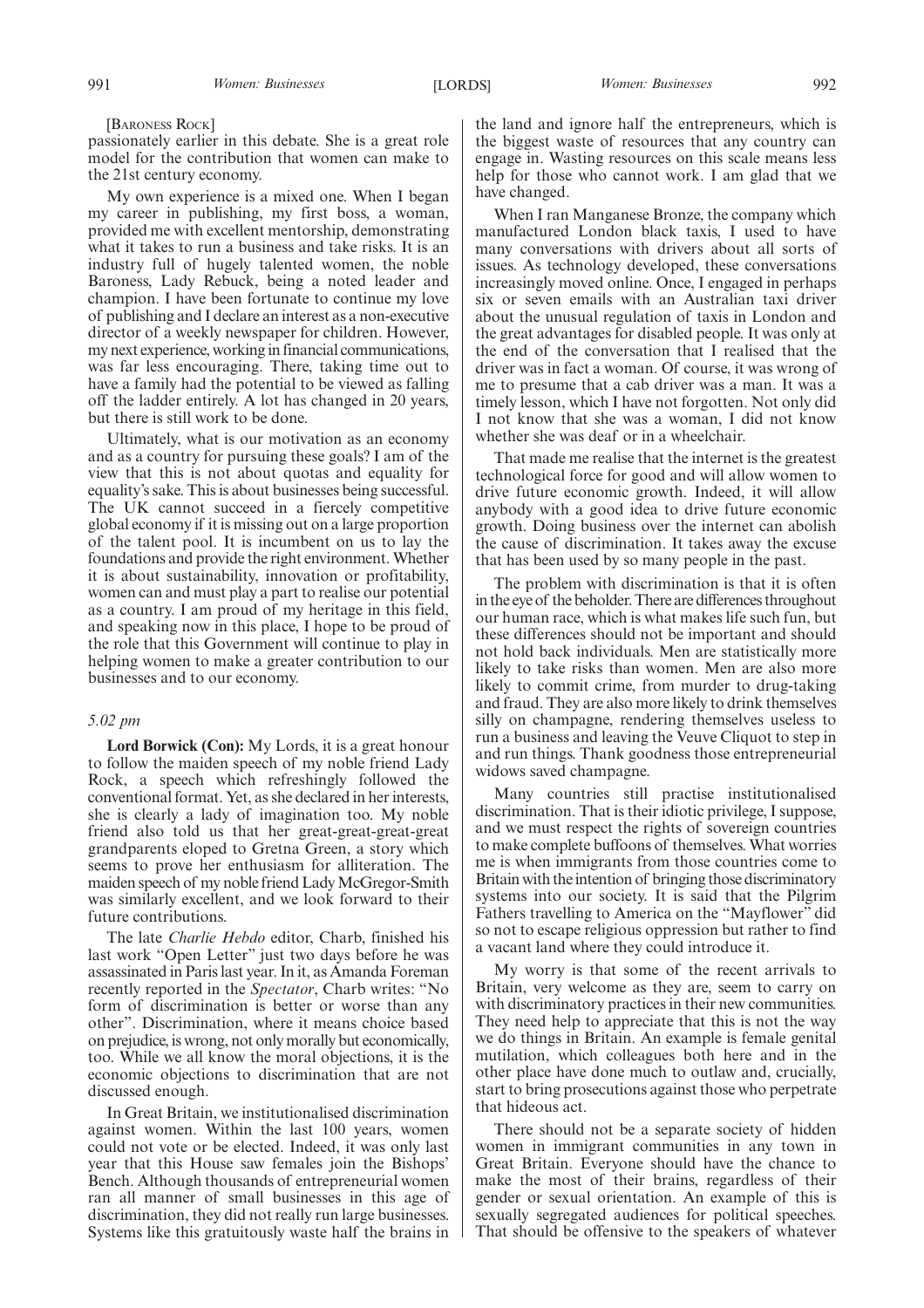parties are addressing them. The great universities which host them, such as the LSE, should be appalled.

I am told that this is not discrimination because the audiences are separate but equal—just the same arguments that were advanced for apartheid. In December 1955 in Montgomery, Alabama, Mrs Rosa Parks got arrested for sitting in a so-called whites-only seat in a bus. This led to the rise of racial equality as a political movement that changed America, but three other black people moved from their seats that day while Rosa Parks sat firm. All it would take is for the politician speaking to a segregated audience to denounce sexual segregation to that audience rather than mutely accepting it. After all, what is the difference between black citizens sitting in one part of a bus and female citizens in one part of a hall? I am not so sure that there is one.

Business has shown the way in eradicating discrimination, and I very much welcome the chance to celebrate this with colleagues on both sides of this House. Lessons from business should be heeded in other areas of society. I repeat the words of Charb: "No form of discrimination is better or worse than any other".

### *5.08 pm*

**Lord Taylor of Warwick (Non-Afl):** My Lords, I, too, thank the noble Baroness, Lady Wheatcroft, for securing this debate. She and other speakers have demonstrated much wisdom and expertise, and we have heard two excellent maiden speeches.

I am delighted to be a supporter of a new initiative called Women's Work Global, which aims to help professional women who need to take time off work to have children or care for other relatives. All too often, these responsibilities can unfairly disrupt and impede the career of women.

When I was still a junior barrister, one of the few female members in our chambers told the senior managing clerk that she would need some time off to go on maternity leave. He rolled his eyes and moaned, "Oh, all right then, if you must. I had hoped you were taking your career seriously. I tell you what, if you can arrange a morning birth, then I can have you booked into court again for a 2pm start". Now I know he was only joking, but 30 years afterwards the difficulties that women face in juggling careers with domestic life is still an issue.

There are also unfair perceptions that women have to deal with and overcome. Ridiculous phrases such as "the weaker sex" come to mind. When I was in my teens, I was excited to be selected for the Warwickshire County Cricket colts. It was our first day training. The coach walked over and announced, "Right lads, you are going to have the honour and privilege of bowling at the captain of the England cricket team". There was a gasp among the squad and our chests filled with pride. Then the England captain came out of the dressing room. There was a shocked silence. One of the squad groaned, "But, sir, it's a woman, sir". The coach bellowed, "Well done, lad, you are very observant. Now if you want to stay as a member of this county squad, you will do as you are told". So, for the next 20 minutes, we aspiring professional male cricketers bowled, without success, as she outplayed us each

time. The England captain, we later learned, was Rachael Heyhoe Flint—now the noble Baroness, Lady Heyhoe Flint, of Wolverhampton—and a very successful businesswoman.

Women from black and ethnic minority backgrounds have historically faced the double obstacle of racism and issues relating to gender, but there are role models who have triumphed over these. I was privileged to conduct a project recently looking at positive aspects of diversity. This has included me interviewing some successful women from BME communities. For example, Pinky Lilani OBE came to Britain from India more than 40 years ago. She said that when she came to Britain she could not even cook, but in order to get to know her neighbours she started inviting them in to taste this exotic food called curry. She now owns a global food business. She writes cook books and advises restaurants. She is also the founder and chair of a number of awards events, including the Asian Women of Achievement Awards and the Women of the Future Awards.

I also had the pleasure of interviewing Christine Ohuruogu MBE, the Olympic and world 400-metres champion and captain of the England athletics team. She is a businesswoman, too, in that her running success has brought her into the world of sports brand marketing. She explained how she has learned never to give up. In the world 400-metres final in 2013, she was fourth coming round the final bend but went on to win. Christine won by 0.004 of a second, by dipping her head at the winning tape. "It's never over until it's over", she said, smiling. I am not suggesting that every woman, or indeed man, can become an Olympic or world champion, but the principle is that it is never over until it is over. That can apply to all of us—black, white, male or female.

These women have shown, by inspiration and, indeed, perspiration, that success can be achieved. Although 20% of small and medium-sized companies are run by women, there is still so much untapped business talent among women, especially in the BME communities. There are ongoing issues, as we have heard from other speakers, such as the pay gap between women's and men's earnings, the cost of childcare, the need for more women in science, technology, engineering and as university vice-chancellors. We have heard that more women now are getting on to company boards, but we still need to make more progress there.

If she does not mind me saying so, I hope that the success of the noble Baroness, Lady Brady, at West Ham United, will inspire the appointment of more female chief executives in the sporting business world, for example, at football clubs, which are still very male dominated. Perhaps I can put out a plea to the noble Baroness, Lady Brady, that she might like to take over my club, Aston Villa. It is a very strong club because, like Samson, it manages to lift up the other 19 clubs in the league. In other words, it is at rock bottom of the league table. Baroness Brady, we need you.

Women-led businesses contribute around £82 billion gross value to the UK economy. I acknowledge that the Government support them in a number of ways, such as helping more women to get online with their broadband challenge fund and their Get Mentoring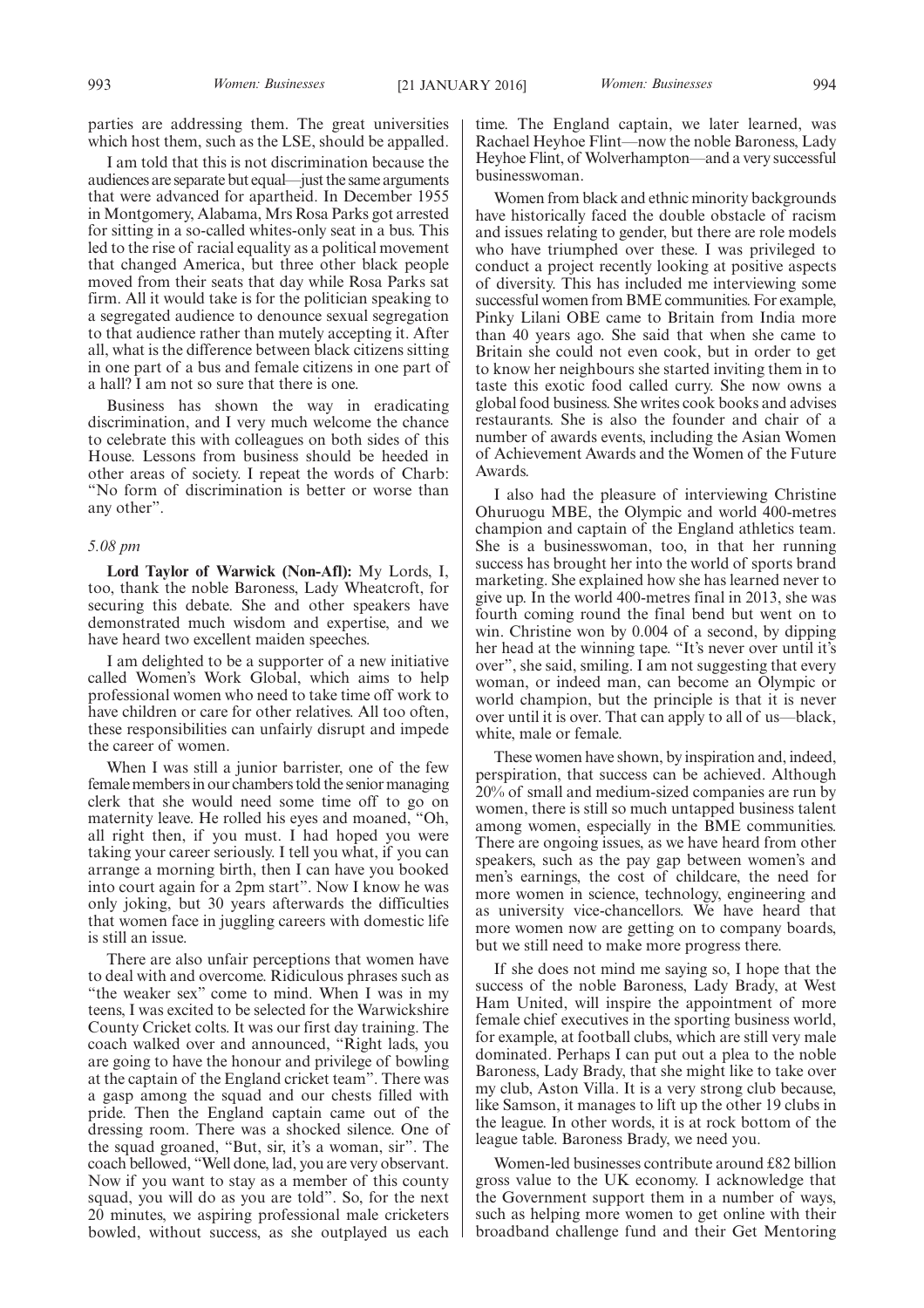### [LORD TAYLOR OF WARWICK]

project, but the budgets are modest and I would like to see such projects better resourced and expanded.

Women making a contribution to an economy is not a new thing. There were prominent women business leaders in the Bible, over 2,000 years ago: in the Book of Acts, Lydia ran a fashion company, Priscilla owned an up-market residence franchise and Queen Candace governed her nation's economy; and Deborah, in the Book of Judges, was the nation's chief lawyer. There are many more examples. Those biblical heroines—and, indeed, women of today—show that women can be a voice, not just an echo.

### *5.15 pm*

**Lord Lansley (Con):** My Lords, it is a great privilege to take part in this debate; I am glad to do so. I thank my noble friend Lady Wheatcroft for initiating it. The purpose of our debates is often to decide how we should spend the wealth of this country; it is great to have a debate in which one of the central purposes is to show how we can maximise wealth creation in this country. We have heard in the debate, not least from my noble friend Lady McGregor-Smith, about the availability of productive potential. If women were as entrepreneurially active as men in our economy by 2030, something like £60 billion could be added. That is fantastic, dramatic potential.

We have heard two really impressive maiden speeches, each demonstrating the contribution that the respective speaker has made already to business, the economy and public life in this country—and, if I may say so, what a tremendous contribution they will make to this House. We very much look forward to that.

Why should I say something in this debate? I declare an interest: those who look at the register of interests will find that I am cited as an associate of Low Associates, the company founded in 2009 by my wife, Sally Low. I wanted to bring to this debate a number of illustrations from her experience. The first is that, as my noble friend Lady Wheatcroft said, we cannot ignore but have to live with the characteristics of the challenges that women often face. In 2009, my wife was trying to maintain a long-hours job as director of policy at the British Chambers of Commerce; at the same time, we had two children reaching school age, we lived in Cambridge in my constituency, and I was shadow Secretary of State for Health. The combination of all these things was frankly unsustainable, especially with the high cost of childcare, which has been cited by a number of contributors. So setting up their own business, using their own expertise and doing so from home is the experience of many women. The question is: can they overcome the obstacles?

One might ask my wife, "What are those obstacles?". Actually, I have never heard her say that they were the consequence of being a woman; if anything, being a woman was an opportunity, bonus and benefit in trying to establish her business, especially since it was all about creating imaginative, high-quality conferences and events principally in Europe; I was occupying Britain, as it were, so she decided to occupy the rest of Europe. Running those kind of events in other countries is all about teamwork and, as has been cited, women are often excellent at creating that kind of teamwork—and that is what she has done. Seven years later, she has 16 associates and staff and runs major conferences, but the obstacles were ones that Members of this House will recognise face many small businesses—cash-flow management and trying to win tenders. Particularly in the European context as well as in British public procurement, sometimes those who issue tenders unwittingly discriminate against small businesses and very much favour large businesses, because they put arbitrary size criteria or cash-flow requirements on businesses—whereas, in my experience, often they get better service from small businesses than they do from larger businesses. But we shall leave that aside.

One of the conferences that Low Associates was responsible for managing was the Small and Medium Enterprises Assembly in Luxembourg last year. That was the fourth year they did it and they won the contract to do it again this year and in 2017, bringing that assembly—the leading SME assembly in Europe—to this country when we have the presidency of the European Union. I hope that we will then be looking forward to the continuing benefit of EU membership in a reformed Union.

The focus last November was in part on women entrepreneurs. It illustrated, right across Europe, that much of this is cultural. The data show that women are less likely to start up a business, very often because they see obstacles to being able to launch out on their own, for reasons of financial and other security. They are more likely to close a business for personal reasons. The statistics say that more than 25% of the reasons why women say that they close down a business is for personal reasons; it is about only 14% for men. So women are less likely to start up a business and less likely to grow it, seeing the challenges of personal and family life as impeding that. We should not do that. The cost of childcare should be as much an issue for men as for women. The sharing of parental leave should be the starting point of a cultural shift that says that men and women in partnerships who have caring responsibilities for children or for older people should absolutely share them. They should be no more an obstacle to women's entrepreneurship than to men's.

Government cannot legislate for changes in culture. As has been said, sometimes attitudes change slowly. But, just as the gender pay gap is so much smaller among young people, we can hope that there is a generational shift we can push forward on entrepreneurship as well. It will need role models. We have seen some fantastic role models for women here this afternoon and there are many others. If you believe the media and look at the statistics, three years ago, 16 to 21 year-olds asked about who their role models were for entrepreneurship talked about the noble Lord, Lord Sugar, Steve Jobs, Bill Gates, Richard Branson and, I fear, Donald Trump. We want women role models to be out there in the media. We want women mentors and that mentorship has, quite rightly, been illustrated here.

We want entrepreneurial aspiration. I say to the noble Baroness, Lady Lane-Fox, that one of the speakers in the assembly last November was Amy Millman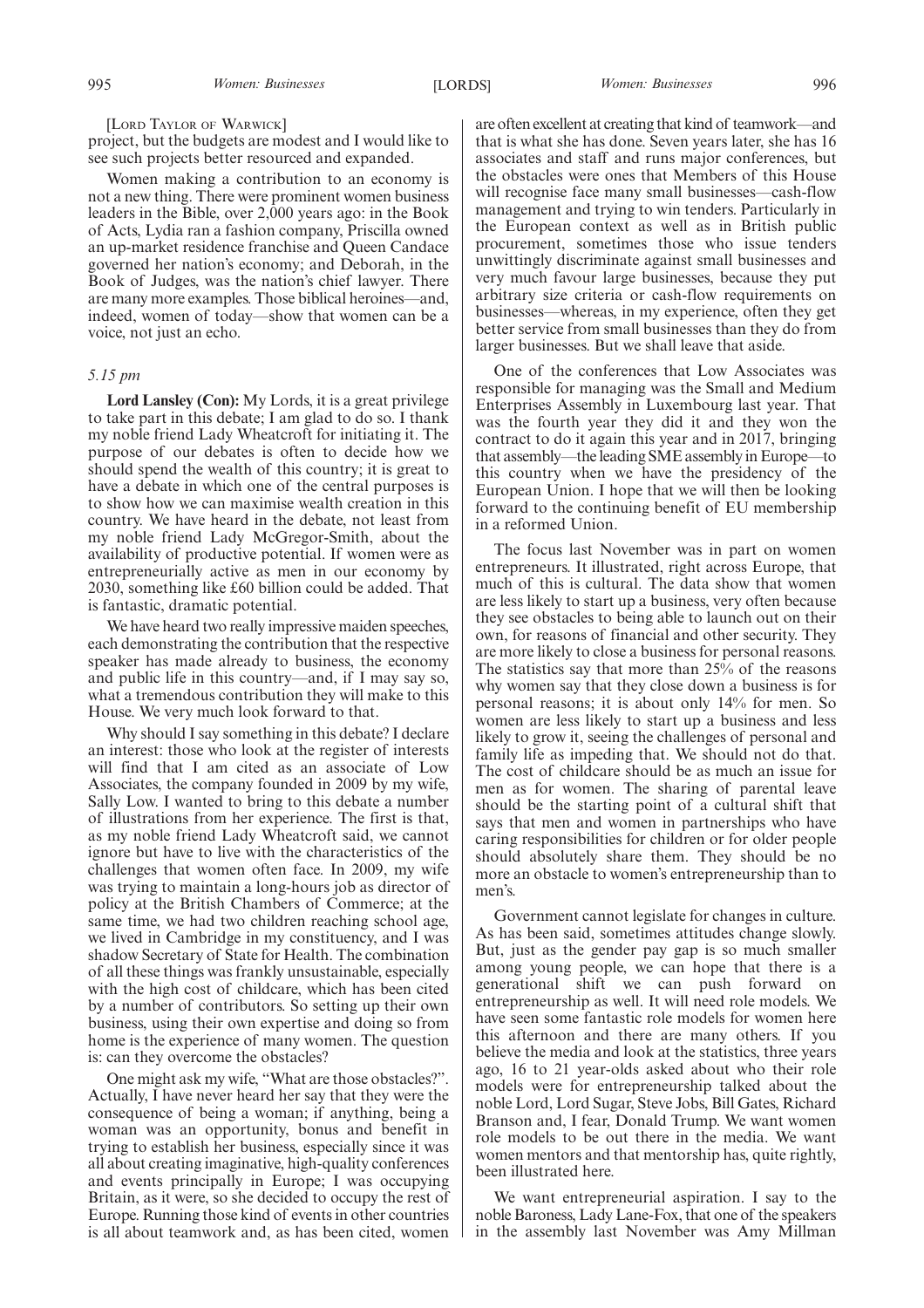from Springboard Enterprises. It is an American organisation, but it is about putting money behind women-run and women-owned businesses—since 2000, 599 such businesses, 11 of which have gone to initial public offering, with investment of \$7 billion. It is a rational investment because we know that women-owned businesses, when you adjust for every other factor, perform better. That is the economic potential that this country could realise if we push this agenda forward.

### *5.22 pm*

**Baroness Burt of Solihull (LD):** My Lords, I feel immensely privileged to have been in the Chamber this afternoon. Since I have been here—not a huge amount of time—I cannot think of a debate I have listened to that has been better informed, more interesting and more inspiring.

I add my congratulations to the noble Baroness, Lady McGregor-Smith, on her excellent maiden speech, and to the noble Baroness, Lady Rock, on another really fascinating and interesting speech. The noble Baroness, Lady McGregor-Smith, as chairman of the Women's Business Council, has already made an incredible contribution to the cause of women in enterprise in this country. I know that both new noble Baronesses will make wonderful additions to this House.

As other speakers have said, the potential for women's contribution to the economy is phenomenal. We contribute much, but even so we are undervalued and our potential is underutilised. It is to one particular aspect of that underutilisation that I address my remarks today: women in enterprise. In the last coalition Government I was the Women in Enterprise champion and published a report urging the Government to do more to help women entrepreneurs by being much more inclusive in their approach and the way they help businesswomen. Some progress has been made but more needs to be done.

However, I will begin at a much earlier time, before I ever thought about a parliamentary career, when I created several small businesses. Those businesses were much more modest than those of the vast majority of contributors to this debate. Nevertheless, I can speak from experience in describing the life of a woman entrepreneur balancing the needs of family and children with growing a business, and all the challenges and uncertainties that that involves. We still succeed, but we could be even more successful if the Government did a few small things.

Only one business in five is majority-owned by a woman, but there could be many more. We have heard some awesome statistics this afternoon but my favourite is from the Women's Business Council, which estimates that if women set up businesses at the same rate as men, there would be 1 million more businesses in Britain today.

So what can government do to encourage would-be entrepreneurs and help their businesses to grow? During the last Government, several initiatives, such as tax-free childcare, the employment allowance, shared parental leave, and others which other speakers have mentioned, were introduced. However, more needs to be done, as the noble Baroness, Lady McGregor-Smith, said.

As the Women in Enterprise champion, I pushed the Government to be more inclusive in the way they communicated with women business owners. There is much improvement since the days when some civil servants believed that to be inclusive it was enough to use "gender neutral"language. TheMy Business Support tool on the Great Business website is much improved, but practical help on the ground is still lacking. The coalition Government abolished regional development agencies and gave local businesses and local authorities a blank sheet of paper on which to create local enterprise partnerships. I am all for devolution, but the lack of guidance and funding has resulted in a very varied group of LEPs, in terms of not just how they function but how well they function. I believe that some LEPs still have no women on their boards, let alone focus on specific local help for women entrepreneurs. Therefore, the first thing the Government could do is ask all the LEPs what they are doing to support women entrepreneurs. That would raise the matter in their awareness, if nothing else. Before the RDAs were dissolved, they had many support schemes for women entrepreneurs. Most of those disappeared, but the more enterprising of them stayed afloat. However, coverage is patchy, to say the least. Every LEP should give some thought to what resource it has in its area, and what is needed by all the diverse people who generate wealth on its patch.

Finally, government can help enormously through having a diverse and inclusive procurement policy. The case for procuring from companies which look like the people who government serve is not only a moral imperative but an economic one. Diverse businesses bring a greater understanding of customers' needs, services and products are more appropriate and speed to market is faster. The noble Baroness, Lady Uddin, made that point very strongly.

One of the Liberal Democrat contributions to the coalition agreement was to build an aspiration that 25% of government procurement should be from small businesses. It would be a simple matter for this Government to have a similar aspiration for women-owned businesses.

So I say to the Government: please think inclusively when you are communicating with and planning help for business. Look at the performance of the LEPs and ask them, "What are you doing to encourage female entrepreneurs on your patch?". Set an aspiration of, say, 20% of government procurement to come from women-owned businesses. The percentage figure is less important than bringing diversity of procurement on to the radar of government purchasers. While you are at it, why not appoint another champion for women in enterprise—there are plenty of excellent people in the Chamber this afternoon who could do that job—who could continue the work of bringing a cross-cutting focus from the woman's perspective to help create greater self-fulfilment for women entrepreneurs and more wealth for Great Britain?

#### *5.30 pm*

**Baroness Hayter of Kentish Town (Lab):** I add my congratulations to the noble Baroness, Lady Wheatcroft—herself a notable role model—on this debate and the chance it gave us to hear two such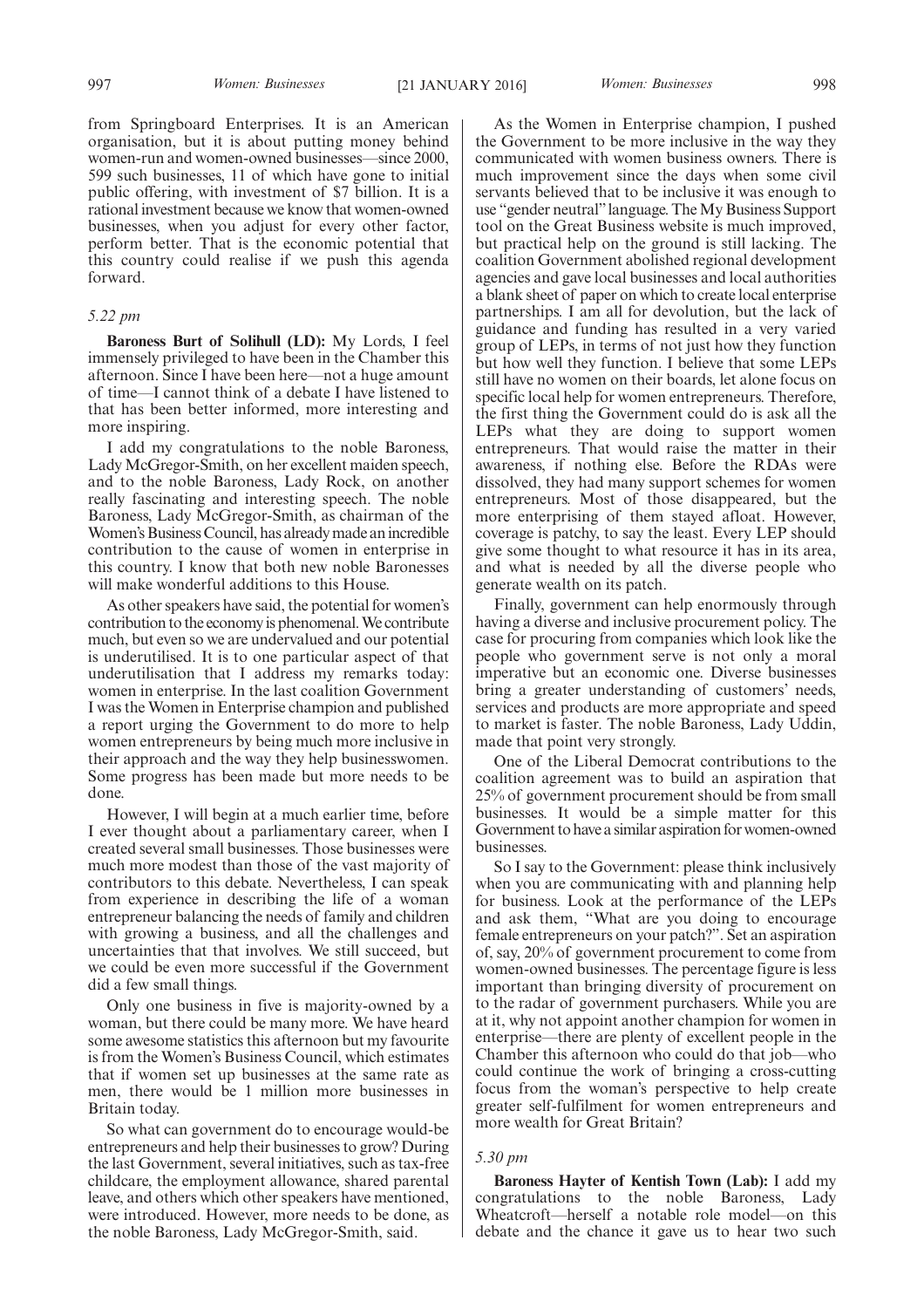[BARONESS HAYTER OF KENTISH TOWN]

imaginative and high-quality maiden speeches from the noble Baronesses, Lady McGregor-Smith and Lady Rock. It is good to welcome the sisters, especially to a debate such as this. We have celebrated some notable examples of women in business, such as Dame Stephanie, and we have been particularly honoured to hear some of the high achievers speaking in today's debate. We need more of their sort.

The noble Baroness, Lady Lane-Fox, told the *FT*:

"Gender equality in the tech sector will benefit the global economy".

So will gender equality in every sector benefit the wider economy. Women's advancement produces better outcomes and prosperity. Indeed, a trained, productive and better-paid female workforce is a surefire way of boosting economic growth, as suggested by the noble Baroness, Lady Brady. As the President of the World Bank said,

"gender equality doesn't require trade-offs; it only has benefits. And the benefits accrue to everyone, not just women and girls. Societies benefit and as even men are beginning to understand, economies benefit, too".

It is the responsibility of all of us—government, business, women and perhaps especially men—to make this happen so that UK plc can benefit from this underused talent, by increasing entry into higher-paid and more productive jobs; by extending opportunities, training and promotion to women; and by removing the barriers to better employment for women.

We start, as has been made clear today, from a poor position: 96% of chairs or CEOs of FTSE 100 companies are men. As the noble Baroness, Lady Wheatcroft, said, more chairs or CEOs are called "John" than are women. As the noble Baroness, Lady Jenkin, reminded the House, the percentage of senior women in the private sector—19%—puts the UK in the bottom 10 countries globally, despite companies in the top quartile of gender diversity being 15% more likely to outperform the industry median, as the noble Baroness, Lady Mobarik, said. Given that women are key consumers, making eight out of 10 purchases, having them shape companies is bound to be good for business.

We can help women progress. Young Enterprise's Women in Business programme encourages women-led creative start-ups, giving all-female teams the opportunity to set up and run their own businesses, gaining advice from mentors and in workshops, and on bringing a product to market. Participants increased their soft skills by 34%, with improvements in work-readiness and financial capability.

But encouraging and training alone will not help. We have to tackle that gender pay gap, which, to use the words of the noble Baroness, Lady Wheatcroft, again, is glaring. At 19%, it is well above the EU average and, sadly, is larger in the private than in the public sector. Overall, it means that, relative to men's year-round wages, women stop earning on 4 November. Furthermore, the gender pay gap is highest in London and in financial and insurance services. In particular, and perhaps of note to some of us in this House, women in their 50s earn 18% less than men. They are often the "sandwich" carers, looking after children or grandchildren as well as elderly parents.

Mandating gender pay transparency in large companies will help, but it ignores those millions of women in SMEs and is no substitute for better recruitment, training, promotion, fair pay and the flexible work patterns that were stressed by the noble Baroness, Lady Rock. Transparency alone does nothing about low pay in predominantly female labour forces—retail, hospitality, personal services and residential care—which have a poverty rate of 17% after housing costs, twice that of other employees. Training is key but while the majority of apprentices are women, they are underrepresented in construction and ICT while dominating in health, social care and hairdressing—the low-paid sectors. Indeed, on average female apprentices earn £1 an hour less than their male equivalents.

That gender inequality is felt not just by the people concerned but by the whole economy. The loss of women in science, for example, costs the economy about £2 billion a year. Klaus Schwab of the World Economic Forum said:

"Only those economies who have full access to all their talent will remain competitive and ... prosper".

The Government themselves have said:

"Our economy is losing out due to women's academic achievements, experience and talents not being effectively utilised".

But what are the Government doing about it? They are making work less attractive to women by allowing maternity discrimination to almost double in 10 years, with 54,000 pregnant women and new mothers—that is, one in nine—forced out of their job. They have created barriers to justice for victims of maternity discrimination by their cuts to legal aid and upfront tribunal fees of up to £1,200, leading to Maternity Action's helpline getting 42 times more calls than it can answer.

Even the Conservative MP Maria Miller has tweeted: "We cannot allow up to 54,000 new mothers a year",

to,

"feel they should leave their job".

So I am afraid that it is no good the Commons Minister admitting that,

"far too many women … face unacceptable treatment in the workplace"—[*Official Report*, Commons, 3/11/15; col. 322WH.] It is her Government who have made things worse. Labour in government did an enormous amount to increase the fair treatment of women in work through the Work and Families Act, which extended maternity leave to a full year for all employed women, and tripling the number of nursery places. This Government must follow our example. They must walk the walk and not just talk the talk.

### *5.38 pm*

**TheParliamentaryUnder-Secretaryof State,Department for Business, Innovation and Skills and Department for Culture,Media and Sport (Baroness Neville-Rolfe) (Con):** I thank my noble friend Lady Wheatcroft for securing this debate and for kicking it off so persuasively and amusingly. It is a pleasure to have listened today to so many excellent points and examples of good practice, and to speak on such an important topic.

First, I welcome my noble friends Lady McGregor-Smith and Lady Rock, who made their excellent, interesting and very personal maiden speeches. They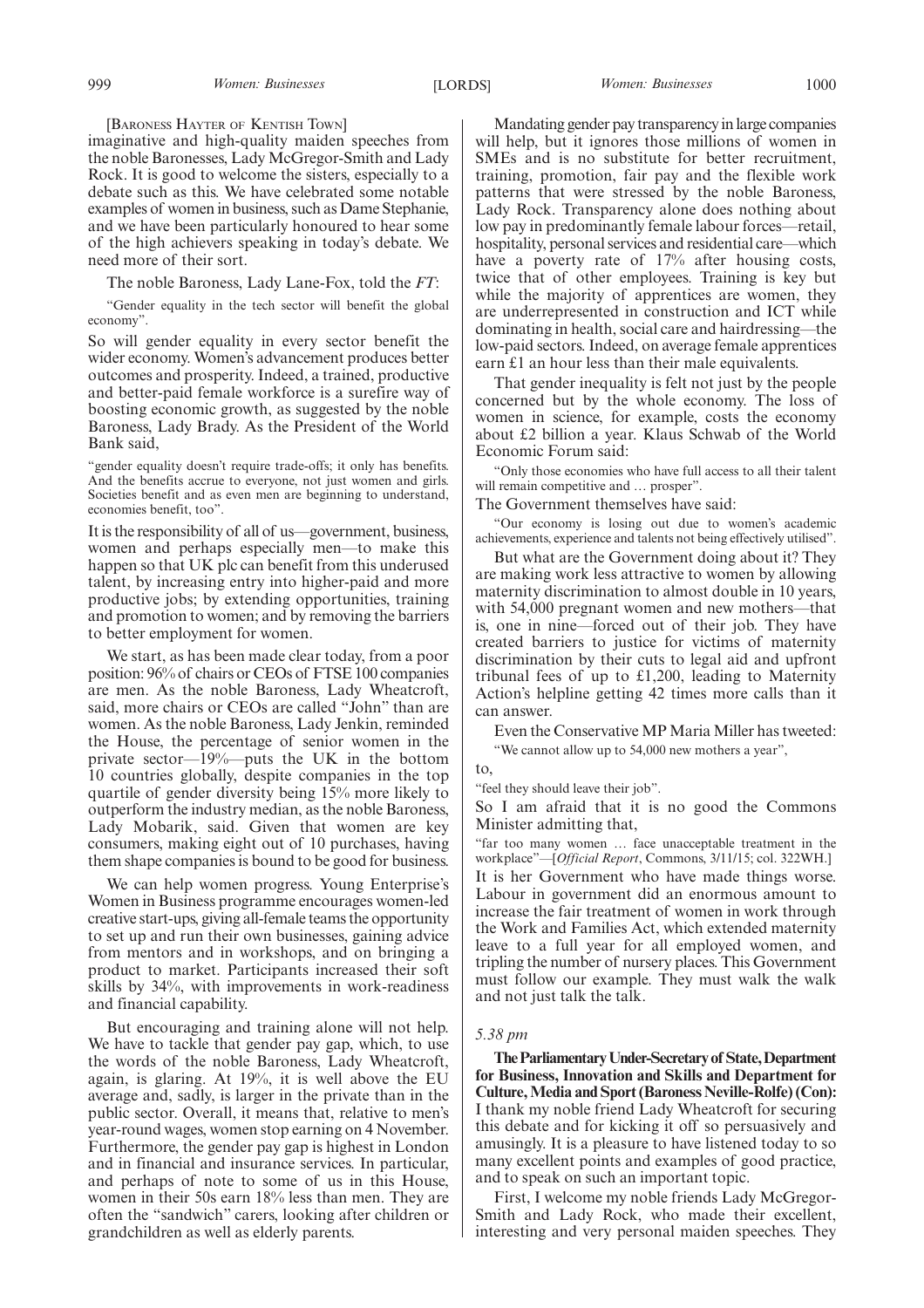will contribute strongly to our deliberations over the coming years and it is a real delight to have them on our Benches. As others have done, I congratulate the noble Baroness, Lady McGregor-Smith, on her work on the Women's Business Council. I was also glad to hear about the brilliant mentoring of my noble friend Lady Noakes, who helped me to cope with the terrors of the Dispatch Box. She is very strict, for example, about getting titles right for noble Lords and noble Baronesses, which I always struggle with. My noble friend Lady Rock—the lady of imagination, as my noble friend Lord Borwick has christened her—joined other noble Lords in saying that the answer to success in this area is not to impose quotas but to open up the huge potential of women's future economic contribution.

It might be helpful for a moment if I take a broad view, because like my noble friend Lady Wheatcroft, I love history. I am very conscious that 150 years ago, women were excluded from large parts of economic life as well as suffering other legal disadvantages. The transformation since then, for all sorts of reasons, has been amazing. Although it is always right to concentrate on the task in hand, sometimes we need to look back and remind ourselves what has been achieved.

Women did not start to enter the workplace uniformly across all sectors. They probably first entered new areas of work where they thought they were more likely to be treated fairly. Indeed, that was one of the reasons why, when I left university as recently as the early 1970s, I joined the Civil Service. In particular, there were for a long time relatively few women in the business sector—at any rate at the top level to which I aspired.

The noble Baronesses, Lady Lane-Fox and Lady Uddin, and others said that Steve Shirley—as I will always call her—was an inspiration to many people. That includes me. She gave me my early interest in ICT after I heard her at a management course. I have dealt with technology in almost every job that I have done in a long career in government, retail, media, consultancy and politics, and I very much agree with the importance of technology to today's debate. We need more women entrepreneurs in the tech sector. I had a round table today on an aspect of the digital single market and was delighted to see a good turnout of senior women.

I also feel that technology is a great enabler. I know how my life changed as a senior executive when I had access to top-quality IT including phones, tablets, computers, videoconferencing and other equipment, and I believe that, as my noble friend Lord Borwick said, it helps to reduce discrimination. It helped me to get on and to juggle my domestic duties with my work duties, although a supportive partner is also incredibly helpful and important. It was good to hear from my noble friend Lord Lansley, who is clearly an example of this species.

The situation is now changing rapidly, and for the better, which must be to the advantage of UK plc. Overall, there are now 14.6 million women in work—more than ever before. This is an increase of nearly 1 million since May 2010, and 200,000 higher than a year ago. In part, this reflects developments such as parental leave, flexible working and state help for parents with the cost of childcare and the sort of provisions we

have in the Childcare Bill. I do not agree with the noble Baroness, Lady Hayter, as there have been improvements, although we can always do better.

I am a glass-half-full person. It is encouraging that the gender pay gap, though far too high, as many noble Lords have said today, is at its lowest on record, at 19.2%, and is virtually eliminated among full-time workers under 40.We are already working with businesses to make sure that all large employers publish gender pay gap information, including bonuses. Indeed, we grasped this issue in this House during the passage of BIS legislation, which the noble Baroness, Lady Hayter, and I worked on last year. I believe—this is a personal reflection—that some of the differences may reflect the fact that, in my experience of female executives who used to work for me, they are less prone to demand pay rises than their male counterparts. This is worth reflecting upon.

Of course, everything starts with education, and here success has been startling. Girls' achievements surpass those of boys at almost every level. I agree about the buzz and enthusiasm of girls when one encounters them while visiting schools. But I also noted recent comments from an authoritative female source—the head of UCAS, Mary Curnock Cook—that helping boys should now be the priority, because there are difficulties there as well.

This bodes well for the longer term success of women in all areas of work. Nevertheless, it is still important to seek to raise the aspirations of girls so that they all have a chance to fulfil their potential, and to ensure that success in school and at university is reflected in the workplace.

Encouraging a modern workplace is one reason why the Government have made a commitment to reach a figure of 3 million new apprenticeships in England between 2015 and 2020. Unlike most countries, women are well represented within English apprenticeships. Last year, 233,000 women, or 53%, started an apprenticeship.

Women entrepreneurs—business founders, as my noble friend Lady Jenkin rightly described them—are important in opening up the kind of opportunities that we seek in today's debate. As my noble friend Lord Lansley said, we need to take advantage of the generational shift. Around 1 million of all SMEs in the UK—more than 20%—were majority-women led in 2014, which was an increase of 170,000 from 2010. In 2015, the Global Entrepreneurship and Development Institute ranked the UK as the best country in Europe and third best in the world for female entrepreneurs. More mundanely, I was delighted to discover recently that, at the British Library intellectual property centre, 58% of users were women. I felt that that was helpful and important for the pipeline.

My noble friend Lady Mobarik said that diversity was very important to successful entrepreneurship and in successful companies. The noble Baronesses, Lady Falkner of Margravine and Lady Uddin, added fascinating insights into the contribution of ethnic and Muslim women. I assure them that we are doing more to encourage diversity on boards and, indeed, in the public sector. That includes a review by Sir John Parker into BME on boards, working towards having no monocultural FTSE boards at all by 2020.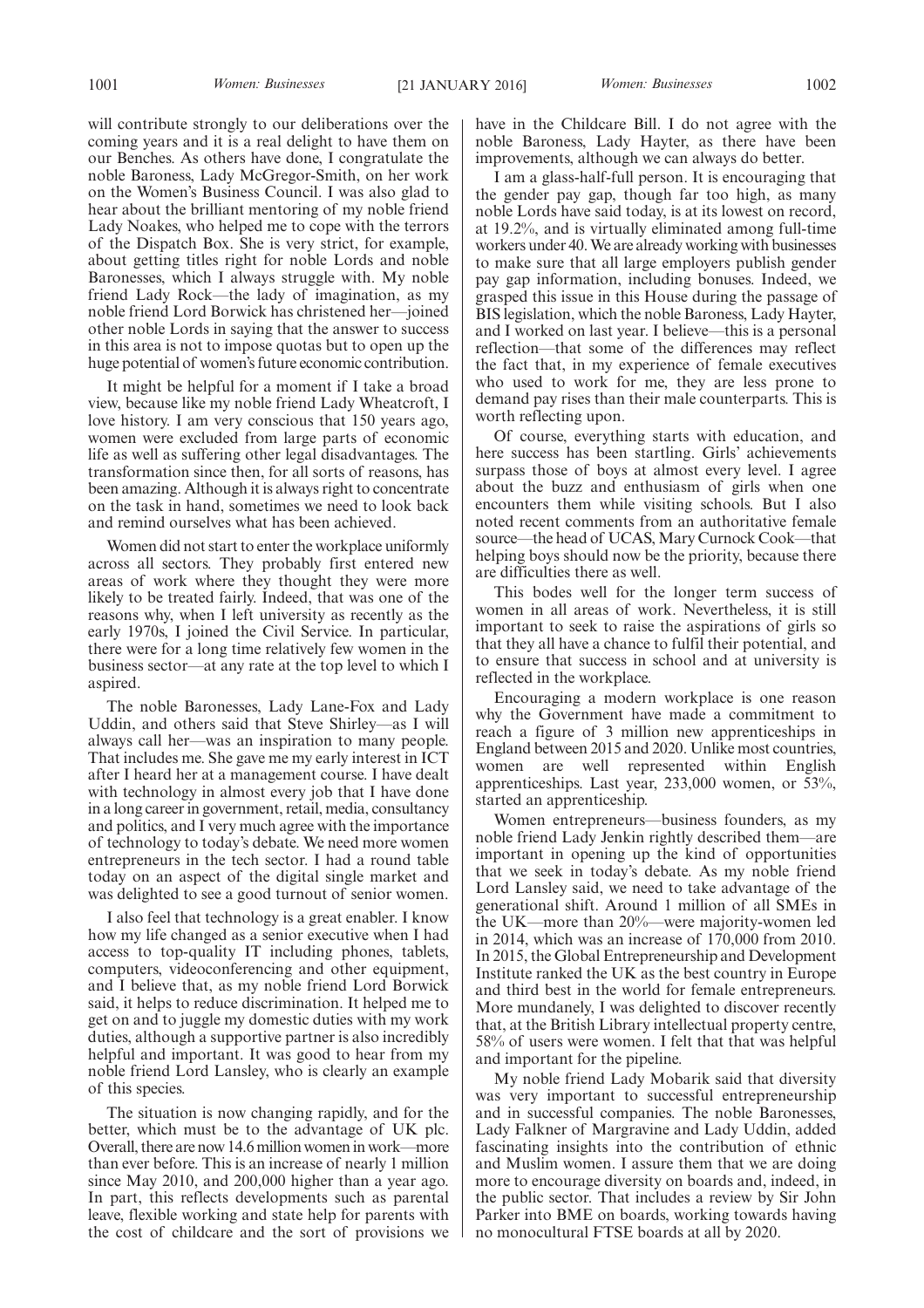[BARONESS NEVILLE-ROLFE]

Finally, I want to talk about one of my own ministerial responsibilities, women on boards.Here, we have benefited, as many have said, from a successful voluntary initiative supported by government and led by the noble Lord, Lord Davies—not only noble but determined and dynamic—who has done a great job. On his watch, female representation on FTSE 100 boards has expanded greatly. There are now no all-male boards in the FTSE 100, and only 16 in the FTSE 250. This was frankly unimaginable not long ago.

We now need to focus on the talent pipeline of capable women, executives and emerging NEDs, to ensure we continue the good work. I hope soon to announce a new chair to lead an independent review, following on from Lord Davies's work. In addition to maintaining the momentum on FTSE boards, the review will focus on improving representation of women in the executive layer of the FTSE 350.

As the noble Baroness, Lady Rebuck, said, this is critical. The Government have tried to do more in the public sector. In the previous Parliament, we set an aspiration that 50% of new public appointments should be women by 2015. We are all trying hard to achieve that in the public appointments we make. It was ambitious, but it was right to be ambitious, and we are making real progress: 44% of all recent new public appointments where the gender is known went to women. For many years, that figure was stuck between 32% and 36%. In my department, BIS, the executive board and the BIS board are 44% women. That is a long way of saying that it is important to lead from the front. I have always felt that everywhere I have worked.

The excellent suggestions that have been made today can and should play a part. Noble Lords spoke about mentoring, which I found very useful both ways, and about the need for more women and more work in tech and FinTech. We talked about building on success where it exists, as in publishing, and on the recent initiatives on STEM, which are wide-ranging and good. I also believe in using academia as a pipeline for business appointments on boards. It can be a good way of broadening diversity in the corporate world.

I should briefly comment on sport because that was mentioned by my noble friends Lady Brady and Lord Taylor. It is very important. There is a slightly disturbing statistic—again, this is a personal comment. It is that 40% of CEOs in the US played university-level sport. So involving women in sport, sports management and government, as the Government are trying to do by encouraging good practice in our new sport strategy, can be helpful.

My ever-challenging noble friend Lady Jenkin and my noble friend Lady Brady asked whether we should do more and how we can make sure that the great initiatives we have heard about in this debate are more widely understood and expanded—so that we get a mushroom cloud effect to share best practice. We have a joined-up approach in government. The Secretary of State, Nicky Morgan, and the Government Equalities Office try to draw together all that we are doing and go beyond party to bring together the effort on women, but of course we can do more and we will be looking carefully at all the suggestions made in this debate, including those of the noble Baroness, Lady Burt. I shall not comment in detail on all the specific points, but I think we all agree on the potential for bringing in extra ideas and moving forward, as I have sought to show.

Both male and female talent grace this Chamber and, indeed, nearly everywhere else where human endeavour is displayed. It is a delight to work with so many women on both sides of our House and to find such a relatively strong representation of women with a business background, which is strengthened by new talent today. We must all work to ensure that women continue to play an increasing role in UK business and in our growing economy.

#### *5.54 pm*

**Baroness Wheatcroft:** My Lords, I thank the Minister for her reply. Her determination to increase women's input into the economy is clear, and I have no doubt that she will succeed. I thank everyone who has taken part in the debate today; we have heard some excellent speeches on a wide-ranging band of experience.

We have also heard two brilliant maiden speeches. When I made mine, I took the opportunity to apologise to anyone in this House whom I might have offended by what I had written in a previous incarnation. However, the noble Baroness, Lady Lane-Fox, was not a Member at that stage, so I take this opportunity to apologise to her. It was clear from her speech today that such is her passion for getting more women involved in tech, and for spreading the tech gospel, that it would be impossible ever to overhype the noble Baroness.

I know that the clock is against me so I shall wind up there. I thank all noble Lords for taking part.

*Motion agreed.*

### **ISIL in Syria**

*Question for Short Debate*

*5.55 pm*

### *Asked by Lord Truscott*

To ask Her Majesty's Government what is their strategy to defeat ISIL in Syria.

**Lord Truscott (Ind Lab):** My Lords, I thank the Government Whips' Office for finding time for this debate, and I am grateful to the Minister and other noble Lords for participating in the last business of your Lordships' House this week.

I commiserate with the Minister, who has been given the rather short straw of defending theGovernment's strategy against Daesh. The strategy proposed so far is threadbare and lacking in detail, but more worrying is the fact that the public have no confidence that the Government are capable of finding a solution to the huge issues that they face in Syria, from achieving peace to solving the refugee crisis.

Since I tabled this debate, events have moved swiftly, with the other place voting in favour of air strikes against Daesh in Syria. The Government's action to combat Daesh in Iraq has been superseded by the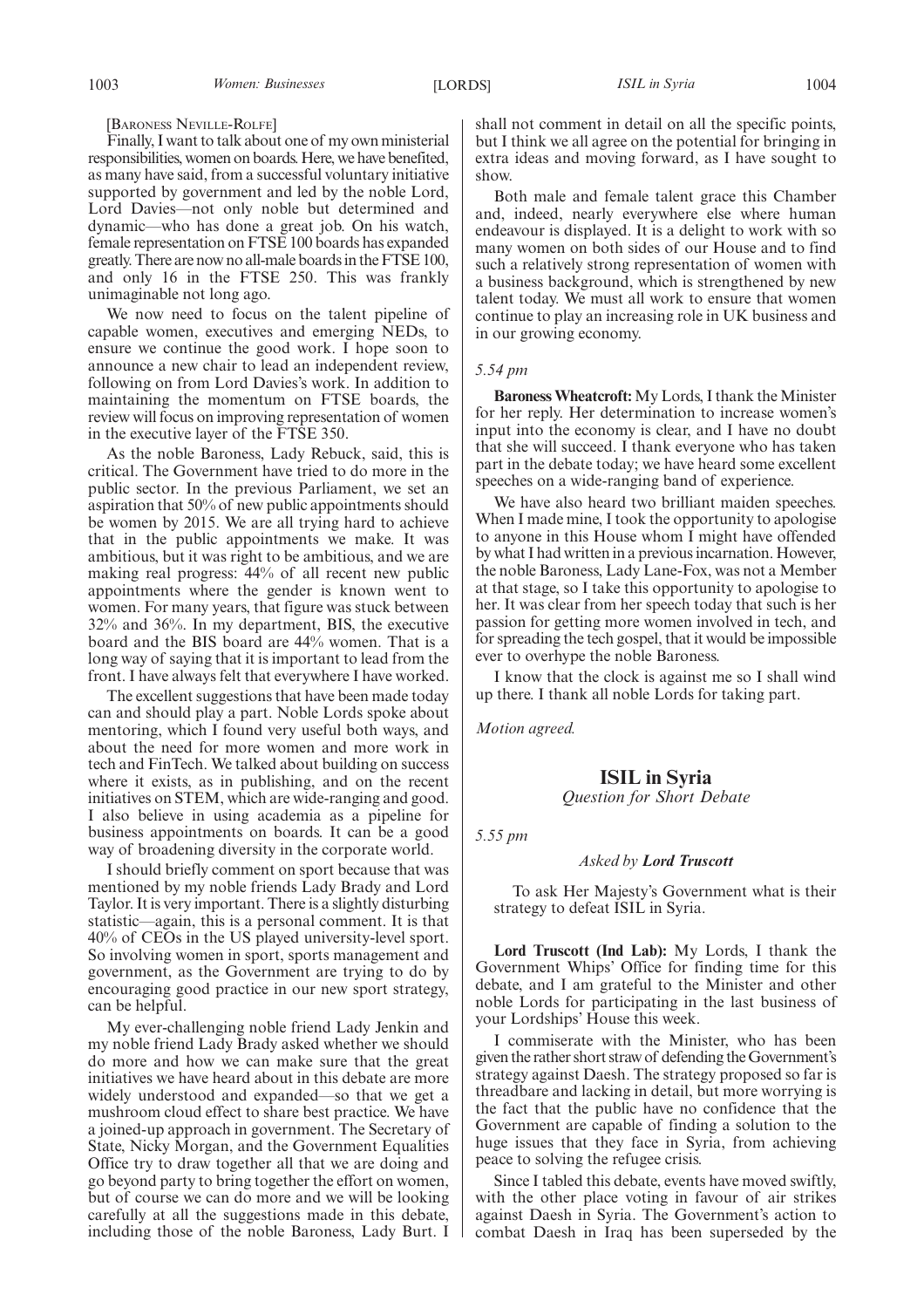strategy outlined by the Prime Minister in the other place on 26 November 2015, and again during the debate on 2 December. It is a four-pillar strategy. We were told last November that pillar one represented a counterextremist strategy, meaning,

"a comprehensive plan to prevent and foil plots at home, and to address the poisonous extremist ideology that is the root cause of the threat we face".—[*Official Report*, Commons, 26/11/15; col. 1492.]

Just how do the Government aim to achieve the latter? Given Daesh's successful manipulation of the internet, what is required is a comprehensive cybercampaign to discredit Daesh and the hateful extremist ideology that it represents.

The other three pillars of the strategy refer to humanitarian aid, military action and support for the diplomatic and political process. Humanitarian support is of course vital for refugees and those, like the citizens of Madaya, who are starving. Her Majesty's Government have already given more than £1 billion in aid and pledged £1 billion more for reconstruction. What strategy do the Government have for dealing with the 11 million Syrians in the region who remain displaced, and under what circumstances would Syrian refugees in Britain be repatriated? All this lacks clarity.

The UK's military action in Syria is largely symbolic in the scheme of things, and I cannot believe it will make a material difference to events on the ground. Still, what are the operational objectives of the UK's intervention in Syria, how long is it expected to take and at what human and financial cost? Perhaps the Minister can give an update on the UK forces committed to Syria, the number of aerial sorties and the co-operation with local forces such as the Kurds. Are the Government in favour of a grand international coalition of all the major powers to defeat Daesh, including Assad's Syrian army? Lastly, after the incident when a Russian military plane was shot down by Turkish fighters, is he satisfied with the co-ordination between all the different anti-Daesh forces in the region?

More important is the diplomatic and political process itself. The UN special envoy to Syria has set 25 January as a target date to begin talks aimed at ending the five-year civil war. In late December, building on the work of the International Syria Support Group and the Vienna process, the UN Security Council passed Resolution 2254, which called for a Syrian-led political process facilitated by the UN. The aim is to establish within six months credible, inclusive and non-sectarian governance, setting a schedule for drafting a new constitution and free and fair elections to be held within 18 months under UN supervision. A ceasefire is also envisaged under a parallel process. That is an ambitious target. Do the Government think it is feasible? Can the Minister say how Her Majesty's Government aim to ensure that this diplomatic process ends in success and in peace for Syria and the Syrian people? What is the Government's assessment of the likelihood of a ceasefire over the coming months?

May I also inject a heavy dose of realism into my remarks? No one is suggesting that a solution to the Syrian conflict, which has cost hundreds of thousands of lives and displaced many millions, will be easy. It has helped fuel a refugee crisis which has shaken the foundations of the European Union and, without a Europe-wide strategy to deal with it, may influence the UK's decision whether to remain in the EU or not. A failure of British government policy here, or the mere perception of failure, may have a profound effect on the country's future in Europe. A whole series of proxy wars are being fought out in Syria, with Sunni ranged against Shia and Sunni against Sunni. It is a battleground for a regional power struggle between Saudi Arabia, Turkey and Iran, which has been discussed in your Lordships' House before. It is also the focus of an old-style "great game" involving Russia and the United States and its allies. It is not a new Cold War; it is simply that the old one never ended.

In your Lordships' House last week, several noble Lords asked whether Russia knew what it is doing in Syria, and the Minister, the noble Baroness, Lady Anelay of St Johns, appeared perplexed that Moscow had focused much of its attention on supporting Assad. Whether we in the West like it or not, Moscow's assessment is that what weakens Assad will strengthen Daesh and vice versa. Russia would hardly concentrate all its fire on Daesh merely to watch Damascus fall to the rebels. However, it is also clear that Moscow is not wedded to the brutal Assad regime itself but rather to protecting its vital strategic interests in the country and the region. It fears a Libyan-style disintegration of the country and a consequent loss of influence. It also fears the export of Islamist radicalism. I hope that the British Foreign Office's assessment of Russia's motives is merely disingenuous and not born out of lack of understanding.

Like any great power, Russia is acting in pursuit of its interests, and whether we disagree with it or not, its strategy is at least clear and supported by the Russian people. Apart from its military bases and long alliance with Damascus, Moscow is acutely aware of its own 21 million indigenous, mainly Sunni, Muslims, its own militant insurgency in the Caucasus and the possibility of contagion. Recently, our Prime Minister said that we maintained a relationship with Saudi Arabia, despite its appalling human rights record and military attack and intervention in neighbouring Yemen, because:

"For me, Britain's national security and our people's security comes first".

Militarily, a solution to the Syrian conflict looks unlikely anytime soon. Even if your Lordships were to accept the Prime Minister's unlikely figure of 70,000 nonextremists willing to fight the Assad regime and added in the 20,000 Syrian Kurds, this would still be fewer than the 240,000 soldiers in the Syrian army, backed by Hezbollah, the Iranians and the Russians. In any event, the UK Defence Secretary concluded that a majority of the posited 70,000 were non-secular Islamists, disinclined to support a western-style democracy. As the noble and gallant Lord, Lord Richards of Herstmonceux, former Chief of the Defence Staff, has said, the most capable forces on the ground to defeat Daesh in the absence of western forces are Assad's Syrian army and the Kurds. Incidentally, his assessment was also that around 40% of the population supported Assad. The remaining rebels are largely a disunited rabble, of varying degrees of extremism.

The West's policy of regime change in the Middle East has been an abject failure. There was an interesting exchange on this at a meeting of the Liaison Committee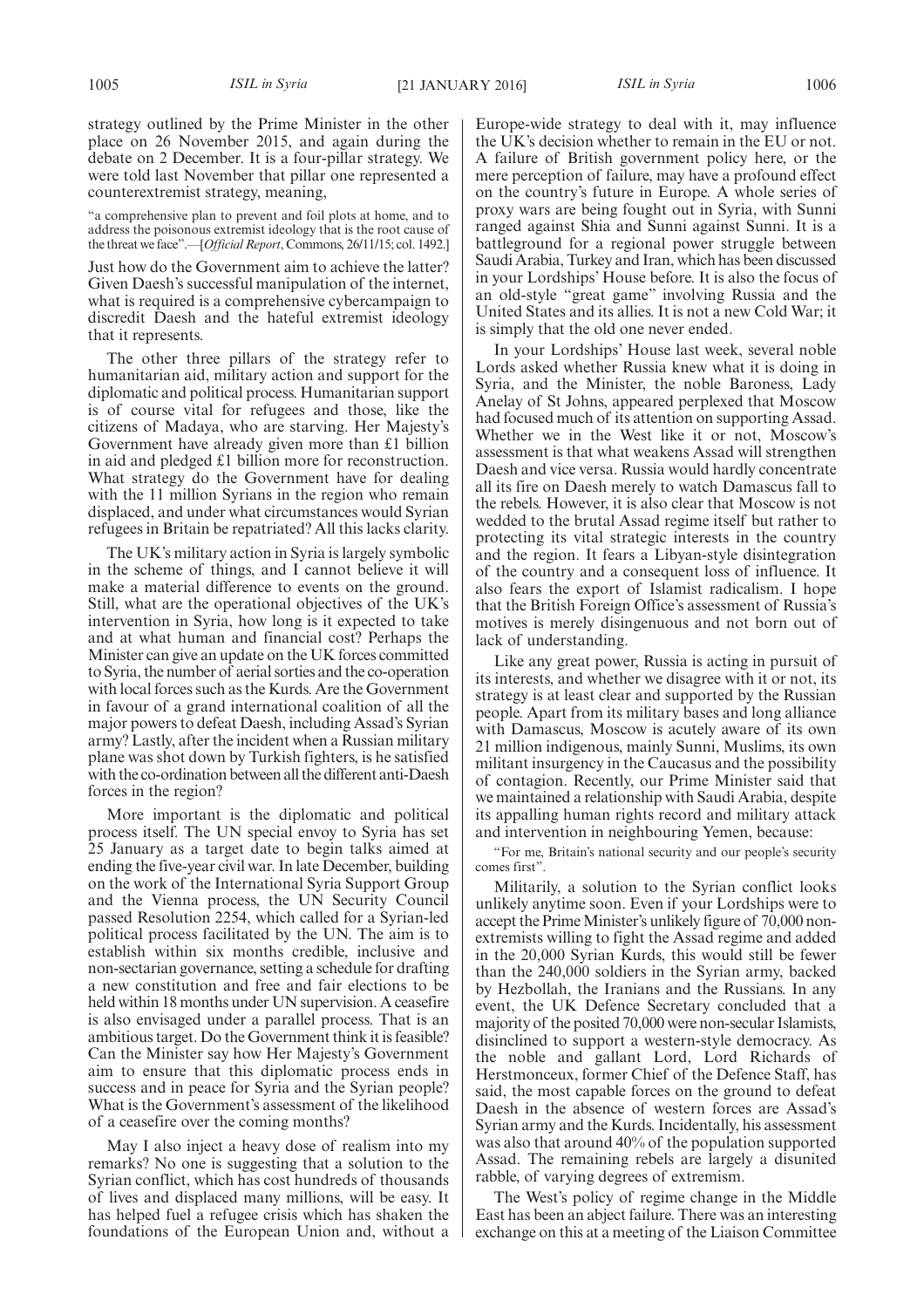[LORD TRUSCOTT]

in the other place, held on 12 January last, between MPs and the Prime Minister. Some MPs felt that getting rid of Saddam Hussein in 2003 and Gaddafi in 2011 had been a terrible mistake, as brutal as those dictators undoubtedly were. We are now seeking to do the same in Syria. Prime Minister Cameron seemed to make the same mistakes in Libya that had been made by his predecessors in Iraq, with the implosion of both states. By removing these dictators forcibly by western intervention, we have opened a can of worms in the region. For most people in these countries, life has got worse instead of better.

While we are in the West are not morally responsible for the horrors of Daesh, it is undeniable that we were partly responsible for its creation. It was former disgruntled Sunni officers of the dismantled Baathist regime which created Daesh in Iraq, as the police and army were forcibly dissolved by the western coalition in the hubris after victory. We should not make the same mistake in Syria.We should put the UK's weight behind a diplomatic and political solution in Syria, but allow the people of the country to determine their own future.

### *6.05 pm*

**Baroness Falkner of Margravine (LD):** My Lords, I start by thanking the noble Lord, Lord Truscott, and congratulate him on securing this debate. He has rather surprised me, because I expected his contribution to come from a certain perspective that would go along the lines of, "Russia good, Russian intervention good, and everything else we're doing is a complete disaster". He and I are old sparring partners and friends, so I do not think that he will mind me speculating that that is what I expected him to say, and I think he would admit that it would not be entirely without foundation. But the noble Lord asked a number of extremely pertinent questions. I hope that in replying the Minister, the noble Earl, Lord Courtown, will be able to touch on them because they are extremely relevant.

My concern about many of the debates on Syria that we have had in this House recently is that a trend seems to be emerging, particularly on government Benches, whereby there is a view that two things have happened which should make us change the strategy that we held in Syria between 2011, when the conflict started, and early in 2015.

The first—rightly—is the rise of ISIL. I cannot say that it was entirely unforeseen. In the numerous debates that I spoke in between 2011 and 2014, I warned that extremism was filling the vacuum that was increasingly existing in Syria. What was unforeseen was the dramatic capturing of territory and the dramatic collapse of the Iraqi forces, which happened so suddenly. Not only did they abandon huge parts of the territory but they left behind huge financial resources, as well as the oil wells and many other aspects of infrastructure, that enabled ISIL to continue to hang on to territory.

The second factor that implies that we need to change our strategy is the entry of Russia into this quagmire. One gets the impression in this House that people are now beginning to say that because Russia is there and because we need to deal with Russia and come to a diplomatic solution to solve the problem of Syria, we can somehow ignore Russia's malign influence in all other areas of international life. It seems to me that this analysis suffers from a couple of fundamental errors, the first being that the Russian writ does not rule in Damascus. We know that it does not because, when there have been movements towards compromise, and when concessions have been offered about protection, training, arming and other viable alternatives, Assad vetoes even relatively positive Russian influences. So the constructive elements of Russian thought are not necessarily embraced wholescale by President Bashar al-Assad, Russia's protégé.

The other reason why simply trying to do a deal with Russia will not wash is what I would describe as the very positive turn of developments with Iran. By saying that, I am not trying to suggest that Iran's influence in Lebanon and Syria is entirely constructive or positive. I would not say that for a second. I think that the House knows well what I think of Hezbollah, Hamas and other organisations that are terrorism-inclined, if not clearly terrorist organisations. But the point I am trying to make is that since we are now in a position where we are co-operating with Iran, the idea that Russia should be the focus of our endeavours is rather misplaced. The focus of our endeavours should be Iran, because Iran has far more authority in Damascus with Assad than the Russians.

I was not able to be in the Chamber, but I read carefully the Statement made by the Home Secretary in the other place and repeated here by the noble Lord, Lord Bates, on Russia's nuclear terrorism on the streets of United Kingdom. There are also Russia's malign actions in Crimea and Ukraine, Russia's record on human rights, Russia's abandonment of the rule of law, and Russia's pernicious hostility towards settling many outstanding disputes around energy, security, the Baltics and so on. So allowing Russia too large a space in what is happening in Syria will be counterproductive.

The noble Lord, Lord Truscott, mentioned Russia's vital strategic interests. I assume that he is referring to the Russian base at Tartus. But besides that, Russia does not have vital strategic interests in Syria. If it did, it would not have stood on the sidelines for as long as it did. If we allow the international community to recognise these vital strategic interests, as they are described, we will be in danger of allowing that country to beat us around the head when its other, plausibly more significant strategic interests, which are nearer to our shores in the case of Belarus, Georgia, Ukraine, the Stans, the Baltics and other countries—where we have far greater and clearer obligations in terms of our NATO membership—are imperilled. I am trying to say that we need to be extremely careful about giving Russia too much credibility and too much space in resolving the conflict.

But resolve the conflict we must, and I want to pose some questions to the Government in terms of what will happen in the forthcoming 25 January Geneva talks. It appears that the Assad Government's strategy in approaching these talks—and I am sceptical about whether they will take place—is simply to brand everyone on the other side as a terrorist group. We know that several of the people who have been vetoed by the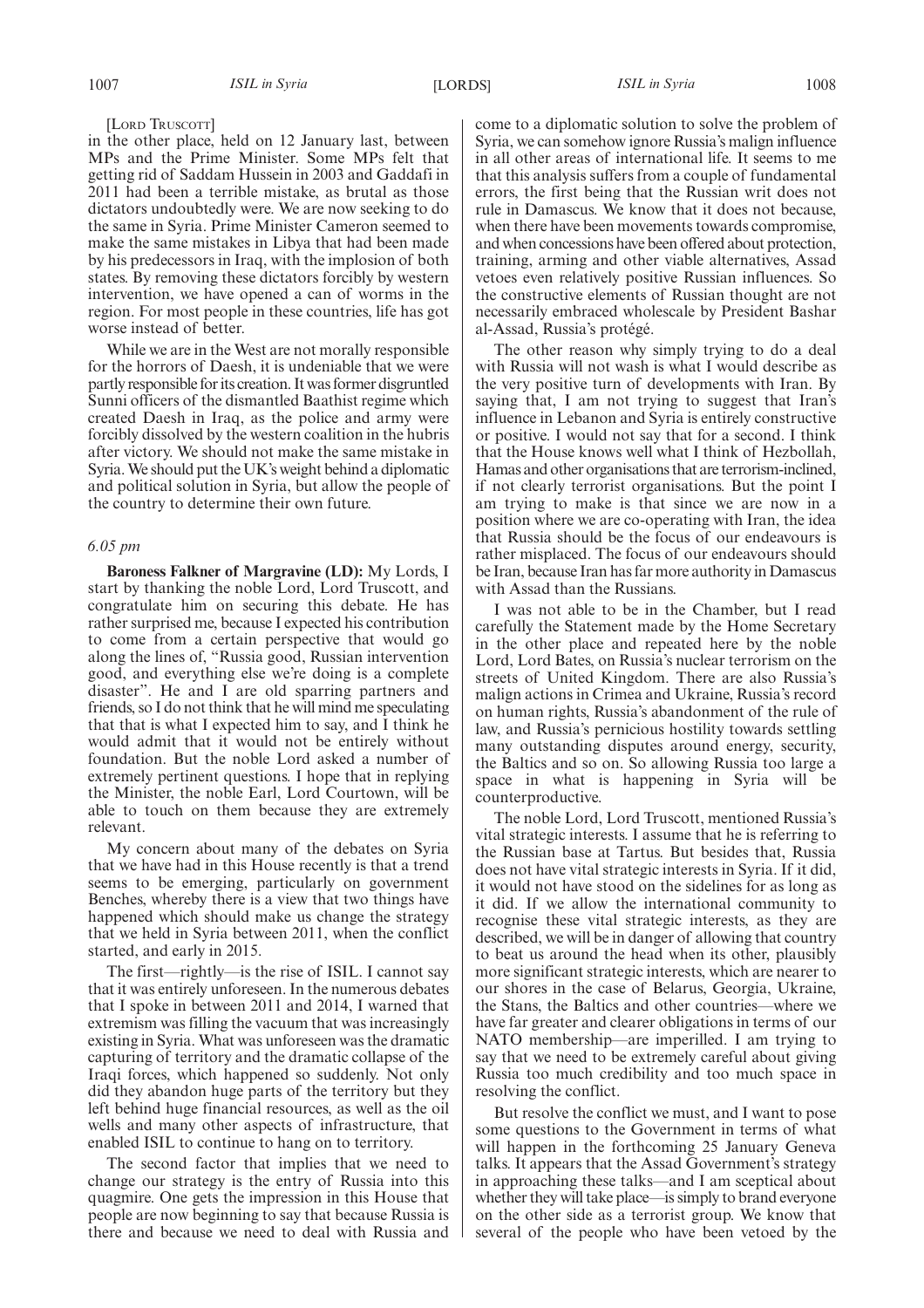Assad Government, Russia on the sidelines or the Saudi Arabians, who are themselves a hugely malign influence in Syria, are not terrorist groups. We also know, as we know from our experience with the IRA—and my God this country knows this better than most others— that when you need to get peace you need to talk to some pretty unpleasant people. The idea that we allow these vetoes to continue to hold imperils any attempt since Geneva in 2012 to get to the end of this crisis. We have had five years of it—we are now approaching the anniversary—and it seems that we will not get anywhere if we do not accelerate a resolution to the conflict.

The noble Lord, Lord Truscott, referred to the Foreign Affairs Committee meeting of 12 January. I also saw the transcript of that and noted that all three experts who spoke on the prospects for progress were profoundly pessimistic, noting that the persistence of the Syrian regime in labelling various groups as terrorists did not bode well for any positive developments or even for attendance.

The Prime Minister made an impassioned defence when he came to the House of Commons of a transitional plan—a peace plan—and said that extending military action into Syria, which he asked the House of Commons to approve last November, had to be accompanied by a political solution. We are now three months down the road. I accept that there has been some success in Iraq—the Iraqis have taken back some of the land mass—but one cannot see evidence of any military success in Syria.

Three months is not a long time and I am perfectly prepared to give the Government some more time on that. But what I would like to hear from the Minister in his concluding comments is an explanation of why only a few months ago the Prime Minister was so optimistic about a transitional plan, a peace process moving forward and involving the UN Security Council and so on, when we do not see any sign of accelerating what was the Vienna process and is now the Geneva process. Also, we are not getting any tangible messages from the Government as to where we are heading in terms of a longer-term strategy in Syria, Iraq, Yemen and Lebanon—essentially across the whole of the Middle East, which is more or less predicted to be unstable for the foreseeable future, with all the side-effects that that entails.

### *6.15 pm*

**Lord Williams of Baglan (CB):** My Lords, the defeat of ISIS is of paramount importance for the future of Syria, but it is of even greater importance for the future of the Middle East. ISIS is a transnational movement. It will not be defeated in Syria, it has to be defeated throughout the region. Although as the noble Baroness, Lady Falkner, mentioned, some progress has been made in Iraq in pushing ISIS back, let us not forget that it controls the city of Mosul, which is larger than the city of Manchester. I think that it will be a long time before it will relinquish or be forced out of Mosul.

It goes without saying too that ISIS poses a substantial threat to the security of this country and indeed to the democratic world as a whole. In our actions, and especially as a permanent member, we must pay special heed to the need for UN Security Council backing wherever possible. Here I gently note the remarks of the noble Baroness, Lady Falkner. We need Russia because it is a member of the UN Security Council. Peace processes will not go forward without support from Russia. That is a fact of diplomatic life.

Four of the five permanent members, China excluded, are of course engaged in military action in Syria, although there is a sharp difference between the three western powers, the UK, France and the US, in their attacks on ISIS and those of Russia, which, while it is hostile to ISIS, has adopted an overt stance of supporting the Government of President Bashar al-Assad. Progress in addressing the long-running civil war in Syria is essential if a campaign against ISIS is to be successful. Last month, the Security Council issued a rare unanimous show of support for the negotiations between the Assad Government and the opposition. I should be grateful if the Minister could update the House on the present situation regarding the talks which we are all hoping will proceed next week in Geneva. Perhaps I may take the opportunity to commend the role of Staffan di Mistura, my former colleague in the UN and a friend, in leading the UN's search for peace.

In the 19th century the great German Chancellor, Otto von Bismarck, is reputed to have said that making peace is like making sausages, you do not want to see too closely what goes into the process. Indeed, the Government need to be mindful of the compromises that are inherent in the necessity to silence the guns and to end the appalling humanitarian situation that prevails not only in much of Syria, but throughout the wider Middle East. UN missions in which I served in the 1990s had to negotiate with the likes of the Khmer Rouge and later with indicted war criminals such as Milosevic, Karadzic and Mladic. That is often the case when there is a need for a diplomatic solution. We must do that if we are to make progress in the search for peace. If we do not make progress in that regard, I fear that it will impede our strategy to defeat ISIS, the subject of this debate, and indeed perhaps even embolden it.

One of the few glimmers of hope in recent months in the Middle East, and here I agree with the noble Baroness, Lady Falkner, has been the nuclear accord between Iran and the P5 plus Germany. I hope that hard on the heels of this very welcome accord we are talking seriously with Iran about the compromises that the country is going to have to make to see a more broad-based and representative Government in Damascus, and I would be grateful for the Minister's acknowledgment that that is indeed the case. If we are going to find a way out of the bloody maelstrom in Syria, we need more engagement with Iran, not less.

Similarly, while we can abhor the practices and conduct of the Assad regime, we need to reach an understanding as to why so many Christians, and especially Alawites, of that country still support the regime. I recall one Syrian friend pointing to the example of Tariq Aziz, the late Foreign Minister of Iraq and saying to me rather provocatively, "When do you think we will see a Christian again as a cabinet minister in an Arab country?". That was provocative,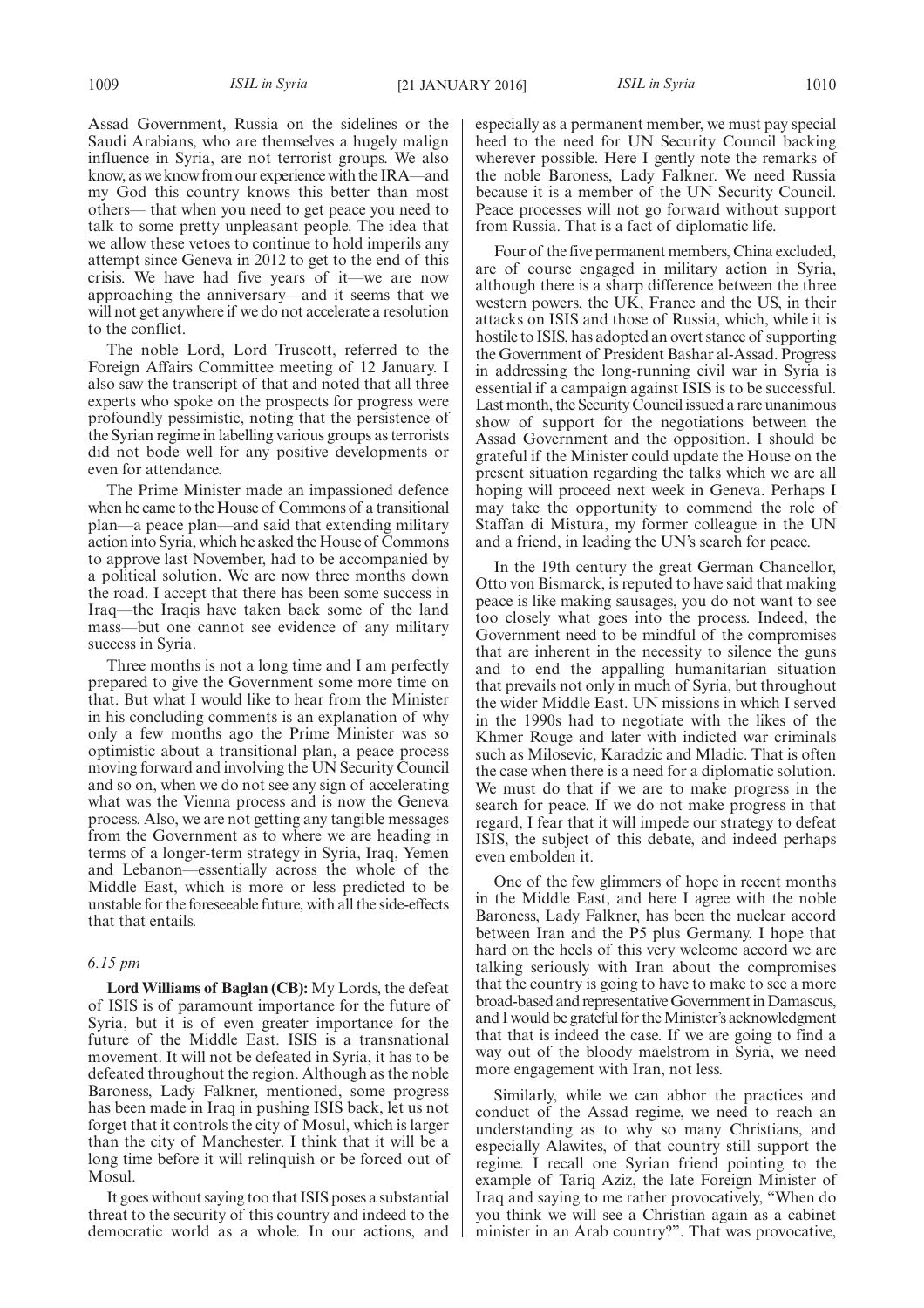[LORD WILLIAMS OF BAGLAN]

because there are Christian Ministers in Lebanon and Jordan, but it is true that one of the great losers from the UK-US invasion of Iraq and toppling of Saddam Hussein in 2003 was the Christian population in Iraq, the vast majority of whom have now, sadly, left the country.

Underlining my friend's concern was the fear that in the sectarian storms between Shia and Sunni, there would be little room left for minorities. The Alawites are an important presence in Syria and, to a lesser extent, in Lebanon. It is important that in all our public messaging with regard to Syria, we underline our commitment to the continuing role and presence of minorities. Without them, ISIS will be that much harder to defeat.

Let me end by referring to some remarks made yesterday at a meeting in Paris between the US and French Defence Ministers, Ash Carter and Jean-Yves Le Drian. US Defense Secretary Ash Carter pointedly called on Arab countries to do more in the fight against ISIS. In this regard, he said that the United States was very much looking to countries in the Gulf. Does the Minister agree with that, and with the conclusion that Gulf countries have shifted their key military capabilities away from fighting ISIS to involvement in the Yemeni civil war? That is where the Saudis and Emiratis are concentrating now: on a conflict built on sectarian strife which pales compared to the need to defeat ISIS.

I believe that the figures for involvement in air strikes against ISIS in Syria show a diminishing involvement on the part of Arab air forces and a rising involvement on the part of western air forces. That cannot be how the struggle against ISIS will be successful. We cannot win this fight without the wholehearted support of the Sunni countries, but that engagement seems to me to be flagging somewhat.

### *6.22 pm*

**Lord Oates (LD):** My Lords, I thank the noble Lord, Lord Truscott, for initiating this debate, and I am pleased to follow my noble friend Lady Falkner and the noble Lord, Lord Williams. I am slightly nervous about following such expertise, but I must confess that I am even more nervous about speaking in the presence of the noble Lord, Lord Powell of Bayswater. I have known him for 33 years, ever since I was a school friend of his son Nick and rather foolishly and precociously decided to provoke an argument with him about the then Conservative Government's Budget. It is fair to say that he fairly comprehensively defeated me in that argument. Given that his expertise on foreign affairs is even greater than his expertise on economic affairs, it is nerve-wracking indeed to speak opposite him.

Last year, the Prime Minister set out the Government's strategy to defeat IS, or Daesh. I have to say that I was not terribly convinced about it then and am not much more convinced now, but I will listen with interest to the Minister's answers in the hope that I can be reassured. It is not clear to me how it is possible to defeat Daesh without credible forces on the ground, and the 70,000 so-called moderate forces seem to me

neither a credible number nor a credible description. Those who have spent time on the ground in Syria are clear that the dominance of extreme Sunni groups in the armed opposition is almost total.

In Iraq, where the RAF has been operating for some time, there are ground forces with whom we can co-operate—both the Iraqi Army and the Kurdish Peshmerga forces. That is why the coalition decided that it should focus its efforts on Iraq rather than Syria: there was a coherent strategy in Iraq and an absence of one in Syria.

For understandable reasons, post-Paris, the Government felt they had to act. I understand that sentiment but to act without a credible strategy is a dangerous thing to do. To act when one cannot answer the question "And then what?" as we did in Libya can have horrific consequences directly impacting on our country.

Even if we have a credible strategy to defeat Daesh, that is not enough. We will have gained little if another violent extremist group takes its place. That is why we have to have a strategy to fill the vacuum and to bring peace and order back to Syria. More than that, we need a much wider strategy to tackle violent extremism around the world because, of course, it is not just Syria and Iraq that are afflicted by this curse, but Libya, Yemen, the Sinai peninsula, Afghanistan and Nigeria. The attacks recently in Ouagadougou and Jakarta also highlight the global phenomena that we are facing. If we do not develop a comprehensive strategy to tackle this problem, we will find that even if we are successful in Iraq and Syria the problem will emerge elsewhere, whether it is called Daesh, al-Qaeda or whatever new formulation emerges, and it will threaten and menace us still.

As we go forward, we must learn from our mistakes. I know that Governments and countries are not always good at doing this, but given the menace we face it is critical that we get better at it. The first lesson we need to learn is that formenting regime change has proved comprehensively disastrous for us in this region, whether in Iran in the 1950s with the overthrow of Prime Minister Mossadegh, the invasion of Iraq overthrowing Saddam Hussein, or Libya more recently. We have to learn that we do not have sufficient understanding of the complexities of these societies or of the consequences that flow from our actions to keep blundering in, in the way we have done in the past.

Moreover as Libya shows, we lack the attention span or the resolve to tackle the problems arising from our interventions. Our insistence on the removal of Bashar al-Assad was foolish. It was foolish because we had no way of effecting it, foolish because personalising the issue on Assad showed our lack of understanding of the regime and foolish because it helped scupper any chance that the original peace talks might succeed.

We must not let it scupper the next round of peace talks. As the noble Baroness, Lady Helic, pointed out in her speech when we debated Syria last year, to bring peace in the former Yugoslavia, people had to make peace with Milosevic. No one liked that; he was responsible for terrible brutality but that was the price for peace and it was one that was worth paying.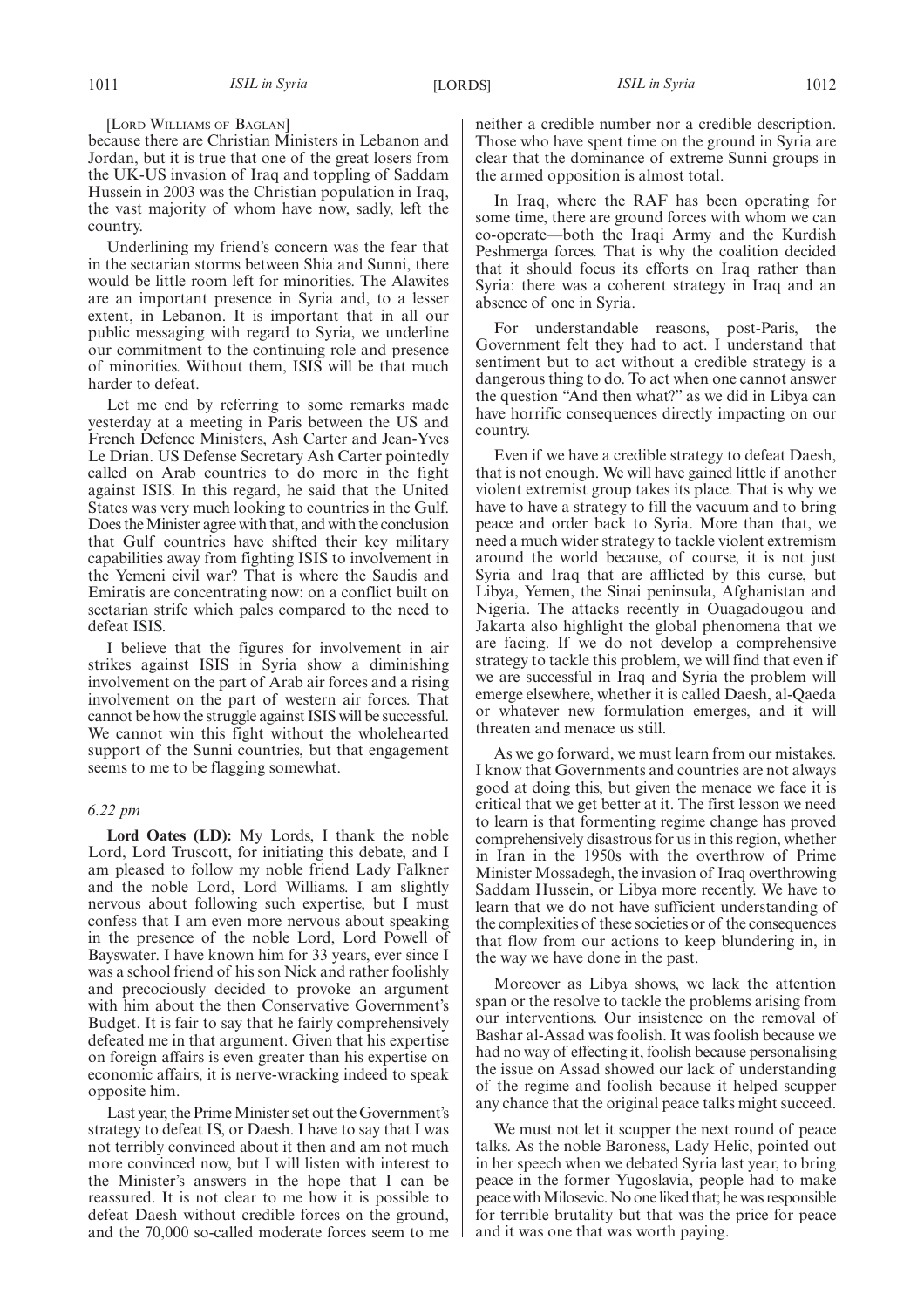Indeed the best way to get rid of Assad, as was the best way to get rid of Milosevic is to end the war, particularly as there are many people in minority communities who, as long as the war continues, see Assad as the best of a lot of bad options. If we make Assad going a precondition we will simply ensure that the war continues and Assad remains, and as a consequence many more people will die. Everyone, including the Prime Minister, has accepted that we cannot ultimately defeat Daesh until there is a political

settlement. On 26 November, the Prime Minister told the House of Commons: "We are now seeing Iran and Saudi Arabia sitting around the same table as America and Russia, as well as France, Turkey and Britain. All of us are working toward the transition to a new Government in Syria".—[*Official Report,* Commons; 26/11/15, col 1492.]

The difficulty is that so many of these parties want such different things. I hope the Minister can update us on progress towards convening the all-party talks proposed for 25 January. Can he tell us whether he sees any prospect of such talks taking place this month, as planned? It has been widely reported that in briefing the Security Council on 18 January the UN special envoy on Syria, Staffan de Mistura, expressed his frustration about the many obstacles being placed in the way of his ability to convene a broad representation of opposition groups at the talks. As my noble friend Lady Falkner has already suggested, in particular Saudi Arabia may be playing an unhelpful role in that respect. It is reported that Turkey is blocking the attendance of the Kurdish YPG and the Democratic Union Party, that Russia is blocking attendance of Saudi-backed groups such as Ahrar al-Sham and Jaish al-Islam, and that Saudi Arabia is insisting that the Riyadh-based and Saudi-aligned high negotiations committee is exclusively to be given the status of the opposition delegation.

Can the Minister assure us that the UK gives its full support to the UN special envoy in dealing with these issues? Can he give us some indication of the role that the UK Government are playing in ensuring that the talks take place as soon as possible? Finally, can he tell us what progress the International Syria Support Group has made towards securing a ceasefire among non-Daesh and ANF forces, which it agreed as a priority in October? Given the central role of the political track in the ultimate defeat of Daesh, it is concerning that we hear so much about the military effort and so little about the diplomatic track. I hope that the Minister will put that right this afternoon.

We must hope and pray that the peace talks bring some results, and that we can get to a position where coalition air forces can work with a reformed Government and reformed Syrian army to finally defeat Daesh and bring peace and order back to the Syrian people. I fear that that happy day may be some way off but, even when we achieve it, we will not have resolved the threat of extremist violence around the world. To do that, we need to look much more carefully at our strategy and how we adopt it across the region, instead of adopting a piecemeal approach. The establishment of the National Security Council by the Prime Minister under the coalition Government was a hopeful step forward, but I regret very much that it did not take a much more strategic view of issues, as we had hoped, and that there were few strategic discussions on areas such as the Middle East. We need a comprehensive approach.

I understand the difficulty that Governments face in tackling as complex a threat as Daesh, and how much easier it is to be critical when you are outside government. However, I hope that the Government will work as hard on the diplomatic track as on the military track. When peace is finally restored to Syria, I hope that the UK Government will not allow their interest and attention to wane, as they did so tragically in Libya.

### *6.32 pm*

**Lord Collins of Highbury (Lab):** My Lords, the war in Syria has killed 250,000 people, contributed to the biggest refugee crisis since World War II, and become a breeding ground for Daesh and other extremist groups that threaten not only Syria's neighbours but all the powers supporting one side or the other. I am extremely grateful to the noble Lord for initiating this debate and giving the House the opportunity to look beyond any one specific action and to consider what is meant by a "strategy" in the context of defeating Daesh.

The lesson from previous conflicts is that having a strategy is one thing but it needs to be followed through to fruition, with clearly defined objectives. The current situation in Syria and beyond highlights that a strategy to defeat Daesh cannot be limited to Syria alone, much as the conflict cannot be confined to its borders. In this context, modern conflict is not just physical so a strategy needs to be comprehensive, targeting Daesh not only in Syria but in cyberspace and at home as well as abroad. A strategy needs to be a broad approach recognising globalisation, the conflict and Daesh itself, otherwise it risks overly focusing on one aspect.

A strategy needs to be proactive and offensive, but also defensive, in the sense that care and attention need to be paid to how the strategy, and, indeed, Britain's involvement in Syria, is presented. To my mind, too much attention is paid to the RAF bombing missions and not enough to other aspects. If we are to have international security and stability, development, defence and diplomacy have to go together. We need a joined-up, whole-government approach to this conflict.

If there is one lesson that should be learnt from more than a decade of combating Daesh and its previous incarnations, it is that no amount of foreign force can defeat the organisation without enlisting the help of an armed local resistance. Daesh strategy in Iraq and Syria is built around the objective of subduing locals and leaving them with no viable alternatives. The targeting of oil facilities and trucks may be paralysing the economy in Daesh-controlled areas, but we also need to understand how sometimes this pushes people to join the only employer in town to generate income for their families.

As Daesh embeds in residential areas to evade air strikes, it continues making money through taxation, extortion and other means that enabled it to take most of the areas now under its control before it laid its hands on the oil infrastructure. It is also quietly expanding in less strategic but vulnerable areas, such as those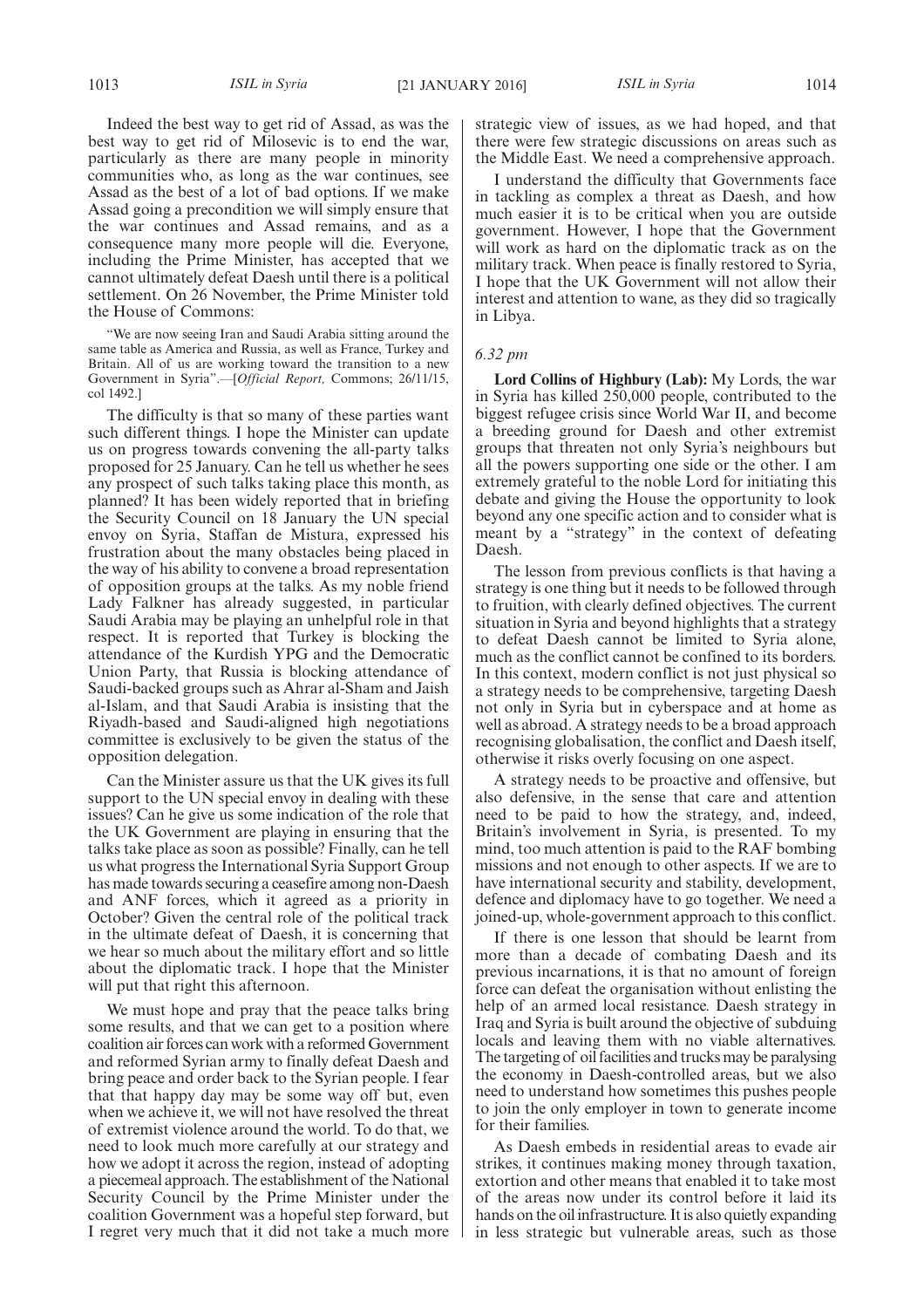[LORD COLLINS OF HIGHBURY]

between Palmyra, the city of Homs and southern Syria, to avoid intensive bombardment or heavy military deployment.

The Secretary of State for Defence, Michael Fallon, said this week that we are entering a new phase,

"where we aim to systematically dismantle Daesh's structure and capabilities … That means striking harder at the head of the snake, with an increased focus on infrastructure, lines of communication and supply routes".

While that element of the strategy may be vital, it should not be the sole focus. We need to encourage local forces to fight Daesh. I therefore ask the Minister: what steps are the UK Government taking to work through existing and new channels to advise, network, train and provide non-military services to armed fighting groups in different parts of the country?

One example highlighted in a recent Chatham House report was support for a unique programme to promote moderate imams in an area controlled by various rebel forces, instead of extremist clerics affiliated to jihadi organisations. Part of the moderate clerics' focus was to educate worshippers about the danger of takfir, or pronouncing fellow Muslims infidels or apostates. According to a field commander of the faction overseeing the programme, the culture of takfir is a major impediment to getting fighters to combat groups such as Daesh, especially if the faction is backed by western countries.

On the peace process, the noble Baroness, Lady Anelay, referred last week to the fact that, as a result of efforts by the International Syria Support Group over the past three months, the UN Security Council passed Resolution 2254 on 18 December, requesting the UN to convene the Syrian Government and opposition for negotiations on a transition process. As we have heard, these negotiations are due to start on 25 January and will be a welcome step towards ending the conflict, but it seems that Russia is determined not to let Assad or his party lose power. Although I hear what the noble Baroness, Lady Falkner, says, I am of course aware that it remains the Government's hope that Russia will use all its power with the Assad regime and persuade him to come to the talks and ensure that the team is engaged in true negotiations about peace to achieve a transition process.

However, does the Minister think that the UN process outlined for a new constitution and elections within 18 months is practicable in that timeframe? Are we actually predicting failure if we do not meet that specific target? Obviously, in any road map for peace, you need certain milestones.

The strategy also needs to focus domestically. I was pleased to note from yesterday's *Evening Standard* that Scotland Yard's anti-terrorism chief praised Muslims in London for coming forward to help fight extremism. However, anyone who watched Channel 4's programme on Tuesday night this week will have seen it highlight the threat of jihadist extremists and how they can evade prosecution. Is the Minister satisfied that the counterextremism strategy is fit for purpose in such circumstances?

Refugees have, of course, to be a major part of the strategy. Yesterday, the Minister for International Development said:

"The overwhelming majority of refugees remain in the region and this is where our support is targeted. We have been at the forefront of the response and have pledged more than £1.1 billion to the crisis".—[*Official Report*, 20/1/16; col. 760.]

However, I remain concerned for the millions of Syrian refugees in the region who remain displaced and, in particular, those in neighbouring countries or in transit. What representations have the UK Government made, for example, to the Lebanese authorities, about the forcible return of Syrian refugees?

### *6.41 pm*

**The Earl of Courtown (Con):** My Lords, the noble Lord, Lord Truscott, said that I had possibly drawn the short straw in replying to the last debate of this January Thursday. However, I could not agree less with him to be perfectly honest, because the high quality of the speeches made by all those who contributed on all sides of the House certainly impressed me. I am only too happy to admit that they have increased my knowledge of this issue. So I am grateful to all noble Lords for their contributions. A number of detailed questions were asked. I will do my best to answer them, but I hope that noble Lords will allow me to reply in greater depth in writing.

The Government's strategy to tackle Daesh in Syria and globally is comprehensive, spanning political, diplomatic, humanitarian and, of course, military action. But, as the noble Lord, Lord Collins, said, it is the combination of all these factors that is so important.

The horrific attacks this month in Istanbul and Jakarta, as well as those elsewhere, demonstrate the very real threat that we all face. Our law enforcement and security and intelligence services are working constantly to keep the people of this country safe and secure. We are taking all necessary steps to make sure that they have the powers, the capabilities and the resources they need. I say to noble Lords who asked about our capabilities that that is why we are spending 2% of GDP on defence, recruiting an additional 1,900 officers for our intelligence agencies—which will also help with cybersecurity, about which noble Lords asked—doubling our investment in equipment to support our Special Forces and protecting counterterrorism policing.

As noble Lords also said, tackling Daesh requires a global response. The United Kingdom is a leading member of a global coalition of 65 countries and international organisations, including many in the region, united in our aim to defeat Daesh on all fronts. The United Kingdom and the coalition will work with any countries which prove they are serious about fighting Daesh and protecting civilians.

British and coalition efforts are focused on five areas. We are attacking Daesh militarily; restricting its finances; disrupting the flow of fighters; challenging its poisonous ideology; and working to stabilise liberated areas. To tackle the funding, the United Kingdom has led efforts to create and enforce an international legal regime, underpinned by UN Security Council resolutions, which we co-sponsored. We are working with our regional partners to ensure the implementation of UN and EU sanctions, to stop Daesh's ability to trade outside the formal financial system and to prevent smuggling out of Syria.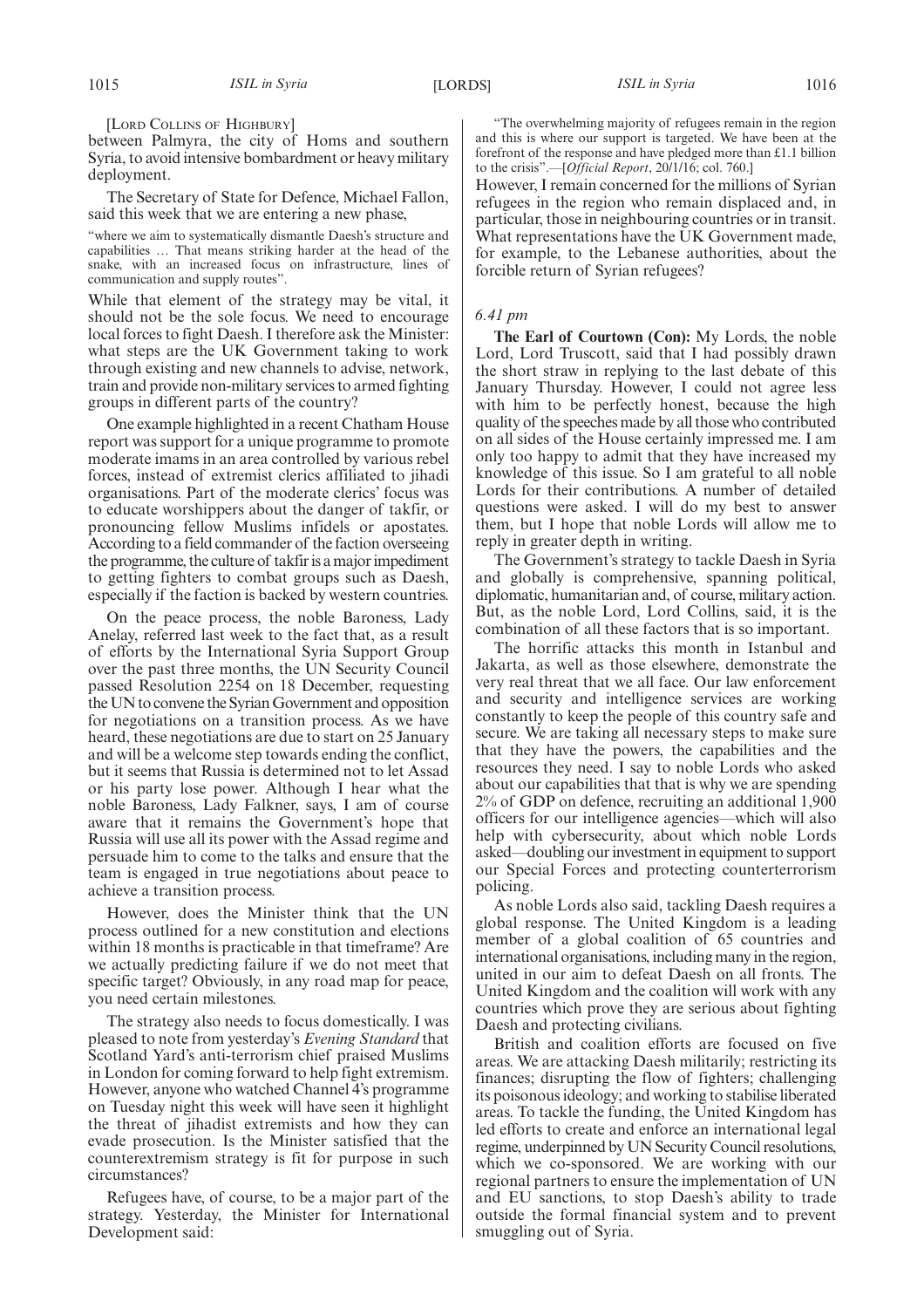The military campaign, as mentioned by noble Lords, is also crucial. The RAF carried out 15% of air strikes in the global coalition's recent offensive targeting Daesh oil facilities. This offensive destroyed 25% of Daesh's daily oil production capability, equating to approximately 10% of its total income.

Noble Lords also mentioned strategic communications. The UK is leading the effort to counter Daesh's poisonous propaganda, co-chairing the coalition's strategic communications working group with the United States and the United Arab Emirates. In September my right honourable friend the Prime Minister announced that the United Kingdom would create a coalition communications cell in London, with staffing and financial support from coalition partners. I am pleased to say that this coalition cell is now up and running. It will ensure that no communications space currently exploited by Daesh is left uncontested. It will generate a full range of communications at a pace and scale necessary to highlight Daesh's perversion of Islam, its barbaric treatment of individuals under its control and its failures on the battlefield.

Military operations need to be followed by stabilisation efforts to provide security, governance and services to populations in areas liberated from Daesh. The United Kingdom is supporting the work of the United Nations Development Programme in Iraq. In Syria, the situation is more complex. The United Kingdom is working with existing local Syrian institutions, as well as with moderate partners on the ground. This will establish a strong foundation to support transition and restore stability as quickly as possible.

All noble Lords, I think, questioned the political future of Syria. Ultimately, a political solution in Syria will be key to stabilisation, reconstruction and the defeat of Daesh. We need an end to the civil war and to have in place a transitional Government with whom the international community could co-operate fully to help restore peace and stability to the whole country. That means a Syrian Government broadly accepted by their people. As the Prime Minister said to the Liaison Committee last week,

"as long as you have Assad in power, you are in danger of having a Daesh-style, Sunni … terrorist … state in western Syria".

Assad cannot be part of the future of Syria. That is why we are putting Britain's full diplomatic weight behind political talks to secure a transition to an inclusive Government in Syria who respond to the needs of all the Syrian people.

A number of noble Lords mentioned UN Security Council Resolution 2254, requesting the United Nations to convene the Syrian Government and Opposition for negotiations on a transition process.These negotiations, due to start on 25 January, will be a welcome step towards ending the conflict. I confirm to the noble Lord, Lord Collins, that Her Majesty's Government are throwing the United Kingdom's full diplomatic weight behind the efforts of UN Special Envoy de Mistura to bring the Syrian parties to talks on 25 January. As noble Lords will know, the situation is highly complex and fragile, but we remain hopeful that both sides will agree to take part in the talks. There is still clearly a long way to go on the political talks but also the best chance for peace that we have seen in four years.

The United Kingdom, as a member of the International Syria Support Group, is working with a host of countries including Russia, the United States—very importantly—France, Turkey, Iran, Saudi Arabia and the United Nations towards negotiations between the Syrian parties on a transitional Government. My right honourable friend the Foreign Secretary attended the last meeting of the International Syria Support Group, which noble Lords have mentioned, on 18 December in New York. The subsequent ministerial meeting of the UN Security Council which passed the resolution was an important step forward in the international community's efforts to bring about political transition in Syria. The resolution is supported by all members of the ISSG, including Russia and Iran, and of course by the entire Security Council, but there is still a long way to go.

In Riyadh earlier in December, more than 100 representatives from a wide range of Syrian opposition groups met to form a common negotiating position, ahead of intra-Syrian talks convened by the United Nations, which the United Nations special envoy hopes will begin and continue next week, as I mentioned earlier. This is an important step on the political track.

The noble Lord, LordWilliams of Baglan, mentioned the importance of the minorities in this area. The situation is quite desperate for many such communities within Syria and Iraq. We condemn in the strongest terms the atrocities committed by Daesh against all civilians, including Christians, Mandeans, Yazidis, and other minorities—as well as against the majority Muslim population in Iraq and Syria, who continue to bear the brunt of Daesh's brutality. Ultimately, the only way to protect the Christians and other religious minorities from Daesh is by defeating this organisation, which in turn requires, among other things, ending the conflict in Syria.

There are a number of questions that I have not answered in great detail, but I will write to noble Lords on those various issues.

To conclude, the Government's strategy to defeat Daesh in Syria is a comprehensive one. We are working within the region in a global coalition across political, diplomatic, economic, humanitarian and military fields. We are also working with the international community to end the civil war and support a transitional government in Syria. As my right honourable friend the Prime Minister has said, we face a generational struggle. However, our strategy is the right one. Let me assure the House: the defeat of Daesh is a goal to which the Government are utterly committed.

*House adjourned at 6.52 pm.*